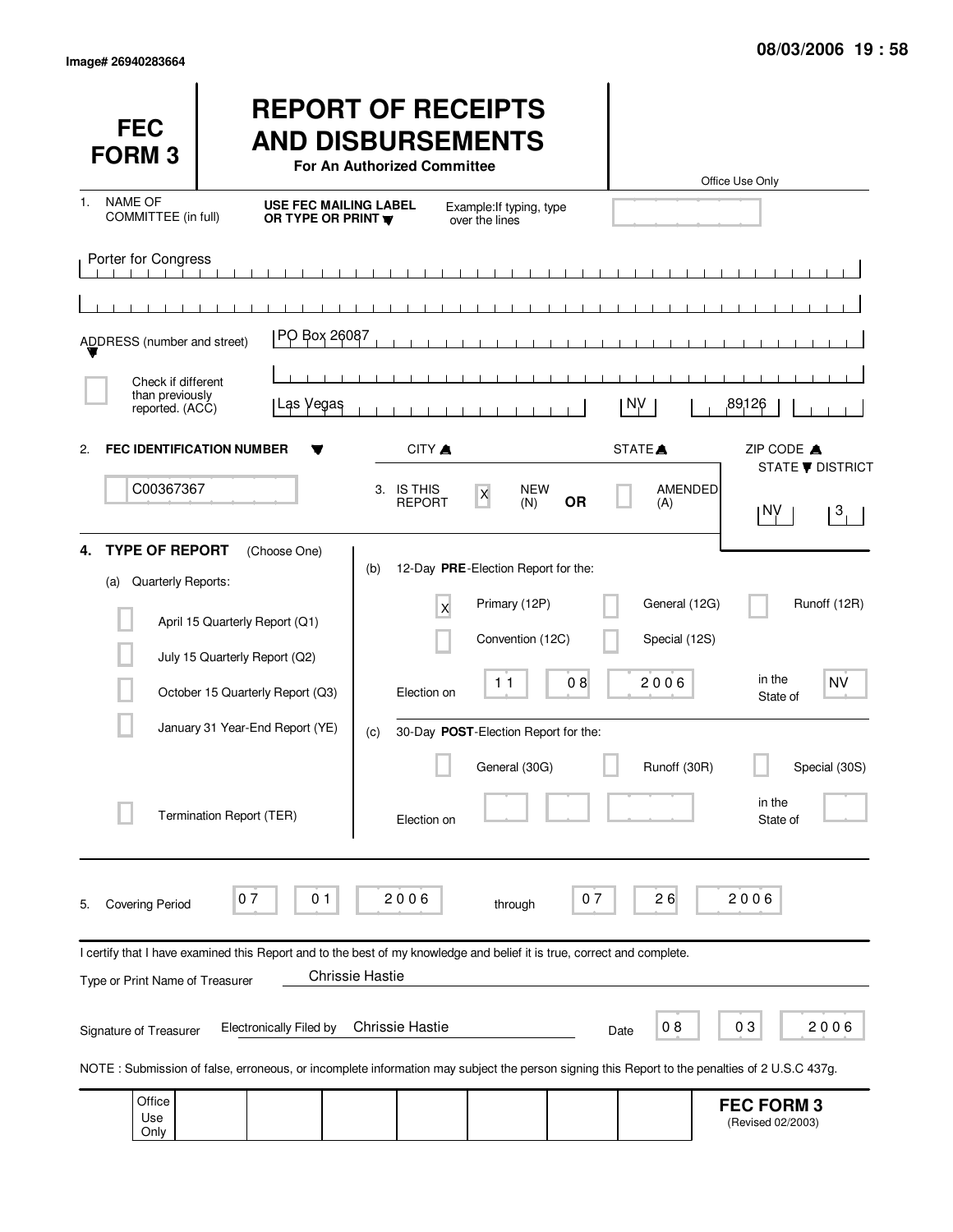|    |     | Image# 26940283665<br>FEC Form 3<br>(Revised 02/2003)                                               | <b>SUMMARY PAGE</b><br>of Receipts and Disbursements                           |                     | Page 2                                           |
|----|-----|-----------------------------------------------------------------------------------------------------|--------------------------------------------------------------------------------|---------------------|--------------------------------------------------|
|    |     | Write or Type Committee Name                                                                        |                                                                                |                     |                                                  |
|    |     | Porter for Congress                                                                                 |                                                                                |                     |                                                  |
|    |     | Report Covering the Period:<br>From:                                                                | $Y - Y - Y$<br>M<br>D D<br>м<br>2006<br>0 <sub>1</sub><br>07                   | М<br>M<br>07<br>To: | D D<br>Y Y Y<br>2,0,0,6<br>26                    |
|    |     |                                                                                                     | <b>COLUMN A</b><br><b>This Period</b>                                          |                     | <b>COLUMN B</b><br><b>Election Cycle-to-Date</b> |
| 6. |     | Net Contributions (other than loans)                                                                |                                                                                |                     |                                                  |
|    | (a) | <b>Total Contributions</b><br>(other than loans) (from Line 11(e))                                  | 68245.00                                                                       |                     | 2072380.07                                       |
|    | (b) | <b>Total Contribution Refunds</b>                                                                   | 1000.00                                                                        |                     | 10095.34                                         |
|    | (c) | Net Contributions (other than loans)<br>(subtract Line 6(b) from Line 6(a))                         | 67245.00                                                                       |                     | 2062284.73                                       |
| 7. |     | Net Operating Expenditures                                                                          |                                                                                |                     |                                                  |
|    | (a) | <b>Total Operating Expenditures</b>                                                                 | 66113.56                                                                       |                     | 877172.82                                        |
|    | (b) | <b>Total Offsets to Operating</b><br>Expenditures (from Line 14)                                    | 0.00                                                                           |                     | 7245.47                                          |
|    | (C) | <b>Net Operating Expenditures</b><br>(subtract Line 7(b) from Line 7(a))                            | 66113.56                                                                       |                     | 869927.35                                        |
| 8. |     | Cash on Hand at Close of<br>Reporting Period (from Line 27)                                         | 1560889.57                                                                     |                     |                                                  |
| 9. |     | Debts and Obligations Owed TO<br>the Committee (Itemize all on                                      | 0.00                                                                           |                     |                                                  |
|    |     | Schedule C and/or Schedule D)                                                                       |                                                                                |                     |                                                  |
|    |     | 10. Debts and Obligations Owed BY<br>the Committee (Itemize all on<br>Schedule C and/or Schedule D) | 0.00                                                                           |                     |                                                  |
|    |     |                                                                                                     | For further information contact:                                               |                     |                                                  |
|    |     |                                                                                                     | <b>Federal Election Commission</b><br>999 E Street, NW<br>Washington, DC 20463 |                     |                                                  |
|    |     |                                                                                                     | Toll Free 800-424-9530<br>Local 202-694-1100                                   |                     |                                                  |

## **For further information contact: For further information contact:**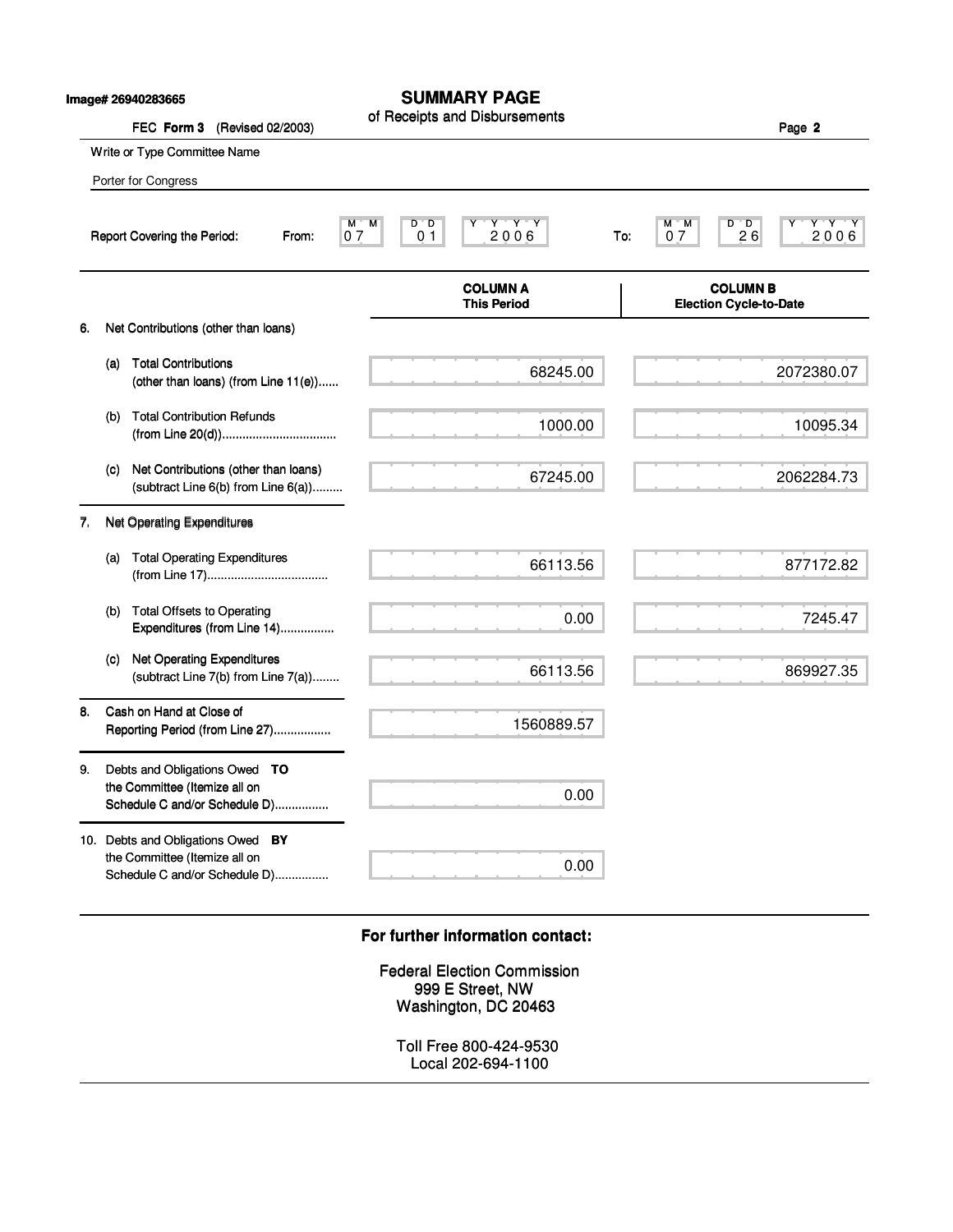| Image# 26940283666                                                                                 | <b>DETAILED SUMMARY PAGE</b><br>of Receipts                                            |                                                              |
|----------------------------------------------------------------------------------------------------|----------------------------------------------------------------------------------------|--------------------------------------------------------------|
| FEC Form 3 (Revised 02/2003)                                                                       |                                                                                        | Page 3                                                       |
| Write or Type Committee Name<br>Porter for Congress                                                |                                                                                        |                                                              |
| Report Covering the Period:<br>From:                                                               | $Y$ $Y$ $Y$ $Y$<br>$\overline{D}$<br>M.<br>M<br>D<br>Υ<br>07<br>0 <sub>1</sub><br>2006 | $D^{\prime}D$<br>Y Y Y<br>М<br>ĬΜ<br>26<br>2006<br>07<br>To: |
| <b>I. RECEIPTS</b>                                                                                 | <b>COLUMN A</b><br><b>Total This Period</b>                                            | <b>COLUMN B</b><br><b>Election Cycle-to-Date</b>             |
| 11. CONTRIBUTIONS (other than loans) FROM:                                                         |                                                                                        |                                                              |
| Individuals/Persons Other Than<br>(a)<br><b>Political Committees</b>                               | 35500.00                                                                               | 1085655.75                                                   |
| (i) Itemized (use Schedule A)                                                                      | 4645.00                                                                                | 36700.02                                                     |
| (iii) TOTAL of contributions                                                                       | 40145.00                                                                               | 1122355.77                                                   |
| from individuals                                                                                   | 0.00                                                                                   | 10825.02                                                     |
| Political Party Committees<br>(b)<br><b>Other Political Committees</b><br>(c)                      | 28100.00                                                                               | 939199.28                                                    |
|                                                                                                    | 0.00                                                                                   | 0.00                                                         |
| (d)<br><b>TOTAL CONTRIBUTIONS</b><br>(e)<br>(other than loans)                                     | 68245.00                                                                               | 2072380.07                                                   |
| $(\text{add Lines } 11(a)(iii), (b), (c), \text{and } (d))$                                        |                                                                                        |                                                              |
| 12. TRANSFERS FROM OTHER<br>AUTHORIZED COMMITTEES                                                  | 0.00                                                                                   | 295155.97                                                    |
| 13. LOANS                                                                                          |                                                                                        |                                                              |
| Made or Guaranteed by the<br>(a)                                                                   | 0.00                                                                                   | 0.00                                                         |
| (b)                                                                                                | 0.00                                                                                   | 0.00                                                         |
| <b>TOTAL LOANS</b><br>(C)                                                                          | 0.00                                                                                   | 0.00                                                         |
| 14. OFFSETS TO OPERATING                                                                           |                                                                                        |                                                              |
| <b>EXPENDITURES</b><br>(Refunds, Rebates, etc.)                                                    | 0.00                                                                                   | 7245.47                                                      |
| 15. OTHER RECEIPTS                                                                                 | 0.00                                                                                   | 2265.44                                                      |
| 16. TOTAL RECEIPTS (add Lines<br>11(e), 12, 13(c), 14, and 15)<br>(Carry Total to Line 24, page 4) | 68245.00                                                                               | 2377046.95                                                   |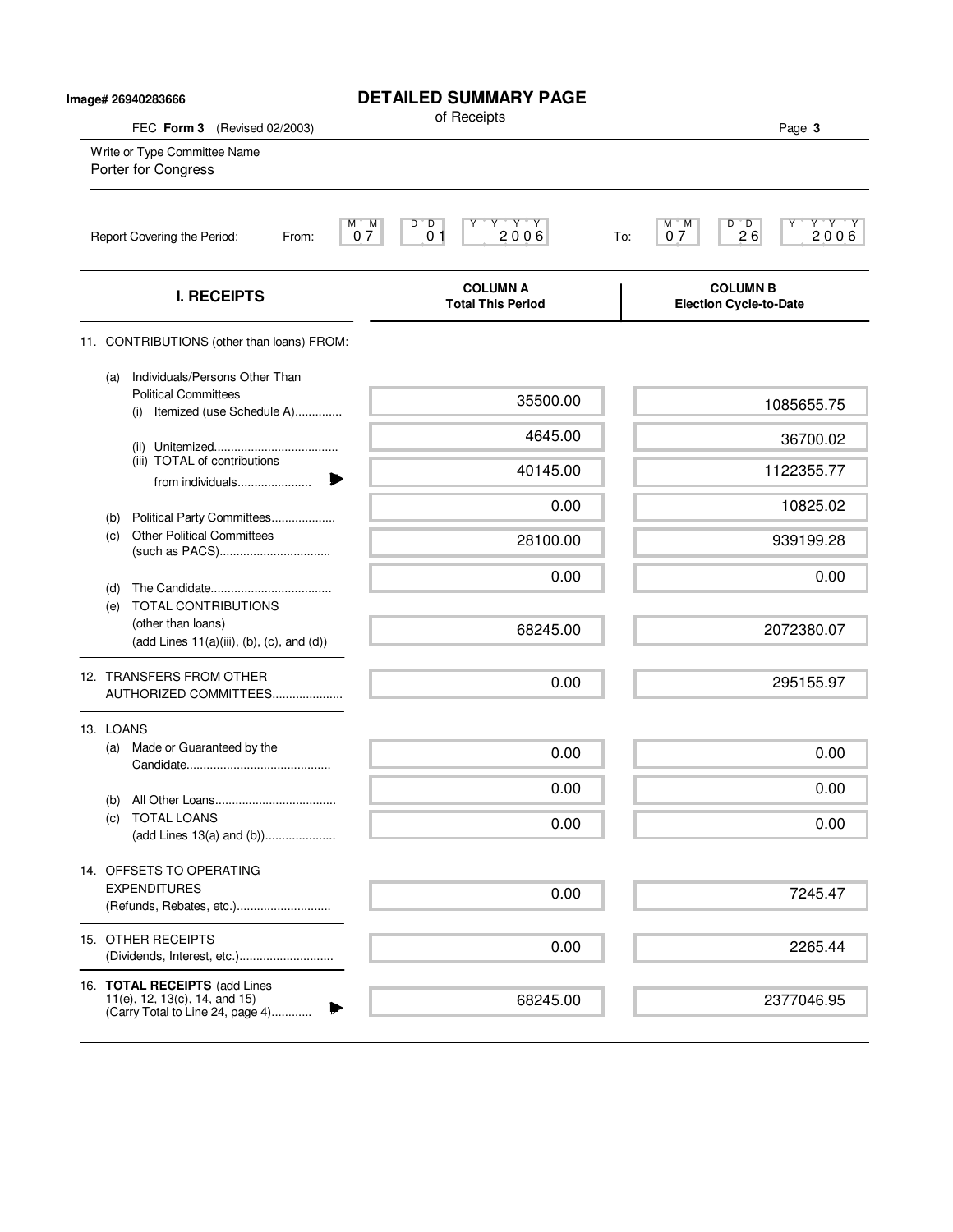## **Image# 26940283667**

## **DETAILED SUMMARY PAGE**

of Disbursements

FEC **Form 3** (Revised 02/2003) Page **4 II. DISBURSEMENTS**<br>Total This Period Figures and COLUMN B<br>Total This Period Figures and Column B **Election Cycle-to-Date** 17. OPERATING EXPENDITURES.................. 18. TRANSFERS TO OTHER AUTHORIZED COMMITTEES................... 19. LOAN REPAYMENTS: (a) Of Loans Made or Guaranteed by the Candidate................................. (b) Of all Other Loans............................... (c) TOTAL LOAN REPAYMENTS (add Lines 19(a) and (b))..................... 20. REFUNDS OF CONTRIBUTIONS TO: (a) Individuals/Persons Other Than Political Committees.................. (b) Political Party Committees.................. (c) Other Political Committees (such as PACs).................................. (d) TOTAL CONTRIBUTION REFUNDS (add Lines 20(a), (b), and (c))............ 21. OTHER DISBURSEMENTS......................... 22. **TOTAL DISBURSEMENTS** (add Lines 17, 18, 19(c), 20(d), and 21)  $\triangleright$ 66113.56 0.00 0.00 0.00 0.00 1000.00 0.00 0.00 1000.00 50000.00 117113.56 877172.82 0.00 0.00 0.00 0.00 4200.00 0.00 5895.34 10095.34 97750.00 985018.16

## **III. CASH SUMMARY**

|                                               | 1609758.13 |
|-----------------------------------------------|------------|
|                                               | 68245.00   |
|                                               | 1678003.13 |
|                                               | 117113.56  |
| 27. CASH ON HAND AT CLOSE OF REPORTING PERIOD | 1560889.57 |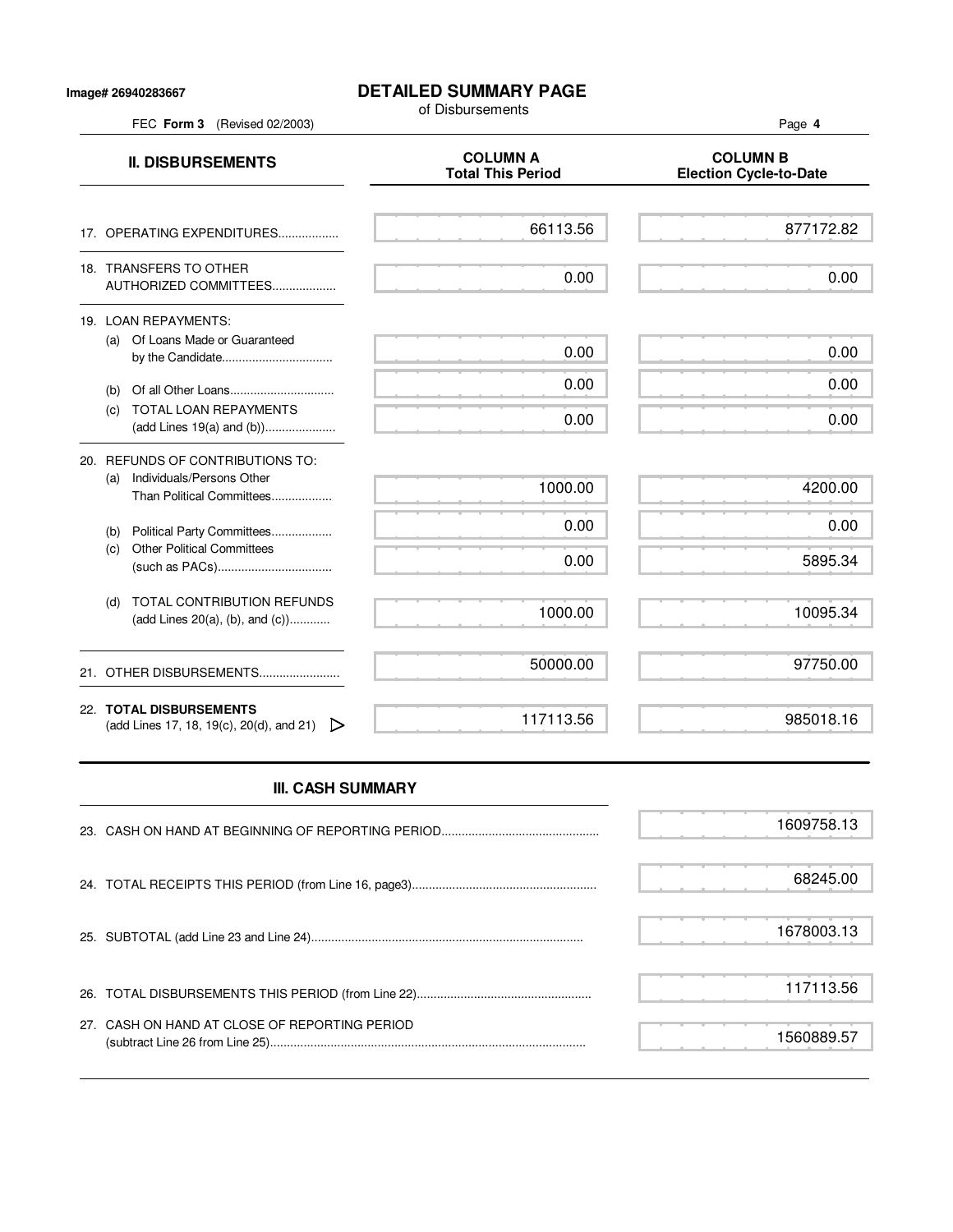| <b>SCHEDULE A (FEC Form 3)</b><br><b>ITEMIZED RECEIPTS</b> |                                                                           |              | Use separate schedule(s)<br>or each category of the | PAGE 5/57<br>FOR LINE NUMBER:<br>(check only one)                                                                                          |
|------------------------------------------------------------|---------------------------------------------------------------------------|--------------|-----------------------------------------------------|--------------------------------------------------------------------------------------------------------------------------------------------|
|                                                            |                                                                           |              | <b>Detailed Summary Page</b>                        | X<br>11a<br>11 <sub>b</sub><br>11c<br>11d<br>12<br>13a<br>13 <sub>b</sub><br>14<br>15                                                      |
|                                                            |                                                                           |              |                                                     | Any information copied from such Reports and Statements may not be sold or used by any person for the purpose of soliciting contributions  |
|                                                            | NAME OF COMMITTEE (In Full)                                               |              |                                                     | or for commercial purposes, other than using the name and address of any political committee to solicit contributions from such committee. |
|                                                            | Porter for Congress                                                       |              |                                                     |                                                                                                                                            |
| А.                                                         | Full Name (Last, First, Middle Initial)<br>Barbara Vucanovich             |              |                                                     | Date of Receipt                                                                                                                            |
|                                                            | Mailing Address 4900 Plumas Street                                        |              |                                                     | $Y + Y + Y + Y$<br>$M$ $M$ /<br>$D$ $D$<br>$\mathbb{L}$<br>24<br>2006<br>07                                                                |
|                                                            | City                                                                      | State        | Zip Code                                            | Transaction ID: 60727.C15158                                                                                                               |
|                                                            | Reno                                                                      | <b>NV</b>    | 89509                                               | Amount of Each Receipt this Period                                                                                                         |
|                                                            | FEC ID number of contributing<br>federal political committee.             | C            |                                                     | 100.00                                                                                                                                     |
|                                                            | Name of Employer<br>Retired                                               | Occupation   |                                                     | Receipt                                                                                                                                    |
|                                                            |                                                                           | Retired      |                                                     | Limit Increased Due to Opponent's<br>Spending (2 U.S.C. 441a(i)/441a-1)                                                                    |
|                                                            | 2006<br>Receipt For:<br>$X$ Primary<br>General                            |              | Election Cycle-to-Date<br>▼                         |                                                                                                                                            |
|                                                            | Other (specify) $\blacktriangledown$                                      |              | 1750.00                                             |                                                                                                                                            |
|                                                            | Full Name (Last, First, Middle Initial)<br><b>B.</b> Patty Hutchinson     |              |                                                     | Date of Receipt                                                                                                                            |
|                                                            | Mailing Address 2877 Anteres Street                                       |              |                                                     | $Y - Y - Y$<br>$M$ $M$ /<br>D<br>$\overline{D}$<br>24<br>2006<br>0.7                                                                       |
|                                                            | City                                                                      | <b>State</b> | Zip Code                                            | <b>Transaction ID: 60727.C15191</b>                                                                                                        |
|                                                            | Las Vegas                                                                 | <b>NV</b>    | 89117                                               | Amount of Each Receipt this Period                                                                                                         |
|                                                            | FEC ID number of contributing<br>federal political committee.             | C            |                                                     | 100.00                                                                                                                                     |
|                                                            | Name of Employer<br>Retired                                               | Occupation   |                                                     | Receipt                                                                                                                                    |
|                                                            |                                                                           | Retired      |                                                     | Limit Increased Due to Opponent's<br>Spending (2 U.S.C. 441a(i)/441a-1)                                                                    |
|                                                            | Receipt For:<br>2006<br>Primary<br>ΧI<br>General                          |              | Election Cycle-to-Date<br>▼                         |                                                                                                                                            |
|                                                            | Other (specify) $\blacktriangledown$                                      |              | 700.00                                              |                                                                                                                                            |
| С.                                                         | Full Name (Last, First, Middle Initial)<br><b>Bruce Woodbury</b>          |              |                                                     | Date of Receipt                                                                                                                            |
|                                                            | <b>Mailing Address</b><br>3800 Howard Hughes Parkway<br><b>Suite 1600</b> |              |                                                     | $D$ $D$<br>$M$ $M$ $/$<br>$Y - Y - Y$<br>Y<br>24<br>2006<br>07                                                                             |
|                                                            | City                                                                      | State        | Zip Code                                            | Transaction ID: 60727.C15163                                                                                                               |
|                                                            | Las Vegas                                                                 | <b>NV</b>    | 89109                                               | Amount of Each Receipt this Period                                                                                                         |
|                                                            | FEC ID number of contributing<br>federal political committee.             | C            |                                                     | 200.00                                                                                                                                     |
|                                                            | Name of Employer<br>Self employed                                         | Occupation   |                                                     | Receipt                                                                                                                                    |
|                                                            |                                                                           | Attorney     |                                                     | Limit Increased Due to Opponent's<br>Spending (2 U.S.C. 441a(i)/441a-1)                                                                    |
|                                                            | Receipt For:<br>2006<br>$X$ Primary<br>General                            |              | Election Cycle-to-Date<br>v                         |                                                                                                                                            |
|                                                            | Other (specify) $\blacktriangledown$                                      |              | 2900.00                                             |                                                                                                                                            |
|                                                            |                                                                           |              |                                                     | 400.00<br>▶                                                                                                                                |
|                                                            |                                                                           |              |                                                     |                                                                                                                                            |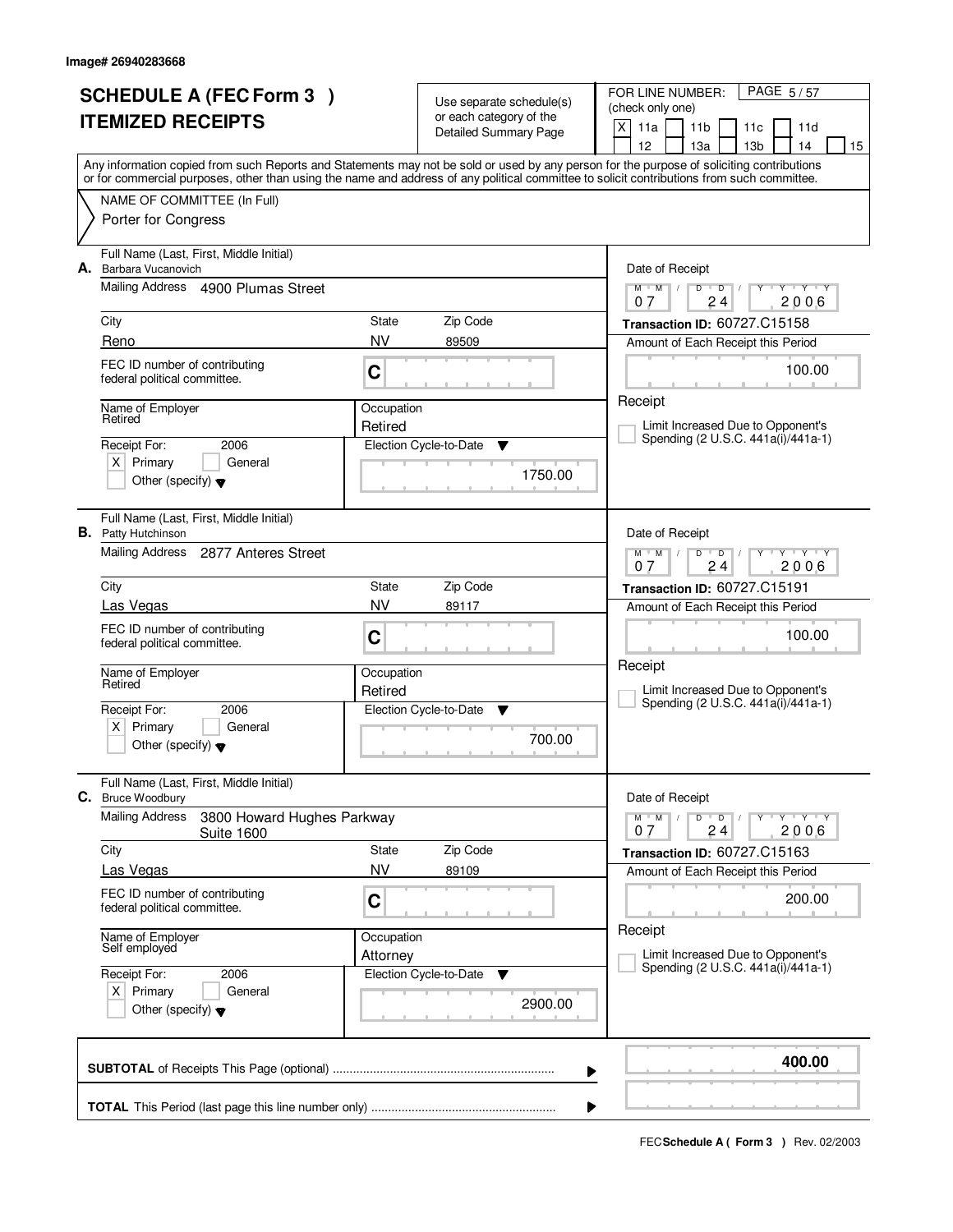|    | <b>SCHEDULE A (FEC Form 3)</b><br><b>ITEMIZED RECEIPTS</b>                                                                                                                                                                                                                              |                       | Use separate schedule(s)<br>or each category of the<br>Detailed Summary Page | PAGE 6/57<br>FOR LINE NUMBER:<br>(check only one)<br>X<br>11a<br>11 <sub>b</sub><br>11c<br>11d<br>12<br>13а<br>13 <sub>b</sub><br>14<br>15 |
|----|-----------------------------------------------------------------------------------------------------------------------------------------------------------------------------------------------------------------------------------------------------------------------------------------|-----------------------|------------------------------------------------------------------------------|--------------------------------------------------------------------------------------------------------------------------------------------|
|    | Any information copied from such Reports and Statements may not be sold or used by any person for the purpose of soliciting contributions<br>or for commercial purposes, other than using the name and address of any political committee to solicit contributions from such committee. |                       |                                                                              |                                                                                                                                            |
|    | NAME OF COMMITTEE (In Full)<br>Porter for Congress                                                                                                                                                                                                                                      |                       |                                                                              |                                                                                                                                            |
|    | Full Name (Last, First, Middle Initial)<br>A. Bruce Woodbury                                                                                                                                                                                                                            |                       |                                                                              | Date of Receipt                                                                                                                            |
|    | Mailing Address<br>3800 Howard Hughes Parkway<br><b>Suite 1600</b>                                                                                                                                                                                                                      |                       |                                                                              | $\overline{D}$<br>$Y - Y - Y - Y$<br>$M$ $M$ /<br>D<br>25<br>2006<br>07                                                                    |
|    | City                                                                                                                                                                                                                                                                                    | State                 | Zip Code                                                                     | Transaction ID: 60727.C15200                                                                                                               |
|    | Las Vegas<br>FEC ID number of contributing                                                                                                                                                                                                                                              | <b>NV</b>             | 89109                                                                        | Amount of Each Receipt this Period                                                                                                         |
|    | federal political committee.                                                                                                                                                                                                                                                            | C                     |                                                                              | $-200.00$                                                                                                                                  |
|    | Name of Employer<br>Self employed                                                                                                                                                                                                                                                       | Occupation            |                                                                              | Redesignation FROM Memo<br>Limit Increased Due to Opponent's                                                                               |
|    | 2006<br>Receipt For:                                                                                                                                                                                                                                                                    | Attorney              | Election Cycle-to-Date<br>v                                                  | Spending (2 U.S.C. 441a(i)/441a-1)<br>[MEMO ITÊM]                                                                                          |
|    | $X$ Primary<br>General<br>Other (specify) $\blacktriangledown$                                                                                                                                                                                                                          |                       | 2900.00                                                                      |                                                                                                                                            |
|    | Full Name (Last, First, Middle Initial)<br><b>B.</b> Bruce Woodbury                                                                                                                                                                                                                     |                       |                                                                              | Date of Receipt                                                                                                                            |
|    | <b>Mailing Address</b><br>3800 Howard Hughes Parkway<br><b>Suite 1600</b>                                                                                                                                                                                                               |                       |                                                                              | $M$ $M$ /<br>D<br>Y Y Y Y<br>$\overline{D}$<br>25<br>2006<br>07                                                                            |
|    | City<br>Las Vegas                                                                                                                                                                                                                                                                       | State<br><b>NV</b>    | Zip Code<br>89109                                                            | <b>Transaction ID: 60727.C15201</b><br>Amount of Each Receipt this Period                                                                  |
|    | FEC ID number of contributing<br>federal political committee.                                                                                                                                                                                                                           | C                     |                                                                              | 200.00                                                                                                                                     |
|    | Name of Employer<br>Self employed                                                                                                                                                                                                                                                       | Occupation            |                                                                              | Redesignation TO Memo<br>Limit Increased Due to Opponent's                                                                                 |
|    | 2006<br>Receipt For:                                                                                                                                                                                                                                                                    | Attorney              | Election Cycle-to-Date<br>v                                                  | Spending (2 U.S.C. 441a(i)/441a-1)<br>[MEMO ITĔM]                                                                                          |
|    | X General<br>Primary<br>Other (specify) $\blacktriangledown$                                                                                                                                                                                                                            |                       | 2900.00                                                                      |                                                                                                                                            |
| C. | Full Name (Last, First, Middle Initial)<br><b>Alfred Valdez</b>                                                                                                                                                                                                                         |                       |                                                                              | Date of Receipt                                                                                                                            |
|    | <b>Mailing Address</b><br>2116 Chapman Ranch Dr                                                                                                                                                                                                                                         |                       |                                                                              | $M = M$<br>$D$ $D$ $I$<br>$Y - Y - Y$<br>$Y$ <sup>U</sup><br>26<br>2006<br>07                                                              |
|    | City                                                                                                                                                                                                                                                                                    | State                 | Zip Code                                                                     | Transaction ID: 60727.C15233                                                                                                               |
|    | Henderson<br>FEC ID number of contributing                                                                                                                                                                                                                                              | <b>NV</b>             | 89012                                                                        | Amount of Each Receipt this Period                                                                                                         |
|    | federal political committee.                                                                                                                                                                                                                                                            | C                     |                                                                              | 100.00                                                                                                                                     |
|    | Name of Employer<br>Retired                                                                                                                                                                                                                                                             | Occupation<br>Retired |                                                                              | Receipt<br>Limit Increased Due to Opponent's                                                                                               |
|    | Receipt For:<br>2006                                                                                                                                                                                                                                                                    |                       | Election Cycle-to-Date<br><b>V</b>                                           | Spending (2 U.S.C. 441a(i)/441a-1)                                                                                                         |
|    | $X$ Primary<br>General<br>Other (specify) $\blacktriangledown$                                                                                                                                                                                                                          |                       | 700.00                                                                       |                                                                                                                                            |
|    |                                                                                                                                                                                                                                                                                         |                       |                                                                              | 100.00<br>▶                                                                                                                                |
|    |                                                                                                                                                                                                                                                                                         |                       |                                                                              | ▶                                                                                                                                          |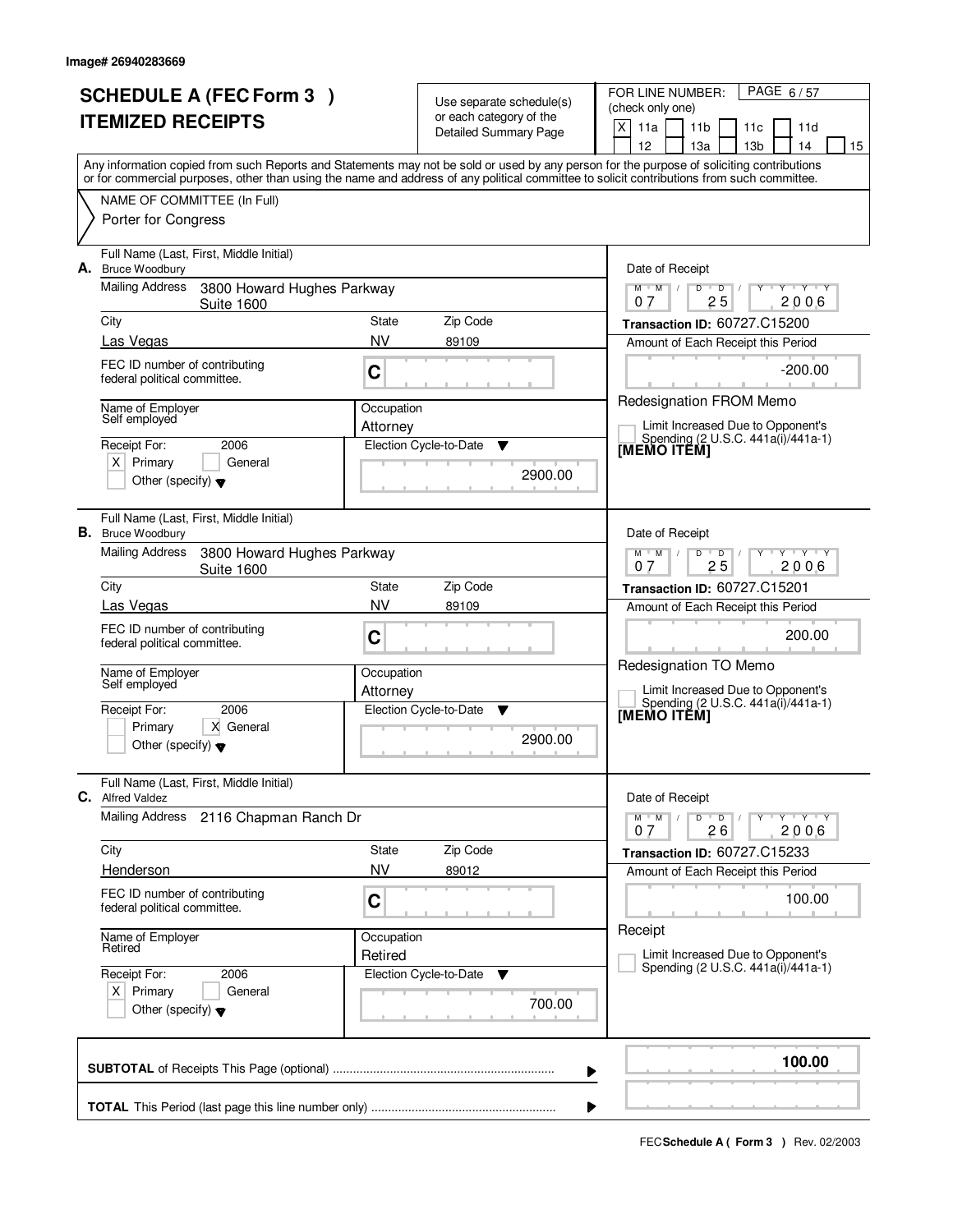| <b>SCHEDULE A (FEC Form 3)</b><br><b>ITEMIZED RECEIPTS</b> |                                                                                                                                  |                     | Use separate schedule(s)<br>or each category of the<br><b>Detailed Summary Page</b> | PAGE 7/57<br>FOR LINE NUMBER:<br>(check only one)<br>X<br>11a<br>11 <sub>b</sub><br>11d<br>11c<br>12<br>13a<br>13 <sub>b</sub><br>14<br>15                                                                                                                                              |
|------------------------------------------------------------|----------------------------------------------------------------------------------------------------------------------------------|---------------------|-------------------------------------------------------------------------------------|-----------------------------------------------------------------------------------------------------------------------------------------------------------------------------------------------------------------------------------------------------------------------------------------|
|                                                            |                                                                                                                                  |                     |                                                                                     | Any information copied from such Reports and Statements may not be sold or used by any person for the purpose of soliciting contributions<br>or for commercial purposes, other than using the name and address of any political committee to solicit contributions from such committee. |
|                                                            | NAME OF COMMITTEE (In Full)<br>Porter for Congress                                                                               |                     |                                                                                     |                                                                                                                                                                                                                                                                                         |
| А.                                                         | Full Name (Last, First, Middle Initial)<br>David Carter                                                                          |                     |                                                                                     | Date of Receipt                                                                                                                                                                                                                                                                         |
|                                                            | Mailing Address<br>3535 W. Tropicana Avenue                                                                                      |                     |                                                                                     | $M$ $M$ /<br>$D$ $D$ $I$<br>Y Y Y Y<br>$Y$ <sup><math>\top</math></sup><br>26<br>2006<br>07                                                                                                                                                                                             |
|                                                            | City                                                                                                                             | State<br><b>NV</b>  | Zip Code                                                                            | Transaction ID: 60727.C15288                                                                                                                                                                                                                                                            |
|                                                            | Las Vegas<br>FEC ID number of contributing<br>federal political committee.                                                       | C                   | 89103                                                                               | Amount of Each Receipt this Period<br>1000.00                                                                                                                                                                                                                                           |
|                                                            | Name of Employer<br>Carter Powersports<br>Receipt For:<br>2006<br>$X$ Primary<br>General<br>Other (specify) $\blacktriangledown$ | Occupation<br>Owner | Election Cycle-to-Date<br>▼<br>3000.00                                              | Receipt<br>Limit Increased Due to Opponent's<br>Spending (2 U.S.C. 441a(i)/441a-1)                                                                                                                                                                                                      |
|                                                            | Full Name (Last, First, Middle Initial)<br><b>B.</b> David Carter<br>Mailing Address<br>3535 W. Tropicana Avenue                 |                     |                                                                                     | Date of Receipt<br>$Y \vdash Y \vdash Y$<br>$M$ $M$ /<br>D<br>$\overline{D}$                                                                                                                                                                                                            |
|                                                            | City                                                                                                                             | State               | Zip Code                                                                            | 26<br>2006<br>0.7                                                                                                                                                                                                                                                                       |
|                                                            | Las Vegas                                                                                                                        | <b>NV</b>           | 89103                                                                               | <b>Transaction ID: 60727.C15289</b><br>Amount of Each Receipt this Period                                                                                                                                                                                                               |
|                                                            | FEC ID number of contributing<br>federal political committee.                                                                    | C                   |                                                                                     | $-900.00$                                                                                                                                                                                                                                                                               |
|                                                            | Name of Employer<br>Carter Powersports                                                                                           | Occupation<br>Owner |                                                                                     | Redesignation FROM Memo<br>Limit Increased Due to Opponent's                                                                                                                                                                                                                            |
|                                                            | Receipt For:<br>2006<br>$\times$<br>Primary<br>General<br>Other (specify) $\blacktriangledown$                                   |                     | Election Cycle-to-Date<br>▼<br>3000.00                                              | Spending (2 U.S.C. 441a(i)/441a-1)<br>[MEMO ITEM]                                                                                                                                                                                                                                       |
| C.                                                         | Full Name (Last, First, Middle Initial)<br>David Carter                                                                          |                     |                                                                                     | Date of Receipt                                                                                                                                                                                                                                                                         |
|                                                            | Mailing Address<br>3535 W. Tropicana Avenue                                                                                      |                     |                                                                                     | $D$ $D$<br>$M$ $M$ /<br>$Y \rightarrow Y \rightarrow Y$<br>$\prime$<br>26<br>2006<br>07                                                                                                                                                                                                 |
|                                                            | City                                                                                                                             | State               | Zip Code                                                                            | Transaction ID: 60727.C15290                                                                                                                                                                                                                                                            |
|                                                            | Las Vegas                                                                                                                        | <b>NV</b>           | 89103                                                                               | Amount of Each Receipt this Period                                                                                                                                                                                                                                                      |
|                                                            | FEC ID number of contributing<br>federal political committee.                                                                    | C                   |                                                                                     | 900.00<br>Redesignation TO Memo                                                                                                                                                                                                                                                         |
|                                                            | Name of Employer<br>Carter Powersports                                                                                           | Occupation<br>Owner |                                                                                     | Limit Increased Due to Opponent's                                                                                                                                                                                                                                                       |
|                                                            | Receipt For:<br>2006<br>X General<br>Primary<br>Other (specify) $\blacktriangledown$                                             |                     | Election Cycle-to-Date<br>v<br>3000.00                                              | Spending (2 U.S.C. 441a(i)/441a-1)<br>[MEMO ITÊM]                                                                                                                                                                                                                                       |
|                                                            |                                                                                                                                  |                     |                                                                                     | 1000.00<br>▶                                                                                                                                                                                                                                                                            |
|                                                            |                                                                                                                                  |                     |                                                                                     |                                                                                                                                                                                                                                                                                         |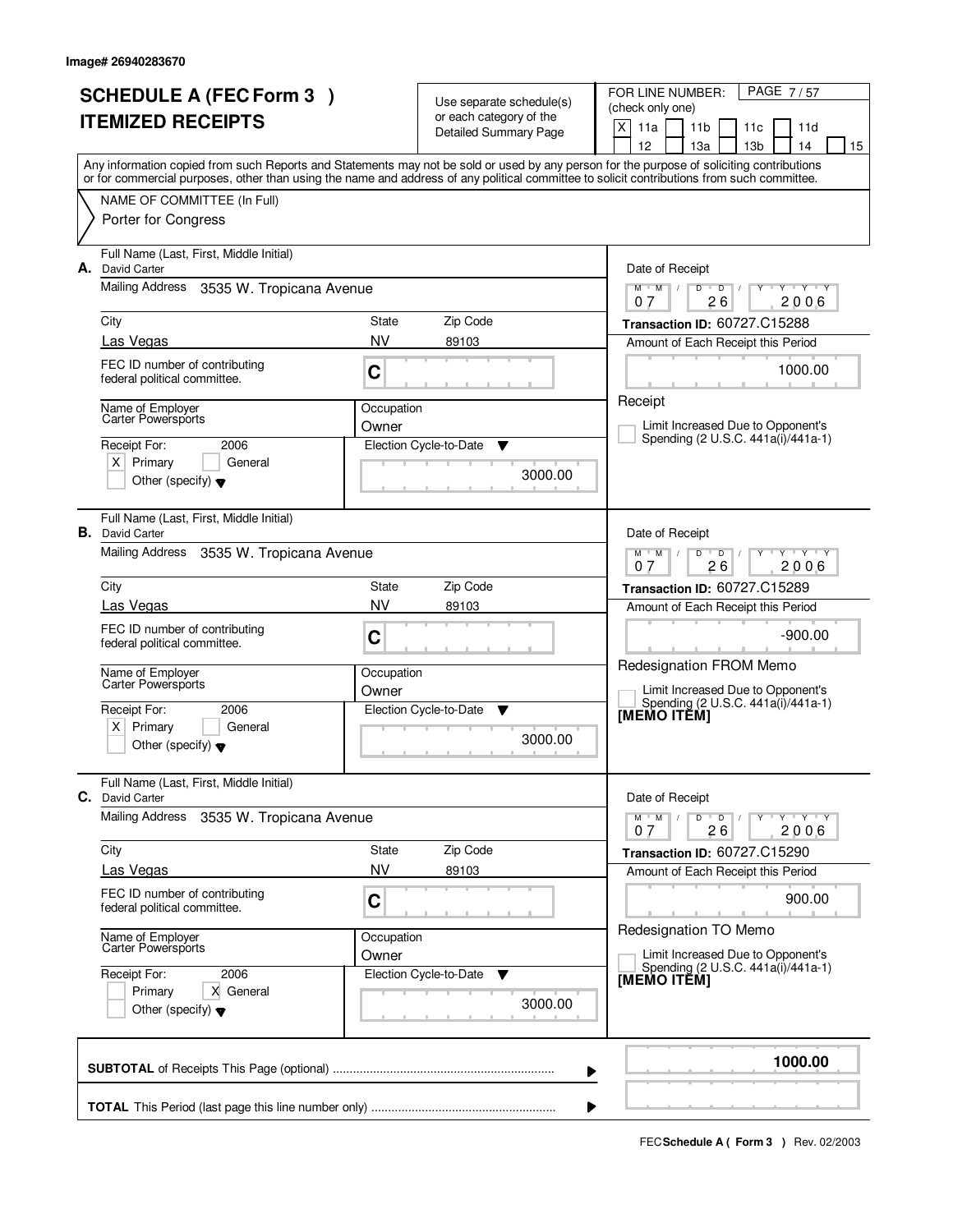| <b>SCHEDULE A (FEC Form 3)</b><br><b>ITEMIZED RECEIPTS</b> |                                                                                      |                                                               | Use separate schedule(s)<br>or each category of the<br>Detailed Summary Page | FOR LINE NUMBER:<br>PAGE 8/57<br>(check only one)<br>X<br>11a<br>11 <sub>b</sub><br>11d<br>11c<br>12<br>13 <sub>b</sub><br>13a<br>14<br>15                                                                                                                                              |
|------------------------------------------------------------|--------------------------------------------------------------------------------------|---------------------------------------------------------------|------------------------------------------------------------------------------|-----------------------------------------------------------------------------------------------------------------------------------------------------------------------------------------------------------------------------------------------------------------------------------------|
|                                                            |                                                                                      |                                                               |                                                                              | Any information copied from such Reports and Statements may not be sold or used by any person for the purpose of soliciting contributions<br>or for commercial purposes, other than using the name and address of any political committee to solicit contributions from such committee. |
|                                                            | NAME OF COMMITTEE (In Full)<br>Porter for Congress                                   |                                                               |                                                                              |                                                                                                                                                                                                                                                                                         |
| А.                                                         | Full Name (Last, First, Middle Initial)<br><b>Molly Hill</b>                         |                                                               |                                                                              | Date of Receipt                                                                                                                                                                                                                                                                         |
|                                                            | <b>Mailing Address</b><br>1520 Castle Wall Street                                    |                                                               |                                                                              | $\overline{D}$<br>$Y - Y - Y$<br>$M$ $M$ /<br>D<br>25<br>2006<br>07                                                                                                                                                                                                                     |
|                                                            | City                                                                                 | State                                                         | Zip Code                                                                     | Transaction ID: 60727.C15196                                                                                                                                                                                                                                                            |
|                                                            | Las Vegas                                                                            | <b>NV</b>                                                     | 89117                                                                        | Amount of Each Receipt this Period                                                                                                                                                                                                                                                      |
|                                                            | FEC ID number of contributing<br>federal political committee.                        | C                                                             |                                                                              | 3800.00                                                                                                                                                                                                                                                                                 |
|                                                            | Name of Employer<br>Homemaker                                                        | Occupation                                                    |                                                                              | <b>Reattribution Memo</b>                                                                                                                                                                                                                                                               |
|                                                            |                                                                                      | Homemaker                                                     |                                                                              | Limit Increased Due to Opponent's<br>Spending (2 U.S.C. 441a(i)/441a-1)                                                                                                                                                                                                                 |
|                                                            | Receipt For:<br>2006<br>$X$ Primary<br>General                                       |                                                               | Election Cycle-to-Date<br>Y                                                  | [MEMO ITÊM]                                                                                                                                                                                                                                                                             |
|                                                            | Other (specify) $\blacktriangledown$                                                 |                                                               | 3800.00                                                                      | Reattribution from spouse                                                                                                                                                                                                                                                               |
|                                                            | Full Name (Last, First, Middle Initial)<br><b>B.</b> Molly Hill                      |                                                               |                                                                              | Date of Receipt                                                                                                                                                                                                                                                                         |
|                                                            | Mailing Address<br>1520 Castle Wall Street                                           |                                                               |                                                                              | $\begin{array}{ccccccccccccc} \mathbb{I} & \mathsf{Y} & \mathbb{I} & \mathsf{Y} & \mathbb{I} & \mathsf{Y} & \mathbb{I} \end{array}$<br>$M$ $M$ /<br>D<br>$\overline{D}$<br>26<br>2006<br>07                                                                                             |
|                                                            | City                                                                                 | State                                                         | Zip Code                                                                     | Transaction ID: 60727.C15197                                                                                                                                                                                                                                                            |
|                                                            | Las Vegas                                                                            | <b>NV</b>                                                     | 89117                                                                        | Amount of Each Receipt this Period                                                                                                                                                                                                                                                      |
|                                                            | FEC ID number of contributing<br>federal political committee.                        | C                                                             |                                                                              | $-1700.00$<br>Redesignation FROM Memo                                                                                                                                                                                                                                                   |
|                                                            | Name of Employer<br>Homemaker                                                        | Occupation<br>Homemaker<br>Election Cycle-to-Date<br><b>V</b> |                                                                              | Limit Increased Due to Opponent's                                                                                                                                                                                                                                                       |
|                                                            | Receipt For:<br>2006                                                                 |                                                               |                                                                              | Spending (2 U.S.C. 441a(i)/441a-1)                                                                                                                                                                                                                                                      |
|                                                            | Primary<br>ΧI<br>General<br>Other (specify) $\blacktriangledown$                     |                                                               | 3800.00                                                                      | <b>IMEMO ITEMI</b>                                                                                                                                                                                                                                                                      |
|                                                            | Full Name (Last, First, Middle Initial)<br>C. Molly Hill                             |                                                               |                                                                              | Date of Receipt                                                                                                                                                                                                                                                                         |
|                                                            | <b>Mailing Address</b><br>1520 Castle Wall Street                                    |                                                               |                                                                              | $M$ $M$ $/$<br>D<br>$\Box$ D $\Box$<br>$Y + Y + Y$<br>26<br>2006<br>07                                                                                                                                                                                                                  |
|                                                            | City                                                                                 | State                                                         | Zip Code                                                                     | <b>Transaction ID: 60727.C15198</b>                                                                                                                                                                                                                                                     |
|                                                            | Las Vegas                                                                            | <b>NV</b>                                                     | 89117                                                                        | Amount of Each Receipt this Period                                                                                                                                                                                                                                                      |
|                                                            | FEC ID number of contributing<br>federal political committee.                        | C                                                             |                                                                              | 1700.00<br>Redesignation TO Memo                                                                                                                                                                                                                                                        |
|                                                            | Name of Employer<br>Homemaker                                                        | Occupation<br>Homemaker                                       |                                                                              | Limit Increased Due to Opponent's                                                                                                                                                                                                                                                       |
|                                                            | 2006<br>Receipt For:<br>Primary<br>X General<br>Other (specify) $\blacktriangledown$ |                                                               | Election Cycle-to-Date<br>v<br>3800.00                                       | Spending (2 U.S.C. 441a(i)/441a-1)<br>[MEMO ITÊM]                                                                                                                                                                                                                                       |
|                                                            |                                                                                      |                                                               | ▶                                                                            | 0.00                                                                                                                                                                                                                                                                                    |
|                                                            |                                                                                      |                                                               |                                                                              |                                                                                                                                                                                                                                                                                         |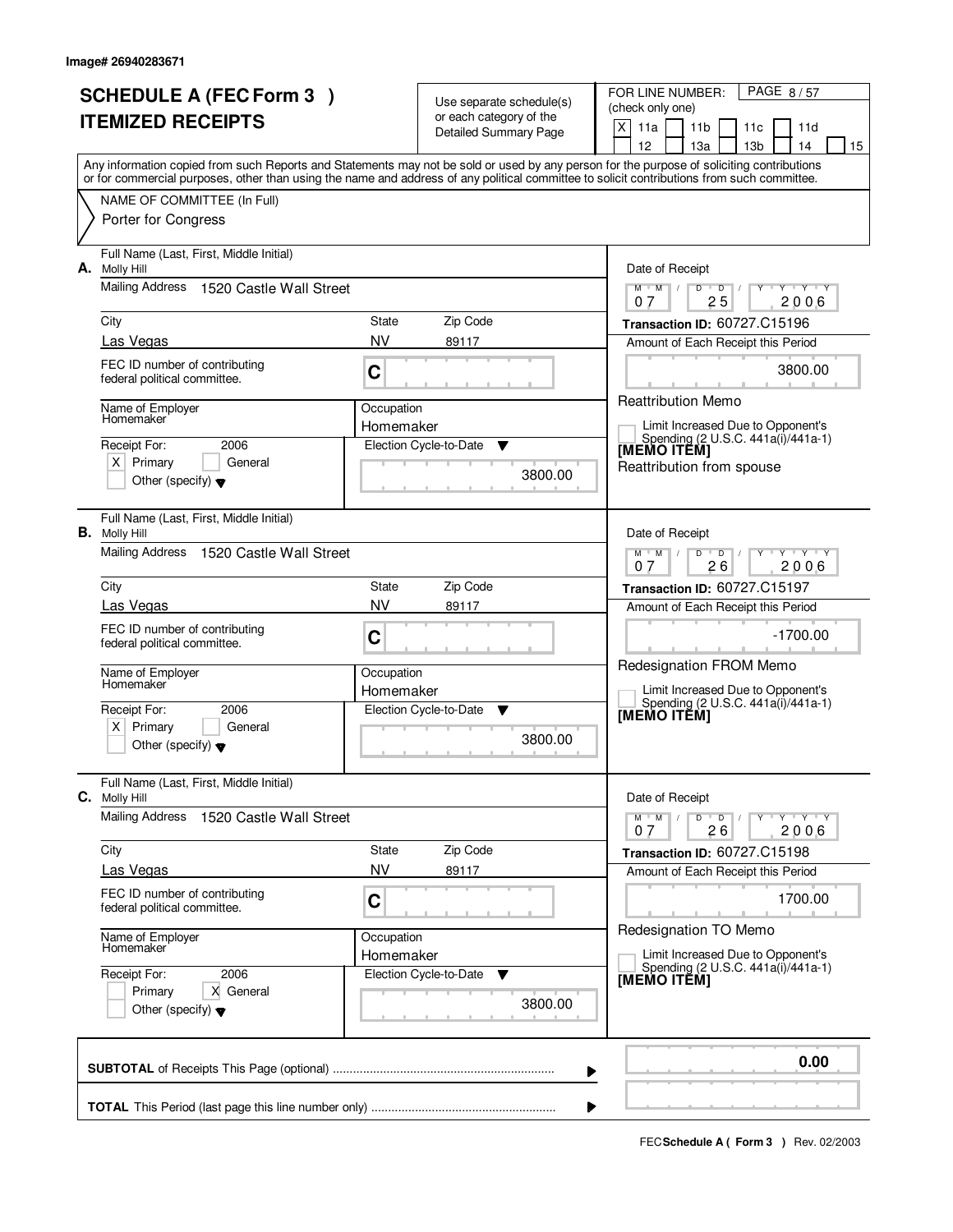|    | <b>SCHEDULE A (FEC Form 3)</b><br><b>ITEMIZED RECEIPTS</b>                                                                                                                                                                                                                              | Use separate schedule(s)<br>or each category of the |                             | FOR LINE NUMBER:<br>PAGE 9/57<br>(check only one)                                     |
|----|-----------------------------------------------------------------------------------------------------------------------------------------------------------------------------------------------------------------------------------------------------------------------------------------|-----------------------------------------------------|-----------------------------|---------------------------------------------------------------------------------------|
|    |                                                                                                                                                                                                                                                                                         | Detailed Summary Page                               |                             | X<br>11a<br>11 <sub>b</sub><br>11d<br>11c<br>12<br>13 <sub>b</sub><br>13a<br>14<br>15 |
|    | Any information copied from such Reports and Statements may not be sold or used by any person for the purpose of soliciting contributions<br>or for commercial purposes, other than using the name and address of any political committee to solicit contributions from such committee. |                                                     |                             |                                                                                       |
|    | NAME OF COMMITTEE (In Full)                                                                                                                                                                                                                                                             |                                                     |                             |                                                                                       |
|    | Porter for Congress                                                                                                                                                                                                                                                                     |                                                     |                             |                                                                                       |
| А. | Full Name (Last, First, Middle Initial)<br>James Morrison                                                                                                                                                                                                                               |                                                     |                             | Date of Receipt                                                                       |
|    | Mailing Address<br>2011 Capestone Street                                                                                                                                                                                                                                                |                                                     |                             | $Y - Y - Y$<br>$M$ $M$ /<br>D<br>$\overline{D}$<br>26<br>2006<br>07                   |
|    | City                                                                                                                                                                                                                                                                                    | State                                               | Zip Code                    | Transaction ID: 60727.C15252                                                          |
|    | Las Vegas                                                                                                                                                                                                                                                                               | <b>NV</b>                                           | 89134                       | Amount of Each Receipt this Period                                                    |
|    | FEC ID number of contributing<br>federal political committee.                                                                                                                                                                                                                           | C                                                   |                             | 200.00                                                                                |
|    | Name of Employer<br>Retired                                                                                                                                                                                                                                                             | Occupation                                          |                             | Receipt                                                                               |
|    | Receipt For:<br>2006                                                                                                                                                                                                                                                                    | Retired                                             | Election Cycle-to-Date<br>Y | Limit Increased Due to Opponent's<br>Spending (2 U.S.C. 441a(i)/441a-1)               |
|    | $X$ Primary<br>General                                                                                                                                                                                                                                                                  |                                                     |                             |                                                                                       |
|    | Other (specify) $\blacktriangledown$                                                                                                                                                                                                                                                    |                                                     | 250.00                      |                                                                                       |
|    | Full Name (Last, First, Middle Initial)<br><b>B.</b> Harold Sells                                                                                                                                                                                                                       |                                                     |                             | Date of Receipt                                                                       |
|    | Mailing Address<br>56 Innisbrook Avenue                                                                                                                                                                                                                                                 |                                                     |                             | $Y$ $Y$ $Y$<br>$M$ $M$ /<br>D<br>$\overline{D}$<br>26<br>2006<br>07                   |
|    | City                                                                                                                                                                                                                                                                                    | State                                               | Zip Code                    | Transaction ID: 60727.C15242                                                          |
|    | Las Vegas                                                                                                                                                                                                                                                                               | <b>NV</b>                                           | 89113                       | Amount of Each Receipt this Period                                                    |
|    | FEC ID number of contributing<br>federal political committee.                                                                                                                                                                                                                           | C                                                   |                             | 200.00                                                                                |
|    | Name of Employer<br>Retired                                                                                                                                                                                                                                                             | Occupation                                          |                             | Receipt                                                                               |
|    | 2006                                                                                                                                                                                                                                                                                    | Retired                                             |                             | Limit Increased Due to Opponent's<br>Spending (2 U.S.C. 441a(i)/441a-1)               |
|    | Receipt For:<br>Primary<br>General<br>ΧI                                                                                                                                                                                                                                                |                                                     | Election Cycle-to-Date<br>v |                                                                                       |
|    | Other (specify) $\blacktriangledown$                                                                                                                                                                                                                                                    |                                                     | 1200.00                     |                                                                                       |
| С. | Full Name (Last, First, Middle Initial)<br><b>Richard Snowden</b>                                                                                                                                                                                                                       |                                                     |                             | Date of Receipt                                                                       |
|    | <b>Mailing Address</b><br>175 Nottingham Terrace                                                                                                                                                                                                                                        |                                                     |                             | $M$ $M$ $/$<br>D<br>$\overline{D}$<br>$Y + Y + Y$<br>2006<br>26<br>07                 |
|    | City                                                                                                                                                                                                                                                                                    | State                                               | Zip Code                    | Transaction ID: 60727.C15277                                                          |
|    | <b>Buffalo</b>                                                                                                                                                                                                                                                                          | <b>NY</b>                                           | 14216                       | Amount of Each Receipt this Period                                                    |
|    | FEC ID number of contributing<br>federal political committee.                                                                                                                                                                                                                           | C                                                   |                             | 500.00                                                                                |
|    | Name of Employer<br>self                                                                                                                                                                                                                                                                | Occupation                                          |                             | Receipt                                                                               |
|    |                                                                                                                                                                                                                                                                                         | <b>Business owner</b>                               |                             | Limit Increased Due to Opponent's<br>Spending (2 U.S.C. 441a(i)/441a-1)               |
|    | Receipt For:<br>2006<br>$X$ Primary<br>General                                                                                                                                                                                                                                          |                                                     | Election Cycle-to-Date<br>v |                                                                                       |
|    | Other (specify) $\blacktriangledown$                                                                                                                                                                                                                                                    |                                                     | 2600.00                     |                                                                                       |
|    |                                                                                                                                                                                                                                                                                         |                                                     |                             | 900.00<br>▶                                                                           |
|    |                                                                                                                                                                                                                                                                                         |                                                     |                             |                                                                                       |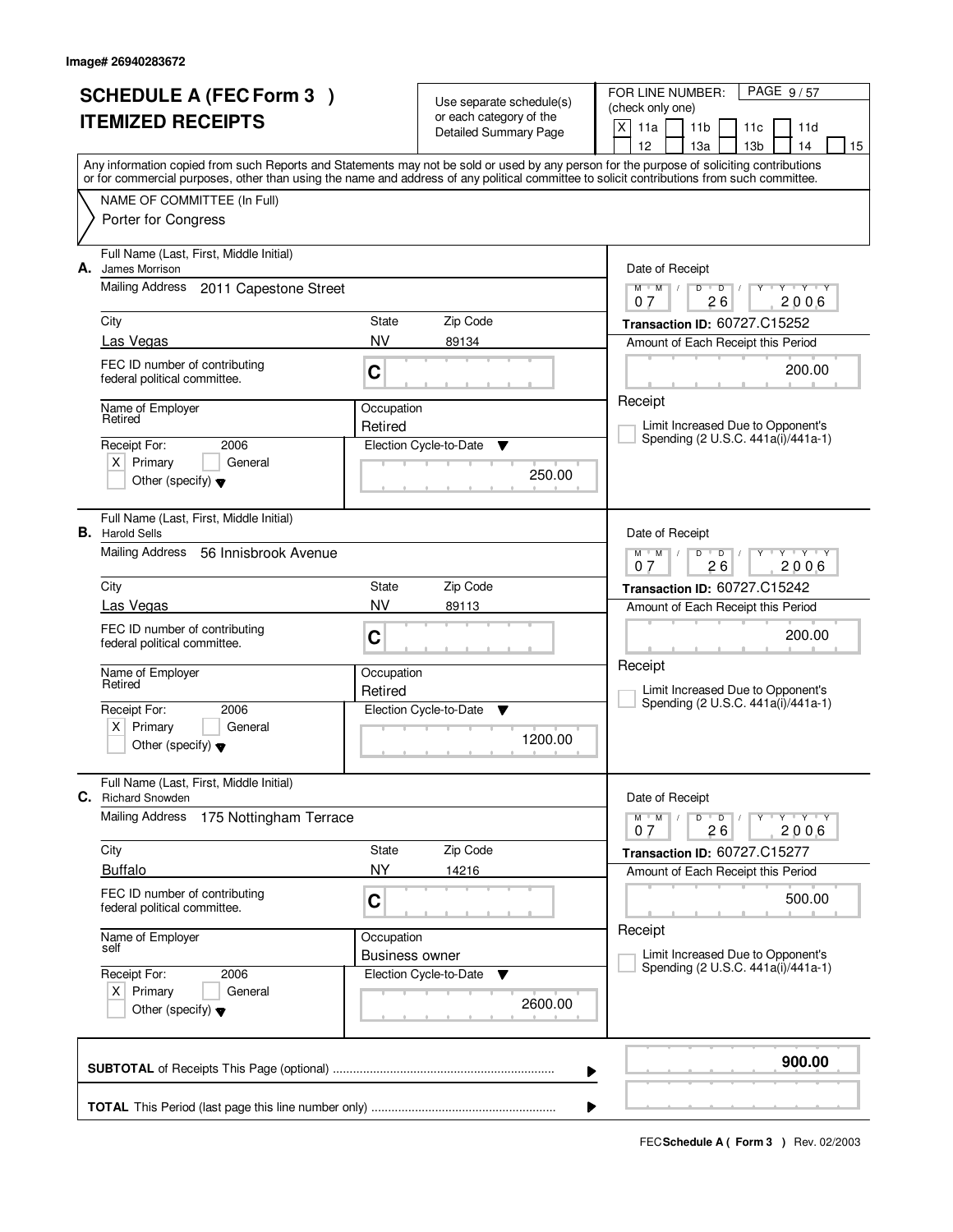| <b>SCHEDULE A (FEC Form 3)</b><br><b>ITEMIZED RECEIPTS</b> |                                                                                                                                            | Use separate schedule(s)<br>or each category of the<br>Detailed Summary Page |                                               | PAGE 10/57<br>FOR LINE NUMBER:<br>(check only one)<br>X<br>11 <sub>b</sub><br>11a<br>11d<br>11c                                                                                       |
|------------------------------------------------------------|--------------------------------------------------------------------------------------------------------------------------------------------|------------------------------------------------------------------------------|-----------------------------------------------|---------------------------------------------------------------------------------------------------------------------------------------------------------------------------------------|
|                                                            | or for commercial purposes, other than using the name and address of any political committee to solicit contributions from such committee. |                                                                              |                                               | 12<br>13 <sub>b</sub><br>13a<br>14<br>15<br>Any information copied from such Reports and Statements may not be sold or used by any person for the purpose of soliciting contributions |
|                                                            | NAME OF COMMITTEE (In Full)<br>Porter for Congress                                                                                         |                                                                              |                                               |                                                                                                                                                                                       |
| А.                                                         | Full Name (Last, First, Middle Initial)<br><b>Richard Snowden</b><br><b>Mailing Address</b><br>175 Nottingham Terrace                      |                                                                              |                                               | Date of Receipt<br>$D$ $D$<br>Y Y Y Y<br>$M$ $M$ /                                                                                                                                    |
|                                                            | City<br><b>Buffalo</b>                                                                                                                     | State<br><b>NY</b>                                                           | Zip Code<br>14216                             | 2006<br>07<br>26<br>Transaction ID: 60727.C15278                                                                                                                                      |
|                                                            | FEC ID number of contributing<br>federal political committee.                                                                              | C                                                                            |                                               | Amount of Each Receipt this Period<br>$-500.00$                                                                                                                                       |
|                                                            | Name of Employer<br>self<br>Receipt For:<br>2006<br>$X$ Primary<br>General<br>Other (specify) $\blacktriangledown$                         | Occupation<br><b>Business owner</b>                                          | Election Cycle-to-Date<br>▼<br>2600.00        | <b>Redesignation FROM Memo</b><br>Limit Increased Due to Opponent's<br>Spending (2 U.S.C. 441a(i)/441a-1)<br>[MEMO ITEM]                                                              |
|                                                            | Full Name (Last, First, Middle Initial)<br><b>B.</b> Richard Snowden<br>Mailing Address<br>175 Nottingham Terrace                          |                                                                              |                                               | Date of Receipt<br>$\mathsf{Y} \dashv \mathsf{Y} \dashv \mathsf{Y}$<br>$M$ $M$ /<br>D<br>$\overline{D}$<br>2006<br>07<br>26                                                           |
|                                                            | City<br><b>Buffalo</b>                                                                                                                     | State<br>NY                                                                  | Zip Code<br>14216                             | Transaction ID: 60727.C15279<br>Amount of Each Receipt this Period                                                                                                                    |
|                                                            | FEC ID number of contributing<br>federal political committee.<br>Name of Employer<br>self                                                  | $\mathbf C$<br>Occupation                                                    |                                               | 500.00<br>Redesignation TO Memo                                                                                                                                                       |
|                                                            | Receipt For:<br>2006<br>Primary<br>X General<br>Other (specify) $\blacktriangledown$                                                       | <b>Business owner</b>                                                        | Election Cycle-to-Date<br><b>V</b><br>2600.00 | Limit Increased Due to Opponent's<br>Spending (2 U.S.C. 441a(i)/441a-1)<br>[MEMO ITEM]                                                                                                |
| C.                                                         | Full Name (Last, First, Middle Initial)<br><b>Richard Crawford</b><br><b>Mailing Address</b><br>1580 S. Jones Boulevard                    |                                                                              |                                               | Date of Receipt<br>$M$ $M$ /<br>$D$ $D$ $/$<br>$Y + Y + Y$                                                                                                                            |
|                                                            | City                                                                                                                                       | State                                                                        | Zip Code                                      | 2006<br>07<br>26<br>Transaction ID: 60727.C15285                                                                                                                                      |
|                                                            | Las Vegas<br>FEC ID number of contributing<br>federal political committee.                                                                 | <b>NV</b><br>C                                                               | 89146-1237                                    | Amount of Each Receipt this Period<br>300.00                                                                                                                                          |
|                                                            | Name of Employer<br>Green Valley Grocery<br>Receipt For:<br>2006                                                                           | Occupation<br>President                                                      | Election Cycle-to-Date<br>v                   | Receipt<br>Limit Increased Due to Opponent's<br>Spending (2 U.S.C. 441a(i)/441a-1)                                                                                                    |
|                                                            | $X$ Primary<br>General<br>Other (specify) $\blacktriangledown$                                                                             |                                                                              | 3550.00                                       |                                                                                                                                                                                       |
|                                                            |                                                                                                                                            |                                                                              |                                               | 300.00<br>▶                                                                                                                                                                           |
|                                                            |                                                                                                                                            |                                                                              |                                               | ▶                                                                                                                                                                                     |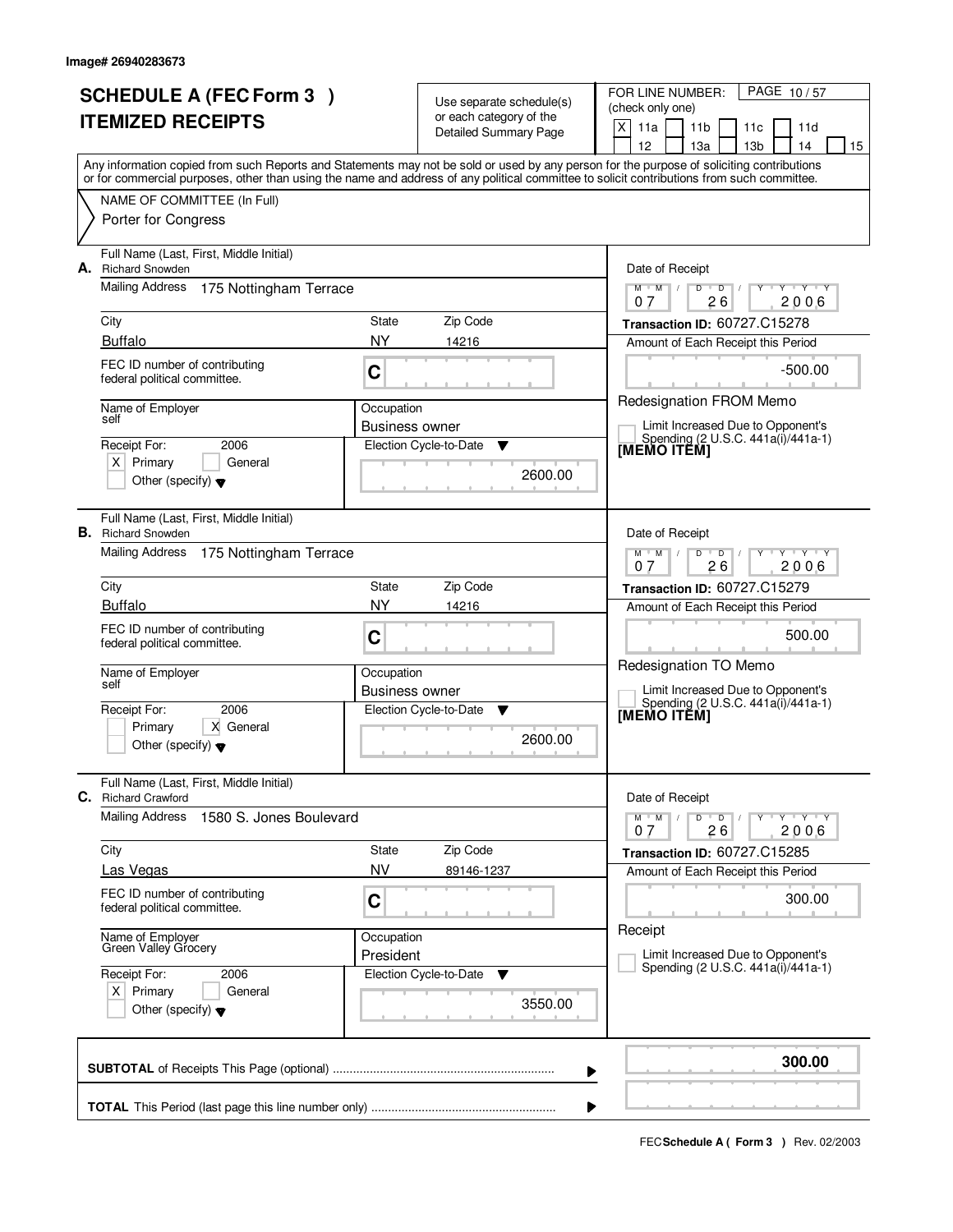| <b>SCHEDULE A (FEC Form 3)</b><br><b>ITEMIZED RECEIPTS</b> |                                                                                                                                            |            | Use separate schedule(s)<br>or each category of the<br>Detailed Summary Page | PAGE 11/57<br>FOR LINE NUMBER:<br>(check only one)<br>X<br>11a<br>11 <sub>b</sub><br>11d<br>11c<br>12<br>13a<br>13 <sub>b</sub><br>14<br>15 |
|------------------------------------------------------------|--------------------------------------------------------------------------------------------------------------------------------------------|------------|------------------------------------------------------------------------------|---------------------------------------------------------------------------------------------------------------------------------------------|
|                                                            | or for commercial purposes, other than using the name and address of any political committee to solicit contributions from such committee. |            |                                                                              | Any information copied from such Reports and Statements may not be sold or used by any person for the purpose of soliciting contributions   |
|                                                            | NAME OF COMMITTEE (In Full)<br>Porter for Congress                                                                                         |            |                                                                              |                                                                                                                                             |
| А.                                                         | Full Name (Last, First, Middle Initial)<br><b>Richard Crawford</b>                                                                         |            |                                                                              | Date of Receipt                                                                                                                             |
|                                                            | Mailing Address<br>1580 S. Jones Boulevard                                                                                                 |            |                                                                              | $Y + Y + Y$<br>$M$ $M$ $/$<br>$D$ $D$ $I$<br>$Y$ <sup>U</sup><br>26<br>2006<br>07                                                           |
|                                                            | City                                                                                                                                       | State      | Zip Code                                                                     | Transaction ID: 60727.C15286                                                                                                                |
|                                                            | Las Vegas                                                                                                                                  | <b>NV</b>  | 89146-1237                                                                   | Amount of Each Receipt this Period                                                                                                          |
|                                                            | FEC ID number of contributing<br>federal political committee.                                                                              | C          |                                                                              | $-300.00$                                                                                                                                   |
|                                                            | Name of Employer<br>Green Valley Grocery                                                                                                   | Occupation |                                                                              | Redesignation FROM Memo                                                                                                                     |
|                                                            | Receipt For:<br>2006                                                                                                                       | President  | Election Cycle-to-Date<br>▼                                                  | Limit Increased Due to Opponent's<br>Spending (2 U.S.C. 441a(i)/441a-1)                                                                     |
|                                                            | $X$ Primary<br>General                                                                                                                     |            |                                                                              | [MEMO ITĔM]                                                                                                                                 |
|                                                            | Other (specify) $\blacktriangledown$                                                                                                       |            | 3550.00                                                                      |                                                                                                                                             |
|                                                            | Full Name (Last, First, Middle Initial)<br><b>B.</b> Richard Crawford                                                                      |            |                                                                              | Date of Receipt                                                                                                                             |
|                                                            | Mailing Address<br>1580 S. Jones Boulevard                                                                                                 |            |                                                                              | $Y \vdash Y \vdash Y$<br>$M$ $M$ /<br>D<br>$\overline{D}$<br>26<br>2006<br>0.7                                                              |
|                                                            | City                                                                                                                                       | State      | Zip Code                                                                     | <b>Transaction ID: 60727.C15287</b>                                                                                                         |
|                                                            | Las Vegas                                                                                                                                  | <b>NV</b>  | 89146-1237                                                                   | Amount of Each Receipt this Period                                                                                                          |
|                                                            | FEC ID number of contributing<br>federal political committee.                                                                              | C          |                                                                              | 300.00<br>Redesignation TO Memo                                                                                                             |
|                                                            | Name of Employer<br>Green Valley Grocery                                                                                                   | Occupation |                                                                              | Limit Increased Due to Opponent's                                                                                                           |
|                                                            | 2006<br>Receipt For:                                                                                                                       | President  | Election Cycle-to-Date<br>- V                                                | Spending (2 U.S.C. 441a(i)/441a-1)                                                                                                          |
|                                                            | X General<br>Primary<br>Other (specify) $\blacktriangledown$                                                                               |            | 3550.00                                                                      | [MEMO ITEM]                                                                                                                                 |
| С.                                                         | Full Name (Last, First, Middle Initial)<br><b>Bette Porter</b>                                                                             |            |                                                                              | Date of Receipt                                                                                                                             |
|                                                            | Mailing Address<br>779 San Remo Way                                                                                                        |            |                                                                              | D<br>$M$ $M$ /<br>$\overline{D}$<br>$Y - Y - Y$<br>26<br>2006<br>07                                                                         |
|                                                            | City                                                                                                                                       | State      | Zip Code                                                                     | Transaction ID: 60727.C15264                                                                                                                |
|                                                            | <b>Boulder City</b>                                                                                                                        | <b>NV</b>  | 89005                                                                        | Amount of Each Receipt this Period                                                                                                          |
|                                                            | FEC ID number of contributing<br>federal political committee.                                                                              | C          |                                                                              | 250.00                                                                                                                                      |
|                                                            | Name of Employer<br>Retired                                                                                                                | Occupation |                                                                              | Receipt<br>Limit Increased Due to Opponent's                                                                                                |
|                                                            | Receipt For:<br>2006                                                                                                                       | Retired    | Election Cycle-to-Date<br>v                                                  | Spending (2 U.S.C. 441a(i)/441a-1)                                                                                                          |
|                                                            | $X$ Primary<br>General<br>Other (specify) $\blacktriangledown$                                                                             |            | 4200.00                                                                      |                                                                                                                                             |
|                                                            |                                                                                                                                            |            | ▶                                                                            | 250.00                                                                                                                                      |
|                                                            |                                                                                                                                            |            |                                                                              |                                                                                                                                             |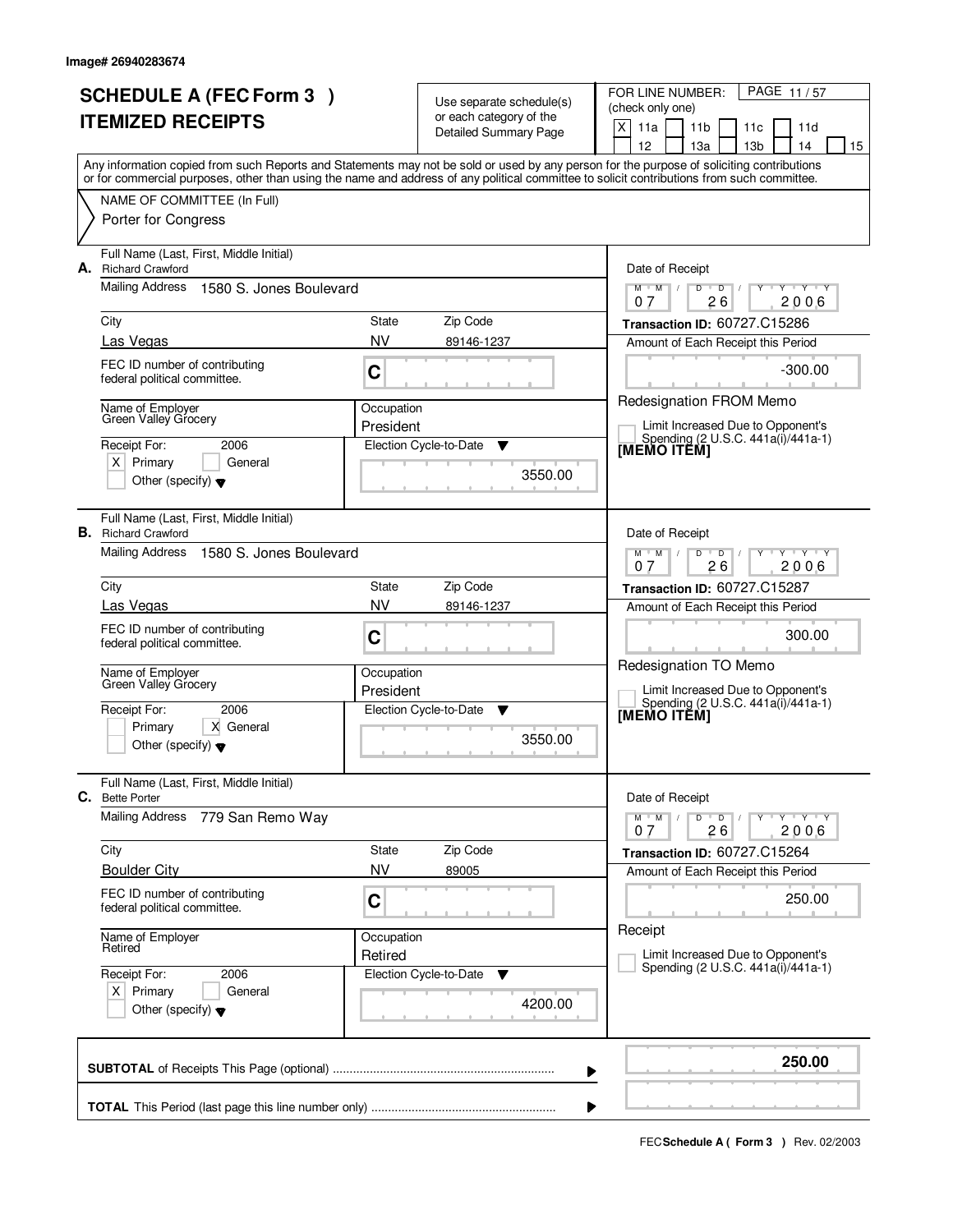|    | <b>SCHEDULE A (FEC Form 3)</b><br><b>ITEMIZED RECEIPTS</b>                                                                                                                |                         | Use separate schedule(s)<br>or each category of the<br>Detailed Summary Page | PAGE 12/57<br>FOR LINE NUMBER:<br>(check only one)<br>X<br>11a<br>11 <sub>b</sub><br>11c<br>11d<br>12<br>13a<br>13 <sub>b</sub><br>14<br>15 |
|----|---------------------------------------------------------------------------------------------------------------------------------------------------------------------------|-------------------------|------------------------------------------------------------------------------|---------------------------------------------------------------------------------------------------------------------------------------------|
|    | or for commercial purposes, other than using the name and address of any political committee to solicit contributions from such committee.<br>NAME OF COMMITTEE (In Full) |                         |                                                                              | Any information copied from such Reports and Statements may not be sold or used by any person for the purpose of soliciting contributions   |
|    | Porter for Congress                                                                                                                                                       |                         |                                                                              |                                                                                                                                             |
| А. | Full Name (Last, First, Middle Initial)<br><b>Bette Porter</b>                                                                                                            |                         |                                                                              | Date of Receipt                                                                                                                             |
|    | Mailing Address<br>779 San Remo Way<br>City                                                                                                                               | State                   | Zip Code                                                                     | $Y + Y + Y$<br>$M$ $M$<br>$D$ $D$ $1$<br>$Y$ <sup>U</sup><br>26<br>2006<br>07<br>Transaction ID: 60727.C15265                               |
|    | <b>Boulder City</b>                                                                                                                                                       | <b>NV</b>               | 89005                                                                        | Amount of Each Receipt this Period                                                                                                          |
|    | FEC ID number of contributing<br>federal political committee.                                                                                                             | C                       |                                                                              | $-250.00$                                                                                                                                   |
|    | Name of Employer<br>Retired                                                                                                                                               | Occupation<br>Retired   |                                                                              | Redesignation FROM Memo<br>Limit Increased Due to Opponent's                                                                                |
|    | Receipt For:<br>2006<br>$X$ Primary<br>General<br>Other (specify) $\blacktriangledown$                                                                                    |                         | Election Cycle-to-Date<br>▼<br>4200.00                                       | Spending (2 U.S.C. 441a(i)/441a-1)<br>[MEMO ITÊM]                                                                                           |
|    | Full Name (Last, First, Middle Initial)<br><b>B.</b> Bette Porter<br>Mailing Address 779 San Remo Way                                                                     |                         |                                                                              | Date of Receipt<br>$Y - Y - Y$<br>$M$ $M$ /<br>D<br>$\overline{D}$                                                                          |
|    | City                                                                                                                                                                      | <b>State</b>            | Zip Code                                                                     | 26<br>2006<br>0.7<br><b>Transaction ID: 60727.C15266</b>                                                                                    |
|    | <b>Boulder City</b>                                                                                                                                                       | <b>NV</b>               | 89005                                                                        | Amount of Each Receipt this Period                                                                                                          |
|    | FEC ID number of contributing<br>federal political committee.                                                                                                             | C                       |                                                                              | 250.00                                                                                                                                      |
|    | Name of Employer<br>Retired                                                                                                                                               | Occupation<br>Retired   |                                                                              | Redesignation TO Memo<br>Limit Increased Due to Opponent's<br>Spending (2 U.S.C. 441a(i)/441a-1)                                            |
|    | 2006<br>Receipt For:<br>X General<br>Primary<br>Other (specify) $\blacktriangledown$                                                                                      |                         | Election Cycle-to-Date<br>v<br>4200.00                                       | [MEMO ITEM]                                                                                                                                 |
| С. | Full Name (Last, First, Middle Initial)<br>Steven Hill                                                                                                                    |                         |                                                                              | Date of Receipt                                                                                                                             |
|    | <b>Mailing Address</b><br>1520 Castle Wall Street                                                                                                                         |                         |                                                                              | $M$ $M$ /<br>$D$ $D$<br>$Y + Y + Y$<br>2006<br>07<br>24                                                                                     |
|    | City<br>Las Vegas                                                                                                                                                         | State<br><b>NV</b>      | Zip Code<br>89117                                                            | Transaction ID: 60727.C15155                                                                                                                |
|    | FEC ID number of contributing<br>federal political committee.                                                                                                             | C                       |                                                                              | Amount of Each Receipt this Period<br>4500.00                                                                                               |
|    | Name of Employer<br>Silver State Materials                                                                                                                                | Occupation<br>President |                                                                              | Receipt<br>Limit Increased Due to Opponent's                                                                                                |
|    | Receipt For:<br>2006<br>$X$ Primary<br>General<br>Other (specify) $\blacktriangledown$                                                                                    |                         | Election Cycle-to-Date<br>v<br>8000.00                                       | Spending (2 U.S.C. 441a(i)/441a-1)                                                                                                          |
|    |                                                                                                                                                                           |                         |                                                                              | 4500.00<br>▶                                                                                                                                |
|    |                                                                                                                                                                           |                         |                                                                              | ▶                                                                                                                                           |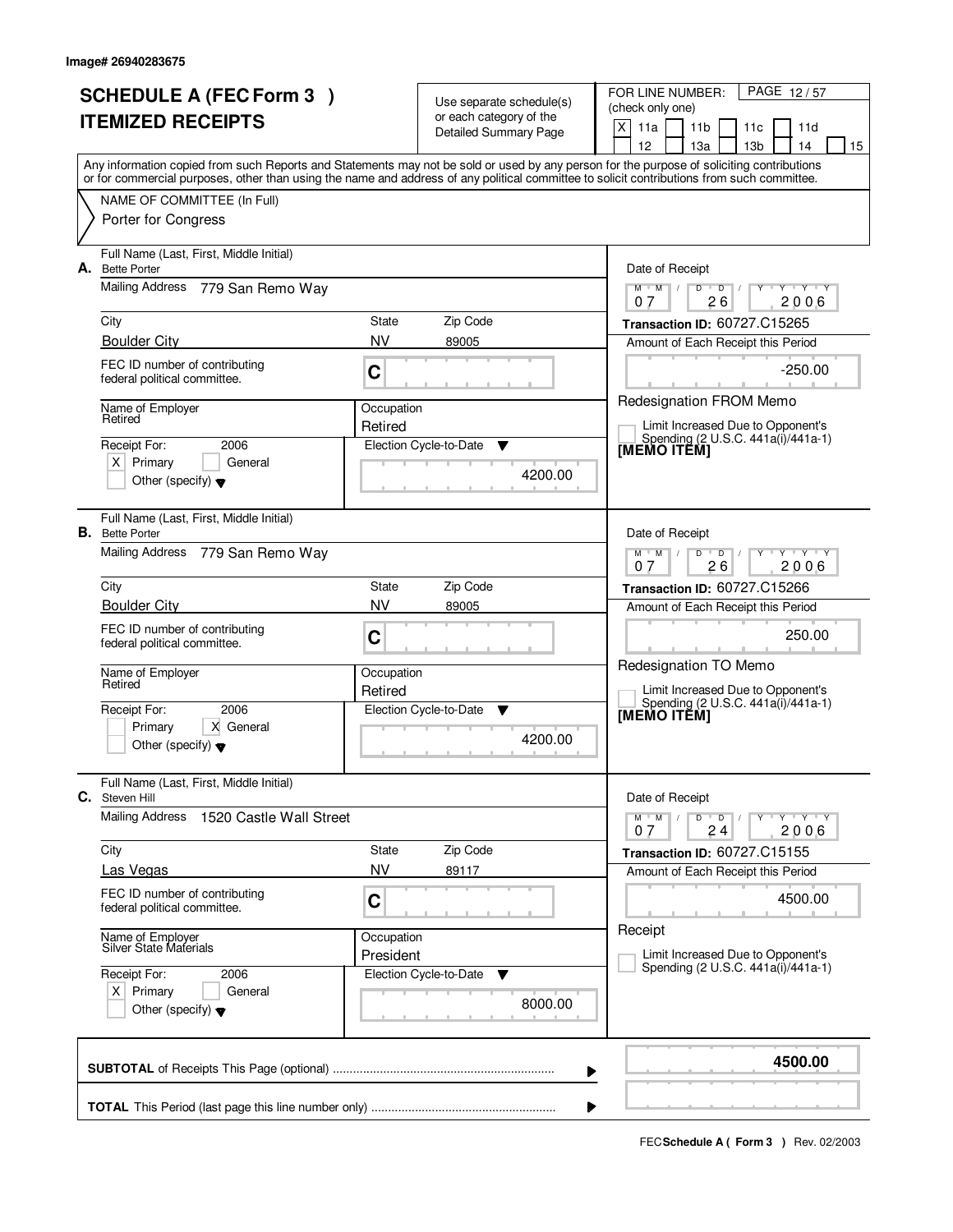| <b>SCHEDULE A (FEC Form 3)</b><br><b>ITEMIZED RECEIPTS</b> |                                                                  |                             | Use separate schedule(s)<br>or each category of the | PAGE 13/57<br>FOR LINE NUMBER:<br>(check only one)                                                                                                                                                                                                                                      |  |  |
|------------------------------------------------------------|------------------------------------------------------------------|-----------------------------|-----------------------------------------------------|-----------------------------------------------------------------------------------------------------------------------------------------------------------------------------------------------------------------------------------------------------------------------------------------|--|--|
|                                                            |                                                                  |                             | <b>Detailed Summary Page</b>                        | X<br>11a<br>11 <sub>b</sub><br>11d<br>11c<br>12<br>13a<br>13 <sub>b</sub><br>14<br>15                                                                                                                                                                                                   |  |  |
|                                                            |                                                                  |                             |                                                     | Any information copied from such Reports and Statements may not be sold or used by any person for the purpose of soliciting contributions<br>or for commercial purposes, other than using the name and address of any political committee to solicit contributions from such committee. |  |  |
|                                                            | NAME OF COMMITTEE (In Full)                                      |                             |                                                     |                                                                                                                                                                                                                                                                                         |  |  |
|                                                            | Porter for Congress                                              |                             |                                                     |                                                                                                                                                                                                                                                                                         |  |  |
| А.                                                         | Full Name (Last, First, Middle Initial)<br>Steven Hill           |                             |                                                     | Date of Receipt                                                                                                                                                                                                                                                                         |  |  |
|                                                            | <b>Mailing Address</b><br>1520 Castle Wall Street                |                             |                                                     | $M$ $M$ /<br>$D$ $D$<br>Y Y Y Y<br>Y<br>$\sqrt{ }$<br>25<br>2006<br>07                                                                                                                                                                                                                  |  |  |
|                                                            | City                                                             | State                       | Zip Code                                            | Transaction ID: 60727.C15193                                                                                                                                                                                                                                                            |  |  |
|                                                            | Las Vegas                                                        | <b>NV</b>                   | 89117                                               | Amount of Each Receipt this Period                                                                                                                                                                                                                                                      |  |  |
|                                                            | FEC ID number of contributing<br>federal political committee.    | C                           |                                                     | $-700.00$                                                                                                                                                                                                                                                                               |  |  |
|                                                            | Name of Employer<br><b>Silver State Materials</b>                | Occupation                  |                                                     | Redesignation FROM Memo                                                                                                                                                                                                                                                                 |  |  |
|                                                            | Receipt For:<br>2006                                             | President                   | Election Cycle-to-Date<br>▼                         | Limit Increased Due to Opponent's<br>Spending (2 U.S.C. 441a(i)/441a-1)<br>[MEMO ITEM]                                                                                                                                                                                                  |  |  |
|                                                            | $X$ Primary<br>General                                           |                             | 8000.00                                             |                                                                                                                                                                                                                                                                                         |  |  |
|                                                            | Other (specify) $\blacktriangledown$                             |                             |                                                     |                                                                                                                                                                                                                                                                                         |  |  |
|                                                            | Full Name (Last, First, Middle Initial)<br><b>B.</b> Steven Hill |                             |                                                     | Date of Receipt                                                                                                                                                                                                                                                                         |  |  |
|                                                            | Mailing Address<br>1520 Castle Wall Street                       |                             |                                                     | $Y \vdash Y \vdash Y$<br>$M$ $M$ /<br>D<br>$\overline{D}$<br>25<br>2006<br>0.7                                                                                                                                                                                                          |  |  |
|                                                            | City                                                             | State                       | Zip Code                                            | <b>Transaction ID: 60727.C15194</b>                                                                                                                                                                                                                                                     |  |  |
|                                                            | Las Vegas                                                        | <b>NV</b>                   | 89117                                               | Amount of Each Receipt this Period                                                                                                                                                                                                                                                      |  |  |
|                                                            | FEC ID number of contributing<br>federal political committee.    | C                           |                                                     | 700.00<br>Redesignation TO Memo                                                                                                                                                                                                                                                         |  |  |
|                                                            | Name of Employer<br>Silver State Materials                       | Occupation<br>President     |                                                     | Limit Increased Due to Opponent's                                                                                                                                                                                                                                                       |  |  |
|                                                            | Receipt For:<br>2006                                             | Election Cycle-to-Date<br>▼ |                                                     | Spending (2 U.S.C. 441a(i)/441a-1)<br>[MEMO ITEM]                                                                                                                                                                                                                                       |  |  |
|                                                            | X General<br>Primary                                             |                             | 8000.00                                             |                                                                                                                                                                                                                                                                                         |  |  |
|                                                            | Other (specify) $\blacktriangledown$                             |                             |                                                     |                                                                                                                                                                                                                                                                                         |  |  |
| C.                                                         | Full Name (Last, First, Middle Initial)<br>Steven Hill           |                             |                                                     | Date of Receipt                                                                                                                                                                                                                                                                         |  |  |
|                                                            | <b>Mailing Address</b><br>1520 Castle Wall Street                |                             |                                                     | $M$ $M$ $/$<br>$D$ $D$<br>$Y + Y + Y$<br>25<br>2006<br>07                                                                                                                                                                                                                               |  |  |
|                                                            | City                                                             | State                       | Zip Code                                            | Transaction ID: 60727.C15195                                                                                                                                                                                                                                                            |  |  |
|                                                            | Las Vegas                                                        | NV                          | 89117                                               | Amount of Each Receipt this Period                                                                                                                                                                                                                                                      |  |  |
|                                                            | FEC ID number of contributing<br>federal political committee.    | C                           |                                                     | $-3800.00$<br><b>Reattribution Memo</b>                                                                                                                                                                                                                                                 |  |  |
|                                                            | Name of Employer<br>Silver State Materials                       | Occupation<br>President     |                                                     | Limit Increased Due to Opponent's                                                                                                                                                                                                                                                       |  |  |
|                                                            | Receipt For:<br>2006                                             |                             | Election Cycle-to-Date<br>v                         | Spending (2 U.S.C. 441a(i)/441a-1)<br>[MEMO ITÊM]                                                                                                                                                                                                                                       |  |  |
|                                                            | $X$ Primary<br>General<br>Other (specify) $\blacktriangledown$   |                             | 4200.00                                             | Reattribution to spouse                                                                                                                                                                                                                                                                 |  |  |
|                                                            |                                                                  |                             |                                                     |                                                                                                                                                                                                                                                                                         |  |  |
|                                                            |                                                                  |                             |                                                     | 0.00<br>▶                                                                                                                                                                                                                                                                               |  |  |
|                                                            |                                                                  |                             |                                                     |                                                                                                                                                                                                                                                                                         |  |  |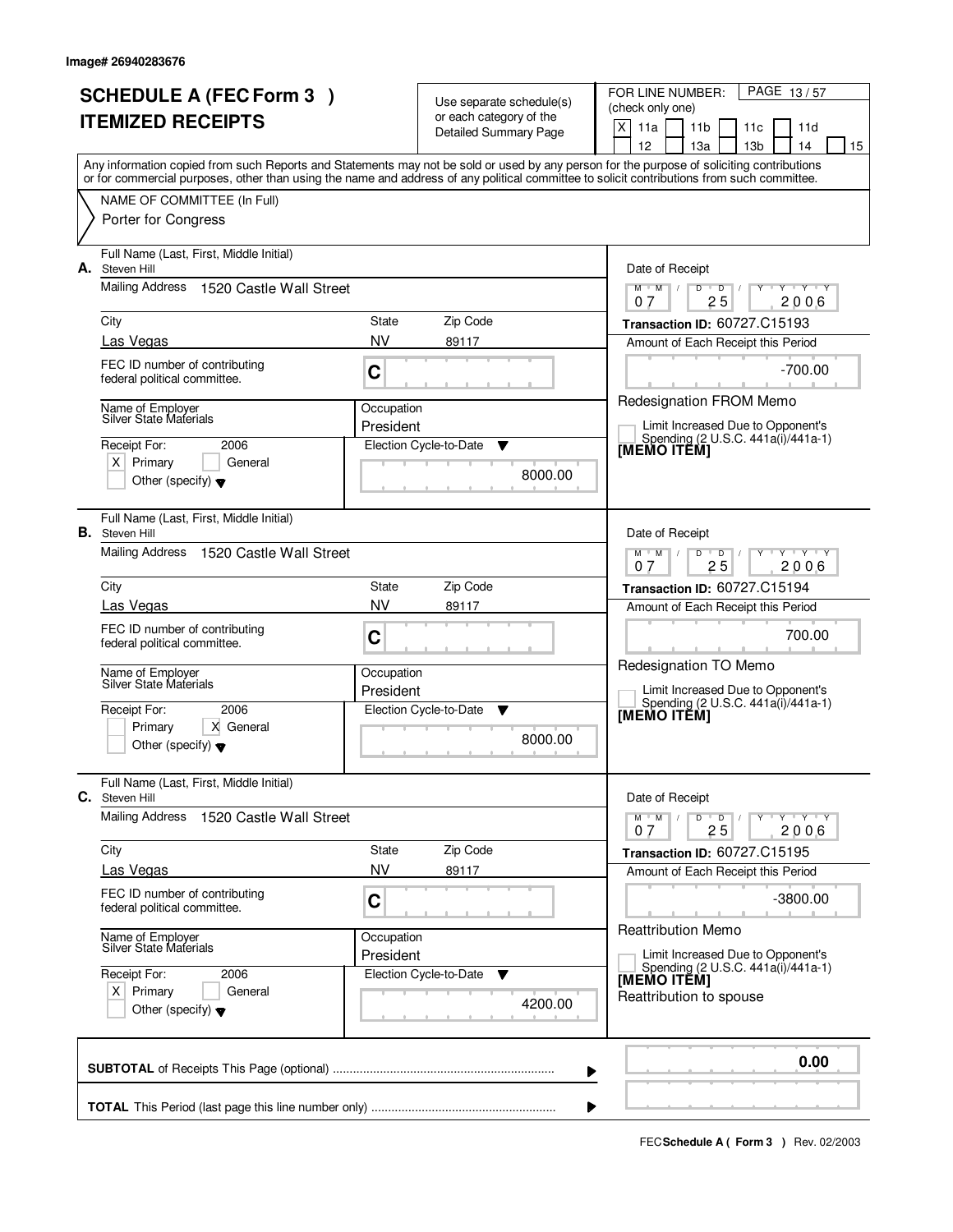| <b>SCHEDULE A (FEC Form 3)</b><br><b>ITEMIZED RECEIPTS</b> |                                                                                                                                                                           |                         | Use separate schedule(s)<br>or each category of the<br><b>Detailed Summary Page</b> | PAGE 14/57<br>FOR LINE NUMBER:<br>(check only one)<br>X<br>11a<br>11 <sub>b</sub><br>11d<br>11c<br>12<br>13a<br>13 <sub>b</sub><br>14<br>15 |  |  |  |
|------------------------------------------------------------|---------------------------------------------------------------------------------------------------------------------------------------------------------------------------|-------------------------|-------------------------------------------------------------------------------------|---------------------------------------------------------------------------------------------------------------------------------------------|--|--|--|
|                                                            | or for commercial purposes, other than using the name and address of any political committee to solicit contributions from such committee.<br>NAME OF COMMITTEE (In Full) |                         |                                                                                     | Any information copied from such Reports and Statements may not be sold or used by any person for the purpose of soliciting contributions   |  |  |  |
| А.                                                         | Porter for Congress<br>Full Name (Last, First, Middle Initial)<br><b>Milton Schwartz</b>                                                                                  |                         |                                                                                     | Date of Receipt                                                                                                                             |  |  |  |
|                                                            | Mailing Address 2293 Duneville Street                                                                                                                                     |                         |                                                                                     | $Y$ $Y$ $Y$<br>$M$ $M$ $/$<br>$D$ $D$ $1$<br>$Y$ <sup>U</sup><br>26<br>2006<br>07                                                           |  |  |  |
|                                                            | City<br>Las Vegas                                                                                                                                                         | State<br><b>NV</b>      | Zip Code<br>89146                                                                   | Transaction ID: 60727.C15224<br>Amount of Each Receipt this Period                                                                          |  |  |  |
|                                                            | FEC ID number of contributing<br>federal political committee.                                                                                                             | C                       |                                                                                     | 2000.00                                                                                                                                     |  |  |  |
|                                                            | Name of Employer<br>Checker Cab<br>Receipt For:<br>2006<br>$X$ Primary<br>General<br>Other (specify) $\blacktriangledown$                                                 | Occupation<br>President | Election Cycle-to-Date<br>▼<br>2500.00                                              | Receipt<br>Limit Increased Due to Opponent's<br>Spending (2 U.S.C. 441a(i)/441a-1)                                                          |  |  |  |
|                                                            | Full Name (Last, First, Middle Initial)<br><b>B.</b> Milton Schwartz<br>Mailing Address 2293 Duneville Street                                                             |                         |                                                                                     | Date of Receipt<br>$Y \vdash Y \vdash Y$<br>$M$ $M$ /<br>D<br>$\overline{D}$                                                                |  |  |  |
|                                                            | City                                                                                                                                                                      | State                   | Zip Code                                                                            | 26<br>2006<br>0.7<br><b>Transaction ID: 60727.C15225</b>                                                                                    |  |  |  |
|                                                            | Las Vegas<br>FEC ID number of contributing<br>federal political committee.                                                                                                | <b>NV</b><br>C          | 89146                                                                               | Amount of Each Receipt this Period<br>$-400.00$                                                                                             |  |  |  |
|                                                            | Name of Employer<br>Checker Cab                                                                                                                                           | Occupation<br>President |                                                                                     | Redesignation FROM Memo<br>Limit Increased Due to Opponent's                                                                                |  |  |  |
|                                                            | Receipt For:<br>2006<br>$\times$<br>Primary<br>General<br>Other (specify) $\blacktriangledown$                                                                            |                         | Election Cycle-to-Date<br>▼<br>2500.00                                              | Spending (2 U.S.C. 441a(i)/441a-1)<br>[MEMO ITEM]                                                                                           |  |  |  |
| C.                                                         | Full Name (Last, First, Middle Initial)<br><b>Milton Schwartz</b>                                                                                                         |                         |                                                                                     | Date of Receipt                                                                                                                             |  |  |  |
|                                                            | <b>Mailing Address</b><br>2293 Duneville Street                                                                                                                           |                         |                                                                                     | $D$ $D$<br>$M$ $M$ $/$<br>$Y \dashv Y \dashv Y$<br>26<br>2006<br>07                                                                         |  |  |  |
|                                                            | City                                                                                                                                                                      | State                   | Zip Code                                                                            | Transaction ID: 60727.C15226                                                                                                                |  |  |  |
|                                                            | Las Vegas<br>FEC ID number of contributing<br>federal political committee.                                                                                                | <b>NV</b><br>C          | 89146                                                                               | Amount of Each Receipt this Period<br>400.00                                                                                                |  |  |  |
|                                                            | Name of Employer<br>Checker Cab                                                                                                                                           | Occupation<br>President |                                                                                     | Redesignation TO Memo<br>Limit Increased Due to Opponent's                                                                                  |  |  |  |
|                                                            | Receipt For:<br>2006<br>X General<br>Primary<br>Other (specify) $\blacktriangledown$                                                                                      |                         | Election Cycle-to-Date<br>v<br>2500.00                                              | Spending (2 U.S.C. 441a(i)/441a-1)<br>[MEMO ITÊM]                                                                                           |  |  |  |
|                                                            |                                                                                                                                                                           |                         |                                                                                     | 2000.00<br>▶                                                                                                                                |  |  |  |
|                                                            |                                                                                                                                                                           |                         |                                                                                     |                                                                                                                                             |  |  |  |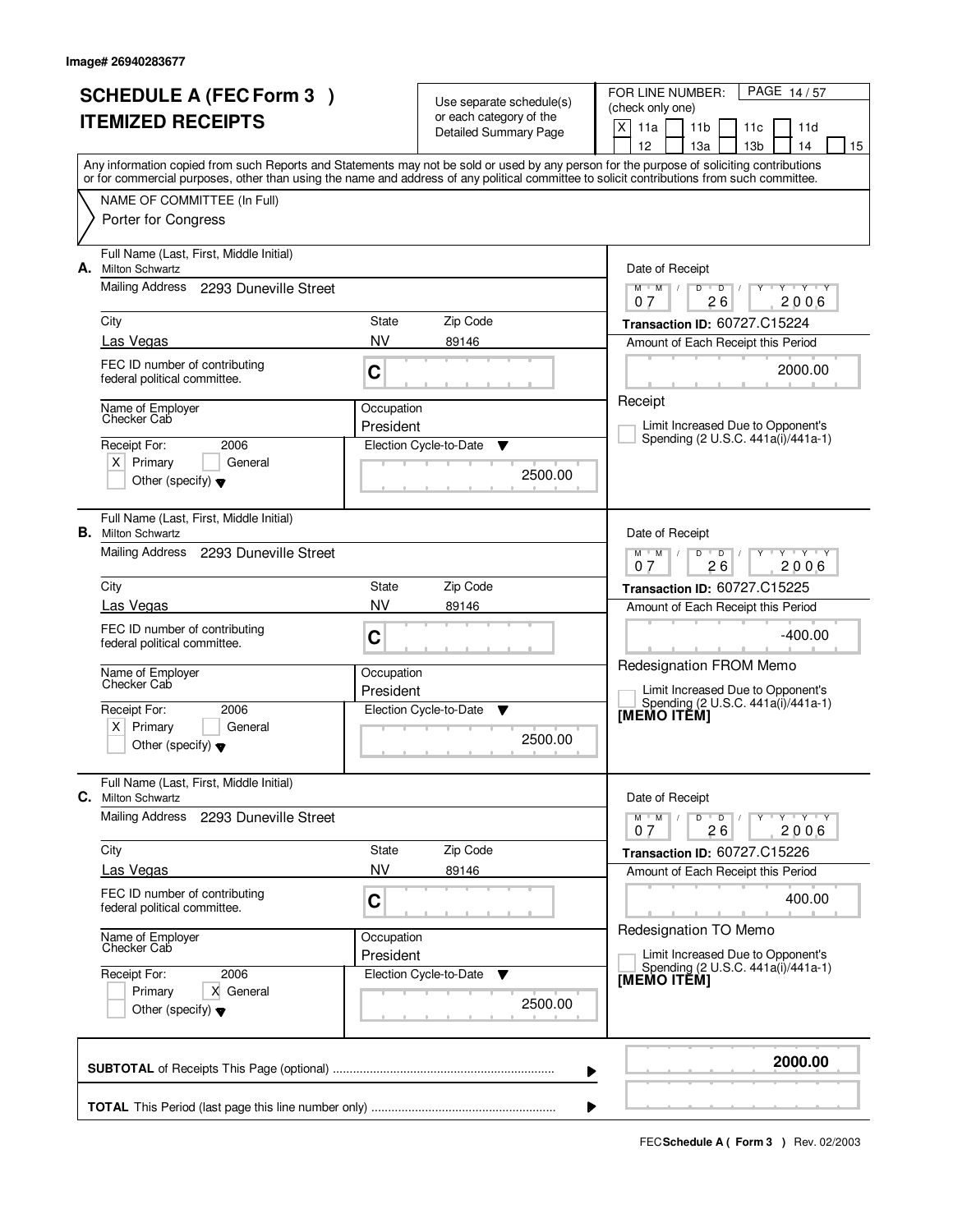|                          | <b>SCHEDULE A (FEC Form 3)</b>                                                                                                                                                                                                                                                          |                    | Use separate schedule(s)    | FOR LINE NUMBER:<br>PAGE 15/57                                            |  |  |  |
|--------------------------|-----------------------------------------------------------------------------------------------------------------------------------------------------------------------------------------------------------------------------------------------------------------------------------------|--------------------|-----------------------------|---------------------------------------------------------------------------|--|--|--|
| <b>ITEMIZED RECEIPTS</b> |                                                                                                                                                                                                                                                                                         |                    | or each category of the     | (check only one)<br>X<br>11a<br>11 <sub>b</sub><br>11d<br>11c             |  |  |  |
|                          |                                                                                                                                                                                                                                                                                         |                    | Detailed Summary Page       | 12<br>13 <sub>b</sub><br>13a<br>14<br>15                                  |  |  |  |
|                          | Any information copied from such Reports and Statements may not be sold or used by any person for the purpose of soliciting contributions<br>or for commercial purposes, other than using the name and address of any political committee to solicit contributions from such committee. |                    |                             |                                                                           |  |  |  |
|                          | NAME OF COMMITTEE (In Full)                                                                                                                                                                                                                                                             |                    |                             |                                                                           |  |  |  |
|                          | Porter for Congress                                                                                                                                                                                                                                                                     |                    |                             |                                                                           |  |  |  |
|                          |                                                                                                                                                                                                                                                                                         |                    |                             |                                                                           |  |  |  |
| А.                       | Full Name (Last, First, Middle Initial)<br>Kay Tart                                                                                                                                                                                                                                     |                    |                             | Date of Receipt                                                           |  |  |  |
|                          | <b>Mailing Address</b><br>1700 Steamboat Drive                                                                                                                                                                                                                                          |                    |                             | $Y + Y + Y$<br>$M$ $M$ /<br>D<br>$\Box$<br>19                             |  |  |  |
|                          | City                                                                                                                                                                                                                                                                                    | State              | Zip Code                    | 2006<br>07<br>Transaction ID: 60723.C15153                                |  |  |  |
|                          | Henderson                                                                                                                                                                                                                                                                               | NV                 | 89014                       | Amount of Each Receipt this Period                                        |  |  |  |
|                          | FEC ID number of contributing                                                                                                                                                                                                                                                           |                    |                             | 200.00                                                                    |  |  |  |
|                          | federal political committee.                                                                                                                                                                                                                                                            | C                  |                             |                                                                           |  |  |  |
|                          | Name of Employer                                                                                                                                                                                                                                                                        | Occupation         |                             | Receipt                                                                   |  |  |  |
|                          | Retired                                                                                                                                                                                                                                                                                 | Retired            |                             | Limit Increased Due to Opponent's<br>Spending (2 U.S.C. 441a(i)/441a-1)   |  |  |  |
|                          | 2006<br>Receipt For:<br>$X$ Primary<br>General                                                                                                                                                                                                                                          |                    | Election Cycle-to-Date<br>▼ |                                                                           |  |  |  |
|                          | Other (specify) $\blacktriangledown$                                                                                                                                                                                                                                                    | 325.00             |                             |                                                                           |  |  |  |
|                          |                                                                                                                                                                                                                                                                                         |                    |                             |                                                                           |  |  |  |
|                          | Full Name (Last, First, Middle Initial)<br><b>B.</b> Peter Burchette                                                                                                                                                                                                                    |                    |                             | Date of Receipt                                                           |  |  |  |
|                          | Mailing Address<br>5480 S. Mohave                                                                                                                                                                                                                                                       |                    |                             | $Y$ $Y$ $Y$<br>$M$ $M$ /<br>D<br>$\overline{D}$                           |  |  |  |
|                          |                                                                                                                                                                                                                                                                                         |                    |                             | 26<br>2006<br>07                                                          |  |  |  |
|                          | City<br>Las Vegas                                                                                                                                                                                                                                                                       | State<br><b>NV</b> | Zip Code<br>89120           | Transaction ID: 60727.C15275<br>Amount of Each Receipt this Period        |  |  |  |
|                          | FEC ID number of contributing                                                                                                                                                                                                                                                           |                    |                             |                                                                           |  |  |  |
|                          | federal political committee.                                                                                                                                                                                                                                                            | C                  |                             | 200.00                                                                    |  |  |  |
|                          | Name of Employer                                                                                                                                                                                                                                                                        | Occupation         |                             | Receipt                                                                   |  |  |  |
|                          | Retired                                                                                                                                                                                                                                                                                 | Retired            |                             | Limit Increased Due to Opponent's<br>Spending (2 U.S.C. 441a(i)/441a-1)   |  |  |  |
|                          | Receipt For:<br>2006<br>Primary<br>General                                                                                                                                                                                                                                              |                    | Election Cycle-to-Date<br>v |                                                                           |  |  |  |
|                          | X  <br>Other (specify) $\blacktriangledown$                                                                                                                                                                                                                                             |                    | 300.00                      |                                                                           |  |  |  |
|                          |                                                                                                                                                                                                                                                                                         |                    |                             |                                                                           |  |  |  |
| С.                       | Full Name (Last, First, Middle Initial)<br><b>William Goff</b>                                                                                                                                                                                                                          |                    |                             | Date of Receipt                                                           |  |  |  |
|                          | <b>Mailing Address</b><br>7035 Hinson Street                                                                                                                                                                                                                                            |                    |                             | $M$ $M$ $M$<br>D<br>$\overline{D}$<br>$Y + Y + Y$                         |  |  |  |
|                          |                                                                                                                                                                                                                                                                                         |                    |                             | 26<br>2006<br>07                                                          |  |  |  |
|                          | City<br>Las Vegas                                                                                                                                                                                                                                                                       | State<br><b>NV</b> | Zip Code<br>89118           | <b>Transaction ID: 60727.C15260</b><br>Amount of Each Receipt this Period |  |  |  |
|                          | FEC ID number of contributing                                                                                                                                                                                                                                                           |                    |                             |                                                                           |  |  |  |
|                          | federal political committee.                                                                                                                                                                                                                                                            | C                  |                             | 500.00                                                                    |  |  |  |
|                          | Name of Employer<br>Anchor Development Inc                                                                                                                                                                                                                                              | Occupation         |                             | Receipt                                                                   |  |  |  |
|                          |                                                                                                                                                                                                                                                                                         | Developer          |                             | Limit Increased Due to Opponent's<br>Spending (2 U.S.C. 441a(i)/441a-1)   |  |  |  |
|                          | Receipt For:<br>2006<br>$X$ Primary<br>General                                                                                                                                                                                                                                          |                    | Election Cycle-to-Date<br>v |                                                                           |  |  |  |
|                          | Other (specify) $\blacktriangledown$                                                                                                                                                                                                                                                    |                    | 3850.00                     |                                                                           |  |  |  |
|                          |                                                                                                                                                                                                                                                                                         |                    |                             |                                                                           |  |  |  |
|                          |                                                                                                                                                                                                                                                                                         |                    |                             | 900.00                                                                    |  |  |  |
|                          |                                                                                                                                                                                                                                                                                         |                    |                             | ▶                                                                         |  |  |  |
|                          |                                                                                                                                                                                                                                                                                         |                    |                             |                                                                           |  |  |  |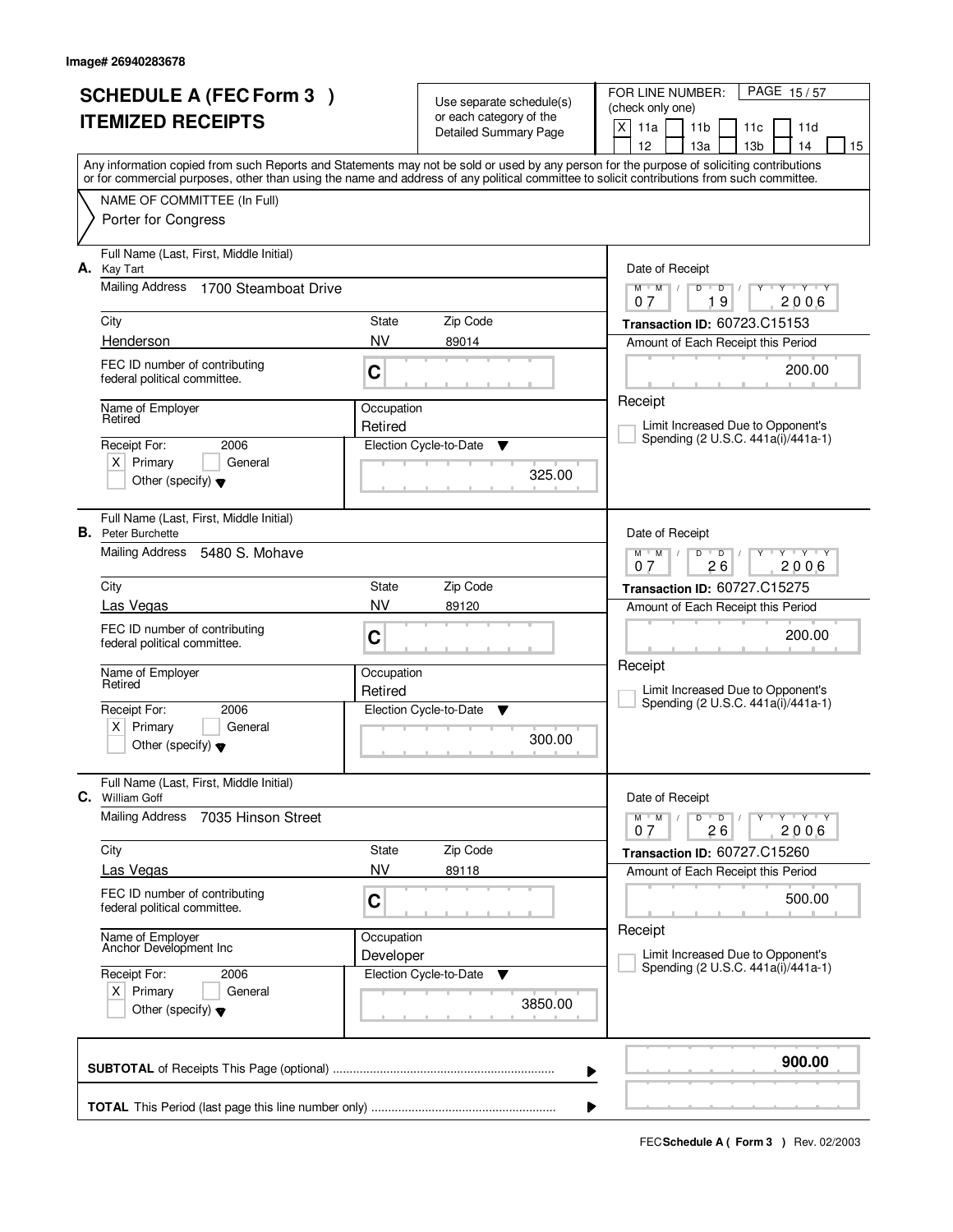| <b>SCHEDULE A (FEC Form 3)</b><br><b>ITEMIZED RECEIPTS</b> |                                                                                                                                      |                         | Use separate schedule(s)<br>or each category of the<br><b>Detailed Summary Page</b> | PAGE 16/57<br>FOR LINE NUMBER:<br>(check only one)<br>X<br>11a<br>11 <sub>b</sub><br>11d<br>11c                                                                                                                                                                                                                                     |
|------------------------------------------------------------|--------------------------------------------------------------------------------------------------------------------------------------|-------------------------|-------------------------------------------------------------------------------------|-------------------------------------------------------------------------------------------------------------------------------------------------------------------------------------------------------------------------------------------------------------------------------------------------------------------------------------|
|                                                            | NAME OF COMMITTEE (In Full)                                                                                                          |                         |                                                                                     | 12<br>13a<br>13 <sub>b</sub><br>14<br>15<br>Any information copied from such Reports and Statements may not be sold or used by any person for the purpose of soliciting contributions<br>or for commercial purposes, other than using the name and address of any political committee to solicit contributions from such committee. |
|                                                            | Porter for Congress                                                                                                                  |                         |                                                                                     |                                                                                                                                                                                                                                                                                                                                     |
| А.                                                         | Full Name (Last, First, Middle Initial)<br><b>William Goff</b>                                                                       |                         |                                                                                     | Date of Receipt                                                                                                                                                                                                                                                                                                                     |
|                                                            | <b>Mailing Address</b><br>7035 Hinson Street                                                                                         |                         |                                                                                     | $M$ $M$ /<br>$D$ $D$ $I$<br>Y Y Y Y<br>Y<br>26<br>2006<br>07                                                                                                                                                                                                                                                                        |
|                                                            | City<br>Las Vegas                                                                                                                    | State<br><b>NV</b>      | Zip Code<br>89118                                                                   | Transaction ID: 60727.C15261<br>Amount of Each Receipt this Period                                                                                                                                                                                                                                                                  |
|                                                            | FEC ID number of contributing<br>federal political committee.                                                                        | C                       |                                                                                     | $-500.00$                                                                                                                                                                                                                                                                                                                           |
|                                                            | Name of Employer<br>Anchor Development Inc<br>Receipt For:<br>2006<br>$X$ Primary<br>General<br>Other (specify) $\blacktriangledown$ | Occupation<br>Developer | Election Cycle-to-Date<br>▼<br>3850.00                                              | Redesignation FROM Memo<br>Limit Increased Due to Opponent's<br>Spending (2 U.S.C. 441a(i)/441a-1)<br>[MEMO ITĔM]                                                                                                                                                                                                                   |
|                                                            | Full Name (Last, First, Middle Initial)<br><b>B.</b> William Goff<br>Mailing Address 7035 Hinson Street                              |                         |                                                                                     | Date of Receipt<br>$Y \vdash Y \vdash Y$<br>$M$ $M$ /<br>D<br>$\overline{D}$<br>26<br>2006<br>0.7                                                                                                                                                                                                                                   |
|                                                            | City                                                                                                                                 | State                   | Zip Code                                                                            | <b>Transaction ID: 60727.C15262</b>                                                                                                                                                                                                                                                                                                 |
|                                                            | Las Vegas                                                                                                                            | <b>NV</b>               | 89118                                                                               | Amount of Each Receipt this Period                                                                                                                                                                                                                                                                                                  |
|                                                            | FEC ID number of contributing<br>federal political committee.                                                                        | C                       |                                                                                     | 500.00<br>Redesignation TO Memo                                                                                                                                                                                                                                                                                                     |
|                                                            | Name of Employer<br>Anchor Development Inc                                                                                           | Occupation<br>Developer |                                                                                     | Limit Increased Due to Opponent's<br>Spending (2 U.S.C. 441a(i)/441a-1)                                                                                                                                                                                                                                                             |
|                                                            | Receipt For:<br>2006<br>X General<br>Primary<br>Other (specify) $\blacktriangledown$                                                 |                         | Election Cycle-to-Date<br>▼<br>3850.00                                              | [MEMO ITEM]                                                                                                                                                                                                                                                                                                                         |
| С.                                                         | Full Name (Last, First, Middle Initial)<br>Anthony Campbell                                                                          |                         |                                                                                     | Date of Receipt                                                                                                                                                                                                                                                                                                                     |
|                                                            | <b>Mailing Address</b><br>519 Northridge Dr                                                                                          |                         |                                                                                     | $M$ $M$ /<br>$D$ $D$<br>$Y + Y + Y$<br>2006<br>24<br>07                                                                                                                                                                                                                                                                             |
|                                                            | City<br><b>Boulder City</b>                                                                                                          | State<br><b>NV</b>      | Zip Code<br>89005                                                                   | Transaction ID: 60727.C15189<br>Amount of Each Receipt this Period                                                                                                                                                                                                                                                                  |
|                                                            | FEC ID number of contributing<br>federal political committee.                                                                        | C                       |                                                                                     | 200.00                                                                                                                                                                                                                                                                                                                              |
|                                                            | Name of Employer<br>Retired                                                                                                          | Occupation<br>Retired   |                                                                                     | Receipt<br>Limit Increased Due to Opponent's                                                                                                                                                                                                                                                                                        |
|                                                            | Receipt For:<br>2006<br>$X$ Primary<br>General<br>Other (specify) $\blacktriangledown$                                               |                         | Election Cycle-to-Date<br>v<br>300.00                                               | Spending (2 U.S.C. 441a(i)/441a-1)                                                                                                                                                                                                                                                                                                  |
|                                                            |                                                                                                                                      |                         |                                                                                     | 200.00<br>▶                                                                                                                                                                                                                                                                                                                         |
|                                                            |                                                                                                                                      |                         |                                                                                     |                                                                                                                                                                                                                                                                                                                                     |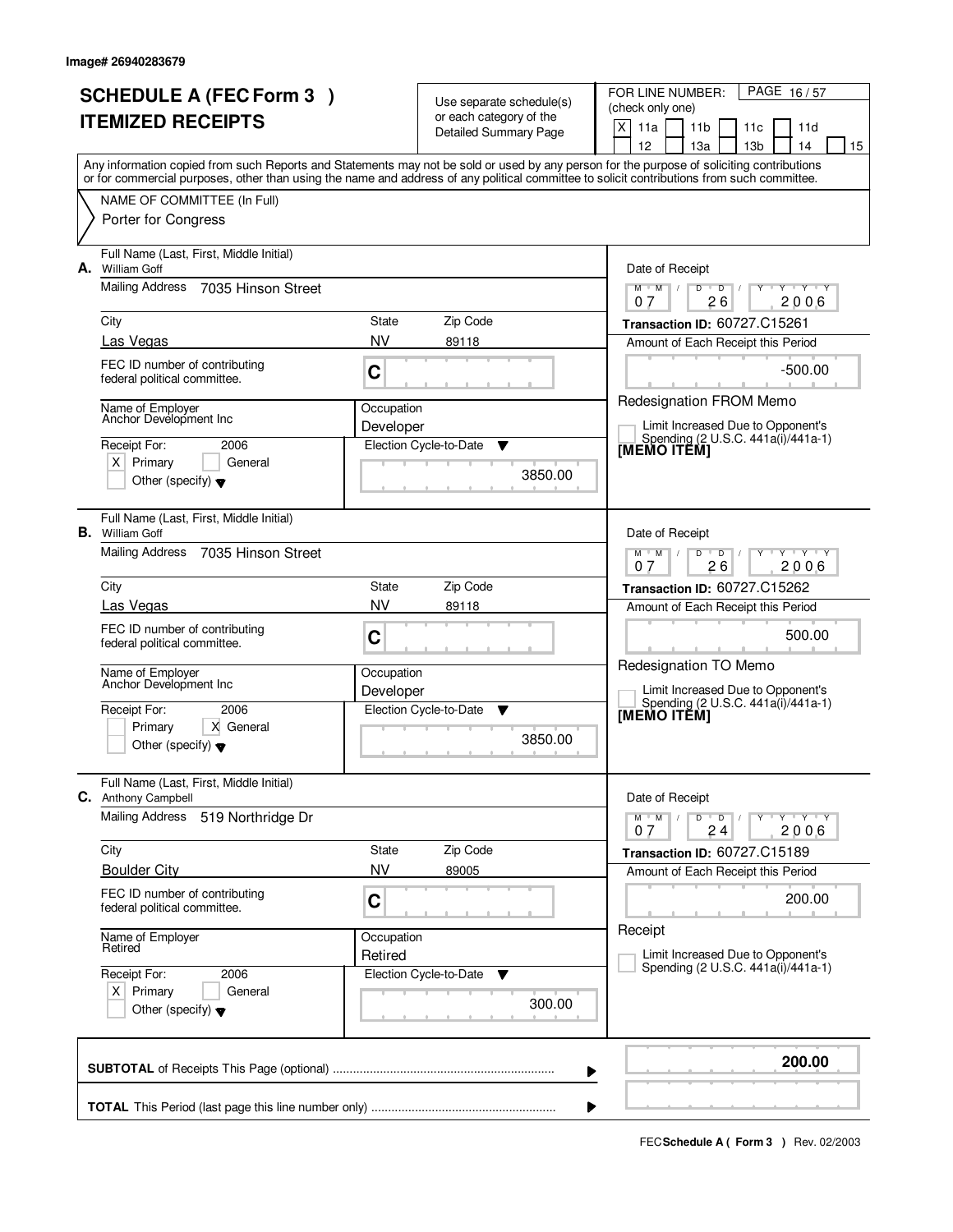|                          | <b>SCHEDULE A (FEC Form 3)</b>                                                                                                             |                         | Use separate schedule(s)     | FOR LINE NUMBER:<br>PAGE 17/57                                                                                                            |  |  |
|--------------------------|--------------------------------------------------------------------------------------------------------------------------------------------|-------------------------|------------------------------|-------------------------------------------------------------------------------------------------------------------------------------------|--|--|
| <b>ITEMIZED RECEIPTS</b> |                                                                                                                                            |                         | or each category of the      | (check only one)                                                                                                                          |  |  |
|                          |                                                                                                                                            |                         | <b>Detailed Summary Page</b> | X<br>11a<br>11 <sub>b</sub><br>11d<br>11c<br>12<br>13 <sub>b</sub><br>13a<br>14<br>15                                                     |  |  |
|                          |                                                                                                                                            |                         |                              | Any information copied from such Reports and Statements may not be sold or used by any person for the purpose of soliciting contributions |  |  |
|                          | or for commercial purposes, other than using the name and address of any political committee to solicit contributions from such committee. |                         |                              |                                                                                                                                           |  |  |
|                          | NAME OF COMMITTEE (In Full)<br>Porter for Congress                                                                                         |                         |                              |                                                                                                                                           |  |  |
|                          |                                                                                                                                            |                         |                              |                                                                                                                                           |  |  |
| А.                       | Full Name (Last, First, Middle Initial)<br>David Willden                                                                                   |                         |                              | Date of Receipt                                                                                                                           |  |  |
|                          | <b>Mailing Address</b><br>8641 Canyon View                                                                                                 |                         |                              | D<br>$Y + Y + Y$<br>$M$ $M$ /<br>$\overline{D}$                                                                                           |  |  |
|                          |                                                                                                                                            |                         |                              | 26<br>2006<br>07                                                                                                                          |  |  |
|                          | City<br>Las Vegas                                                                                                                          | State<br>NV             | Zip Code<br>89117            | Transaction ID: 60727.C15230<br>Amount of Each Receipt this Period                                                                        |  |  |
|                          | FEC ID number of contributing                                                                                                              |                         |                              |                                                                                                                                           |  |  |
|                          | federal political committee.                                                                                                               | C                       |                              | 2000.00                                                                                                                                   |  |  |
|                          | Name of Employer                                                                                                                           | Occupation              |                              | Receipt                                                                                                                                   |  |  |
|                          | self                                                                                                                                       | <b>Auto Dealer</b>      |                              | Limit Increased Due to Opponent's                                                                                                         |  |  |
|                          | 2006<br>Receipt For:                                                                                                                       |                         | Election Cycle-to-Date<br>▼  | Spending (2 U.S.C. 441a(i)/441a-1)                                                                                                        |  |  |
|                          | $X$ Primary<br>General<br>Other (specify) $\blacktriangledown$                                                                             |                         | 2000.00                      |                                                                                                                                           |  |  |
|                          |                                                                                                                                            |                         |                              |                                                                                                                                           |  |  |
|                          | Full Name (Last, First, Middle Initial)                                                                                                    |                         |                              |                                                                                                                                           |  |  |
|                          | <b>B.</b> Agapi Eliades<br>Mailing Address<br>10100 Stony Ridge Drive                                                                      |                         |                              | Date of Receipt<br>$Y$ $Y$ $Y$<br>$M$ $M$ /<br>D<br>$\overline{D}$                                                                        |  |  |
|                          |                                                                                                                                            |                         |                              | 26<br>2006<br>07                                                                                                                          |  |  |
|                          | City                                                                                                                                       | Zip Code<br>State       |                              |                                                                                                                                           |  |  |
|                          | Las Vegas                                                                                                                                  | <b>NV</b>               | 89144                        | Amount of Each Receipt this Period                                                                                                        |  |  |
|                          | FEC ID number of contributing<br>federal political committee.                                                                              | C                       |                              | 2000.00                                                                                                                                   |  |  |
|                          |                                                                                                                                            |                         |                              | Receipt                                                                                                                                   |  |  |
|                          | Name of Employer<br>Homemaker                                                                                                              | Occupation<br>Homemaker |                              | Limit Increased Due to Opponent's                                                                                                         |  |  |
|                          | Receipt For:<br>2006                                                                                                                       |                         | Election Cycle-to-Date<br>v  | Spending (2 U.S.C. 441a(i)/441a-1)                                                                                                        |  |  |
|                          | Primary<br>X  <br>General                                                                                                                  |                         |                              |                                                                                                                                           |  |  |
|                          | Other (specify) $\blacktriangledown$                                                                                                       | 2000.00                 |                              |                                                                                                                                           |  |  |
|                          | Full Name (Last, First, Middle Initial)                                                                                                    |                         |                              |                                                                                                                                           |  |  |
| С.                       | <b>Howard Dudley</b>                                                                                                                       |                         |                              | Date of Receipt                                                                                                                           |  |  |
|                          | <b>Mailing Address</b><br>PO Box 139                                                                                                       |                         |                              | $M$ $M$ $M$<br>D<br>$\overline{D}$<br>$Y + Y + Y$<br>2006<br>26<br>07                                                                     |  |  |
|                          | City                                                                                                                                       | State                   | Zip Code                     | Transaction ID: 60727.C15227                                                                                                              |  |  |
|                          | Cleburne                                                                                                                                   | ТX                      | 76033                        | Amount of Each Receipt this Period                                                                                                        |  |  |
|                          | FEC ID number of contributing                                                                                                              | C                       |                              | 2000.00                                                                                                                                   |  |  |
|                          | federal political committee.                                                                                                               |                         |                              |                                                                                                                                           |  |  |
|                          | Name of Employer<br>self                                                                                                                   | Occupation              |                              | Receipt                                                                                                                                   |  |  |
|                          | 2006                                                                                                                                       | Physician               |                              | Limit Increased Due to Opponent's<br>Spending (2 U.S.C. 441a(i)/441a-1)                                                                   |  |  |
|                          | Receipt For:<br>$X$ Primary<br>General                                                                                                     |                         | Election Cycle-to-Date<br>v  |                                                                                                                                           |  |  |
|                          | Other (specify) $\blacktriangledown$                                                                                                       |                         | 2000.00                      |                                                                                                                                           |  |  |
|                          |                                                                                                                                            |                         |                              |                                                                                                                                           |  |  |
|                          |                                                                                                                                            |                         |                              | 6000.00                                                                                                                                   |  |  |
|                          |                                                                                                                                            |                         |                              | ▶                                                                                                                                         |  |  |
|                          |                                                                                                                                            |                         |                              |                                                                                                                                           |  |  |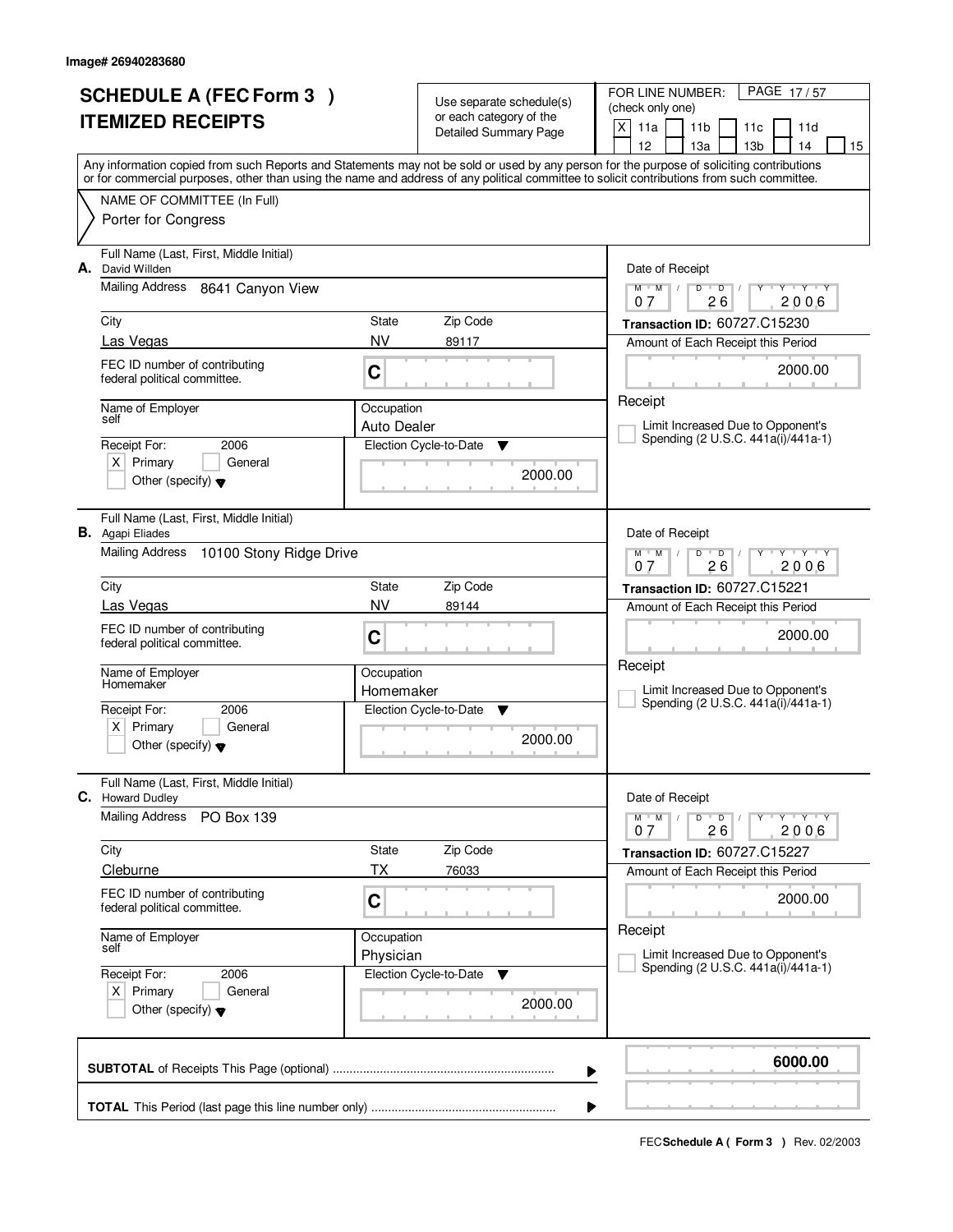|                          | <b>SCHEDULE A (FEC Form 3)</b>                                                                                                             |                               | Use separate schedule(s)    | FOR LINE NUMBER:<br>PAGE 18/57                                                        |  |  |
|--------------------------|--------------------------------------------------------------------------------------------------------------------------------------------|-------------------------------|-----------------------------|---------------------------------------------------------------------------------------|--|--|
| <b>ITEMIZED RECEIPTS</b> |                                                                                                                                            |                               | or each category of the     | (check only one)                                                                      |  |  |
|                          |                                                                                                                                            |                               | Detailed Summary Page       | X<br>11a<br>11 <sub>b</sub><br>11d<br>11c<br>12<br>13 <sub>b</sub><br>13a<br>14<br>15 |  |  |
|                          | Any information copied from such Reports and Statements may not be sold or used by any person for the purpose of soliciting contributions  |                               |                             |                                                                                       |  |  |
|                          | or for commercial purposes, other than using the name and address of any political committee to solicit contributions from such committee. |                               |                             |                                                                                       |  |  |
|                          | NAME OF COMMITTEE (In Full)<br>Porter for Congress                                                                                         |                               |                             |                                                                                       |  |  |
|                          |                                                                                                                                            |                               |                             |                                                                                       |  |  |
| А.                       | Full Name (Last, First, Middle Initial)<br>Joseph Profeta                                                                                  |                               |                             | Date of Receipt                                                                       |  |  |
|                          | Mailing Address<br>2707 Mallard Landing Avenue                                                                                             |                               |                             | $\overline{D}$<br>$Y + Y + Y$<br>$M$ $M$ /<br>D                                       |  |  |
|                          |                                                                                                                                            |                               |                             | 26<br>2006<br>07                                                                      |  |  |
|                          | City                                                                                                                                       | State                         | Zip Code                    | Transaction ID: 60727.C15271                                                          |  |  |
|                          | Henderson                                                                                                                                  | <b>NV</b>                     | 89014                       | Amount of Each Receipt this Period                                                    |  |  |
|                          | FEC ID number of contributing<br>federal political committee.                                                                              | C                             |                             | 1000.00                                                                               |  |  |
|                          |                                                                                                                                            |                               |                             | Receipt                                                                               |  |  |
|                          | Name of Employer<br>self                                                                                                                   | Occupation<br>Physician       |                             | Limit Increased Due to Opponent's                                                     |  |  |
|                          | Receipt For:<br>2006                                                                                                                       |                               | Election Cycle-to-Date<br>v | Spending (2 U.S.C. 441a(i)/441a-1)                                                    |  |  |
|                          | $X$ Primary<br>General                                                                                                                     |                               |                             |                                                                                       |  |  |
|                          | Other (specify) $\blacktriangledown$                                                                                                       |                               | 2000.00                     |                                                                                       |  |  |
|                          |                                                                                                                                            |                               |                             |                                                                                       |  |  |
|                          | Full Name (Last, First, Middle Initial)<br><b>B.</b> Richard MacDonald                                                                     |                               |                             | Date of Receipt                                                                       |  |  |
|                          | Mailing Address 1730 Horizon Ridge Pkwy #100                                                                                               |                               |                             | $Y$ $Y$ $Y$<br>$M$ $M$ /<br>D<br>$\overline{D}$                                       |  |  |
|                          |                                                                                                                                            |                               |                             | 26<br>2006<br>07                                                                      |  |  |
|                          | City                                                                                                                                       | State<br><b>NV</b>            | Zip Code                    | Transaction ID: 60727.C15237                                                          |  |  |
|                          | Henderson                                                                                                                                  |                               | 89012                       | Amount of Each Receipt this Period                                                    |  |  |
|                          | FEC ID number of contributing<br>federal political committee.                                                                              | C                             |                             | 2500.00                                                                               |  |  |
|                          |                                                                                                                                            |                               |                             | Receipt                                                                               |  |  |
|                          | Name of Employer<br>MacDonald Companies                                                                                                    | Occupation<br>Developer       |                             | Limit Increased Due to Opponent's                                                     |  |  |
|                          | Receipt For:<br>2006                                                                                                                       | Election Cycle-to-Date<br>- V |                             | Spending (2 U.S.C. 441a(i)/441a-1)                                                    |  |  |
|                          | Primary<br>ΧI<br>General                                                                                                                   |                               |                             |                                                                                       |  |  |
|                          | Other (specify) $\blacktriangledown$                                                                                                       |                               | 2500.00                     |                                                                                       |  |  |
|                          | Full Name (Last, First, Middle Initial)                                                                                                    |                               |                             |                                                                                       |  |  |
| C.                       | <b>Richard MacDonald</b>                                                                                                                   |                               |                             | Date of Receipt                                                                       |  |  |
|                          | Mailing Address<br>1730 Horizon Ridge Pkwy #100                                                                                            |                               |                             | $M$ $M$ $/$<br>D<br>$\overline{\phantom{a}}$ D<br>$Y - Y - Y - Y$                     |  |  |
|                          | City                                                                                                                                       | State                         | Zip Code                    | 26<br>2006<br>07<br><b>Transaction ID: 60727.C15238</b>                               |  |  |
|                          | Henderson                                                                                                                                  | <b>NV</b>                     | 89012                       | Amount of Each Receipt this Period                                                    |  |  |
|                          | FEC ID number of contributing                                                                                                              |                               |                             | $-400.00$                                                                             |  |  |
|                          | federal political committee.                                                                                                               | C                             |                             |                                                                                       |  |  |
|                          | Name of Employer<br>MacDonald Companies                                                                                                    | Occupation                    |                             | Redesignation FROM Memo                                                               |  |  |
|                          |                                                                                                                                            | Developer                     |                             | Limit Increased Due to Opponent's                                                     |  |  |
|                          | Receipt For:<br>2006                                                                                                                       |                               | Election Cycle-to-Date<br>v | Spending (2 U.S.C. 441a(i)/441a-1)<br>[MEMO ITĔM]                                     |  |  |
|                          | $X$ Primary<br>General                                                                                                                     |                               | 2500.00                     |                                                                                       |  |  |
|                          | Other (specify) $\blacktriangledown$                                                                                                       |                               |                             |                                                                                       |  |  |
|                          |                                                                                                                                            |                               |                             |                                                                                       |  |  |
|                          |                                                                                                                                            |                               |                             | 3500.00<br>▶                                                                          |  |  |
|                          |                                                                                                                                            |                               |                             |                                                                                       |  |  |
|                          |                                                                                                                                            |                               |                             |                                                                                       |  |  |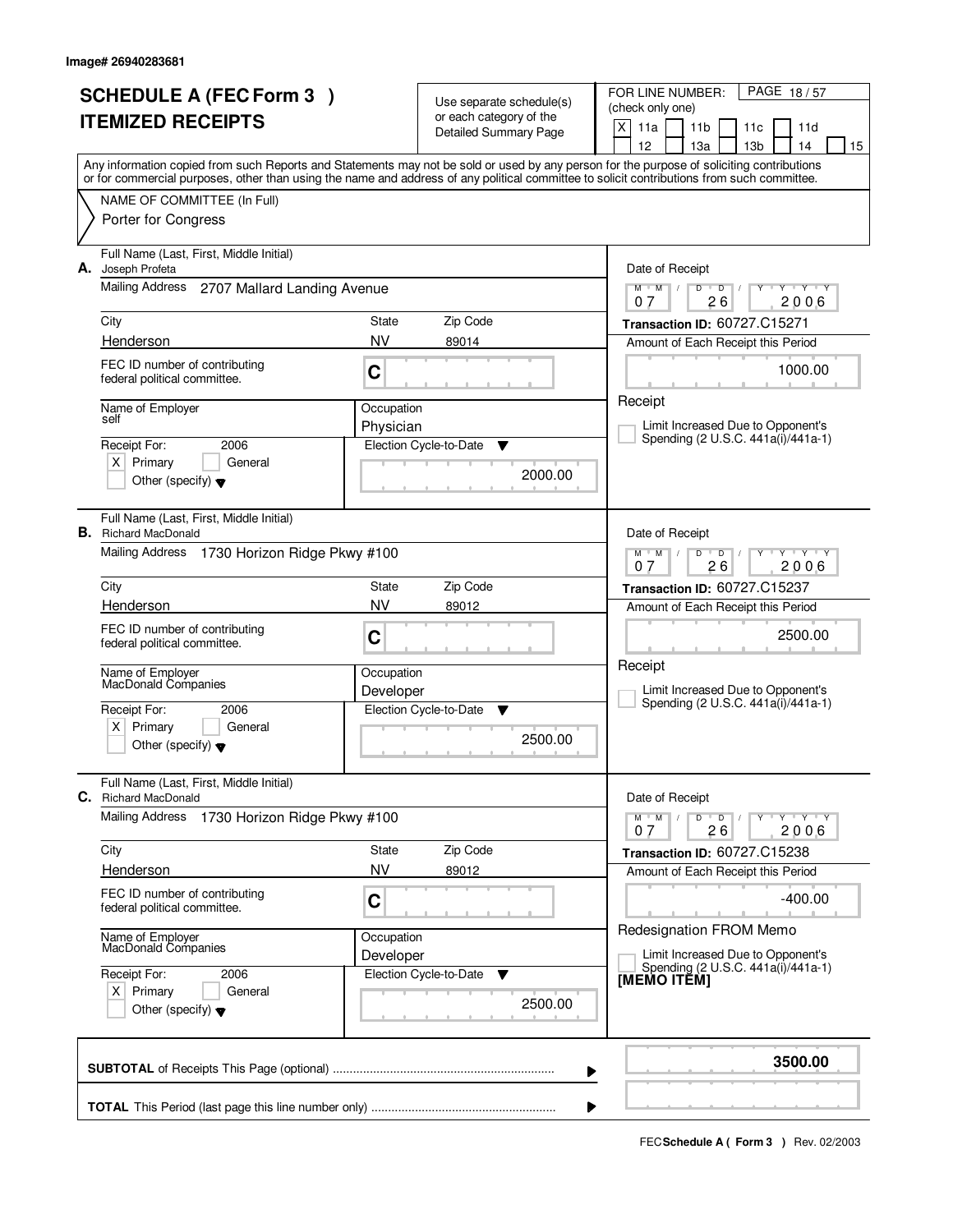|                          | <b>SCHEDULE A (FEC Form 3)</b>                                                                                                             |                              | Use separate schedule(s)                                        | PAGE 19/57<br>FOR LINE NUMBER:                                                                                                            |
|--------------------------|--------------------------------------------------------------------------------------------------------------------------------------------|------------------------------|-----------------------------------------------------------------|-------------------------------------------------------------------------------------------------------------------------------------------|
| <b>ITEMIZED RECEIPTS</b> |                                                                                                                                            |                              | or each category of the                                         | (check only one)<br>X<br>11a<br>11 <sub>b</sub><br>11d<br>11c                                                                             |
|                          |                                                                                                                                            |                              | <b>Detailed Summary Page</b>                                    | 12<br>13 <sub>b</sub><br>14<br>13a<br>15                                                                                                  |
|                          | or for commercial purposes, other than using the name and address of any political committee to solicit contributions from such committee. |                              |                                                                 | Any information copied from such Reports and Statements may not be sold or used by any person for the purpose of soliciting contributions |
|                          | NAME OF COMMITTEE (In Full)                                                                                                                |                              |                                                                 |                                                                                                                                           |
|                          | Porter for Congress                                                                                                                        |                              |                                                                 |                                                                                                                                           |
|                          |                                                                                                                                            |                              |                                                                 |                                                                                                                                           |
| А.                       | Full Name (Last, First, Middle Initial)<br><b>Richard MacDonald</b>                                                                        |                              |                                                                 | Date of Receipt                                                                                                                           |
|                          | Mailing Address 1730 Horizon Ridge Pkwy #100                                                                                               |                              |                                                                 | $Y - Y - Y$<br>$M$ $M$ /<br>D<br>$\overline{D}$<br>26<br>2006<br>07                                                                       |
|                          | City                                                                                                                                       | State                        | Zip Code                                                        | Transaction ID: 60727.C15239                                                                                                              |
|                          | Henderson                                                                                                                                  | <b>NV</b>                    | 89012                                                           | Amount of Each Receipt this Period                                                                                                        |
|                          | FEC ID number of contributing                                                                                                              | $\mathbf C$                  |                                                                 | 400.00                                                                                                                                    |
|                          | federal political committee.                                                                                                               |                              |                                                                 |                                                                                                                                           |
|                          | Name of Employer<br>MacDonald Companies                                                                                                    | Occupation                   |                                                                 | Redesignation TO Memo                                                                                                                     |
|                          | 2006<br>Receipt For:                                                                                                                       | Developer                    | Election Cycle-to-Date<br>Y                                     | Limit Increased Due to Opponent's<br>Spending (2 U.S.C. 441a(i)/441a-1)                                                                   |
|                          | Primary<br>X General                                                                                                                       |                              |                                                                 | <b>IMEMO ITÈMI</b>                                                                                                                        |
|                          | Other (specify) $\blacktriangledown$                                                                                                       |                              | 2500.00                                                         |                                                                                                                                           |
|                          |                                                                                                                                            |                              |                                                                 |                                                                                                                                           |
|                          | Full Name (Last, First, Middle Initial)<br><b>B.</b> John McCandless                                                                       |                              |                                                                 | Date of Receipt                                                                                                                           |
|                          | Mailing Address<br>3780 Losee Rd                                                                                                           |                              | Y Y Y Y<br>$M$ $M$ /<br>D<br>$\overline{D}$<br>07<br>24<br>2006 |                                                                                                                                           |
|                          | City                                                                                                                                       | Transaction ID: 60727.C15156 |                                                                 |                                                                                                                                           |
|                          | North Las Vegas                                                                                                                            | State<br><b>NV</b>           | Zip Code<br>89030                                               | Amount of Each Receipt this Period                                                                                                        |
|                          | FEC ID number of contributing                                                                                                              | C                            |                                                                 | 1000.00                                                                                                                                   |
|                          | federal political committee.                                                                                                               |                              |                                                                 |                                                                                                                                           |
|                          | Name of Employer<br>McCandless Infernational                                                                                               | Occupation                   |                                                                 | Receipt                                                                                                                                   |
|                          |                                                                                                                                            | President                    |                                                                 | Limit Increased Due to Opponent's<br>Spending (2 U.S.C. 441a(i)/441a-1)                                                                   |
|                          | Receipt For:<br>2006<br>$X \mid$<br>Primary<br>General                                                                                     |                              | Election Cycle-to-Date<br><b>V</b>                              |                                                                                                                                           |
|                          | Other (specify) $\blacktriangledown$                                                                                                       |                              | 1000.00                                                         |                                                                                                                                           |
|                          |                                                                                                                                            |                              |                                                                 |                                                                                                                                           |
|                          | Full Name (Last, First, Middle Initial)<br><b>C.</b> Cynthia Stubbs                                                                        |                              |                                                                 | Date of Receipt                                                                                                                           |
|                          | <b>Mailing Address</b><br>1540 Foothills Village Drive                                                                                     |                              |                                                                 | $M$ $M$ $M$<br>$D$ $D$<br>$Y - Y - Y - Y$<br>2006<br>24<br>07                                                                             |
|                          | City                                                                                                                                       | State                        | Zip Code                                                        | Transaction ID: 60727.C15157                                                                                                              |
|                          | Henderson                                                                                                                                  | <b>NV</b>                    | 89012                                                           | Amount of Each Receipt this Period                                                                                                        |
|                          | FEC ID number of contributing                                                                                                              | C                            |                                                                 | 1000.00                                                                                                                                   |
|                          | federal political committee.                                                                                                               |                              |                                                                 |                                                                                                                                           |
|                          | Name of Employer<br>Homemaker                                                                                                              | Occupation                   |                                                                 | Receipt                                                                                                                                   |
|                          | Receipt For:<br>2006                                                                                                                       | Homemaker                    | Election Cycle-to-Date<br>v                                     | Limit Increased Due to Opponent's<br>Spending (2 U.S.C. 441a(i)/441a-1)                                                                   |
|                          | $X$ Primary<br>General                                                                                                                     |                              |                                                                 |                                                                                                                                           |
|                          | Other (specify) $\blacktriangledown$                                                                                                       |                              | 1000.00                                                         |                                                                                                                                           |
|                          |                                                                                                                                            |                              |                                                                 |                                                                                                                                           |
|                          |                                                                                                                                            |                              |                                                                 | 2000.00<br>▶                                                                                                                              |
|                          |                                                                                                                                            |                              |                                                                 |                                                                                                                                           |
|                          |                                                                                                                                            |                              |                                                                 |                                                                                                                                           |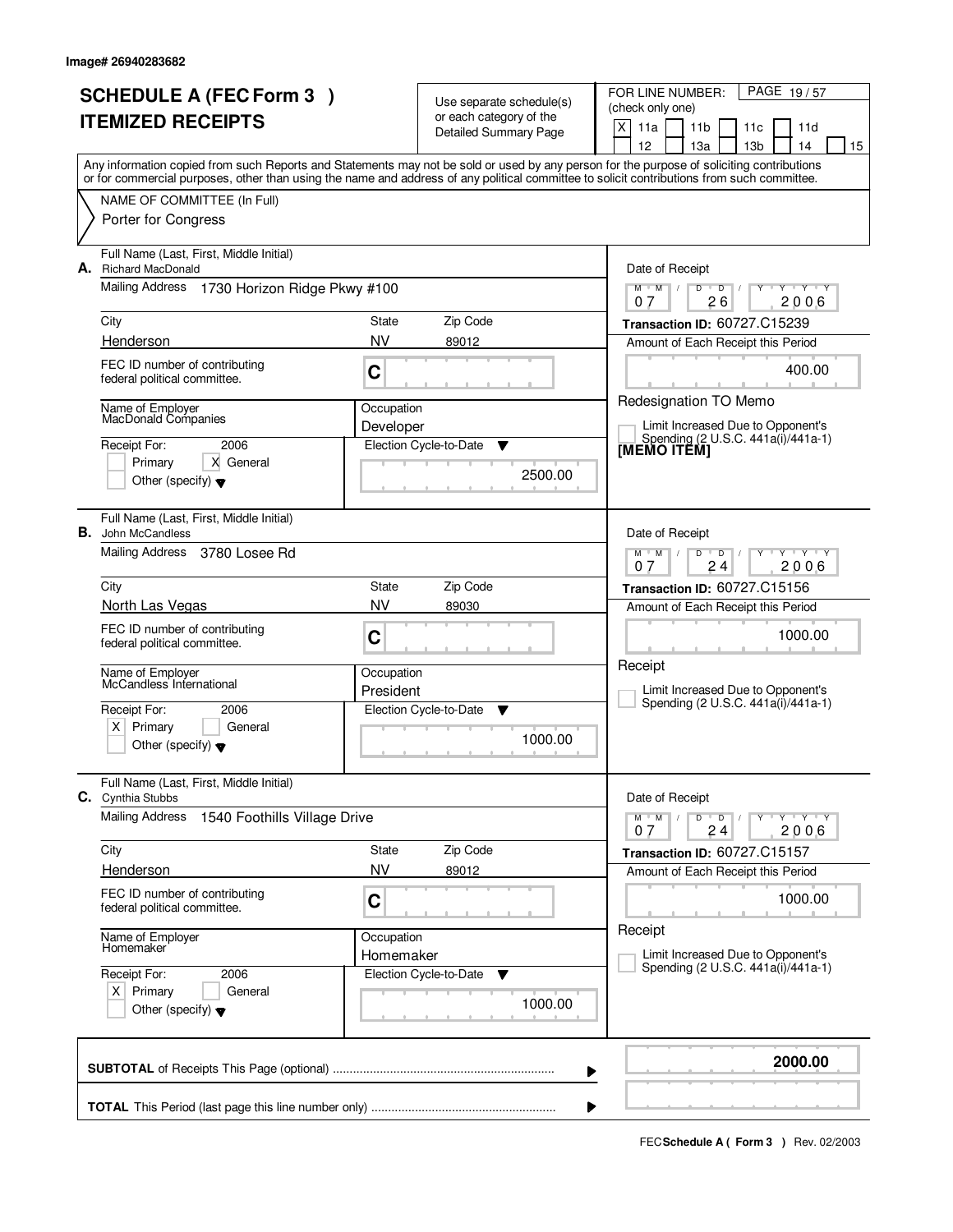| <b>SCHEDULE A (FEC Form 3)</b><br><b>ITEMIZED RECEIPTS</b> |                                                                                                                                            |                                     | Use separate schedule(s)<br>or each category of the<br><b>Detailed Summary Page</b> | PAGE 20/57<br>FOR LINE NUMBER:<br>(check only one)<br>X<br>11a<br>11 <sub>b</sub><br>11d<br>11c                                                                                       |
|------------------------------------------------------------|--------------------------------------------------------------------------------------------------------------------------------------------|-------------------------------------|-------------------------------------------------------------------------------------|---------------------------------------------------------------------------------------------------------------------------------------------------------------------------------------|
|                                                            | or for commercial purposes, other than using the name and address of any political committee to solicit contributions from such committee. |                                     |                                                                                     | 12<br>13a<br>13 <sub>b</sub><br>14<br>15<br>Any information copied from such Reports and Statements may not be sold or used by any person for the purpose of soliciting contributions |
|                                                            | NAME OF COMMITTEE (In Full)<br>Porter for Congress                                                                                         |                                     |                                                                                     |                                                                                                                                                                                       |
| А.                                                         | Full Name (Last, First, Middle Initial)<br>Jose Hernandez                                                                                  |                                     |                                                                                     | Date of Receipt                                                                                                                                                                       |
|                                                            | Mailing Address<br>3643 Austrailian Cloud Drive                                                                                            |                                     |                                                                                     | $Y + Y + Y$<br>$M$ $M$ /<br>$\mathsf D$<br>D<br>τ<br>26<br>2006<br>07                                                                                                                 |
|                                                            | City                                                                                                                                       | State                               | Zip Code                                                                            | Transaction ID: 60727.C15259                                                                                                                                                          |
|                                                            | Las Vegas                                                                                                                                  | <b>NV</b>                           | 89135-7803                                                                          | Amount of Each Receipt this Period                                                                                                                                                    |
|                                                            | FEC ID number of contributing<br>federal political committee.                                                                              | C                                   |                                                                                     | 100.00<br>Receipt                                                                                                                                                                     |
|                                                            | Name of Emplover<br>Branch Hernandez & Associ-                                                                                             | Occupation                          |                                                                                     |                                                                                                                                                                                       |
|                                                            | ates<br>Receipt For:<br>2006                                                                                                               | President                           | Election Cycle-to-Date<br>▼                                                         | Limit Increased Due to Opponent's<br>Spending (2 U.S.C. 441a(i)/441a-1)                                                                                                               |
|                                                            | $X$ Primary<br>General<br>Other (specify) $\blacktriangledown$                                                                             |                                     | 350.00                                                                              |                                                                                                                                                                                       |
|                                                            | Full Name (Last, First, Middle Initial)<br><b>B.</b> Daniel Tuntland                                                                       |                                     |                                                                                     | Date of Receipt                                                                                                                                                                       |
|                                                            | <b>Mailing Address</b><br>802 Vegas Valley Drive                                                                                           |                                     |                                                                                     | $M$ $M$ /<br>D<br>$\overline{D}$<br>Y 'Y 'Y<br>26<br>2006<br>0.7                                                                                                                      |
|                                                            | City                                                                                                                                       | <b>Transaction ID: 60727.C15272</b> |                                                                                     |                                                                                                                                                                                       |
|                                                            | Las Vegas                                                                                                                                  | NV                                  | 89109                                                                               | Amount of Each Receipt this Period                                                                                                                                                    |
|                                                            | FEC ID number of contributing<br>federal political committee.                                                                              | C                                   |                                                                                     | 500.00                                                                                                                                                                                |
|                                                            | Name of Employer<br>Self employed                                                                                                          | Occupation                          |                                                                                     | Receipt<br>Limit Increased Due to Opponent's                                                                                                                                          |
|                                                            | Receipt For:<br>2006                                                                                                                       | <b>Real Estate</b>                  | Election Cycle-to-Date<br>v                                                         | Spending (2 U.S.C. 441a(i)/441a-1)                                                                                                                                                    |
|                                                            | x <sub>1</sub><br>Primary<br>General<br>Other (specify) $\blacktriangledown$                                                               |                                     | 3600.00                                                                             |                                                                                                                                                                                       |
| C.                                                         | Full Name (Last, First, Middle Initial)<br><b>Daniel Tuntland</b>                                                                          |                                     |                                                                                     | Date of Receipt                                                                                                                                                                       |
|                                                            | Mailing Address<br>802 Vegas Valley Drive                                                                                                  |                                     |                                                                                     | $M^{\prime}$ M $\rightarrow$ M<br>$D$ $D$ $/$<br>Y Y Y Y Y Y<br>26<br>2006<br>07                                                                                                      |
|                                                            | City                                                                                                                                       | State                               | Zip Code                                                                            | Transaction ID: 60727.C15273                                                                                                                                                          |
|                                                            | Las Vegas                                                                                                                                  | <b>NV</b>                           | 89109                                                                               | Amount of Each Receipt this Period                                                                                                                                                    |
|                                                            | FEC ID number of contributing<br>federal political committee.                                                                              | $\mathbf C$                         |                                                                                     | $-500.00$<br>Redesignation FROM Memo                                                                                                                                                  |
|                                                            | Name of Employer<br>Self employed                                                                                                          | Occupation<br><b>Real Estate</b>    |                                                                                     | Limit Increased Due to Opponent's                                                                                                                                                     |
|                                                            | Receipt For:<br>2006<br>$X$ Primary<br>General<br>Other (specify) $\blacktriangledown$                                                     |                                     | Election Cycle-to-Date ▼<br>3600.00                                                 | Spending (2 U.S.C. 441a(i)/441a-1)<br>[MEMO ITÊM]                                                                                                                                     |
|                                                            |                                                                                                                                            |                                     |                                                                                     | 600.00<br>▶                                                                                                                                                                           |
|                                                            |                                                                                                                                            |                                     |                                                                                     |                                                                                                                                                                                       |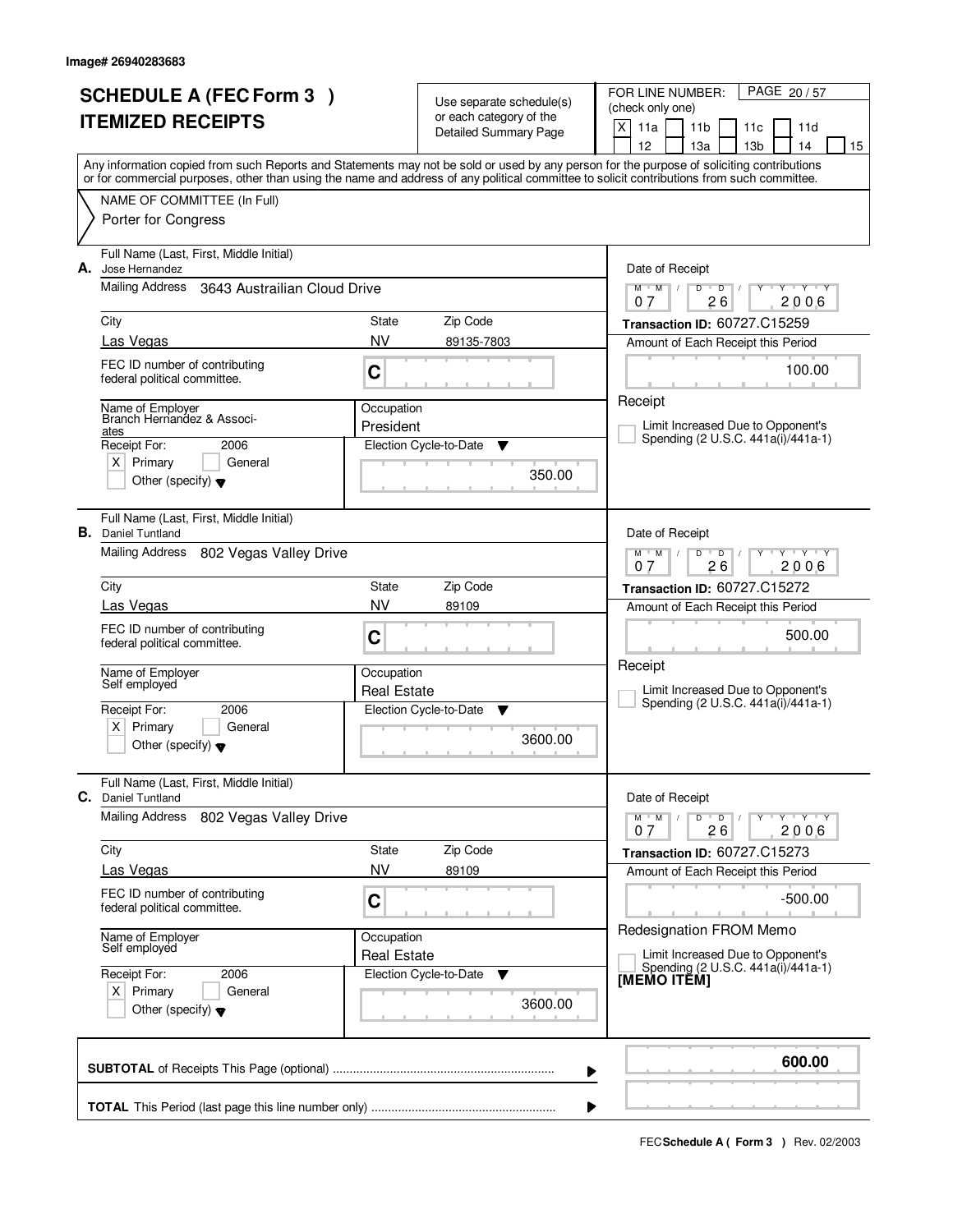|    | <b>SCHEDULE A (FEC Form 3)</b><br><b>ITEMIZED RECEIPTS</b>                           |                                  | Use separate schedule(s)<br>or each category of the<br>Detailed Summary Page | PAGE 21/57<br>FOR LINE NUMBER:<br>(check only one)<br>$\times$<br>11a<br>11 <sub>b</sub><br>11d<br>11c<br>12<br>13a<br>13 <sub>b</sub><br>14<br>15                                                                                                                                      |  |  |
|----|--------------------------------------------------------------------------------------|----------------------------------|------------------------------------------------------------------------------|-----------------------------------------------------------------------------------------------------------------------------------------------------------------------------------------------------------------------------------------------------------------------------------------|--|--|
|    |                                                                                      |                                  |                                                                              | Any information copied from such Reports and Statements may not be sold or used by any person for the purpose of soliciting contributions<br>or for commercial purposes, other than using the name and address of any political committee to solicit contributions from such committee. |  |  |
|    | NAME OF COMMITTEE (In Full)<br>Porter for Congress                                   |                                  |                                                                              |                                                                                                                                                                                                                                                                                         |  |  |
| А. | Full Name (Last, First, Middle Initial)<br>Daniel Tuntland                           |                                  |                                                                              | Date of Receipt                                                                                                                                                                                                                                                                         |  |  |
|    | Mailing Address<br>802 Vegas Valley Drive                                            |                                  |                                                                              | $Y + Y + Y$<br>$M$ $M$ $/$<br>$D$ $D$ $I$<br>Y<br>26<br>2006<br>07                                                                                                                                                                                                                      |  |  |
|    | City<br>Las Vegas                                                                    | State<br><b>NV</b>               | Zip Code<br>89109                                                            | Transaction ID: 60727.C15274                                                                                                                                                                                                                                                            |  |  |
|    | FEC ID number of contributing<br>federal political committee.                        | C                                |                                                                              | Amount of Each Receipt this Period<br>500.00                                                                                                                                                                                                                                            |  |  |
|    | Name of Employer<br>Self employed                                                    | Occupation<br><b>Real Estate</b> |                                                                              | Redesignation TO Memo<br>Limit Increased Due to Opponent's                                                                                                                                                                                                                              |  |  |
|    | 2006<br>Receipt For:<br>Primary<br>X General<br>Other (specify) $\blacktriangledown$ |                                  | Election Cycle-to-Date<br>▼<br>3600.00                                       | Spending (2 U.S.C. 441a(i)/441a-1)<br>[MEMO ITĔM]                                                                                                                                                                                                                                       |  |  |
|    | Full Name (Last, First, Middle Initial)<br><b>B.</b> Michael Novick                  |                                  |                                                                              | Date of Receipt                                                                                                                                                                                                                                                                         |  |  |
|    | Mailing Address<br>9004 Bald Eagle Drive                                             |                                  |                                                                              | $Y \vdash Y \vdash Y$<br>$M$ $M$ /<br>D<br>$\overline{D}$<br>26<br>2006<br>0.7                                                                                                                                                                                                          |  |  |
|    | City                                                                                 | State                            | Zip Code                                                                     | <b>Transaction ID: 60727.C15235</b>                                                                                                                                                                                                                                                     |  |  |
|    | Las Vegas                                                                            | <b>NV</b>                        | 89134                                                                        | Amount of Each Receipt this Period                                                                                                                                                                                                                                                      |  |  |
|    | FEC ID number of contributing<br>federal political committee.                        | C                                |                                                                              | 100.00<br>Receipt                                                                                                                                                                                                                                                                       |  |  |
|    | Name of Employer<br>Morgan Stanley                                                   | Occupation<br>Stockbroker        |                                                                              | Limit Increased Due to Opponent's                                                                                                                                                                                                                                                       |  |  |
|    | 2006<br>Receipt For:                                                                 | Election Cycle-to-Date<br>v      |                                                                              | Spending (2 U.S.C. 441a(i)/441a-1)                                                                                                                                                                                                                                                      |  |  |
|    | Primary<br>X∣<br>General<br>Other (specify) $\blacktriangledown$                     |                                  | 1350.00                                                                      |                                                                                                                                                                                                                                                                                         |  |  |
| С. | Full Name (Last, First, Middle Initial)<br>Jerome Young                              |                                  |                                                                              | Date of Receipt                                                                                                                                                                                                                                                                         |  |  |
|    | <b>Mailing Address</b><br>3039 Red Springs Drive                                     |                                  |                                                                              | $M$ $M$ /<br>$D$ $D$<br>$Y + Y + Y$<br>2006<br>24<br>07                                                                                                                                                                                                                                 |  |  |
|    | City                                                                                 | State                            | Zip Code                                                                     | Transaction ID: 60727.C15165                                                                                                                                                                                                                                                            |  |  |
|    | Las Vegas                                                                            | NV                               | 89135                                                                        | Amount of Each Receipt this Period                                                                                                                                                                                                                                                      |  |  |
|    | FEC ID number of contributing<br>federal political committee.                        | C                                |                                                                              | 250.00<br>Receipt                                                                                                                                                                                                                                                                       |  |  |
|    | Name of Employer<br>Information Requested.                                           | Occupation                       | .Information requested                                                       | Limit Increased Due to Opponent's                                                                                                                                                                                                                                                       |  |  |
|    | Receipt For:<br>2006<br>$X$ Primary<br>General                                       |                                  | Election Cycle-to-Date ▼                                                     | Spending (2 U.S.C. 441a(i)/441a-1)                                                                                                                                                                                                                                                      |  |  |
|    | Other (specify) $\blacktriangledown$                                                 |                                  | 250.00                                                                       |                                                                                                                                                                                                                                                                                         |  |  |
|    |                                                                                      |                                  |                                                                              | 350.00<br>▶                                                                                                                                                                                                                                                                             |  |  |
|    |                                                                                      |                                  |                                                                              |                                                                                                                                                                                                                                                                                         |  |  |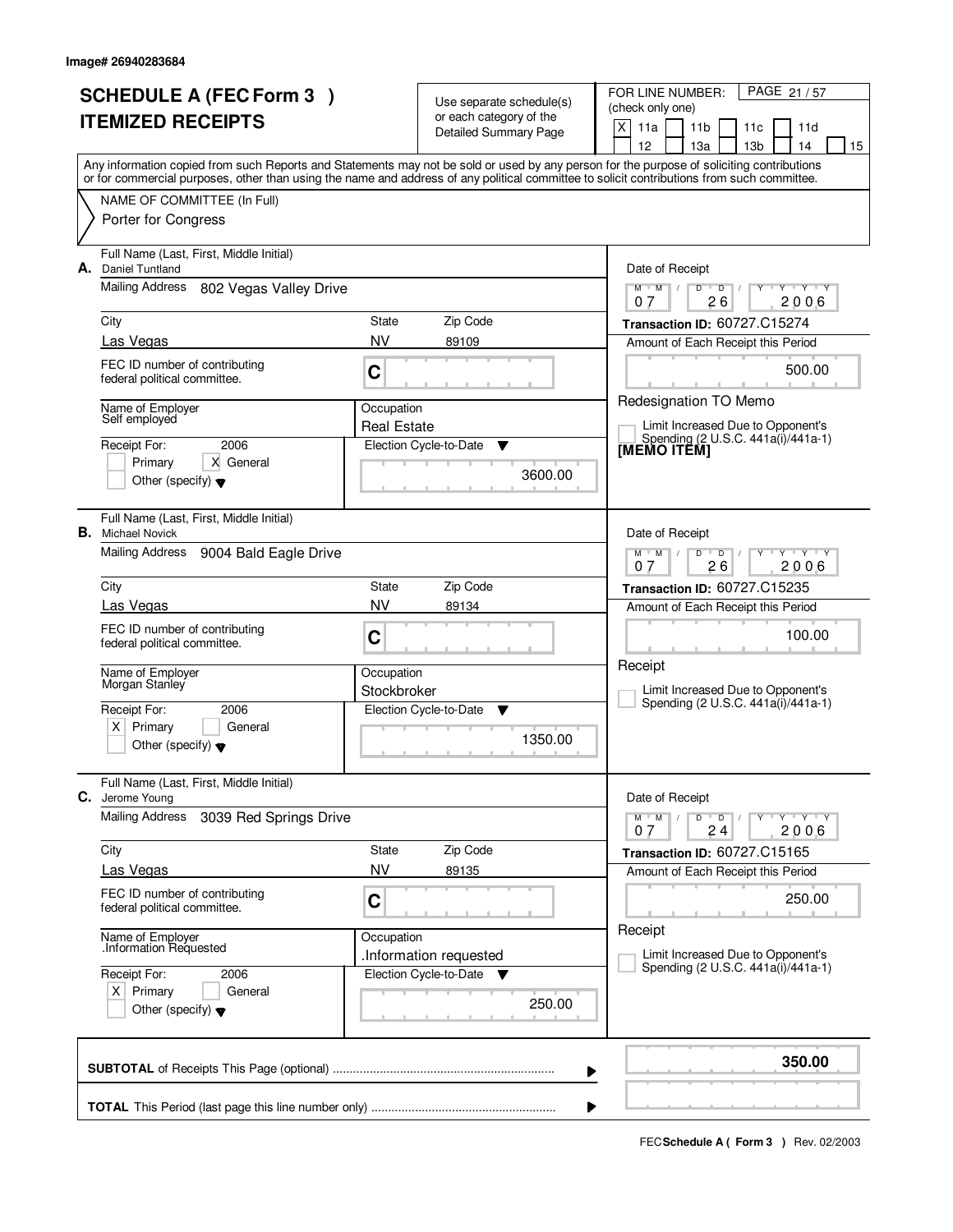| <b>SCHEDULE A (FEC Form 3)</b><br><b>ITEMIZED RECEIPTS</b> |                                                                                                      |                        | Use separate schedule(s)<br>or each category of the<br><b>Detailed Summary Page</b> | PAGE 22/57<br>FOR LINE NUMBER:<br>(check only one)<br>X<br>11a<br>11 <sub>b</sub><br>11d<br>11c                                                                                                                                                                                                                                     |  |  |
|------------------------------------------------------------|------------------------------------------------------------------------------------------------------|------------------------|-------------------------------------------------------------------------------------|-------------------------------------------------------------------------------------------------------------------------------------------------------------------------------------------------------------------------------------------------------------------------------------------------------------------------------------|--|--|
|                                                            |                                                                                                      |                        |                                                                                     | 12<br>13a<br>13 <sub>b</sub><br>14<br>15<br>Any information copied from such Reports and Statements may not be sold or used by any person for the purpose of soliciting contributions<br>or for commercial purposes, other than using the name and address of any political committee to solicit contributions from such committee. |  |  |
|                                                            | NAME OF COMMITTEE (In Full)<br>Porter for Congress                                                   |                        |                                                                                     |                                                                                                                                                                                                                                                                                                                                     |  |  |
| А.                                                         | Full Name (Last, First, Middle Initial)<br><b>Robert Dubin</b>                                       |                        |                                                                                     | Date of Receipt                                                                                                                                                                                                                                                                                                                     |  |  |
|                                                            | Mailing Address 9768 Newport Coast Circle                                                            |                        |                                                                                     | $Y + Y + Y$<br>$M$ /<br>$\mathsf D$<br>M<br>D<br>21<br>2006<br>07                                                                                                                                                                                                                                                                   |  |  |
|                                                            | City<br>Las Vegas                                                                                    | State<br><b>NV</b>     | Zip Code<br>89147                                                                   | Transaction ID: 60723.C15154                                                                                                                                                                                                                                                                                                        |  |  |
|                                                            | FEC ID number of contributing<br>federal political committee.                                        | C                      |                                                                                     | Amount of Each Receipt this Period<br>500.00                                                                                                                                                                                                                                                                                        |  |  |
|                                                            | Name of Employer                                                                                     | Occupation             |                                                                                     | Receipt                                                                                                                                                                                                                                                                                                                             |  |  |
|                                                            | Answer Management Co                                                                                 | Manager                |                                                                                     | Limit Increased Due to Opponent's<br>Spending (2 U.S.C. 441a(i)/441a-1)                                                                                                                                                                                                                                                             |  |  |
|                                                            | Receipt For:<br>2006<br>$X$ Primary<br>General<br>Other (specify) $\blacktriangledown$               |                        | Election Cycle-to-Date<br>▼<br>500.00                                               |                                                                                                                                                                                                                                                                                                                                     |  |  |
|                                                            | Full Name (Last, First, Middle Initial)<br><b>B.</b> John McConnell                                  |                        |                                                                                     | Date of Receipt                                                                                                                                                                                                                                                                                                                     |  |  |
|                                                            | Mailing Address<br>200 Old Wilson Bridge Road                                                        |                        |                                                                                     | $M$ $M$ /<br>D<br>Y Y Y Y<br>$\overline{D}$<br>2006<br>0.7<br>24                                                                                                                                                                                                                                                                    |  |  |
|                                                            | City                                                                                                 | State<br>Zip Code      |                                                                                     |                                                                                                                                                                                                                                                                                                                                     |  |  |
|                                                            | Worthington                                                                                          | ΟH                     | 43085                                                                               | Amount of Each Receipt this Period                                                                                                                                                                                                                                                                                                  |  |  |
|                                                            | FEC ID number of contributing<br>federal political committee.                                        | C                      |                                                                                     | 2000.00<br>Receipt                                                                                                                                                                                                                                                                                                                  |  |  |
|                                                            | Name of Employer<br>Worthington Industries                                                           | Occupation<br>Chairman |                                                                                     | Limit Increased Due to Opponent's<br>Spending (2 U.S.C. 441a(i)/441a-1)                                                                                                                                                                                                                                                             |  |  |
|                                                            | Receipt For:<br>2006<br>x <sub>1</sub><br>Primary<br>General<br>Other (specify) $\blacktriangledown$ |                        | Election Cycle-to-Date<br>▼<br>2000.00                                              |                                                                                                                                                                                                                                                                                                                                     |  |  |
| C.                                                         | Full Name (Last, First, Middle Initial)<br>Scott Sabraw                                              |                        |                                                                                     | Date of Receipt                                                                                                                                                                                                                                                                                                                     |  |  |
|                                                            | <b>Mailing Address</b><br>698 Pine Ridge Drive                                                       |                        |                                                                                     | $M$ $M$ $M$<br>$D$ $D$ $/$<br>$Y + Y + Y$<br>Y<br>26<br>2006<br>07                                                                                                                                                                                                                                                                  |  |  |
|                                                            | City                                                                                                 | State                  | Zip Code                                                                            | Transaction ID: 60727.C15248                                                                                                                                                                                                                                                                                                        |  |  |
|                                                            | Las Vegas                                                                                            | <b>NV</b>              | 89110                                                                               | Amount of Each Receipt this Period                                                                                                                                                                                                                                                                                                  |  |  |
|                                                            | FEC ID number of contributing<br>federal political committee.                                        | $\mathbf C$            |                                                                                     | 100.00<br>Receipt                                                                                                                                                                                                                                                                                                                   |  |  |
|                                                            | Name of Employer<br>Information Requested                                                            | Occupation             | .Information requested                                                              | Limit Increased Due to Opponent's                                                                                                                                                                                                                                                                                                   |  |  |
|                                                            | Receipt For:<br>2006<br>$X$ Primary<br>General<br>Other (specify) $\blacktriangledown$               |                        | Election Cycle-to-Date ▼<br>300.00                                                  | Spending (2 U.S.C. 441a(i)/441a-1)                                                                                                                                                                                                                                                                                                  |  |  |
|                                                            |                                                                                                      |                        |                                                                                     | 2600.00<br>▶                                                                                                                                                                                                                                                                                                                        |  |  |
|                                                            |                                                                                                      |                        |                                                                                     |                                                                                                                                                                                                                                                                                                                                     |  |  |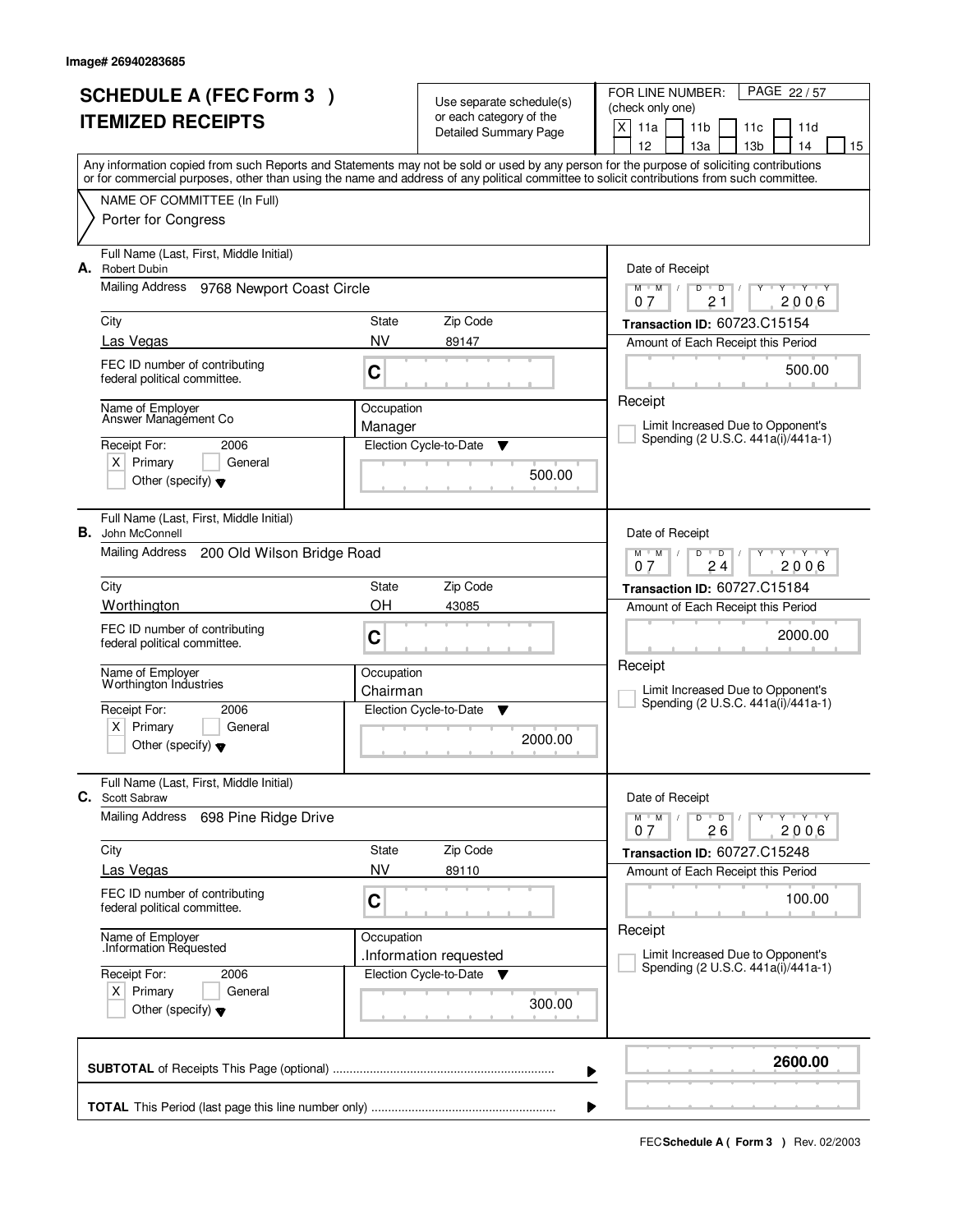|    | <b>SCHEDULE A (FEC Form 3)</b><br><b>ITEMIZED RECEIPTS</b>                                         |                              | Use separate schedule(s)<br>or each category of the<br><b>Detailed Summary Page</b> | PAGE 23/57<br>FOR LINE NUMBER:<br>(check only one)<br>X<br>11a<br>11 <sub>b</sub><br>11d<br>11c<br>12<br>13a<br>13 <sub>b</sub><br>14<br>15                                                                                                                                             |
|----|----------------------------------------------------------------------------------------------------|------------------------------|-------------------------------------------------------------------------------------|-----------------------------------------------------------------------------------------------------------------------------------------------------------------------------------------------------------------------------------------------------------------------------------------|
|    | NAME OF COMMITTEE (In Full)<br>Porter for Congress                                                 |                              |                                                                                     | Any information copied from such Reports and Statements may not be sold or used by any person for the purpose of soliciting contributions<br>or for commercial purposes, other than using the name and address of any political committee to solicit contributions from such committee. |
| А. | Full Name (Last, First, Middle Initial)<br>Jeffery Walter<br>Mailing Address 2207 Belle Haven Road |                              |                                                                                     | Date of Receipt<br>$Y + Y + Y$<br>$\mathsf D$<br>$M$ <sup>U</sup><br>$M$ /<br>D<br>26<br>2006<br>07                                                                                                                                                                                     |
|    | City                                                                                               | State                        | Zip Code                                                                            | Transaction ID: 60727.C15215                                                                                                                                                                                                                                                            |
|    | Alexandria                                                                                         | VA                           | 22307                                                                               | Amount of Each Receipt this Period                                                                                                                                                                                                                                                      |
|    | FEC ID number of contributing<br>federal political committee.                                      | C                            |                                                                                     | 500.00                                                                                                                                                                                                                                                                                  |
|    | Name of Employer<br>The Jenkins Hill Group                                                         | Occupation                   |                                                                                     | Receipt                                                                                                                                                                                                                                                                                 |
|    |                                                                                                    | President                    |                                                                                     | Limit Increased Due to Opponent's<br>Spending (2 U.S.C. 441a(i)/441a-1)                                                                                                                                                                                                                 |
|    | Receipt For:<br>2006<br>$X$ Primary<br>General<br>Other (specify) $\blacktriangledown$             |                              | Election Cycle-to-Date<br>v<br>1750.00                                              |                                                                                                                                                                                                                                                                                         |
|    | Full Name (Last, First, Middle Initial)<br><b>B.</b> Rolando Domdom                                |                              |                                                                                     | Date of Receipt                                                                                                                                                                                                                                                                         |
|    | Mailing Address<br>2700 Kennington Circle                                                          |                              |                                                                                     | $M$ $M$ /<br>D<br>$\overline{D}$<br>Y Y Y Y<br>26<br>0.7<br>2006                                                                                                                                                                                                                        |
|    | City                                                                                               | Transaction ID: 60727.C15247 |                                                                                     |                                                                                                                                                                                                                                                                                         |
|    | Las Vegas                                                                                          | <b>NV</b>                    | 89117                                                                               | Amount of Each Receipt this Period                                                                                                                                                                                                                                                      |
|    | FEC ID number of contributing<br>federal political committee.                                      | C                            |                                                                                     | 100.00                                                                                                                                                                                                                                                                                  |
|    | Name of Employer<br>Retired                                                                        | Occupation                   |                                                                                     | Receipt<br>Limit Increased Due to Opponent's                                                                                                                                                                                                                                            |
|    | Receipt For:<br>2006                                                                               | Retired                      | Election Cycle-to-Date<br>▼                                                         | Spending (2 U.S.C. 441a(i)/441a-1)                                                                                                                                                                                                                                                      |
|    | $\times$<br>Primary<br>General<br>Other (specify) $\bullet$                                        |                              | 350.00                                                                              |                                                                                                                                                                                                                                                                                         |
| C. | Full Name (Last, First, Middle Initial)<br><b>Trevor Brilman</b>                                   |                              |                                                                                     | Date of Receipt                                                                                                                                                                                                                                                                         |
|    | <b>Mailing Address</b><br>2505 Anthem Village Drive<br>Suite E597                                  |                              |                                                                                     | $D$ $D$ $/$<br>$M$ $M$ $M$ $I$<br>Y TY TY TY<br>26<br>2006<br>07                                                                                                                                                                                                                        |
|    | City<br>Henderson                                                                                  | State<br><b>NV</b>           | Zip Code<br>89052                                                                   | Transaction ID: 60727.C15258<br>Amount of Each Receipt this Period                                                                                                                                                                                                                      |
|    | FEC ID number of contributing<br>federal political committee.                                      | C                            |                                                                                     | 100.00                                                                                                                                                                                                                                                                                  |
|    | Name of Employer<br>Information Requested                                                          | Occupation                   | .Information requested                                                              | Receipt<br>Limit Increased Due to Opponent's                                                                                                                                                                                                                                            |
|    | Receipt For:<br>2006<br>$X$ Primary<br>General<br>Other (specify) $\blacktriangledown$             |                              | Election Cycle-to-Date ▼<br>350.00                                                  | Spending (2 U.S.C. 441a(i)/441a-1)                                                                                                                                                                                                                                                      |
|    |                                                                                                    |                              |                                                                                     | 700.00<br>▶                                                                                                                                                                                                                                                                             |
|    |                                                                                                    |                              |                                                                                     |                                                                                                                                                                                                                                                                                         |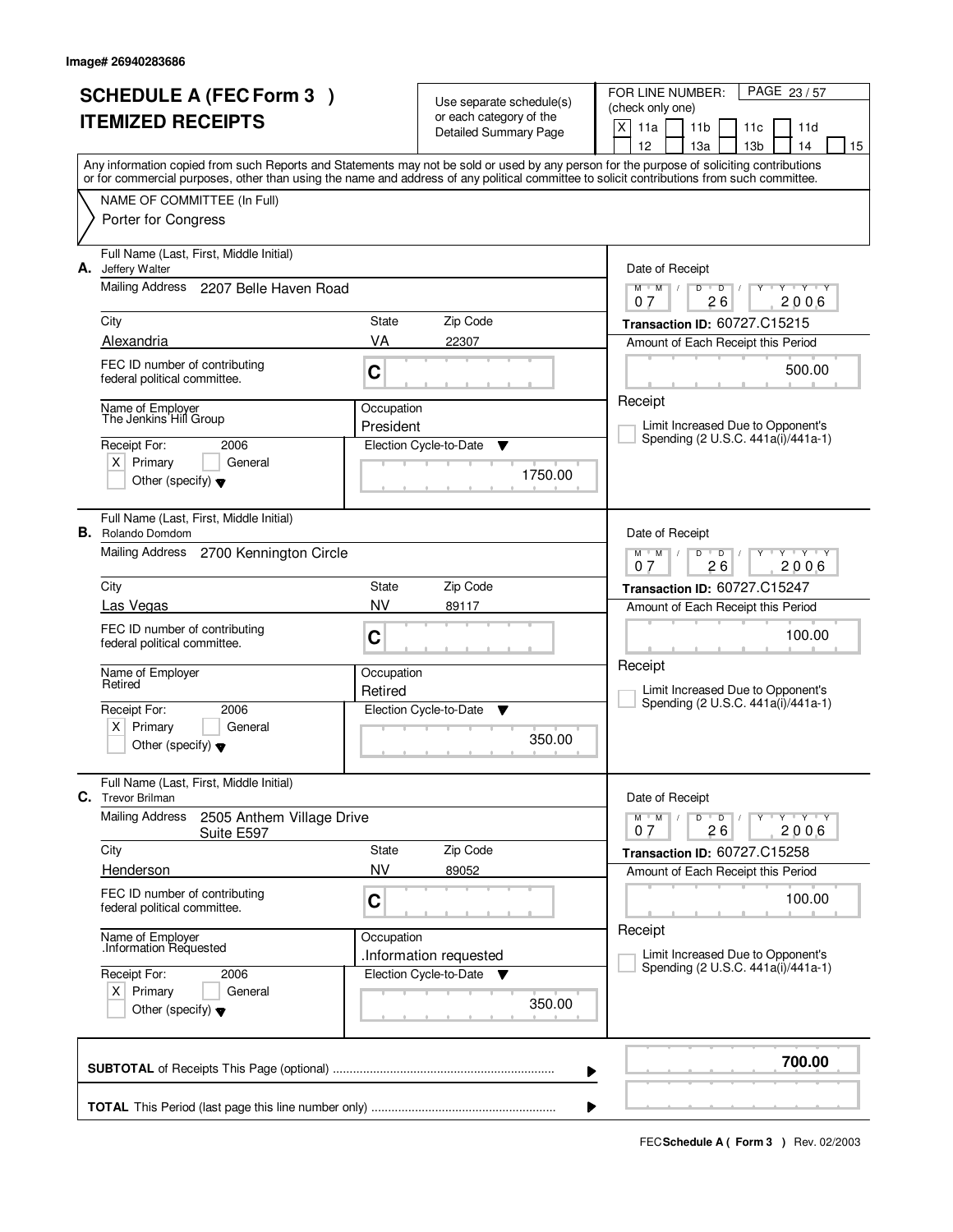|    | <b>SCHEDULE A (FEC Form 3)</b><br><b>ITEMIZED RECEIPTS</b>                             |                                          | Use separate schedule(s)<br>or each category of the<br><b>Detailed Summary Page</b> | PAGE 24/57<br>FOR LINE NUMBER:<br>(check only one)<br>X<br>11a<br>11 <sub>b</sub><br>11d<br>11c                                                                                                                                                                                                                                     |  |  |  |
|----|----------------------------------------------------------------------------------------|------------------------------------------|-------------------------------------------------------------------------------------|-------------------------------------------------------------------------------------------------------------------------------------------------------------------------------------------------------------------------------------------------------------------------------------------------------------------------------------|--|--|--|
|    |                                                                                        |                                          |                                                                                     | 12<br>13a<br>13 <sub>b</sub><br>14<br>15<br>Any information copied from such Reports and Statements may not be sold or used by any person for the purpose of soliciting contributions<br>or for commercial purposes, other than using the name and address of any political committee to solicit contributions from such committee. |  |  |  |
|    | NAME OF COMMITTEE (In Full)<br>Porter for Congress                                     |                                          |                                                                                     |                                                                                                                                                                                                                                                                                                                                     |  |  |  |
| А. | Full Name (Last, First, Middle Initial)<br>Susan Fine                                  |                                          |                                                                                     | Date of Receipt                                                                                                                                                                                                                                                                                                                     |  |  |  |
|    | <b>Mailing Address</b><br>18 Quail Hollow<br>City                                      | State                                    | Zip Code                                                                            | $Y + Y + Y$<br>$M$ $M$ /<br>D<br>$\overline{D}$ /<br>$Y$ <sup><math>\top</math></sup><br>26<br>2006<br>07                                                                                                                                                                                                                           |  |  |  |
|    | Henderson                                                                              | <b>NV</b>                                | 89014                                                                               | Transaction ID: 60727.C15276<br>Amount of Each Receipt this Period                                                                                                                                                                                                                                                                  |  |  |  |
|    | FEC ID number of contributing<br>federal political committee.                          | C                                        |                                                                                     | 500.00                                                                                                                                                                                                                                                                                                                              |  |  |  |
|    | Name of Employer<br>Greenspun Corp                                                     | Occupation<br><b>Real Estate</b>         |                                                                                     | Receipt<br>Limit Increased Due to Opponent's                                                                                                                                                                                                                                                                                        |  |  |  |
|    | 2006<br>Receipt For:<br>$X$ Primary<br>General<br>Other (specify) $\blacktriangledown$ |                                          | Election Cycle-to-Date<br>▼<br>1000.00                                              | Spending (2 U.S.C. 441a(i)/441a-1)                                                                                                                                                                                                                                                                                                  |  |  |  |
|    | Full Name (Last, First, Middle Initial)<br><b>B.</b> Ginny Shanks                      |                                          |                                                                                     | Date of Receipt                                                                                                                                                                                                                                                                                                                     |  |  |  |
|    | Mailing Address 4170 Caughlin Parkway                                                  |                                          |                                                                                     | $Y - Y - Y$<br>$M$ $M$ /<br>D<br>D<br>17<br>2006<br>0.7                                                                                                                                                                                                                                                                             |  |  |  |
|    | City                                                                                   | State                                    | Zip Code                                                                            | Transaction ID: 60718.C15141                                                                                                                                                                                                                                                                                                        |  |  |  |
|    | Reno                                                                                   | <b>NV</b>                                | 89509                                                                               | Amount of Each Receipt this Period                                                                                                                                                                                                                                                                                                  |  |  |  |
|    | FEC ID number of contributing<br>federal political committee.                          | C                                        |                                                                                     | 250.00<br>Receipt                                                                                                                                                                                                                                                                                                                   |  |  |  |
|    | Name of Employer<br>Harrahs Entertainment                                              | Occupation                               |                                                                                     | Limit Increased Due to Opponent's                                                                                                                                                                                                                                                                                                   |  |  |  |
|    | Receipt For:<br>2006                                                                   | Executive<br>Election Cycle-to-Date<br>▼ |                                                                                     | Spending (2 U.S.C. 441a(i)/441a-1)                                                                                                                                                                                                                                                                                                  |  |  |  |
|    | $\times$<br>Primary<br>General<br>Other (specify) $\blacktriangledown$                 |                                          | 250.00                                                                              |                                                                                                                                                                                                                                                                                                                                     |  |  |  |
| C. | Full Name (Last, First, Middle Initial)<br><b>Primack Team LLC</b>                     |                                          |                                                                                     | Date of Receipt                                                                                                                                                                                                                                                                                                                     |  |  |  |
|    | Mailing Address 871 Coronado Center Drive                                              |                                          |                                                                                     | D<br>$M$ $M$ /<br>$\overline{D}$<br>$Y + Y + Y$<br>2006<br>24<br>07                                                                                                                                                                                                                                                                 |  |  |  |
|    | City                                                                                   | State                                    | Zip Code                                                                            | <b>Transaction ID: 60727.C15205</b>                                                                                                                                                                                                                                                                                                 |  |  |  |
|    | Henderson                                                                              | NV                                       | 89052                                                                               | Amount of Each Receipt this Period                                                                                                                                                                                                                                                                                                  |  |  |  |
|    | FEC ID number of contributing<br>federal political committee.                          | C                                        |                                                                                     | 400.00<br>Receipt                                                                                                                                                                                                                                                                                                                   |  |  |  |
|    | Name of Employer                                                                       | Occupation                               |                                                                                     | Limit Increased Due to Opponent's                                                                                                                                                                                                                                                                                                   |  |  |  |
|    | Receipt For:<br>2006                                                                   |                                          | Election Cycle-to-Date<br>v                                                         | Spending (2 U.S.C. 441a(i)/441a-1)                                                                                                                                                                                                                                                                                                  |  |  |  |
|    | $X$ Primary<br>General<br>Other (specify) $\blacktriangledown$                         |                                          | 400.00                                                                              |                                                                                                                                                                                                                                                                                                                                     |  |  |  |
|    |                                                                                        |                                          |                                                                                     | 1150.00<br>▶                                                                                                                                                                                                                                                                                                                        |  |  |  |
|    |                                                                                        |                                          |                                                                                     |                                                                                                                                                                                                                                                                                                                                     |  |  |  |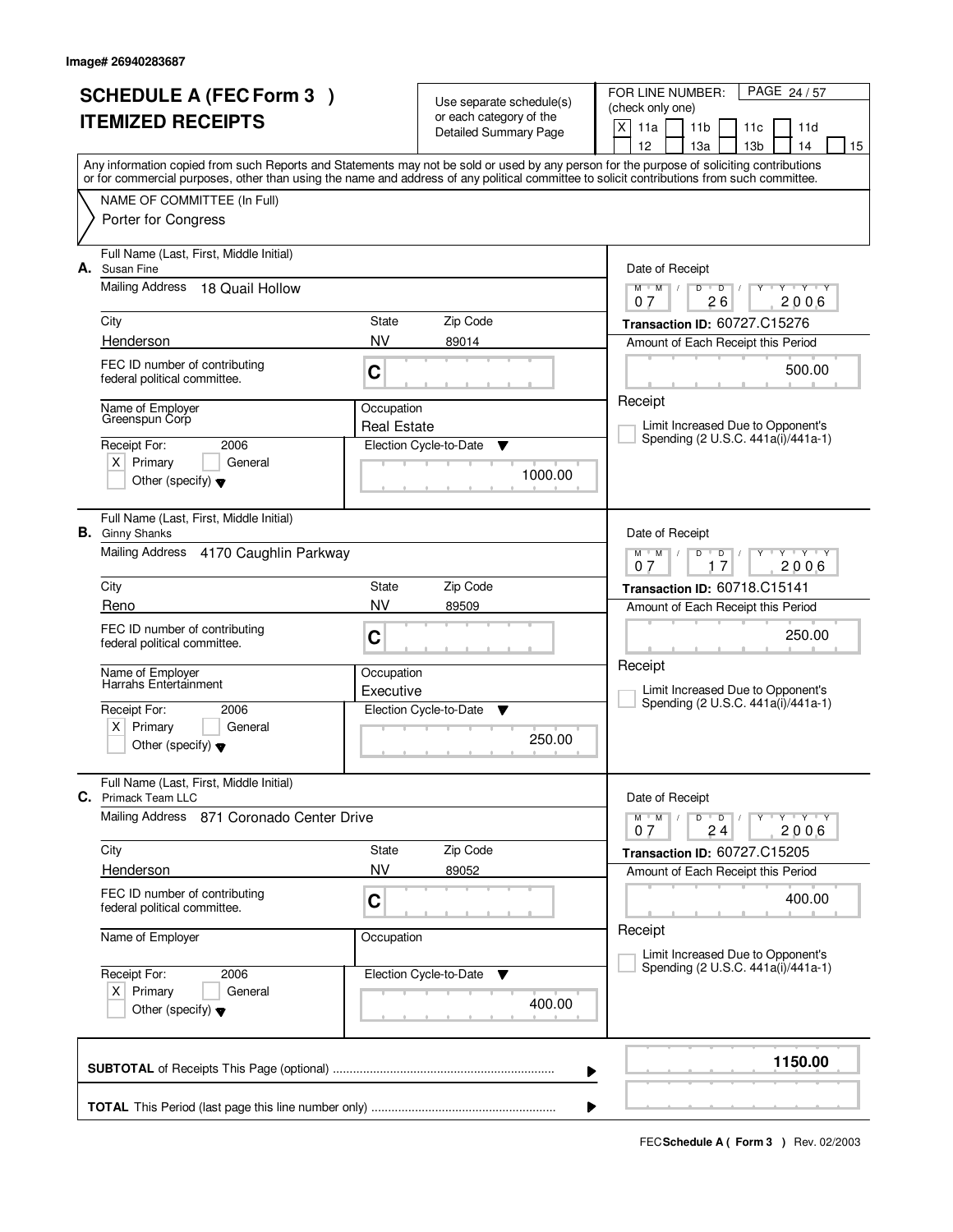| <b>SCHEDULE A (FEC Form 3)</b><br><b>ITEMIZED RECEIPTS</b> |                                                                                                                                                                                                                                                                                         |            | Use separate schedule(s)<br>or each category of the | PAGE 25/57<br>FOR LINE NUMBER:<br>(check only one)<br>X<br>11a<br>11 <sub>b</sub><br>11d<br>11c |  |  |
|------------------------------------------------------------|-----------------------------------------------------------------------------------------------------------------------------------------------------------------------------------------------------------------------------------------------------------------------------------------|------------|-----------------------------------------------------|-------------------------------------------------------------------------------------------------|--|--|
|                                                            |                                                                                                                                                                                                                                                                                         |            | <b>Detailed Summary Page</b>                        | 12<br>13 <sub>b</sub><br>14<br>15<br>13a                                                        |  |  |
|                                                            | Any information copied from such Reports and Statements may not be sold or used by any person for the purpose of soliciting contributions<br>or for commercial purposes, other than using the name and address of any political committee to solicit contributions from such committee. |            |                                                     |                                                                                                 |  |  |
|                                                            | NAME OF COMMITTEE (In Full)                                                                                                                                                                                                                                                             |            |                                                     |                                                                                                 |  |  |
|                                                            | Porter for Congress                                                                                                                                                                                                                                                                     |            |                                                     |                                                                                                 |  |  |
|                                                            | Full Name (Last, First, Middle Initial)<br>A. Deborah Primack                                                                                                                                                                                                                           |            |                                                     | Date of Receipt                                                                                 |  |  |
|                                                            | Mailing Address<br>871 Coronado Center Dr #100                                                                                                                                                                                                                                          |            |                                                     | $Y + Y + Y$<br>$M$ $M$ /<br>$\overline{D}$<br>$\overline{D}$<br>25<br>2006<br>07                |  |  |
|                                                            | City                                                                                                                                                                                                                                                                                    | State      | Zip Code                                            | Transaction ID: 60727.C15202                                                                    |  |  |
|                                                            | Henderson                                                                                                                                                                                                                                                                               | <b>NV</b>  | 89052                                               | Amount of Each Receipt this Period                                                              |  |  |
|                                                            | FEC ID number of contributing<br>federal political committee.                                                                                                                                                                                                                           | C          |                                                     | 400.00                                                                                          |  |  |
|                                                            | Name of Employer                                                                                                                                                                                                                                                                        | Occupation |                                                     | Memo                                                                                            |  |  |
|                                                            | Debbie Primack LLC                                                                                                                                                                                                                                                                      | Partner    |                                                     | Limit Increased Due to Opponent's<br>Spending (2 U.S.C. 441a(i)/441a-1)                         |  |  |
|                                                            | Receipt For:<br>2006                                                                                                                                                                                                                                                                    |            | Election Cycle-to-Date<br>Y                         | <b>IMEMO ITÈMI</b>                                                                              |  |  |
|                                                            | $X$ Primary<br>General<br>Other (specify) $\blacktriangledown$                                                                                                                                                                                                                          |            | 900.00                                              | Partnership->Primack Team<br>LLC                                                                |  |  |
| В.                                                         | Full Name (Last, First, Middle Initial)<br>Marc Lampkin                                                                                                                                                                                                                                 |            |                                                     | Date of Receipt                                                                                 |  |  |
|                                                            | <b>Mailing Address</b><br>1133 Connecticut Avenue NW<br>5th Floor                                                                                                                                                                                                                       |            |                                                     | $Y - Y - Y$<br>$M$ $M$ /<br>D<br>$\mathsf D$<br>2006<br>07<br>26                                |  |  |
|                                                            | City                                                                                                                                                                                                                                                                                    | State      | Zip Code                                            | Transaction ID: 60727.C15212                                                                    |  |  |
|                                                            | Washington                                                                                                                                                                                                                                                                              | DC         | 20036                                               | Amount of Each Receipt this Period                                                              |  |  |
|                                                            | FEC ID number of contributing<br>federal political committee.                                                                                                                                                                                                                           | C          |                                                     | 750.00<br>Receipt                                                                               |  |  |
|                                                            | Name of Employer<br>Quinn Gillespie & Assoc.                                                                                                                                                                                                                                            | Occupation |                                                     |                                                                                                 |  |  |
|                                                            |                                                                                                                                                                                                                                                                                         |            | <b>Government Relations</b>                         | Limit Increased Due to Opponent's<br>Spending (2 U.S.C. 441a(i)/441a-1)                         |  |  |
|                                                            | Receipt For:<br>2006<br>$\times$<br>Primary<br>General                                                                                                                                                                                                                                  |            | Election Cycle-to-Date<br><b>V</b>                  |                                                                                                 |  |  |
|                                                            | Other (specify) $\blacktriangledown$                                                                                                                                                                                                                                                    |            | 750.00                                              |                                                                                                 |  |  |
|                                                            | Full Name (Last, First, Middle Initial)<br>C. A. Jonathan Schwartz                                                                                                                                                                                                                      |            |                                                     | Date of Receipt                                                                                 |  |  |
|                                                            | <b>Mailing Address</b><br>4616 W. Sahara Avenue<br>Suite 144                                                                                                                                                                                                                            |            |                                                     | Y Y Y Y<br>$M$ $M$<br>$\sqrt{ }$<br>D<br>$\overline{D}$<br>2006<br>26<br>07                     |  |  |
|                                                            | City                                                                                                                                                                                                                                                                                    | State      | Zip Code                                            | <b>Transaction ID: 60727.C15228</b>                                                             |  |  |
|                                                            | Las Vegas                                                                                                                                                                                                                                                                               | <b>NV</b>  | 89102                                               | Amount of Each Receipt this Period                                                              |  |  |
|                                                            | FEC ID number of contributing<br>federal political committee.                                                                                                                                                                                                                           | C          |                                                     | 2000.00                                                                                         |  |  |
|                                                            | Name of Employer<br>Information Requested                                                                                                                                                                                                                                               | Occupation | Information requested                               | Receipt<br>Limit Increased Due to Opponent's                                                    |  |  |
|                                                            | Receipt For:<br>2006                                                                                                                                                                                                                                                                    |            | Election Cycle-to-Date<br><b>V</b>                  | Spending (2 U.S.C. 441a(i)/441a-1)                                                              |  |  |
|                                                            | $X$ Primary<br>General<br>Other (specify) $\blacktriangledown$                                                                                                                                                                                                                          |            | 2000.00                                             |                                                                                                 |  |  |
|                                                            |                                                                                                                                                                                                                                                                                         |            | ▶                                                   | 2750.00                                                                                         |  |  |
|                                                            |                                                                                                                                                                                                                                                                                         |            |                                                     |                                                                                                 |  |  |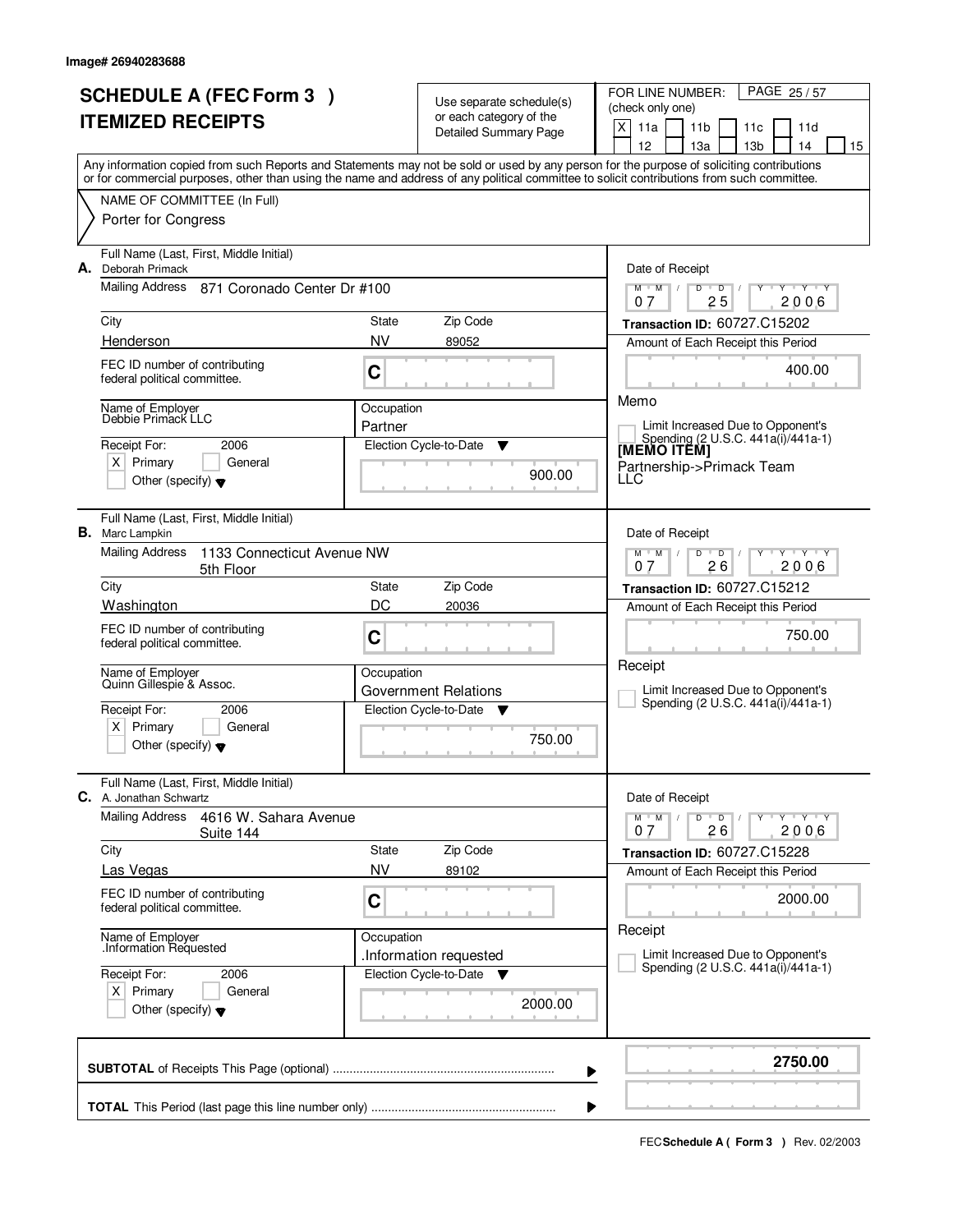| <b>SCHEDULE A (FEC Form 3)</b> |                                                               |            | Use separate schedule(s)                         | FOR LINE NUMBER:<br>PAGE 26/57<br>(check only one)                                                                                                                                                                                                                                             |
|--------------------------------|---------------------------------------------------------------|------------|--------------------------------------------------|------------------------------------------------------------------------------------------------------------------------------------------------------------------------------------------------------------------------------------------------------------------------------------------------|
|                                | <b>ITEMIZED RECEIPTS</b>                                      |            | or each category of the<br>Detailed Summary Page | X<br>11a<br>11 <sub>b</sub><br>11d<br>11c<br>12<br>13 <sub>b</sub><br>15<br>14                                                                                                                                                                                                                 |
|                                |                                                               |            |                                                  | 13a<br>Any information copied from such Reports and Statements may not be sold or used by any person for the purpose of soliciting contributions<br>or for commercial purposes, other than using the name and address of any political committee to solicit contributions from such committee. |
|                                | NAME OF COMMITTEE (In Full)                                   |            |                                                  |                                                                                                                                                                                                                                                                                                |
| Porter for Congress            |                                                               |            |                                                  |                                                                                                                                                                                                                                                                                                |
| А.<br>Jamie Burton             | Full Name (Last, First, Middle Initial)                       |            |                                                  | Date of Receipt                                                                                                                                                                                                                                                                                |
|                                | Mailing Address 4405 Bowman Drive                             |            |                                                  | $\overline{D}$<br>$Y + Y + Y$<br>$M$ $M$ /<br>D<br>26<br>2006<br>07                                                                                                                                                                                                                            |
| City                           |                                                               | State      | Zip Code                                         | Transaction ID: 60727.C15229                                                                                                                                                                                                                                                                   |
| Colleyville                    |                                                               | <b>TX</b>  | 76034                                            | Amount of Each Receipt this Period                                                                                                                                                                                                                                                             |
|                                | FEC ID number of contributing<br>federal political committee. | C          |                                                  | 2000.00                                                                                                                                                                                                                                                                                        |
|                                | Name of Employer<br>Homemaker                                 |            | Occupation<br>Homemaker                          | Receipt<br>Limit Increased Due to Opponent's                                                                                                                                                                                                                                                   |
| Receipt For:                   | 2006                                                          |            | Election Cycle-to-Date<br>Y                      | Spending (2 U.S.C. 441a(i)/441a-1)                                                                                                                                                                                                                                                             |
| $X$ Primary                    | General<br>Other (specify) $\blacktriangledown$               |            | 2000.00                                          |                                                                                                                                                                                                                                                                                                |
| <b>B.</b> Sherolyn Emery       | Full Name (Last, First, Middle Initial)                       |            |                                                  | Date of Receipt                                                                                                                                                                                                                                                                                |
|                                | Mailing Address 4 La Crosse Court                             |            |                                                  | $Y$ $Y$ $Y$<br>$M$ $M$ /<br>D<br>$\overline{D}$<br>26<br>2006<br>07                                                                                                                                                                                                                            |
| City                           |                                                               | State      | Zip Code                                         | Transaction ID: 60727.C15232                                                                                                                                                                                                                                                                   |
| Henderson                      |                                                               | <b>NV</b>  | 89052                                            | Amount of Each Receipt this Period                                                                                                                                                                                                                                                             |
|                                | FEC ID number of contributing<br>federal political committee. | C          |                                                  | 500.00                                                                                                                                                                                                                                                                                         |
| Name of Employer<br>Homemaker  |                                                               | Occupation |                                                  | Receipt                                                                                                                                                                                                                                                                                        |
|                                |                                                               | Homemaker  |                                                  | Limit Increased Due to Opponent's<br>Spending (2 U.S.C. 441a(i)/441a-1)                                                                                                                                                                                                                        |
| Receipt For:<br>Primary<br>ΧI  | 2006<br>General                                               |            | Election Cycle-to-Date<br>- V                    |                                                                                                                                                                                                                                                                                                |
|                                | Other (specify) $\blacktriangledown$                          |            | 500.00                                           |                                                                                                                                                                                                                                                                                                |
| <b>C.</b> Gloria Hall          | Full Name (Last, First, Middle Initial)                       |            |                                                  | Date of Receipt                                                                                                                                                                                                                                                                                |
| Mailing Address                | 1405 Pueblo Drive                                             |            |                                                  | $M$ $M$ $/$<br>D<br>$\overline{D}$<br>$Y - Y - Y - Y$<br>26<br>2006<br>07                                                                                                                                                                                                                      |
| City                           |                                                               | State      | Zip Code                                         | Transaction ID: 60727.C15234                                                                                                                                                                                                                                                                   |
| <b>Boulder City</b>            |                                                               | <b>NV</b>  | 89005                                            | Amount of Each Receipt this Period                                                                                                                                                                                                                                                             |
|                                | FEC ID number of contributing<br>federal political committee. | C          |                                                  | 500.00                                                                                                                                                                                                                                                                                         |
| Name of Employer<br>Retired    |                                                               | Occupation |                                                  | Receipt                                                                                                                                                                                                                                                                                        |
| Receipt For:                   | 2006                                                          | Retired    | Election Cycle-to-Date<br>v                      | Limit Increased Due to Opponent's<br>Spending (2 U.S.C. 441a(i)/441a-1)                                                                                                                                                                                                                        |
| $X$ Primary                    | General<br>Other (specify) $\blacktriangledown$               |            | 500.00                                           |                                                                                                                                                                                                                                                                                                |
|                                |                                                               |            |                                                  | 3000.00<br>▶                                                                                                                                                                                                                                                                                   |
|                                |                                                               |            |                                                  |                                                                                                                                                                                                                                                                                                |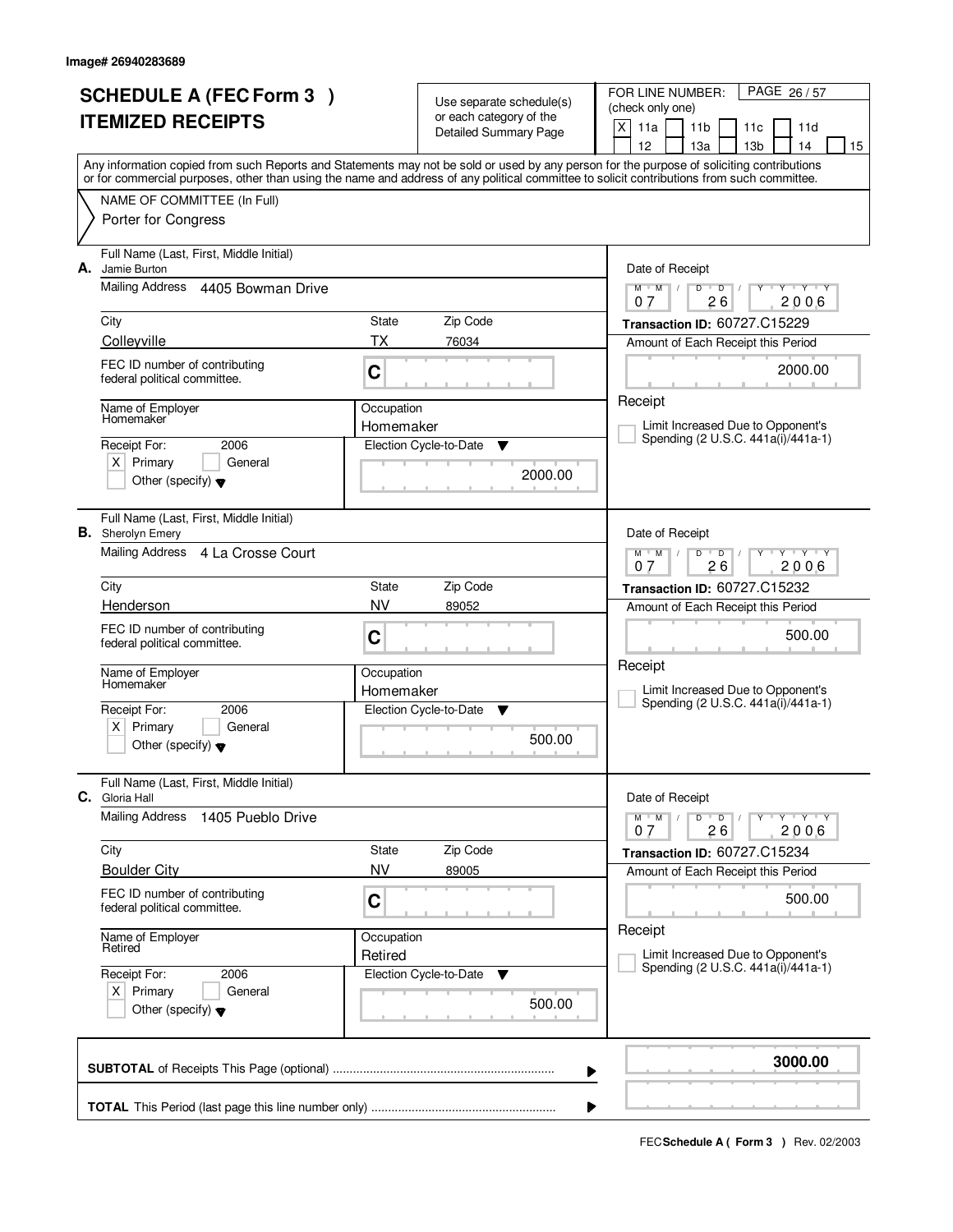| <b>SCHEDULE A (FEC Form 3)</b><br><b>ITEMIZED RECEIPTS</b> |                                                                                                                                                                                                                                                                                         |                       | Use separate schedule(s)<br>or each category of the<br>Detailed Summary Page | PAGE 27/57<br>FOR LINE NUMBER:<br>(check only one)<br>$\times$<br>11a<br>11 <sub>b</sub><br>11d<br>11c                            |
|------------------------------------------------------------|-----------------------------------------------------------------------------------------------------------------------------------------------------------------------------------------------------------------------------------------------------------------------------------------|-----------------------|------------------------------------------------------------------------------|-----------------------------------------------------------------------------------------------------------------------------------|
|                                                            |                                                                                                                                                                                                                                                                                         |                       |                                                                              | 12<br>13a<br>13 <sub>b</sub><br>14<br>15                                                                                          |
|                                                            | Any information copied from such Reports and Statements may not be sold or used by any person for the purpose of soliciting contributions<br>or for commercial purposes, other than using the name and address of any political committee to solicit contributions from such committee. |                       |                                                                              |                                                                                                                                   |
|                                                            | NAME OF COMMITTEE (In Full)<br>Porter for Congress                                                                                                                                                                                                                                      |                       |                                                                              |                                                                                                                                   |
|                                                            |                                                                                                                                                                                                                                                                                         |                       |                                                                              |                                                                                                                                   |
| А.                                                         | Full Name (Last, First, Middle Initial)<br>Peter Guilfoyle                                                                                                                                                                                                                              |                       |                                                                              | Date of Receipt                                                                                                                   |
|                                                            | Mailing Address PO Box 10779                                                                                                                                                                                                                                                            |                       |                                                                              | $Y + Y + Y$<br>$M$ $M$ $/$<br>$\mathsf D$<br>$\blacksquare$ $\blacksquare$ $\blacksquare$ $\blacksquare$<br>Ÿ<br>26<br>2006<br>07 |
|                                                            | City                                                                                                                                                                                                                                                                                    | State                 | Zip Code                                                                     | Transaction ID: 60727.C15241                                                                                                      |
|                                                            | Zephyr Cove                                                                                                                                                                                                                                                                             | <b>NV</b>             | 89448                                                                        | Amount of Each Receipt this Period                                                                                                |
|                                                            | FEC ID number of contributing<br>federal political committee.                                                                                                                                                                                                                           | C                     |                                                                              | 500.00                                                                                                                            |
|                                                            | Name of Employer<br>Self employed                                                                                                                                                                                                                                                       | Occupation            |                                                                              | Receipt                                                                                                                           |
|                                                            |                                                                                                                                                                                                                                                                                         | <b>Business owner</b> |                                                                              | Limit Increased Due to Opponent's<br>Spending (2 U.S.C. 441a(i)/441a-1)                                                           |
|                                                            | 2006<br>Receipt For:<br>$X$ Primary<br>General                                                                                                                                                                                                                                          |                       | Election Cycle-to-Date<br>▼                                                  |                                                                                                                                   |
|                                                            | Other (specify) $\blacktriangledown$                                                                                                                                                                                                                                                    |                       | 500.00                                                                       |                                                                                                                                   |
|                                                            | Full Name (Last, First, Middle Initial)<br><b>B.</b> William Sullivan                                                                                                                                                                                                                   | Date of Receipt       |                                                                              |                                                                                                                                   |
|                                                            | <b>Mailing Address</b><br>One Turnberry Place<br>2877 Paradise Road #3002                                                                                                                                                                                                               |                       |                                                                              | $Y - Y - Y$<br>$M$ $M$ /<br>D<br>$\overline{D}$<br>26<br>2006<br>0.7                                                              |
|                                                            | City                                                                                                                                                                                                                                                                                    | State                 | Zip Code                                                                     | <b>Transaction ID: 60727.C15246</b>                                                                                               |
|                                                            | Las Vegas                                                                                                                                                                                                                                                                               | <b>NV</b>             | 89109                                                                        | Amount of Each Receipt this Period                                                                                                |
|                                                            | FEC ID number of contributing<br>federal political committee.                                                                                                                                                                                                                           | C                     |                                                                              | 1000.00                                                                                                                           |
|                                                            | Name of Employer<br>Information Requested                                                                                                                                                                                                                                               | Occupation            |                                                                              | Receipt                                                                                                                           |
|                                                            |                                                                                                                                                                                                                                                                                         |                       | Information requested                                                        | Limit Increased Due to Opponent's<br>Spending (2 U.S.C. 441a(i)/441a-1)                                                           |
|                                                            | Receipt For:<br>2006<br>Primary<br>X∣<br>General                                                                                                                                                                                                                                        |                       | Election Cycle-to-Date ▼                                                     |                                                                                                                                   |
|                                                            | Other (specify) $\blacktriangledown$                                                                                                                                                                                                                                                    |                       | 1000.00                                                                      |                                                                                                                                   |
| С.                                                         | Full Name (Last, First, Middle Initial)<br>Mark Sabraw                                                                                                                                                                                                                                  |                       |                                                                              | Date of Receipt                                                                                                                   |
|                                                            | <b>Mailing Address</b><br>2756 N. Green Valley Parkway<br>#177                                                                                                                                                                                                                          |                       |                                                                              | $M$ $M$ /<br>D<br>$\overline{D}$<br>$Y + Y + Y$<br>2006<br>26<br>07                                                               |
|                                                            | City                                                                                                                                                                                                                                                                                    | State                 | Zip Code                                                                     | Transaction ID: 60727.C15250                                                                                                      |
|                                                            | Henderson                                                                                                                                                                                                                                                                               | NV                    | 89014                                                                        | Amount of Each Receipt this Period                                                                                                |
|                                                            | FEC ID number of contributing<br>federal political committee.                                                                                                                                                                                                                           | C                     |                                                                              | 500.00                                                                                                                            |
|                                                            | Name of Employer<br>Information Requested.                                                                                                                                                                                                                                              | Occupation            |                                                                              | Receipt                                                                                                                           |
|                                                            | Receipt For:                                                                                                                                                                                                                                                                            |                       | .Information requested<br>Election Cycle-to-Date ▼                           | Limit Increased Due to Opponent's<br>Spending (2 U.S.C. 441a(i)/441a-1)                                                           |
|                                                            | 2006<br>$X$ Primary<br>General                                                                                                                                                                                                                                                          |                       |                                                                              |                                                                                                                                   |
|                                                            | Other (specify) $\blacktriangledown$                                                                                                                                                                                                                                                    |                       | 500.00                                                                       |                                                                                                                                   |
|                                                            |                                                                                                                                                                                                                                                                                         |                       | ▶                                                                            | 2000.00                                                                                                                           |
|                                                            |                                                                                                                                                                                                                                                                                         |                       |                                                                              |                                                                                                                                   |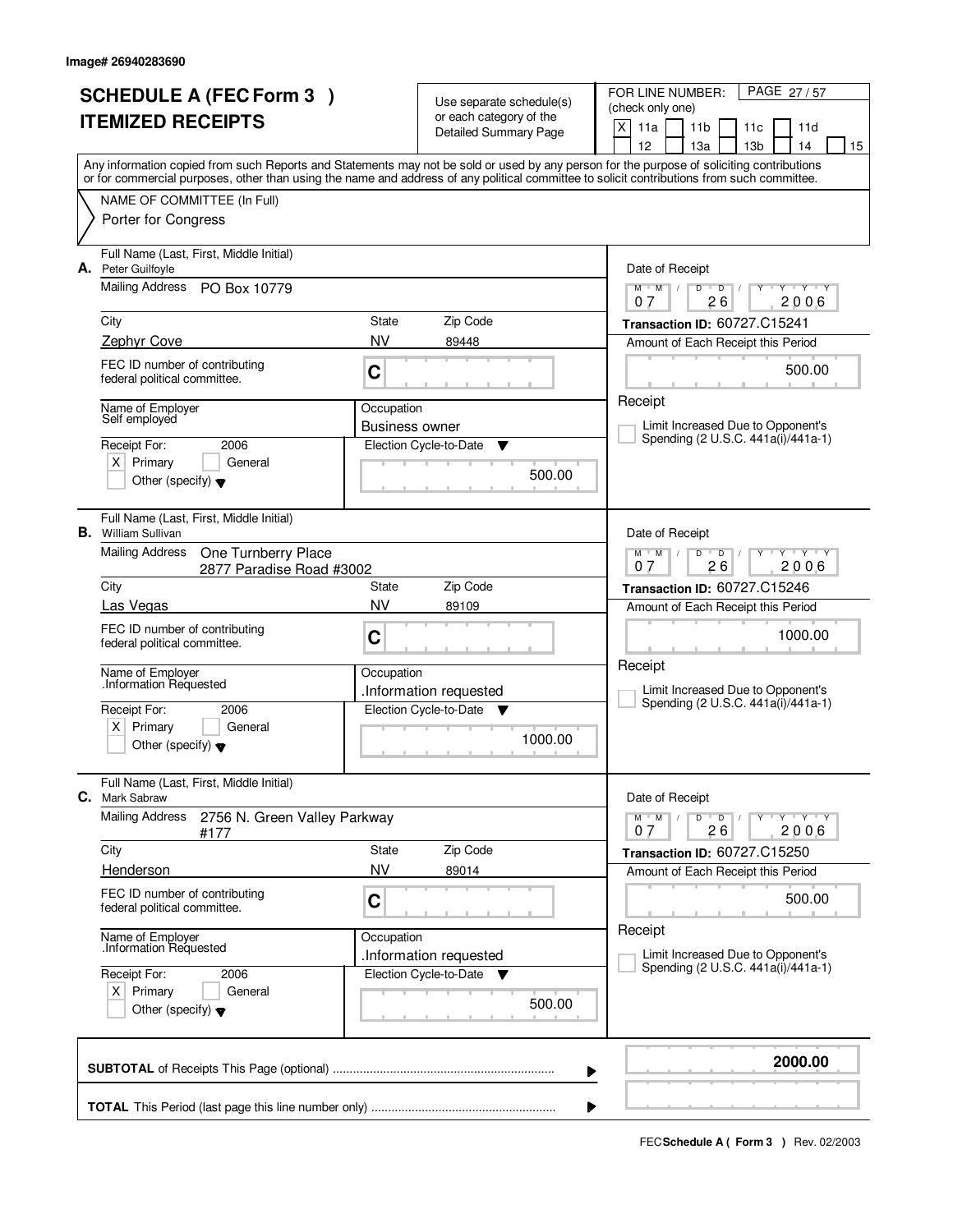| <b>SCHEDULE A (FEC Form 3)</b><br><b>ITEMIZED RECEIPTS</b>                                                                                                                                                                                                                              | Use separate schedule(s)<br>or each category of the<br><b>Detailed Summary Page</b>   |        | PAGE 28/57<br>FOR LINE NUMBER:<br>(check only one)<br>Χ<br>11a<br>11 <sub>b</sub><br>11d<br>11c<br>12<br>13a<br>13 <sub>b</sub><br>14<br>15 |
|-----------------------------------------------------------------------------------------------------------------------------------------------------------------------------------------------------------------------------------------------------------------------------------------|---------------------------------------------------------------------------------------|--------|---------------------------------------------------------------------------------------------------------------------------------------------|
| Any information copied from such Reports and Statements may not be sold or used by any person for the purpose of soliciting contributions<br>or for commercial purposes, other than using the name and address of any political committee to solicit contributions from such committee. |                                                                                       |        |                                                                                                                                             |
| NAME OF COMMITTEE (In Full)<br>Porter for Congress                                                                                                                                                                                                                                      |                                                                                       |        |                                                                                                                                             |
| Full Name (Last, First, Middle Initial)<br>А.<br>David Schaffer<br>Mailing Address<br>2680 Dulcinea Drive                                                                                                                                                                               |                                                                                       |        | Date of Receipt<br>Y Y Y Y Y<br>$\overline{D}$<br>M M<br>D                                                                                  |
| City<br>Henderson                                                                                                                                                                                                                                                                       | <b>State</b><br>Zip Code<br><b>NV</b><br>89014                                        |        | 26<br>2006<br>07<br>Transaction ID: 60727.C15291<br>Amount of Each Receipt this Period                                                      |
| FEC ID number of contributing<br>federal political committee.                                                                                                                                                                                                                           | С                                                                                     |        | 300.00                                                                                                                                      |
| Name of Employer<br>Self employed<br>2006<br>Receipt For:                                                                                                                                                                                                                               | Occupation<br><b>Real Estate</b><br>Election Cycle-to-Date<br>$\overline{\mathbf{v}}$ |        | Receipt<br>Limit Increased Due to Opponent's<br>Spending (2 U.S.C. 441a(i)/441a-1)                                                          |
| $\times$<br>General<br>Primary<br>Other (specify) $\blacktriangledown$                                                                                                                                                                                                                  |                                                                                       | 300.00 |                                                                                                                                             |

|  | 300.00   |
|--|----------|
|  | 35500.00 |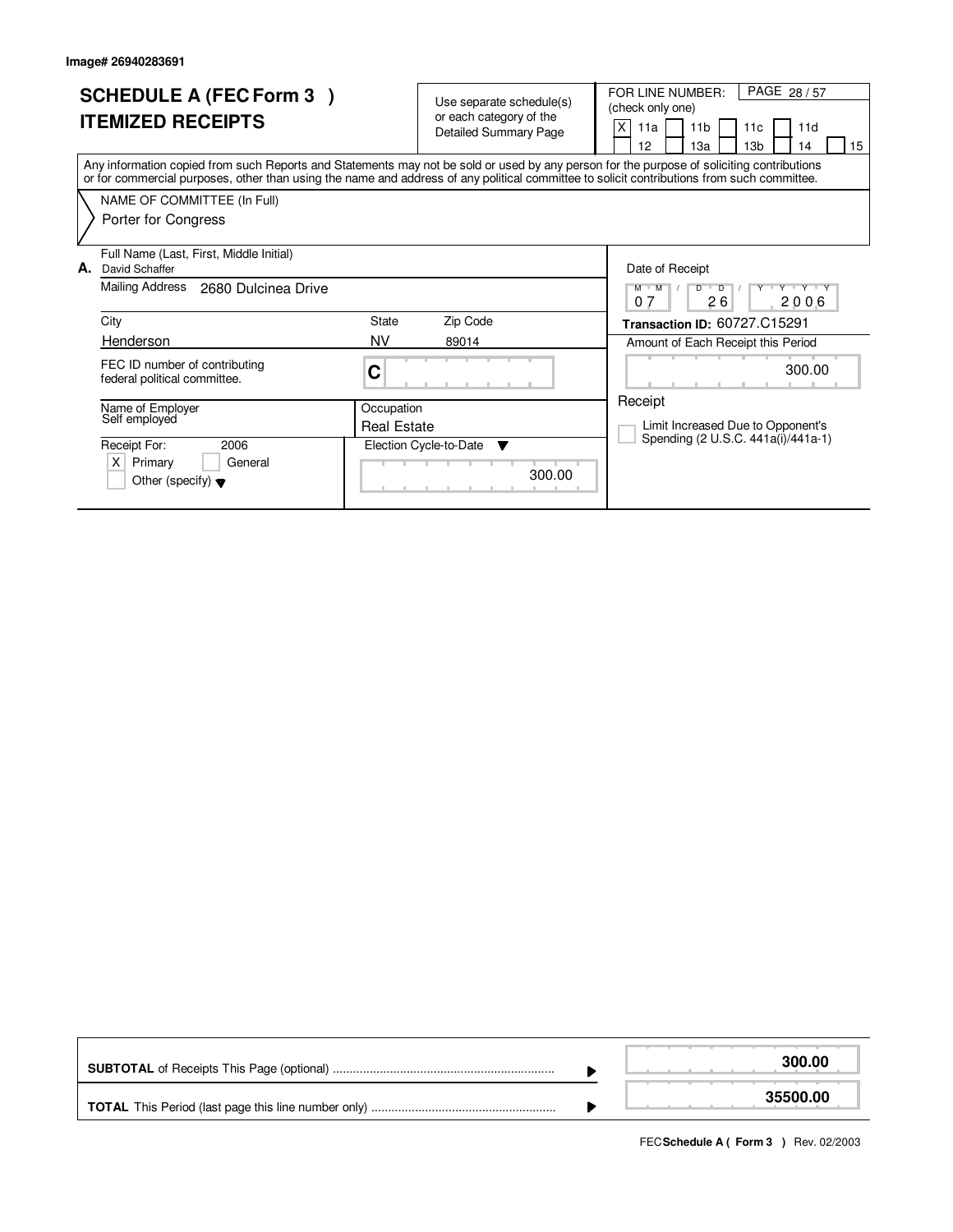| <b>SCHEDULE A (FEC Form 3)</b><br><b>ITEMIZED RECEIPTS</b> |                                                                                                                  |                    | Use separate schedule(s)<br>or each category of the<br><b>Detailed Summary Page</b> | PAGE 29/57<br>FOR LINE NUMBER:<br>(check only one)<br>11a<br>11 <sub>b</sub><br>X<br>11c<br>11d                                                                                                                                                                                                                                     |
|------------------------------------------------------------|------------------------------------------------------------------------------------------------------------------|--------------------|-------------------------------------------------------------------------------------|-------------------------------------------------------------------------------------------------------------------------------------------------------------------------------------------------------------------------------------------------------------------------------------------------------------------------------------|
|                                                            |                                                                                                                  |                    |                                                                                     | 12<br>13a<br>13 <sub>b</sub><br>14<br>15<br>Any information copied from such Reports and Statements may not be sold or used by any person for the purpose of soliciting contributions<br>or for commercial purposes, other than using the name and address of any political committee to solicit contributions from such committee. |
|                                                            | NAME OF COMMITTEE (In Full)<br>Porter for Congress                                                               |                    |                                                                                     |                                                                                                                                                                                                                                                                                                                                     |
| А.                                                         | Full Name (Last, First, Middle Initial)<br>Sierra Health Services PAC<br>Mailing Address PO Box 15645            |                    |                                                                                     | Date of Receipt<br>$D$ $D$<br>$Y + Y + Y$<br>$M$ $M$ $/$                                                                                                                                                                                                                                                                            |
|                                                            | City<br>Las Vegas                                                                                                | State<br><b>NV</b> | Zip Code<br>89114                                                                   | 26<br>2006<br>07<br>Transaction ID: 60727.C15280<br>Amount of Each Receipt this Period                                                                                                                                                                                                                                              |
|                                                            | FEC ID number of contributing<br>C<br>federal political committee.                                               |                    |                                                                                     | 1000.00<br>Receipt                                                                                                                                                                                                                                                                                                                  |
|                                                            | Name of Employer<br>2006<br>Receipt For:                                                                         | Occupation         | Election Cycle-to-Date<br>v                                                         | Limit Increased Due to Opponent's<br>Spending (2 U.S.C. 441a(i)/441a-1)                                                                                                                                                                                                                                                             |
|                                                            | X General<br>Primary<br>Other (specify) $\blacktriangledown$                                                     |                    | 7575.00                                                                             |                                                                                                                                                                                                                                                                                                                                     |
| В.                                                         | Full Name (Last, First, Middle Initial)<br>The GlaxoSmithKline PAC<br><b>Mailing Address</b><br>1500 K Street NW |                    |                                                                                     | Date of Receipt<br>$Y + Y + Y$<br>$M$ $M$<br>$D$ $D$                                                                                                                                                                                                                                                                                |
|                                                            | Suite 650<br>City                                                                                                | State              | Zip Code                                                                            | 26<br>2006<br>0.7<br>Transaction ID: 60727.C15217                                                                                                                                                                                                                                                                                   |
|                                                            | Washington<br>FEC ID number of contributing<br>federal political committee.                                      | DC<br>C            | 20005                                                                               | Amount of Each Receipt this Period<br>1000.00                                                                                                                                                                                                                                                                                       |
|                                                            | Name of Employer<br>Receipt For:<br>2006                                                                         | Occupation         | Election Cycle-to-Date<br><b>V</b>                                                  | Receipt<br>Limit Increased Due to Opponent's<br>Spending (2 U.S.C. 441a(i)/441a-1)                                                                                                                                                                                                                                                  |
|                                                            | $x \mid$<br>Primary<br>General<br>Other (specify) $\blacktriangledown$                                           |                    | 2000.00                                                                             |                                                                                                                                                                                                                                                                                                                                     |
| С.                                                         | Full Name (Last, First, Middle Initial)<br>MinePAC                                                               |                    |                                                                                     | Date of Receipt                                                                                                                                                                                                                                                                                                                     |
|                                                            | Mailing Address<br>101 Constitution Ave NW #500 East                                                             |                    |                                                                                     | $M^{\prime}$ M $\rightarrow$ /<br>D<br>$Y - Y - Y - Y$<br>$\overline{D}$ /<br>2006<br>26<br>07                                                                                                                                                                                                                                      |
|                                                            | City<br>Washington                                                                                               | State<br>DC        | Zip Code<br>20001                                                                   | Transaction ID: 60727.C15216<br>Amount of Each Receipt this Period                                                                                                                                                                                                                                                                  |
|                                                            | FEC ID number of contributing<br>C<br>federal political committee.                                               |                    |                                                                                     | 1000.00<br>Receipt                                                                                                                                                                                                                                                                                                                  |
|                                                            | Name of Employer                                                                                                 | Occupation         |                                                                                     | Limit Increased Due to Opponent's                                                                                                                                                                                                                                                                                                   |
|                                                            | Receipt For:<br>2006<br>Primary<br>X General<br>Other (specify) $\blacktriangledown$                             |                    | Election Cycle-to-Date<br>v<br>4000.00                                              | Spending (2 U.S.C. 441a(i)/441a-1)                                                                                                                                                                                                                                                                                                  |
|                                                            |                                                                                                                  |                    |                                                                                     | 3000.00<br>▶                                                                                                                                                                                                                                                                                                                        |
|                                                            |                                                                                                                  |                    |                                                                                     |                                                                                                                                                                                                                                                                                                                                     |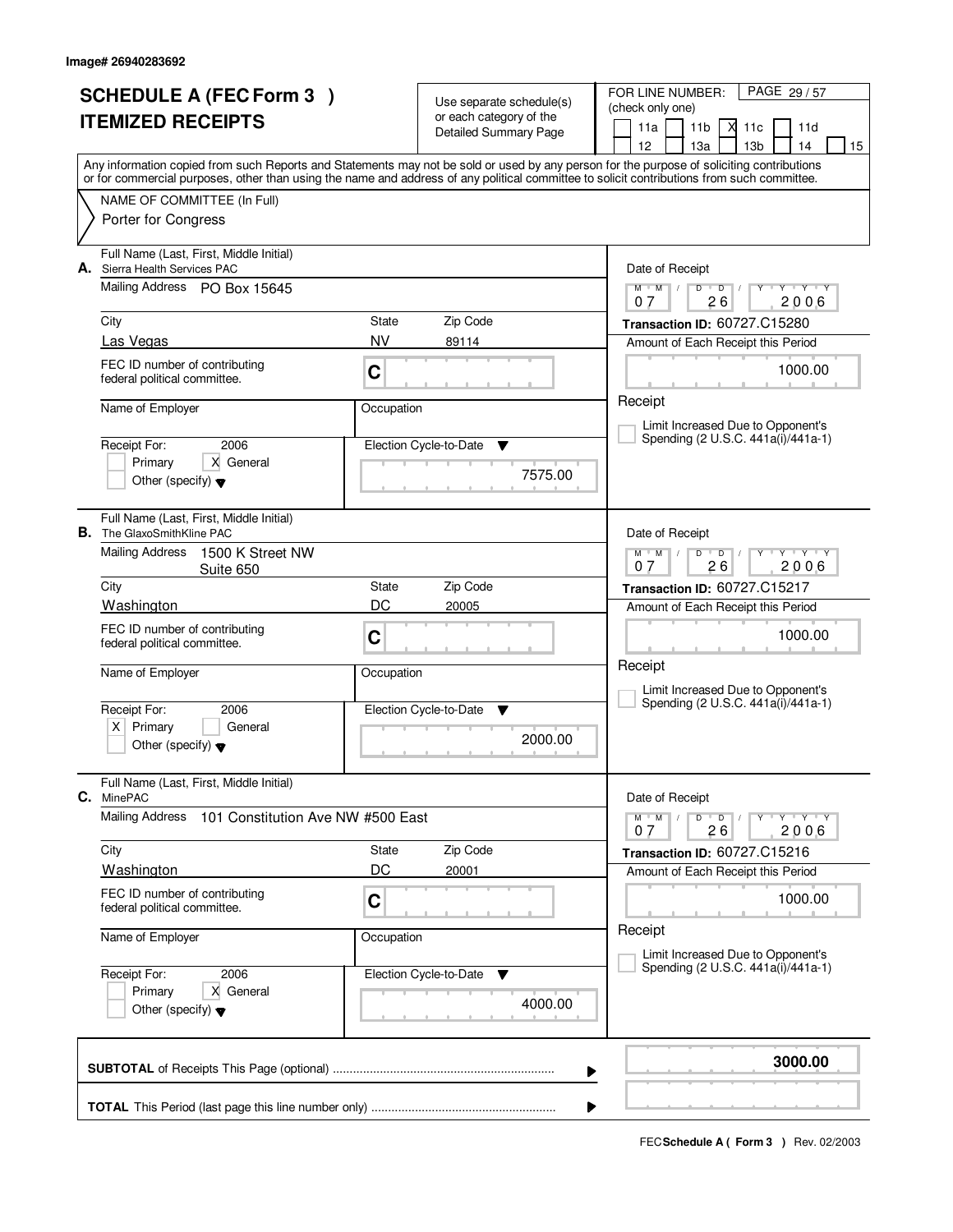| <b>SCHEDULE A (FEC Form 3)</b><br><b>ITEMIZED RECEIPTS</b> |                                                                                        |              | Use separate schedule(s)<br>or each category of the<br><b>Detailed Summary Page</b> | PAGE 30/57<br>FOR LINE NUMBER:<br>(check only one)<br>11a<br>11 <sub>b</sub><br>М<br>11c<br>11d                                                                                                                                                                                                                                     |
|------------------------------------------------------------|----------------------------------------------------------------------------------------|--------------|-------------------------------------------------------------------------------------|-------------------------------------------------------------------------------------------------------------------------------------------------------------------------------------------------------------------------------------------------------------------------------------------------------------------------------------|
|                                                            |                                                                                        |              |                                                                                     | 12<br>13 <sub>b</sub><br>13a<br>14<br>15<br>Any information copied from such Reports and Statements may not be sold or used by any person for the purpose of soliciting contributions<br>or for commercial purposes, other than using the name and address of any political committee to solicit contributions from such committee. |
|                                                            | NAME OF COMMITTEE (In Full)<br>Porter for Congress                                     |              |                                                                                     |                                                                                                                                                                                                                                                                                                                                     |
|                                                            | Full Name (Last, First, Middle Initial)<br>A. Help Americas Leaders PAC                |              |                                                                                     | Date of Receipt                                                                                                                                                                                                                                                                                                                     |
|                                                            | <b>Mailing Address</b><br>1155 - 21st St NW<br>Suite 300                               |              |                                                                                     | $M$ $M$ $/$<br>$D$ $D$<br>Y Y Y Y<br>Y<br>$\perp$<br>2006<br>24<br>07                                                                                                                                                                                                                                                               |
|                                                            | City                                                                                   | State        | Zip Code                                                                            | Transaction ID: 60727.C15185                                                                                                                                                                                                                                                                                                        |
|                                                            | Washington                                                                             | DC           | 20036                                                                               | Amount of Each Receipt this Period                                                                                                                                                                                                                                                                                                  |
|                                                            | FEC ID number of contributing<br>federal political committee.                          | C            |                                                                                     | 3000.00                                                                                                                                                                                                                                                                                                                             |
|                                                            | Name of Employer                                                                       | Occupation   |                                                                                     | Receipt                                                                                                                                                                                                                                                                                                                             |
|                                                            |                                                                                        |              |                                                                                     | Limit Increased Due to Opponent's<br>Spending (2 U.S.C. 441a(i)/441a-1)                                                                                                                                                                                                                                                             |
|                                                            | Receipt For:<br>2006                                                                   |              | Election Cycle-to-Date<br>v                                                         |                                                                                                                                                                                                                                                                                                                                     |
|                                                            | $X$ Primary<br>General<br>Other (specify) $\blacktriangledown$                         |              | 5000.00                                                                             |                                                                                                                                                                                                                                                                                                                                     |
|                                                            | Full Name (Last, First, Middle Initial)<br><b>B.</b> Wine & Spirits Wholesalers PAC    |              |                                                                                     | Date of Receipt                                                                                                                                                                                                                                                                                                                     |
|                                                            | Mailing Address 805 Fifteeht Str NW #430                                               |              |                                                                                     | $\begin{array}{c} \Vdash \mathsf{Y} \quad \Vdash \mathsf{Y} \quad \Vdash \mathsf{Y} \end{array}$<br>$M$ $M$ /<br>$D$ $D$<br>26<br>2006<br>0.7                                                                                                                                                                                       |
|                                                            | City                                                                                   | State        | Zip Code                                                                            | Transaction ID: 60803.C15347                                                                                                                                                                                                                                                                                                        |
|                                                            | Washington                                                                             | DC           | 20005                                                                               | Amount of Each Receipt this Period                                                                                                                                                                                                                                                                                                  |
|                                                            | FEC ID number of contributing<br>federal political committee.                          | C            |                                                                                     | 100.00<br>In-Kind                                                                                                                                                                                                                                                                                                                   |
|                                                            | Name of Employer                                                                       | Occupation   |                                                                                     | Limit Increased Due to Opponent's                                                                                                                                                                                                                                                                                                   |
|                                                            | Receipt For:<br>2006                                                                   |              | Election Cycle-to-Date<br>▼                                                         | Spending (2 U.S.C. 441a(i)/441a-1)                                                                                                                                                                                                                                                                                                  |
|                                                            | $X$ Primary<br>General<br>Other (specify) $\blacktriangledown$                         |              | 162.50                                                                              | <b>Staffing Time</b>                                                                                                                                                                                                                                                                                                                |
|                                                            | Full Name (Last, First, Middle Initial)                                                |              |                                                                                     |                                                                                                                                                                                                                                                                                                                                     |
|                                                            | C. American Staffing Association PAC<br>Mailing Address                                |              |                                                                                     | Date of Receipt<br>$M$ $M$<br>$\mathsf{Y} \dashv \mathsf{Y} \dashv \mathsf{Y}$                                                                                                                                                                                                                                                      |
|                                                            | 277 S. Washington Street<br>Suite 200                                                  |              |                                                                                     | $D$ $D$ $I$<br>2006<br>24<br>07                                                                                                                                                                                                                                                                                                     |
|                                                            | City                                                                                   | <b>State</b> | Zip Code                                                                            | Transaction ID: 60727.C15180                                                                                                                                                                                                                                                                                                        |
|                                                            | Alexandria                                                                             | VA           | 22314                                                                               | Amount of Each Receipt this Period                                                                                                                                                                                                                                                                                                  |
|                                                            | FEC ID number of contributing<br>federal political committee.                          | C            |                                                                                     | 1000.00                                                                                                                                                                                                                                                                                                                             |
|                                                            | Name of Employer                                                                       | Occupation   |                                                                                     | Receipt<br>Limit Increased Due to Opponent's                                                                                                                                                                                                                                                                                        |
|                                                            | Receipt For:<br>2006<br>$X$ Primary<br>General<br>Other (specify) $\blacktriangledown$ |              | Election Cycle-to-Date<br>v<br>2000.00                                              | Spending (2 U.S.C. 441a(i)/441a-1)                                                                                                                                                                                                                                                                                                  |
|                                                            |                                                                                        |              |                                                                                     | 4100.00<br>▶                                                                                                                                                                                                                                                                                                                        |
|                                                            |                                                                                        |              |                                                                                     |                                                                                                                                                                                                                                                                                                                                     |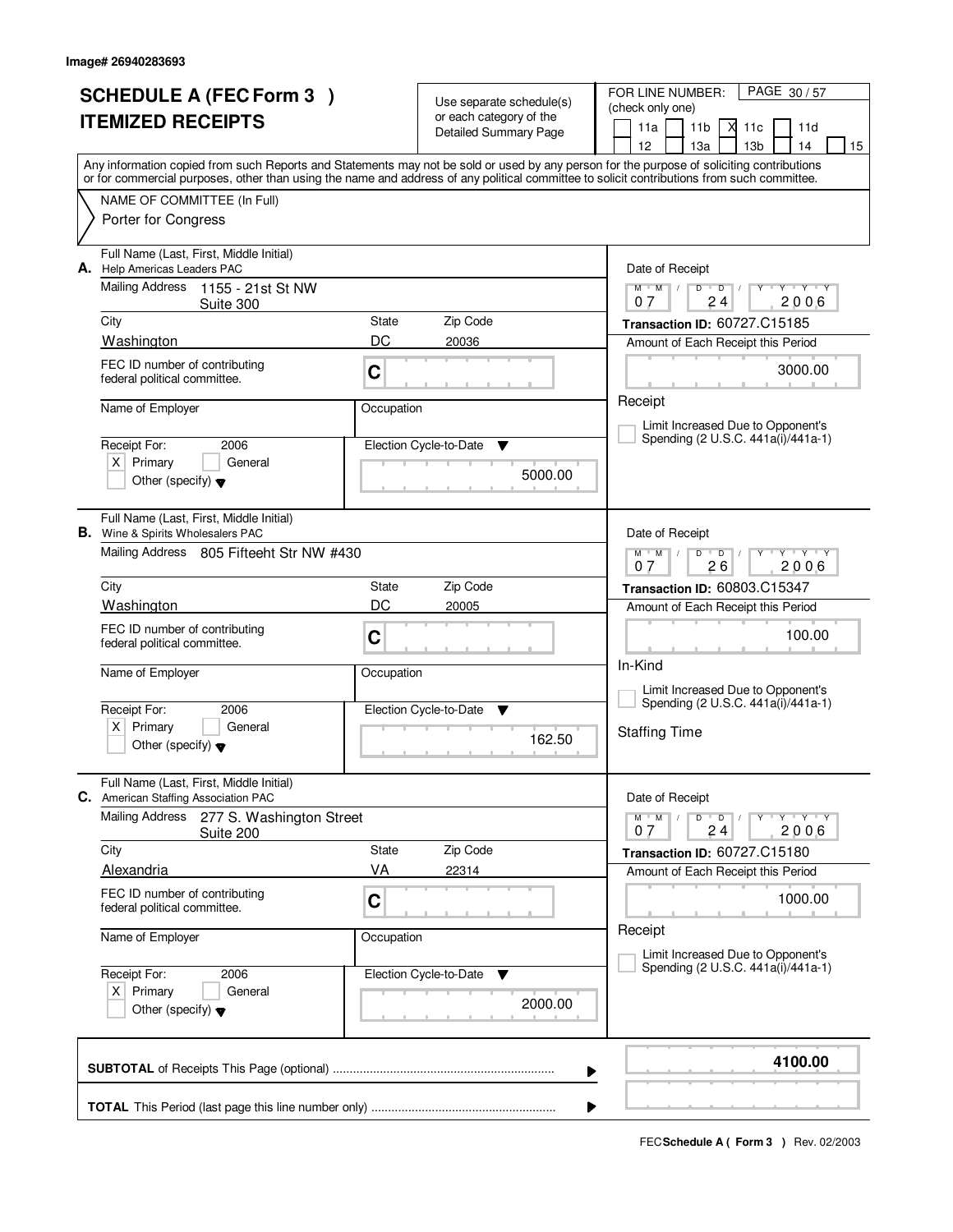| <b>SCHEDULE A (FEC Form 3)</b> |                                                                                         |             | Use separate schedule(s)                         | PAGE 31/57<br>FOR LINE NUMBER:<br>(check only one)                                                                                                                                                 |  |
|--------------------------------|-----------------------------------------------------------------------------------------|-------------|--------------------------------------------------|----------------------------------------------------------------------------------------------------------------------------------------------------------------------------------------------------|--|
| <b>ITEMIZED RECEIPTS</b>       |                                                                                         |             | or each category of the<br>Detailed Summary Page | 11a<br>11 <sub>b</sub><br>X<br>11c<br>11d                                                                                                                                                          |  |
|                                |                                                                                         |             |                                                  | 13 <sub>b</sub><br>12 <sup>2</sup><br>13a<br>14<br>15<br>Any information copied from such Reports and Statements may not be sold or used by any person for the purpose of soliciting contributions |  |
|                                |                                                                                         |             |                                                  | or for commercial purposes, other than using the name and address of any political committee to solicit contributions from such committee.                                                         |  |
|                                | NAME OF COMMITTEE (In Full)<br>Porter for Congress                                      |             |                                                  |                                                                                                                                                                                                    |  |
| А.                             | Full Name (Last, First, Middle Initial)<br>Nelnet Higher Education Access PAC           |             |                                                  | Date of Receipt                                                                                                                                                                                    |  |
|                                | <b>Mailing Address</b><br>1726 M Street NW<br>Suite 701                                 |             |                                                  | $Y + Y + Y$<br>$M$ $M$ /<br>$D$ $D$ $/$<br>$Y$ <sup>U</sup><br>18<br>2006<br>07                                                                                                                    |  |
|                                | City                                                                                    | State       | Zip Code                                         | Transaction ID: 60718.C15145                                                                                                                                                                       |  |
|                                | Washington<br>FEC ID number of contributing                                             | DC          | 20036                                            | Amount of Each Receipt this Period                                                                                                                                                                 |  |
|                                | federal political committee.                                                            | C           |                                                  | $-2500.00$                                                                                                                                                                                         |  |
|                                | Name of Employer                                                                        | Occupation  |                                                  | Redesignation FROM Memo<br>Limit Increased Due to Opponent's                                                                                                                                       |  |
|                                | Receipt For:<br>2006                                                                    |             | Election Cycle-to-Date<br>▼                      | Spending (2 U.S.C. 441a(i)/441a-1)<br>[MEMO ITĔM]                                                                                                                                                  |  |
|                                | $X$ Primary<br>General<br>Other (specify) $\blacktriangledown$                          |             | 8500.00                                          |                                                                                                                                                                                                    |  |
|                                | Full Name (Last, First, Middle Initial)<br><b>B.</b> Nelnet Higher Education Access PAC |             |                                                  | Date of Receipt                                                                                                                                                                                    |  |
|                                | Mailing Address<br>1726 M Street NW<br>Suite 701                                        |             |                                                  | $Y + Y + Y$<br>$M$ $M$ /<br>D<br>$\overline{D}$<br>18<br>2006<br>07                                                                                                                                |  |
|                                | City                                                                                    | State<br>DC | Zip Code                                         | <b>Transaction ID: 60718.C15146</b>                                                                                                                                                                |  |
|                                | Washington<br>FEC ID number of contributing                                             |             | 20036                                            | Amount of Each Receipt this Period                                                                                                                                                                 |  |
|                                | federal political committee.                                                            | C           |                                                  | 2500.00                                                                                                                                                                                            |  |
|                                | Name of Employer                                                                        | Occupation  |                                                  | Redesignation TO Memo                                                                                                                                                                              |  |
|                                | Receipt For:<br>2006                                                                    |             | Election Cycle-to-Date<br><b>V</b>               | Limit Increased Due to Opponent's<br>Spending (2 U.S.C. 441a(i)/441a-1)<br>[MEMO ITEM]                                                                                                             |  |
|                                | Primary<br>X General<br>Other (specify) $\blacktriangledown$                            |             | 8500.00                                          |                                                                                                                                                                                                    |  |
|                                | Full Name (Last, First, Middle Initial)<br>C. American Hospital Association PAC         |             |                                                  | Date of Receipt                                                                                                                                                                                    |  |
|                                | Mailing Address<br>325 Seventh Street NW                                                |             |                                                  | $D$ $D$<br>$M$ $M$ $/$<br>$Y + Y + Y$<br>2006<br>07<br>17                                                                                                                                          |  |
|                                | City                                                                                    | State       | Zip Code                                         | Transaction ID: 60718.C15142                                                                                                                                                                       |  |
|                                | <b>Washington</b>                                                                       | DC          | 20004                                            | Amount of Each Receipt this Period                                                                                                                                                                 |  |
|                                | FEC ID number of contributing<br>federal political committee.                           | C           |                                                  | 2000.00                                                                                                                                                                                            |  |
|                                | Name of Employer                                                                        | Occupation  |                                                  | Receipt<br>Limit Increased Due to Opponent's                                                                                                                                                       |  |
|                                | Receipt For:<br>2006                                                                    |             | Election Cycle-to-Date<br>v                      | Spending (2 U.S.C. 441a(i)/441a-1)                                                                                                                                                                 |  |
|                                | $X$ Primary<br>General<br>Other (specify) $\blacktriangledown$                          |             | 3000.00                                          |                                                                                                                                                                                                    |  |
|                                |                                                                                         |             | ▶                                                | 2000.00                                                                                                                                                                                            |  |
|                                |                                                                                         |             | ▶                                                |                                                                                                                                                                                                    |  |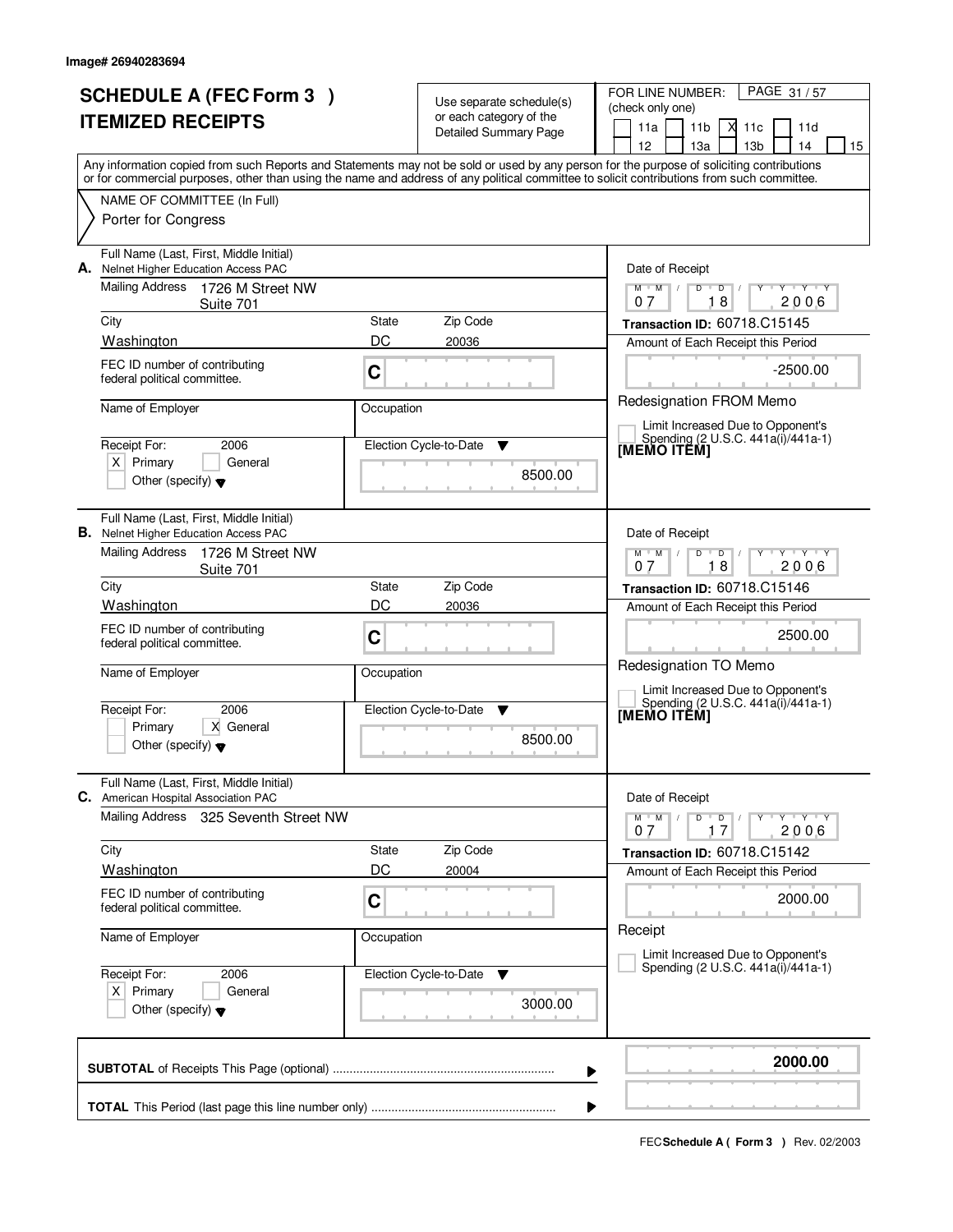|    | <b>SCHEDULE A (FEC Form 3)</b>                                                            |                                                |                                                     | FOR LINE NUMBER:<br>PAGE 32/57                                                                                                                                                                                                                                                          |  |
|----|-------------------------------------------------------------------------------------------|------------------------------------------------|-----------------------------------------------------|-----------------------------------------------------------------------------------------------------------------------------------------------------------------------------------------------------------------------------------------------------------------------------------------|--|
|    | <b>ITEMIZED RECEIPTS</b>                                                                  |                                                | Use separate schedule(s)<br>or each category of the | (check only one)                                                                                                                                                                                                                                                                        |  |
|    |                                                                                           |                                                | <b>Detailed Summary Page</b>                        | 11a<br>11 <sub>b</sub><br>11d<br>-X<br>11c                                                                                                                                                                                                                                              |  |
|    |                                                                                           |                                                |                                                     | 12<br>13 <sub>b</sub><br>13a<br>14<br>15                                                                                                                                                                                                                                                |  |
|    |                                                                                           |                                                |                                                     | Any information copied from such Reports and Statements may not be sold or used by any person for the purpose of soliciting contributions<br>or for commercial purposes, other than using the name and address of any political committee to solicit contributions from such committee. |  |
|    | NAME OF COMMITTEE (In Full)                                                               |                                                |                                                     |                                                                                                                                                                                                                                                                                         |  |
|    | Porter for Congress                                                                       |                                                |                                                     |                                                                                                                                                                                                                                                                                         |  |
| А. | Full Name (Last, First, Middle Initial)<br>Barrick Goldstrike USA Employees PAC           |                                                |                                                     | Date of Receipt                                                                                                                                                                                                                                                                         |  |
|    | Mailing Address PO Box 29                                                                 |                                                |                                                     | $M$ $M$ $/$<br>$Y + Y + Y$<br>D<br>$\overline{D}$<br>26<br>2006<br>07                                                                                                                                                                                                                   |  |
|    | City                                                                                      | State                                          | Zip Code                                            | Transaction ID: 60727.C15206                                                                                                                                                                                                                                                            |  |
|    | Elko                                                                                      | <b>NV</b>                                      | 89803                                               | Amount of Each Receipt this Period                                                                                                                                                                                                                                                      |  |
|    | FEC ID number of contributing<br>federal political committee.                             | $\mathbf C$                                    |                                                     | $-500.00$                                                                                                                                                                                                                                                                               |  |
|    | Name of Employer                                                                          | Occupation                                     |                                                     | Redesignation FROM Memo<br>Limit Increased Due to Opponent's                                                                                                                                                                                                                            |  |
|    | Receipt For:<br>2006                                                                      |                                                | Election Cycle-to-Date<br>v                         | Spending (2 U.S.C. 441a(i)/441a-1)<br>[MEMO ITEM]                                                                                                                                                                                                                                       |  |
|    | $X$ Primary<br>General                                                                    |                                                | 10000.00                                            |                                                                                                                                                                                                                                                                                         |  |
|    | Other (specify) $\blacktriangledown$                                                      |                                                |                                                     |                                                                                                                                                                                                                                                                                         |  |
|    | Full Name (Last, First, Middle Initial)<br><b>B.</b> Barrick Goldstrike USA Employees PAC |                                                |                                                     | Date of Receipt                                                                                                                                                                                                                                                                         |  |
|    | Mailing Address PO Box 29                                                                 |                                                |                                                     | $M$ $M$ /<br>$Y - Y - Y$<br>D<br>$\overline{D}$<br>26<br>2006<br>07                                                                                                                                                                                                                     |  |
|    | City                                                                                      | State                                          | Zip Code                                            | <b>Transaction ID: 60727.C15207</b>                                                                                                                                                                                                                                                     |  |
|    | Elko                                                                                      | <b>NV</b>                                      | 89803                                               | Amount of Each Receipt this Period                                                                                                                                                                                                                                                      |  |
|    | FEC ID number of contributing<br>federal political committee.                             | $\mathbf C$                                    |                                                     | 500.00                                                                                                                                                                                                                                                                                  |  |
|    | Name of Employer                                                                          | Occupation                                     |                                                     | Redesignation TO Memo<br>Limit Increased Due to Opponent's                                                                                                                                                                                                                              |  |
|    | Receipt For:<br>2006                                                                      | Election Cycle-to-Date<br><b>V</b><br>10000.00 |                                                     | Spending (2 U.S.C. 441a(i)/441a-1)<br>[MEMO ITEM]                                                                                                                                                                                                                                       |  |
|    | Primary<br>X General                                                                      |                                                |                                                     |                                                                                                                                                                                                                                                                                         |  |
|    | Other (specify) $\blacktriangledown$                                                      |                                                |                                                     |                                                                                                                                                                                                                                                                                         |  |
|    | Full Name (Last, First, Middle Initial)<br>C. Property Casualty Insurers Assoc PAC        |                                                |                                                     | Date of Receipt                                                                                                                                                                                                                                                                         |  |
|    | <b>Mailing Address</b><br>444 N Capitol Str NW #801                                       |                                                |                                                     | $M$ $M$ /<br>D<br>$\overline{D}$<br>$Y + Y + Y$<br>2006<br>26<br>07                                                                                                                                                                                                                     |  |
|    | City                                                                                      | State                                          | Zip Code                                            | Transaction ID: 60727.C15214                                                                                                                                                                                                                                                            |  |
|    | <b>Washington</b>                                                                         | DC                                             | 20001                                               | Amount of Each Receipt this Period                                                                                                                                                                                                                                                      |  |
|    | FEC ID number of contributing<br>federal political committee.                             | $\mathbf C$                                    |                                                     | 1000.00                                                                                                                                                                                                                                                                                 |  |
|    | Name of Employer                                                                          | Occupation                                     |                                                     | Receipt<br>Limit Increased Due to Opponent's                                                                                                                                                                                                                                            |  |
|    | Receipt For:<br>2006                                                                      |                                                | Election Cycle-to-Date<br>v                         | Spending (2 U.S.C. 441a(i)/441a-1)                                                                                                                                                                                                                                                      |  |
|    | $X$ Primary<br>General<br>Other (specify) $\blacktriangledown$                            |                                                | 2000.00                                             |                                                                                                                                                                                                                                                                                         |  |
|    |                                                                                           |                                                |                                                     | 1000.00<br>▶                                                                                                                                                                                                                                                                            |  |
|    |                                                                                           |                                                |                                                     |                                                                                                                                                                                                                                                                                         |  |
|    |                                                                                           |                                                |                                                     |                                                                                                                                                                                                                                                                                         |  |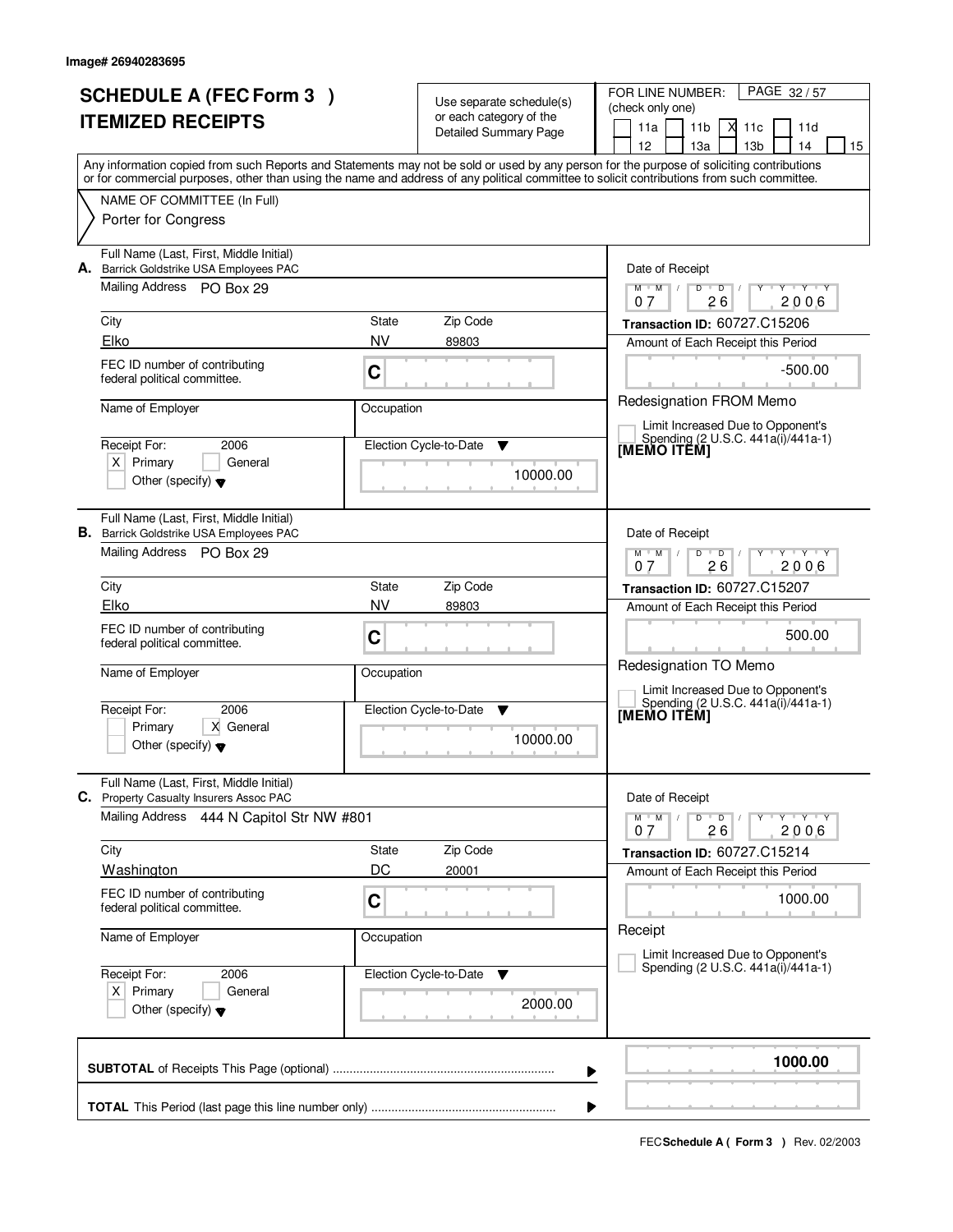|    | <b>SCHEDULE A (FEC Form 3)</b>                                                       |             | Use separate schedule(s)     | FOR LINE NUMBER:<br>PAGE 33/57                                                                                                             |  |  |
|----|--------------------------------------------------------------------------------------|-------------|------------------------------|--------------------------------------------------------------------------------------------------------------------------------------------|--|--|
|    | <b>ITEMIZED RECEIPTS</b>                                                             |             | or each category of the      | (check only one)                                                                                                                           |  |  |
|    |                                                                                      |             | <b>Detailed Summary Page</b> | 11a<br>11 <sub>b</sub><br>11d<br>X<br>11c<br>12<br>13 <sub>b</sub><br>13a<br>14<br>15                                                      |  |  |
|    |                                                                                      |             |                              | Any information copied from such Reports and Statements may not be sold or used by any person for the purpose of soliciting contributions  |  |  |
|    |                                                                                      |             |                              | or for commercial purposes, other than using the name and address of any political committee to solicit contributions from such committee. |  |  |
|    | NAME OF COMMITTEE (In Full)                                                          |             |                              |                                                                                                                                            |  |  |
|    | Porter for Congress                                                                  |             |                              |                                                                                                                                            |  |  |
|    | Full Name (Last, First, Middle Initial)<br>A. Buckeye State PAC                      |             |                              | Date of Receipt                                                                                                                            |  |  |
|    | <b>Mailing Address</b><br>865 Macon Alley                                            |             |                              | $Y - Y - Y$<br>$M$ $M$ /<br>$\overline{D}$<br>D<br>26<br>2006<br>07                                                                        |  |  |
|    | City                                                                                 | State       | Zip Code                     | Transaction ID: 60727.C15218                                                                                                               |  |  |
|    | Columbus                                                                             | ΟH          | 43206                        | Amount of Each Receipt this Period                                                                                                         |  |  |
|    | FEC ID number of contributing                                                        | $\mathbf C$ |                              | 5000.00                                                                                                                                    |  |  |
|    | federal political committee.                                                         |             |                              |                                                                                                                                            |  |  |
|    | Name of Employer                                                                     | Occupation  |                              | Receipt                                                                                                                                    |  |  |
|    |                                                                                      |             |                              | Limit Increased Due to Opponent's<br>Spending (2 U.S.C. 441a(i)/441a-1)                                                                    |  |  |
|    | Receipt For:<br>2006<br>$X$ Primary<br>General                                       |             | Election Cycle-to-Date<br>v  |                                                                                                                                            |  |  |
|    | Other (specify) $\blacktriangledown$                                                 |             | 10000.00                     | NOTE:Seeking Redesignation                                                                                                                 |  |  |
|    |                                                                                      |             |                              |                                                                                                                                            |  |  |
|    | Full Name (Last, First, Middle Initial)<br><b>B.</b> Jacobs Good Government Fund PAC |             |                              | Date of Receipt                                                                                                                            |  |  |
|    | Mailing Address 1111 S Arroyo Pkwy                                                   |             |                              | $M$ $M$ /<br>$Y - Y - Y$<br>D<br>$\overline{D}$                                                                                            |  |  |
|    | City                                                                                 | State       | Zip Code                     | 24<br>2006<br>07                                                                                                                           |  |  |
|    | Pasadena                                                                             | CA          | 91105                        | Transaction ID: 60727.C15181<br>Amount of Each Receipt this Period                                                                         |  |  |
|    | FEC ID number of contributing                                                        |             |                              |                                                                                                                                            |  |  |
|    | federal political committee.                                                         | $\mathbf C$ |                              | 2500.00                                                                                                                                    |  |  |
|    | Name of Employer                                                                     | Occupation  |                              | Receipt                                                                                                                                    |  |  |
|    |                                                                                      |             |                              | Limit Increased Due to Opponent's                                                                                                          |  |  |
|    | Receipt For:<br>2006                                                                 |             | Election Cycle-to-Date<br>v  | Spending (2 U.S.C. 441a(i)/441a-1)                                                                                                         |  |  |
|    | Primary<br>x <sub>1</sub><br>General<br>Other (specify) $\blacktriangledown$         |             | 5000.00                      |                                                                                                                                            |  |  |
|    |                                                                                      |             |                              |                                                                                                                                            |  |  |
| C. | Full Name (Last, First, Middle Initial)<br>International Assoc of Fire Fighters PAC  |             |                              | Date of Receipt                                                                                                                            |  |  |
|    | Mailing Address<br>1750 New York Avenue NW                                           |             |                              | $M$ $M$ $M$<br>D<br>$\overline{D}$<br>$Y + Y + Y$                                                                                          |  |  |
|    | City                                                                                 | State       | Zip Code                     | 2006<br>07<br>24<br>Transaction ID: 60727.C15182                                                                                           |  |  |
|    | <b>Washington</b>                                                                    | DC          | 20006                        | Amount of Each Receipt this Period                                                                                                         |  |  |
|    | FEC ID number of contributing                                                        |             |                              | 1500.00                                                                                                                                    |  |  |
|    | federal political committee.                                                         | $\mathbf C$ |                              |                                                                                                                                            |  |  |
|    | Name of Employer                                                                     | Occupation  |                              | Receipt                                                                                                                                    |  |  |
|    |                                                                                      |             |                              | Limit Increased Due to Opponent's<br>Spending (2 U.S.C. 441a(i)/441a-1)                                                                    |  |  |
|    | Receipt For:<br>2006<br>$X$ Primary<br>General                                       |             | Election Cycle-to-Date<br>v  |                                                                                                                                            |  |  |
|    | Other (specify) $\blacktriangledown$                                                 |             | 5000.00                      |                                                                                                                                            |  |  |
|    |                                                                                      |             |                              |                                                                                                                                            |  |  |
|    |                                                                                      |             |                              | 9000.00                                                                                                                                    |  |  |
|    |                                                                                      |             |                              | ▶                                                                                                                                          |  |  |
|    |                                                                                      |             |                              |                                                                                                                                            |  |  |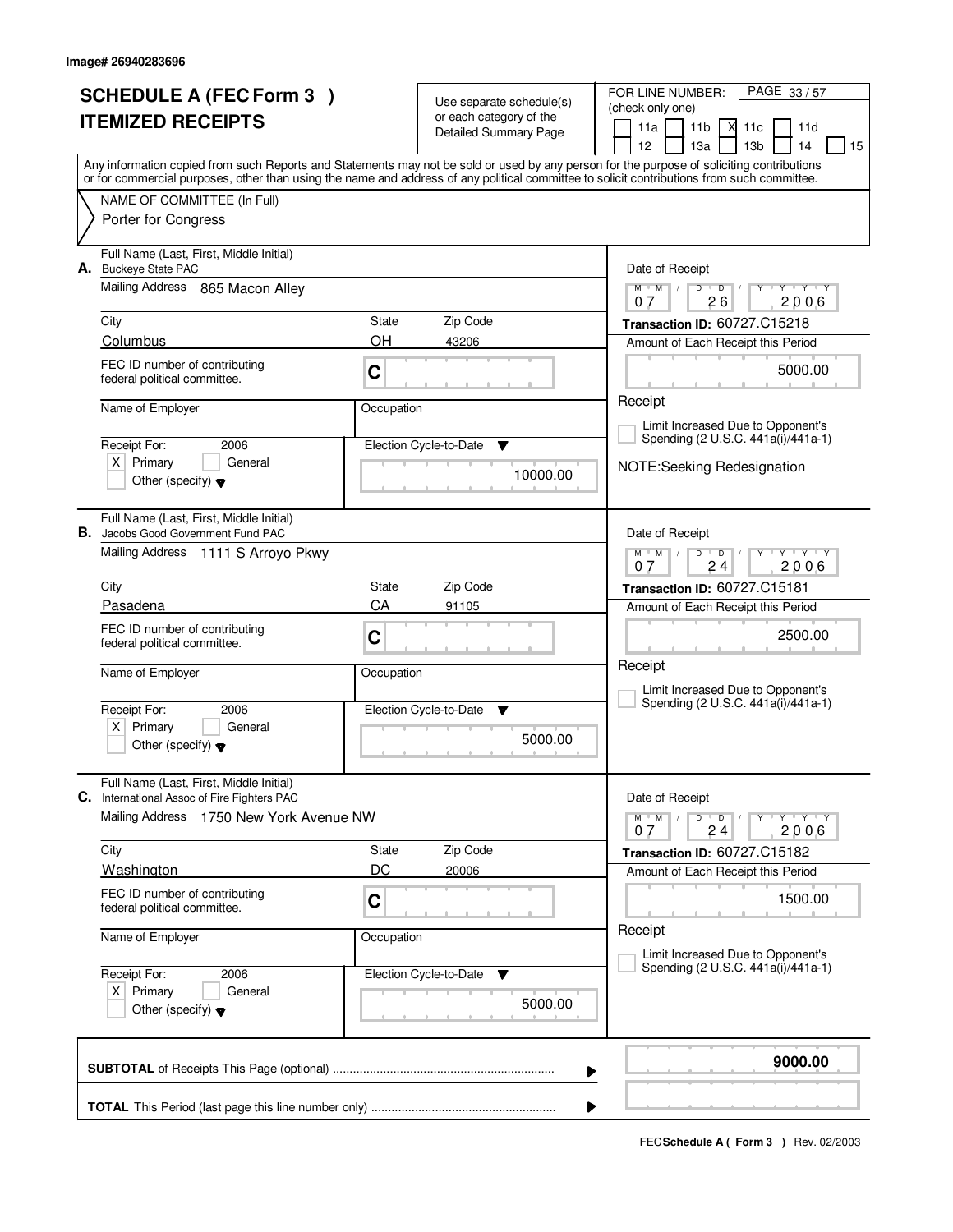|    | <b>SCHEDULE A (FEC Form 3)</b>                                                      |                    |                                                     | FOR LINE NUMBER:<br>PAGE 34/57                                                                                                             |
|----|-------------------------------------------------------------------------------------|--------------------|-----------------------------------------------------|--------------------------------------------------------------------------------------------------------------------------------------------|
|    | <b>ITEMIZED RECEIPTS</b>                                                            |                    | Use separate schedule(s)<br>or each category of the | (check only one)                                                                                                                           |
|    |                                                                                     |                    | <b>Detailed Summary Page</b>                        | 11a<br>11 <sub>b</sub><br>X<br>11c<br>11d<br>12<br>13 <sub>b</sub><br>13a<br>14<br>15                                                      |
|    |                                                                                     |                    |                                                     | Any information copied from such Reports and Statements may not be sold or used by any person for the purpose of soliciting contributions  |
|    |                                                                                     |                    |                                                     | or for commercial purposes, other than using the name and address of any political committee to solicit contributions from such committee. |
|    | NAME OF COMMITTEE (In Full)                                                         |                    |                                                     |                                                                                                                                            |
|    | Porter for Congress                                                                 |                    |                                                     |                                                                                                                                            |
| А. | Full Name (Last, First, Middle Initial)<br>International Assoc of Fire Fighters PAC |                    |                                                     | Date of Receipt                                                                                                                            |
|    | Mailing Address<br>1750 New York Avenue NW                                          |                    |                                                     | $Y$ $Y$ $Y$<br>$M$ $M$ /<br>D<br>$\overline{D}$<br>24<br>2006<br>07                                                                        |
|    | City                                                                                | State              | Zip Code                                            | Transaction ID: 60727.C15183                                                                                                               |
|    | Washington                                                                          | DC                 | 20006                                               | Amount of Each Receipt this Period                                                                                                         |
|    | FEC ID number of contributing                                                       | C                  |                                                     | 1000.00                                                                                                                                    |
|    | federal political committee.                                                        |                    |                                                     |                                                                                                                                            |
|    | Name of Employer                                                                    | Occupation         |                                                     | Receipt                                                                                                                                    |
|    |                                                                                     |                    |                                                     | Limit Increased Due to Opponent's<br>Spending (2 U.S.C. 441a(i)/441a-1)                                                                    |
|    | 2006<br>Receipt For:<br>X General<br>Primary                                        |                    | Election Cycle-to-Date<br>v                         |                                                                                                                                            |
|    | Other (specify) $\blacktriangledown$                                                |                    | 6000.00                                             |                                                                                                                                            |
|    |                                                                                     |                    |                                                     |                                                                                                                                            |
| В. | Full Name (Last, First, Middle Initial)<br>Investment Company Institute PAC         |                    |                                                     | Date of Receipt                                                                                                                            |
|    | Mailing Address 1401 H Street NW #1200                                              |                    |                                                     | $M^+M^-$ /<br>$Y - Y - Y$<br>D<br>$\overline{D}$                                                                                           |
|    |                                                                                     |                    |                                                     | 26<br>2006<br>07                                                                                                                           |
|    | City                                                                                | <b>State</b>       | Zip Code                                            | Transaction ID: 60727.C15220                                                                                                               |
|    | Washington                                                                          | DC                 | 20005                                               | Amount of Each Receipt this Period                                                                                                         |
|    | FEC ID number of contributing<br>federal political committee.                       | C                  |                                                     | 4000.00                                                                                                                                    |
|    |                                                                                     | Occupation         |                                                     | Receipt                                                                                                                                    |
|    | Name of Employer                                                                    |                    |                                                     | Limit Increased Due to Opponent's                                                                                                          |
|    | Receipt For:<br>2006                                                                |                    | Election Cycle-to-Date<br>v                         | Spending (2 U.S.C. 441a(i)/441a-1)                                                                                                         |
|    | Primary<br>$X \mid$<br>General                                                      |                    | 5000.00                                             |                                                                                                                                            |
|    | Other (specify) $\blacktriangledown$                                                |                    |                                                     |                                                                                                                                            |
|    | Full Name (Last, First, Middle Initial)<br>C. Lorillard Tobacco Company             |                    |                                                     | Date of Receipt                                                                                                                            |
|    | Mailing Address<br>Public Affairs Commitee PAC                                      |                    |                                                     | $M = M$<br>$D$ $D$<br>$Y + Y + Y$                                                                                                          |
|    | 714 Green Valley Road                                                               |                    |                                                     | 2006<br>07<br>17                                                                                                                           |
|    | City<br>Greensboro                                                                  | State<br><b>NC</b> | Zip Code<br>27408                                   | Transaction ID: 60718.C15140                                                                                                               |
|    | FEC ID number of contributing                                                       |                    |                                                     | Amount of Each Receipt this Period                                                                                                         |
|    | federal political committee.                                                        | C                  |                                                     | 1000.00                                                                                                                                    |
|    | Name of Employer                                                                    | Occupation         |                                                     | Receipt                                                                                                                                    |
|    |                                                                                     |                    |                                                     | Limit Increased Due to Opponent's<br>Spending (2 U.S.C. 441a(i)/441a-1)                                                                    |
|    | 2006<br>Receipt For:<br>Primary<br>X General                                        |                    | Election Cycle-to-Date<br>v                         |                                                                                                                                            |
|    | Other (specify) $\blacktriangledown$                                                |                    | 1000.00                                             |                                                                                                                                            |
|    |                                                                                     |                    |                                                     |                                                                                                                                            |
|    |                                                                                     |                    |                                                     | 6000.00                                                                                                                                    |
|    |                                                                                     |                    |                                                     |                                                                                                                                            |
|    |                                                                                     |                    |                                                     |                                                                                                                                            |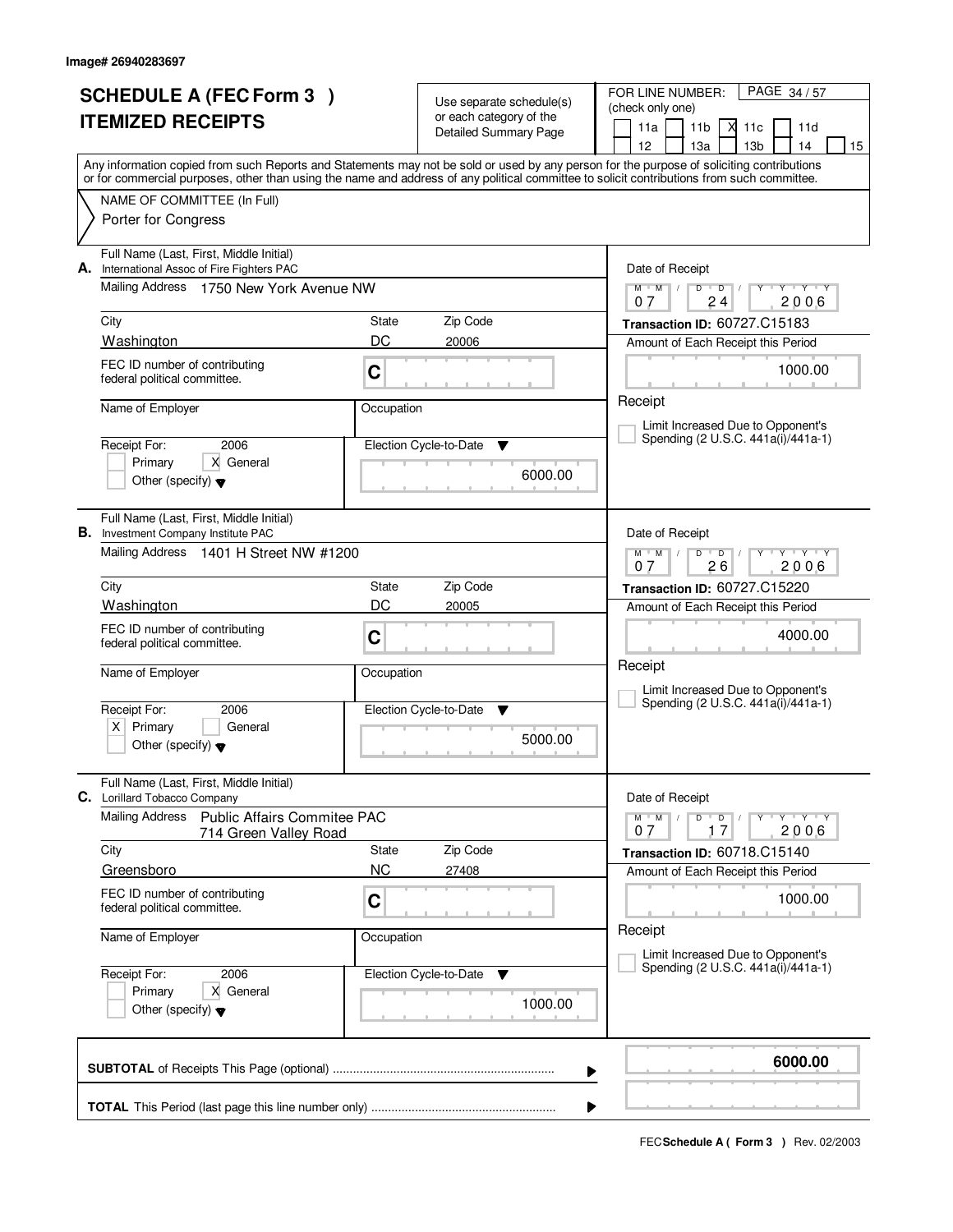| <b>SCHEDULE A (FEC Form 3)</b>                                                                                                                                                                                                                                                          |             |                                                     | FOR LINE NUMBER:<br>PAGE 35/57                                        |  |  |
|-----------------------------------------------------------------------------------------------------------------------------------------------------------------------------------------------------------------------------------------------------------------------------------------|-------------|-----------------------------------------------------|-----------------------------------------------------------------------|--|--|
| <b>ITEMIZED RECEIPTS</b>                                                                                                                                                                                                                                                                |             | Use separate schedule(s)<br>or each category of the | (check only one)                                                      |  |  |
|                                                                                                                                                                                                                                                                                         |             | <b>Detailed Summary Page</b>                        | 11a<br>11 <sub>b</sub><br>11d<br>X<br>11c                             |  |  |
|                                                                                                                                                                                                                                                                                         |             |                                                     | 12<br>13 <sub>b</sub><br>15<br>13a<br>14                              |  |  |
| Any information copied from such Reports and Statements may not be sold or used by any person for the purpose of soliciting contributions<br>or for commercial purposes, other than using the name and address of any political committee to solicit contributions from such committee. |             |                                                     |                                                                       |  |  |
| NAME OF COMMITTEE (In Full)                                                                                                                                                                                                                                                             |             |                                                     |                                                                       |  |  |
| Porter for Congress                                                                                                                                                                                                                                                                     |             |                                                     |                                                                       |  |  |
| Full Name (Last, First, Middle Initial)<br>A. Great Lakes Sugarbeet Growers PAC                                                                                                                                                                                                         |             |                                                     | Date of Receipt                                                       |  |  |
| Mailing Address 2600 S. Euclid Avenue                                                                                                                                                                                                                                                   |             |                                                     | $M$ $M$ /<br>$Y + Y + Y$<br>D<br>$\overline{D}$<br>2006<br>07<br>24   |  |  |
| City                                                                                                                                                                                                                                                                                    | State       | Zip Code                                            | Transaction ID: 60727.C15187                                          |  |  |
| <b>Bay City</b>                                                                                                                                                                                                                                                                         | MI          | 48707                                               | Amount of Each Receipt this Period                                    |  |  |
| FEC ID number of contributing<br>federal political committee.                                                                                                                                                                                                                           | $\mathbf C$ |                                                     | 500.00                                                                |  |  |
| Name of Employer                                                                                                                                                                                                                                                                        | Occupation  |                                                     | Receipt<br>Limit Increased Due to Opponent's                          |  |  |
| Receipt For:<br>2006                                                                                                                                                                                                                                                                    |             | Election Cycle-to-Date<br>v                         | Spending (2 U.S.C. 441a(i)/441a-1)                                    |  |  |
| $X$ Primary<br>General                                                                                                                                                                                                                                                                  |             | 500.00                                              |                                                                       |  |  |
| Other (specify) $\blacktriangledown$                                                                                                                                                                                                                                                    |             |                                                     |                                                                       |  |  |
| Full Name (Last, First, Middle Initial)<br><b>B.</b> American Sugarbeet Growers Assoc PAC                                                                                                                                                                                               |             |                                                     | Date of Receipt                                                       |  |  |
| <b>Mailing Address</b><br>1156 15th Street NW<br><b>Suite 1101</b>                                                                                                                                                                                                                      |             |                                                     | $M$ $M$ /<br>$Y - Y - Y$<br>D<br>$\overline{D}$<br>24<br>2006<br>07   |  |  |
| City                                                                                                                                                                                                                                                                                    | State       | Zip Code                                            | <b>Transaction ID: 60727.C15203</b>                                   |  |  |
| Washington                                                                                                                                                                                                                                                                              | DC<br>20005 |                                                     | Amount of Each Receipt this Period                                    |  |  |
| FEC ID number of contributing<br>federal political committee.                                                                                                                                                                                                                           | $\mathbf C$ |                                                     | 500.00                                                                |  |  |
| Name of Employer                                                                                                                                                                                                                                                                        | Occupation  |                                                     | Receipt<br>Limit Increased Due to Opponent's                          |  |  |
| Receipt For:<br>2006                                                                                                                                                                                                                                                                    |             | Election Cycle-to-Date<br>v                         | Spending (2 U.S.C. 441a(i)/441a-1)                                    |  |  |
| Primary<br>X General<br>Other (specify) $\blacktriangledown$                                                                                                                                                                                                                            |             | 500.00                                              |                                                                       |  |  |
| Full Name (Last, First, Middle Initial)<br>C. Wachovia Corp. Emp. Good Govt.                                                                                                                                                                                                            |             |                                                     | Date of Receipt                                                       |  |  |
| <b>Mailing Address</b><br>Federal Fund I<br>301 S. College Street                                                                                                                                                                                                                       |             |                                                     | $M$ $M$ $M$<br>D<br>$\overline{D}$<br>$Y + Y + Y$<br>2006<br>26<br>07 |  |  |
| City                                                                                                                                                                                                                                                                                    | State       | Zip Code                                            | Transaction ID: 60727.C15211                                          |  |  |
| Charlotte                                                                                                                                                                                                                                                                               | <b>NC</b>   | 28288                                               | Amount of Each Receipt this Period                                    |  |  |
| FEC ID number of contributing<br>federal political committee.                                                                                                                                                                                                                           | $\mathbf C$ |                                                     | 1000.00                                                               |  |  |
| Name of Employer                                                                                                                                                                                                                                                                        | Occupation  |                                                     | Receipt<br>Limit Increased Due to Opponent's                          |  |  |
| Receipt For:<br>2006                                                                                                                                                                                                                                                                    |             | Election Cycle-to-Date<br>v                         | Spending (2 U.S.C. 441a(i)/441a-1)                                    |  |  |
| $X$ Primary<br>General<br>Other (specify) $\blacktriangledown$                                                                                                                                                                                                                          |             | 1000.00                                             |                                                                       |  |  |
|                                                                                                                                                                                                                                                                                         |             |                                                     | 2000.00                                                               |  |  |
|                                                                                                                                                                                                                                                                                         |             |                                                     | ▶                                                                     |  |  |
|                                                                                                                                                                                                                                                                                         |             |                                                     |                                                                       |  |  |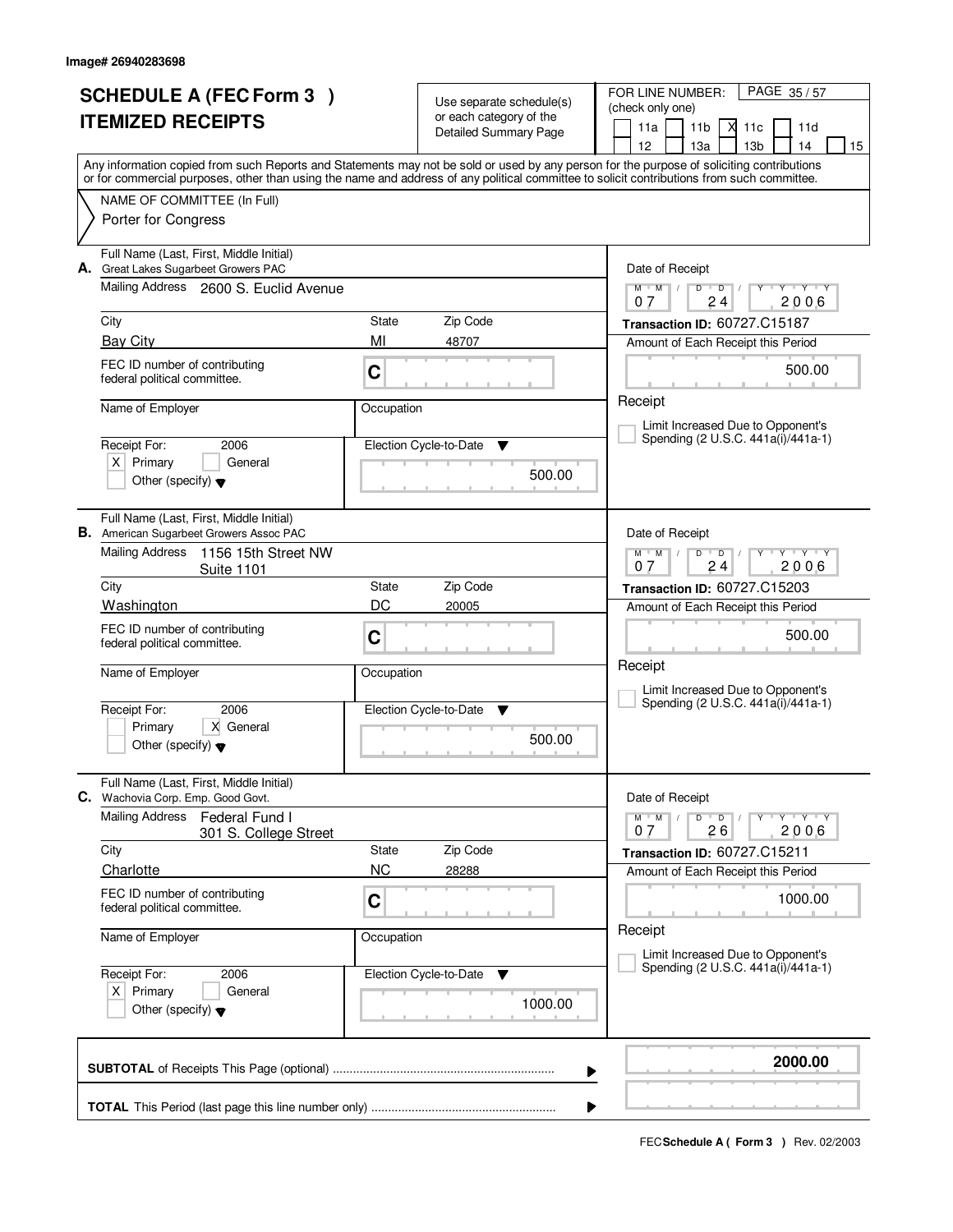| <b>SCHEDULE A (FEC Form 3)</b><br><b>ITEMIZED RECEIPTS</b>                                                                                                                                                                                                                              | Use separate schedule(s)<br>or each category of the<br><b>Detailed Summary Page</b> | PAGE 36/57<br>FOR LINE NUMBER:<br>(check only one)<br>11a<br>11 <sub>b</sub><br>X<br>11d<br>11c<br>12<br>13a<br>13 <sub>b</sub><br>14<br>15 |
|-----------------------------------------------------------------------------------------------------------------------------------------------------------------------------------------------------------------------------------------------------------------------------------------|-------------------------------------------------------------------------------------|---------------------------------------------------------------------------------------------------------------------------------------------|
| Any information copied from such Reports and Statements may not be sold or used by any person for the purpose of soliciting contributions<br>or for commercial purposes, other than using the name and address of any political committee to solicit contributions from such committee. |                                                                                     |                                                                                                                                             |
| NAME OF COMMITTEE (In Full)<br>Porter for Congress                                                                                                                                                                                                                                      |                                                                                     |                                                                                                                                             |
| Full Name (Last, First, Middle Initial)<br>Fund For American Opportunity PAC<br>А.                                                                                                                                                                                                      |                                                                                     | Date of Receipt                                                                                                                             |
| Mailing Address<br>PO Box 65796                                                                                                                                                                                                                                                         |                                                                                     | Y Y Y Y Y Y<br>$M$ $M$<br>$\overline{D}$<br>D<br>26<br>2006<br>07                                                                           |
| City                                                                                                                                                                                                                                                                                    | Zip Code<br>State                                                                   | Transaction ID: 60727.C15213                                                                                                                |
| Washington                                                                                                                                                                                                                                                                              | DC<br>20035                                                                         | Amount of Each Receipt this Period                                                                                                          |
| FEC ID number of contributing<br>federal political committee.                                                                                                                                                                                                                           | С                                                                                   | 1000.00                                                                                                                                     |
| Name of Employer                                                                                                                                                                                                                                                                        | Occupation                                                                          | Receipt                                                                                                                                     |
| Receipt For:<br>2006<br>X<br>Primary<br>General<br>Other (specify) $\blacktriangledown$                                                                                                                                                                                                 | Election Cycle-to-Date<br>▼<br>1000.00                                              | Limit Increased Due to Opponent's<br>Spending (2 U.S.C. 441a(i)/441a-1)                                                                     |

|  | 1000.00  |
|--|----------|
|  | 28100.00 |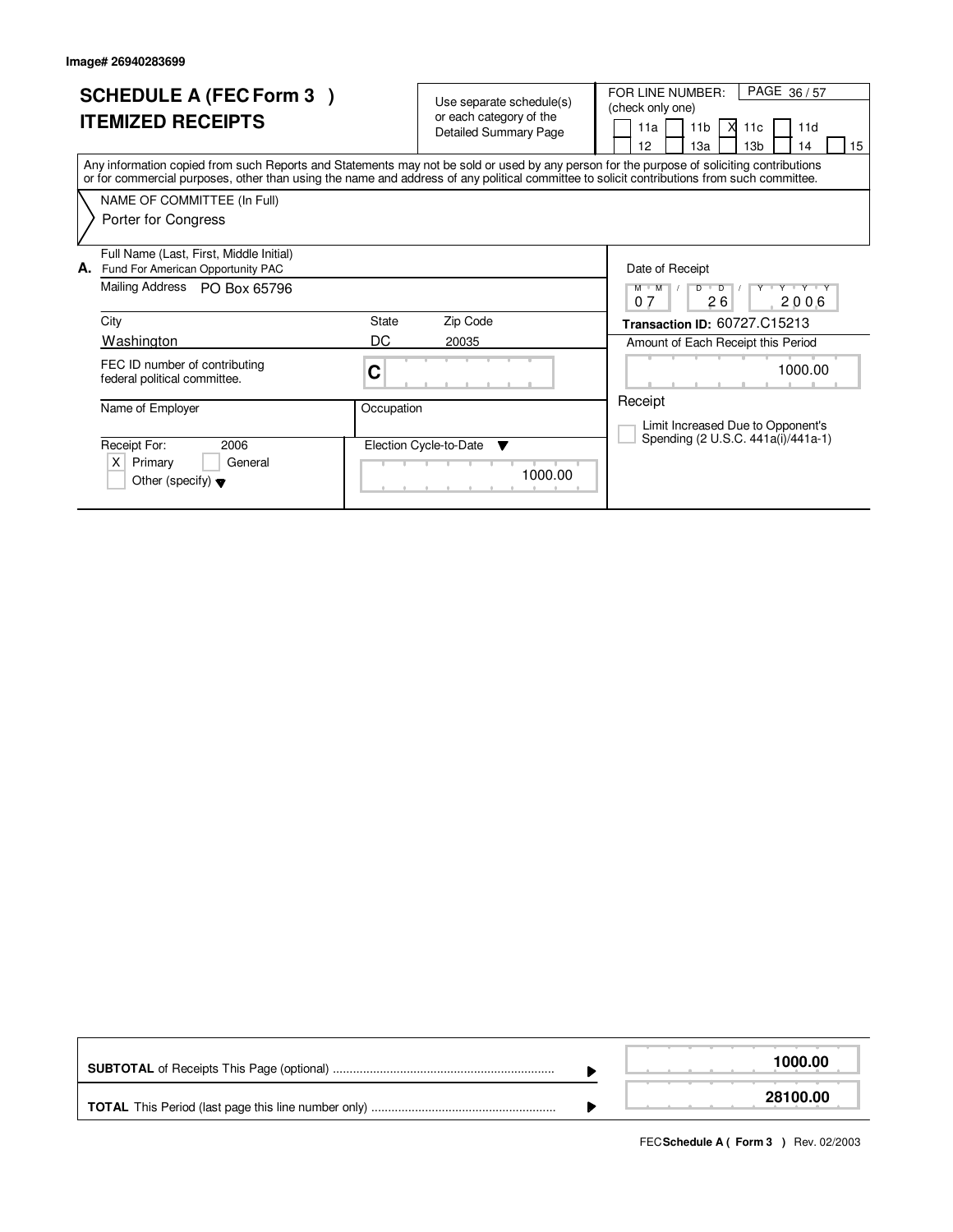| Any Information copied from such Reports and Statements may not be sold or used by any person for the purpose of solicating contributions<br>or for commercial purposes, other than using the name and address of any political committee to solicit contributions from such committee<br>NAME OF COMMITTEE (In Full)<br>Porter for Congress<br>Full Name (Last, First, Middle Initial)<br>James M. McCullough<br><b>Mailing Address</b><br>11117 Gateview Lane<br>City<br><b>NV</b><br>Las Vegas<br>Purpose of Disbursement<br><b>SALARY</b> | Zip Code<br>State<br>89144-                                |                          | <b>Transaction ID: 60716.E3880</b><br>Date of Disbursement<br>$0^{\frac{M}{2}}$<br>D<br>$\overline{14}$<br>$2006^{\circ}$ |
|-----------------------------------------------------------------------------------------------------------------------------------------------------------------------------------------------------------------------------------------------------------------------------------------------------------------------------------------------------------------------------------------------------------------------------------------------------------------------------------------------------------------------------------------------|------------------------------------------------------------|--------------------------|---------------------------------------------------------------------------------------------------------------------------|
|                                                                                                                                                                                                                                                                                                                                                                                                                                                                                                                                               |                                                            |                          |                                                                                                                           |
|                                                                                                                                                                                                                                                                                                                                                                                                                                                                                                                                               |                                                            |                          |                                                                                                                           |
|                                                                                                                                                                                                                                                                                                                                                                                                                                                                                                                                               |                                                            |                          |                                                                                                                           |
|                                                                                                                                                                                                                                                                                                                                                                                                                                                                                                                                               |                                                            |                          |                                                                                                                           |
|                                                                                                                                                                                                                                                                                                                                                                                                                                                                                                                                               |                                                            |                          | Amount of Each Disbursement this Period                                                                                   |
| Candidate Name                                                                                                                                                                                                                                                                                                                                                                                                                                                                                                                                |                                                            | Category/<br>Type        | 1750.00<br>Refund or Disposal of Excess<br><b>Contributions Required Under</b><br>11 C.F.R. 400.53                        |
| Office Sought:<br>Disbursement For:<br>House<br>Senate<br>President<br>District:<br>State:                                                                                                                                                                                                                                                                                                                                                                                                                                                    | Primary<br>General<br>Other (specify) $\blacktriangledown$ |                          | <b>SALARY</b>                                                                                                             |
| Full Name (Last, First, Middle Initial)<br>В.<br>November Inc                                                                                                                                                                                                                                                                                                                                                                                                                                                                                 |                                                            |                          | <b>Transaction ID: 60706.E3832</b><br>Date of Disbursement                                                                |
| <b>Mailing Address</b><br>PO Box 27972                                                                                                                                                                                                                                                                                                                                                                                                                                                                                                        |                                                            |                          | D<br>M<br>$0\overline{3}$<br>2006'<br>07                                                                                  |
| City<br>Las Vegas<br>Purpose of Disbursement                                                                                                                                                                                                                                                                                                                                                                                                                                                                                                  | Zip Code<br>State<br>NV.<br>89126-                         |                          | Amount of Each Disbursement this Period<br>6541.69                                                                        |
| <b>CONSULTING FUNDRAISING</b><br><b>Candidate Name</b>                                                                                                                                                                                                                                                                                                                                                                                                                                                                                        |                                                            | Category/<br>Type        | Refund or Disposal of Excess<br><b>Contributions Required Under</b><br>11 C.F.R. 400.53                                   |
| Office Sought:<br>Disbursement For:<br>House<br>Senate<br>President                                                                                                                                                                                                                                                                                                                                                                                                                                                                           | Primary<br>General<br>Other (specify) $\blacktriangledown$ |                          | CONSULTING FUNDRAISING                                                                                                    |
| District:<br>State:<br>Full Name (Last, First, Middle Initial)<br>C. NI Operations                                                                                                                                                                                                                                                                                                                                                                                                                                                            |                                                            |                          | Transaction ID: 60706.E3831<br>Date of Disbursement                                                                       |
| <b>Mailing Address</b><br>900 Pavillion Center Drive #150                                                                                                                                                                                                                                                                                                                                                                                                                                                                                     |                                                            |                          | D<br>$0\frac{D}{3}$<br>M<br>M<br>$2006^{\circ}$<br>07                                                                     |
| City<br>Las Vegas                                                                                                                                                                                                                                                                                                                                                                                                                                                                                                                             | Zip Code<br>State<br><b>NV</b><br>89144-                   |                          | Amount of Each Disbursement this Period                                                                                   |
| Purpose of Disbursement<br><b>RENT</b>                                                                                                                                                                                                                                                                                                                                                                                                                                                                                                        |                                                            |                          | 300.00<br>Refund or Disposal of Excess                                                                                    |
| Candidate Name                                                                                                                                                                                                                                                                                                                                                                                                                                                                                                                                |                                                            | Category/<br><b>Type</b> | <b>Contributions Required Under</b><br>11 C.F.R. 400.53                                                                   |
| Office Sought:<br>Disbursement For:<br>House<br>Senate<br>President<br>District:<br>State:                                                                                                                                                                                                                                                                                                                                                                                                                                                    | Primary<br>General<br>Other (specify) $\blacktriangledown$ |                          | <b>RENT</b>                                                                                                               |
|                                                                                                                                                                                                                                                                                                                                                                                                                                                                                                                                               |                                                            | ▶                        | 8591.69                                                                                                                   |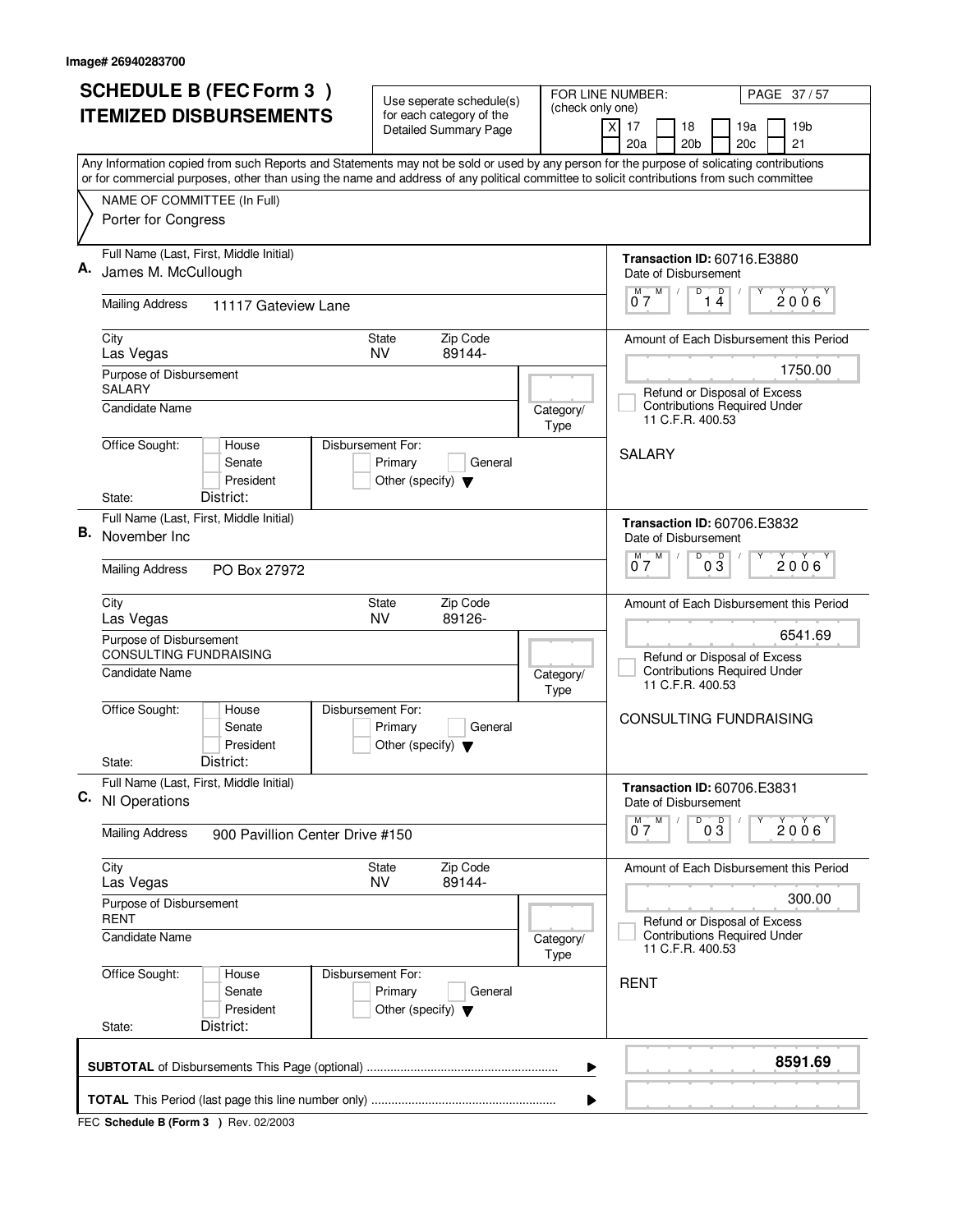|    | <b>SCHEDULE B (FEC Form 3)</b>                                                                                                                                                                                                                                                         | Use seperate schedule(s)                                                        | (check only one)                   | FOR LINE NUMBER:<br>PAGE 38 / 57                                                        |
|----|----------------------------------------------------------------------------------------------------------------------------------------------------------------------------------------------------------------------------------------------------------------------------------------|---------------------------------------------------------------------------------|------------------------------------|-----------------------------------------------------------------------------------------|
|    | <b>ITEMIZED DISBURSEMENTS</b>                                                                                                                                                                                                                                                          | for each category of the<br><b>Detailed Summary Page</b>                        |                                    | X<br>17<br>18<br>19a<br>19 <sub>b</sub><br>20 <sub>b</sub><br>20c<br>21<br>20a          |
|    | Any Information copied from such Reports and Statements may not be sold or used by any person for the purpose of solicating contributions<br>or for commercial purposes, other than using the name and address of any political committee to solicit contributions from such committee |                                                                                 |                                    |                                                                                         |
|    | NAME OF COMMITTEE (In Full)<br>Porter for Congress                                                                                                                                                                                                                                     |                                                                                 |                                    |                                                                                         |
| А. | Full Name (Last, First, Middle Initial)<br>MB Public Affairs Inc.                                                                                                                                                                                                                      |                                                                                 |                                    | <b>Transaction ID: 60718.E3888</b><br>Date of Disbursement                              |
|    | <b>Mailing Address</b><br>1215 K Street                                                                                                                                                                                                                                                |                                                                                 |                                    | $0^{\frac{M}{2}}$<br>D<br>$\begin{bmatrix} 0 \\ 0 \end{bmatrix}$<br>Υ<br>2006           |
|    | <b>Suite 2150</b><br>City<br>Sacramento                                                                                                                                                                                                                                                | Zip Code<br><b>State</b><br>95814-<br>CA                                        |                                    | Amount of Each Disbursement this Period                                                 |
|    | Purpose of Disbursement<br>OFFICE SUPPLIES                                                                                                                                                                                                                                             |                                                                                 |                                    | 173.34                                                                                  |
|    | <b>Candidate Name</b>                                                                                                                                                                                                                                                                  |                                                                                 | Category/<br><b>Type</b>           | Refund or Disposal of Excess<br><b>Contributions Required Under</b><br>11 C.F.R. 400.53 |
|    | Office Sought:<br>House<br>Senate<br>President<br>District:<br>State:                                                                                                                                                                                                                  | Disbursement For:<br>Primary<br>General<br>Other (specify) $\blacktriangledown$ |                                    | OFFICE SUPPLIES                                                                         |
|    | Full Name (Last, First, Middle Initial)                                                                                                                                                                                                                                                |                                                                                 | <b>Transaction ID: 60706.E3823</b> |                                                                                         |
| В. | Durango Mini Storage                                                                                                                                                                                                                                                                   |                                                                                 |                                    | Date of Disbursement<br>D<br>D<br>$M$ $M$                                               |
|    | <b>Mailing Address</b><br>920 S Durango                                                                                                                                                                                                                                                |                                                                                 |                                    | 2006<br>03<br>07                                                                        |
|    | City<br>Las Vegas                                                                                                                                                                                                                                                                      | Zip Code<br><b>State</b><br>NV<br>89145-                                        |                                    | Amount of Each Disbursement this Period                                                 |
|    | Purpose of Disbursement<br><b>RENT</b>                                                                                                                                                                                                                                                 |                                                                                 |                                    | 137.00<br>Refund or Disposal of Excess                                                  |
|    | <b>Candidate Name</b>                                                                                                                                                                                                                                                                  |                                                                                 | Category/<br><b>Type</b>           | <b>Contributions Required Under</b><br>11 C.F.R. 400.53                                 |
|    | Office Sought:<br>House<br>Senate<br>President                                                                                                                                                                                                                                         | Disbursement For:<br>Primary<br>General<br>Other (specify) $\blacktriangledown$ |                                    | <b>RENT</b>                                                                             |
|    | District:<br>State:<br>Full Name (Last, First, Middle Initial)                                                                                                                                                                                                                         |                                                                                 |                                    | Transaction ID: 60706.E3827                                                             |
|    | C. Foundations Inc.                                                                                                                                                                                                                                                                    |                                                                                 |                                    | Date of Disbursement                                                                    |
|    | <b>Mailing Address</b><br>900 Pavillion Center Dr #150                                                                                                                                                                                                                                 |                                                                                 |                                    | M<br>D<br>$0\sqrt{3}$<br>2006<br>07                                                     |
|    | City<br>Las Vegas                                                                                                                                                                                                                                                                      | Zip Code<br>State<br><b>NV</b><br>89131-                                        |                                    | Amount of Each Disbursement this Period                                                 |
|    | Purpose of Disbursement<br>PRINTING & POSTAGE                                                                                                                                                                                                                                          |                                                                                 |                                    | 29.58<br>Refund or Disposal of Excess                                                   |
|    | <b>Candidate Name</b>                                                                                                                                                                                                                                                                  |                                                                                 | Category/<br><b>Type</b>           | <b>Contributions Required Under</b><br>11 C.F.R. 400.53                                 |
|    | Office Sought:<br>House<br>Senate<br>President<br>District:<br>State:                                                                                                                                                                                                                  | Disbursement For:<br>Primary<br>General<br>Other (specify) $\blacktriangledown$ |                                    | <b>PRINTING &amp; POSTAGE</b>                                                           |
|    |                                                                                                                                                                                                                                                                                        |                                                                                 |                                    | 339.92                                                                                  |
|    |                                                                                                                                                                                                                                                                                        |                                                                                 | ▶                                  |                                                                                         |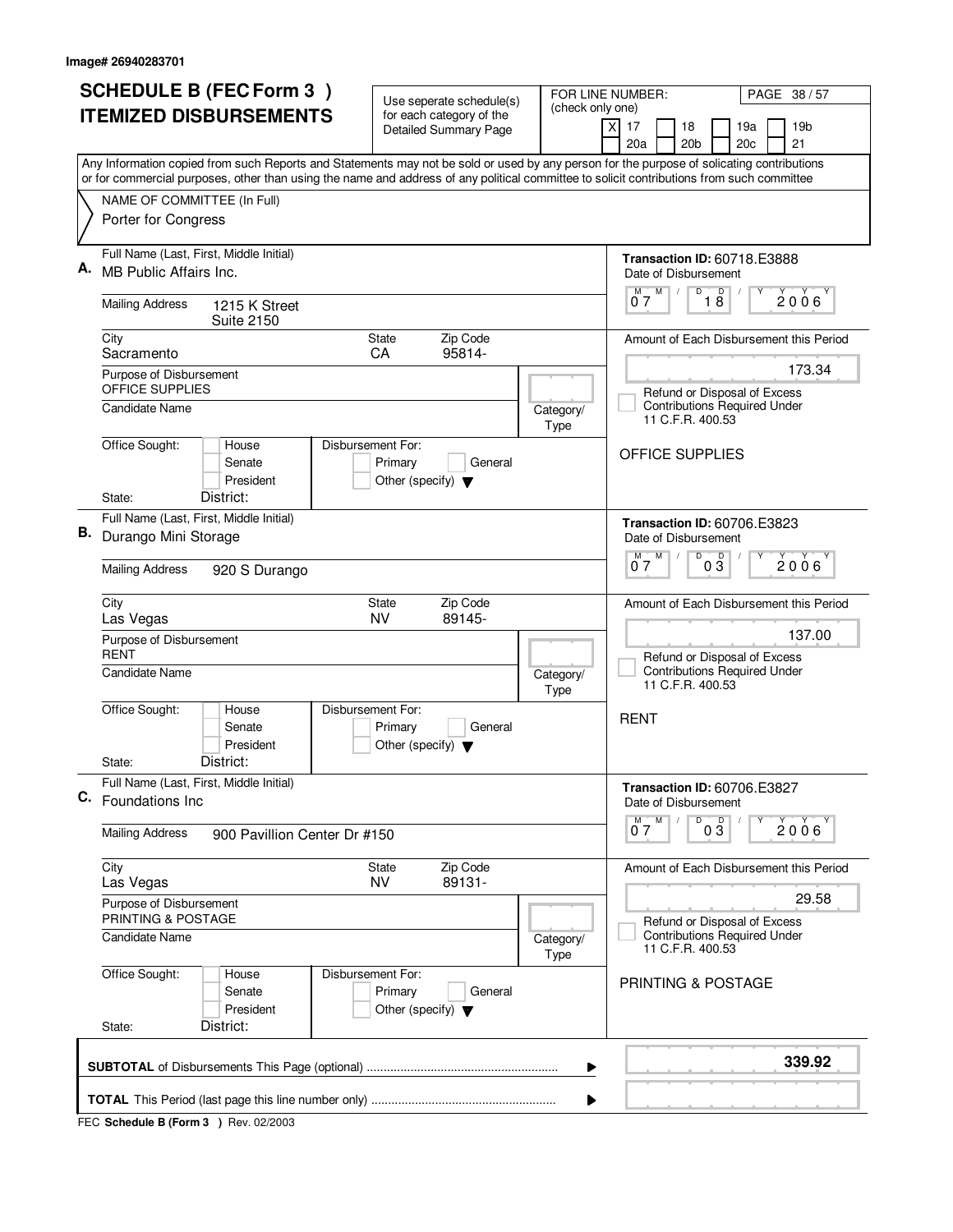|    | <b>SCHEDULE B (FEC Form 3)</b>                                                                                                                                                                                                                                                         | Use seperate schedule(s)                                   |                   | FOR LINE NUMBER:<br>PAGE 39/57                                                 |
|----|----------------------------------------------------------------------------------------------------------------------------------------------------------------------------------------------------------------------------------------------------------------------------------------|------------------------------------------------------------|-------------------|--------------------------------------------------------------------------------|
|    | <b>ITEMIZED DISBURSEMENTS</b>                                                                                                                                                                                                                                                          | for each category of the<br><b>Detailed Summary Page</b>   | (check only one)  | 17<br>18<br>19a<br>19 <sub>b</sub><br>X<br>20a<br>20 <sub>b</sub><br>20c<br>21 |
|    | Any Information copied from such Reports and Statements may not be sold or used by any person for the purpose of solicating contributions<br>or for commercial purposes, other than using the name and address of any political committee to solicit contributions from such committee |                                                            |                   |                                                                                |
|    | NAME OF COMMITTEE (In Full)                                                                                                                                                                                                                                                            |                                                            |                   |                                                                                |
|    | Porter for Congress                                                                                                                                                                                                                                                                    |                                                            |                   |                                                                                |
| А. | Full Name (Last, First, Middle Initial)<br>Justin Minton                                                                                                                                                                                                                               |                                                            |                   | Transaction ID: 60714.E3877<br>Date of Disbursement<br>M                       |
|    | <b>Mailing Address</b><br>2564 Eclipsing Stars Drive                                                                                                                                                                                                                                   |                                                            |                   | $\begin{bmatrix} 0 & 0 \\ 1 & 4 \end{bmatrix}$<br>$\overline{0}^M$ 7<br>2006   |
|    | City<br>Henderson                                                                                                                                                                                                                                                                      | State<br>Zip Code<br>89044-<br>NV.                         |                   | Amount of Each Disbursement this Period                                        |
|    | Purpose of Disbursement<br><b>CONSULTING GRASSROOTS</b>                                                                                                                                                                                                                                |                                                            |                   | 625.00<br>Refund or Disposal of Excess                                         |
|    | Candidate Name                                                                                                                                                                                                                                                                         |                                                            | Category/<br>Type | <b>Contributions Required Under</b><br>11 C.F.R. 400.53                        |
|    | Office Sought:<br>Disbursement For:<br>House<br>Senate<br>President                                                                                                                                                                                                                    | Primary<br>General<br>Other (specify) $\blacktriangledown$ |                   | CONSULTING GRASSROOTS                                                          |
|    | District:<br>State:<br>Full Name (Last, First, Middle Initial)                                                                                                                                                                                                                         |                                                            |                   |                                                                                |
| В. | Cingular Wireless                                                                                                                                                                                                                                                                      |                                                            |                   | <b>Transaction ID: 60718.E3891</b><br>Date of Disbursement                     |
|    | <b>Mailing Address</b><br>PO Box 10401                                                                                                                                                                                                                                                 |                                                            |                   | D<br>D<br>M<br>M<br>$2006^{\circ}$<br>07<br>18                                 |
|    | City<br>Van Nuys                                                                                                                                                                                                                                                                       | Zip Code<br><b>State</b><br>CA<br>91410-                   |                   | Amount of Each Disbursement this Period                                        |
|    | Purpose of Disbursement<br><b>TELEPHONE</b>                                                                                                                                                                                                                                            |                                                            |                   | 229.03<br>Refund or Disposal of Excess                                         |
|    | Candidate Name                                                                                                                                                                                                                                                                         |                                                            | Category/<br>Type | <b>Contributions Required Under</b><br>11 C.F.R. 400.53                        |
|    | Office Sought:<br>Disbursement For:<br>House<br>Senate<br>President                                                                                                                                                                                                                    | Primary<br>General<br>Other (specify) $\blacktriangledown$ |                   | <b>TELEPHONE</b>                                                               |
|    | District:<br>State:                                                                                                                                                                                                                                                                    |                                                            |                   |                                                                                |
| C. | Full Name (Last, First, Middle Initial)<br>Spalding Group Inc                                                                                                                                                                                                                          |                                                            |                   | <b>Transaction ID: 60728.E3898</b><br>Date of Disbursement                     |
|    | <b>Mailing Address</b><br>2306 Frankfort Avenue                                                                                                                                                                                                                                        |                                                            |                   | D<br>$\overline{1}$ $\overline{1}$<br>$M$ $M$<br>Υ<br>2006<br>07               |
|    | City<br>Louisville                                                                                                                                                                                                                                                                     | Zip Code<br>State<br>KY.<br>40206-                         |                   | Amount of Each Disbursement this Period                                        |
|    | Purpose of Disbursement<br><b>MERCHANT FEES</b>                                                                                                                                                                                                                                        |                                                            |                   | 0.82<br>Refund or Disposal of Excess                                           |
|    | Candidate Name                                                                                                                                                                                                                                                                         |                                                            | Category/<br>Type | <b>Contributions Required Under</b><br>11 C.F.R. 400.53                        |
|    | Office Sought:<br>Disbursement For:<br>House<br>Senate<br>President                                                                                                                                                                                                                    | Primary<br>General<br>Other (specify) $\blacktriangledown$ |                   | <b>MERCHANT FEES</b>                                                           |
|    | District:<br>State:                                                                                                                                                                                                                                                                    |                                                            |                   |                                                                                |
|    |                                                                                                                                                                                                                                                                                        |                                                            | ▶                 | 854.85                                                                         |
|    |                                                                                                                                                                                                                                                                                        |                                                            | ▶                 |                                                                                |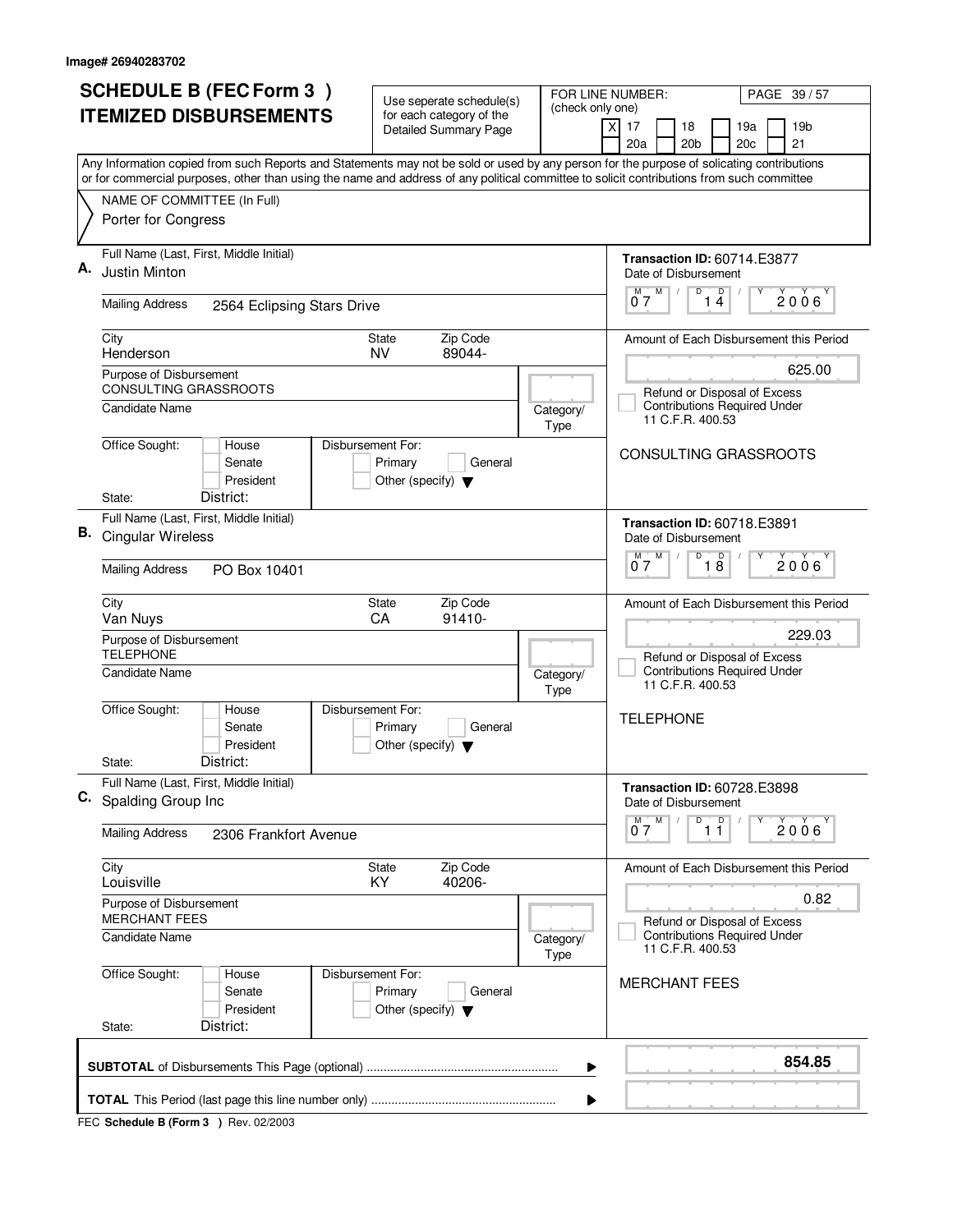| <b>SCHEDULE B (FEC Form 3)</b> |                                                                                                                                           | Use seperate schedule(s)                                   |                   | FOR LINE NUMBER:<br>PAGE 40/57                                                                      |  |  |
|--------------------------------|-------------------------------------------------------------------------------------------------------------------------------------------|------------------------------------------------------------|-------------------|-----------------------------------------------------------------------------------------------------|--|--|
|                                | <b>ITEMIZED DISBURSEMENTS</b>                                                                                                             | for each category of the<br><b>Detailed Summary Page</b>   | (check only one)  | 17<br>19 <sub>b</sub><br>X<br>18<br>19a<br>20a<br>20 <sub>b</sub><br>20c<br>21                      |  |  |
|                                | Any Information copied from such Reports and Statements may not be sold or used by any person for the purpose of solicating contributions |                                                            |                   |                                                                                                     |  |  |
|                                | or for commercial purposes, other than using the name and address of any political committee to solicit contributions from such committee |                                                            |                   |                                                                                                     |  |  |
|                                | NAME OF COMMITTEE (In Full)<br>Porter for Congress                                                                                        |                                                            |                   |                                                                                                     |  |  |
|                                | Full Name (Last, First, Middle Initial)<br>Foundations Inc                                                                                |                                                            |                   | <b>Transaction ID: 60706.E3825</b><br>Date of Disbursement<br>Υ                                     |  |  |
|                                | <b>Mailing Address</b><br>900 Pavillion Center Dr #150                                                                                    |                                                            |                   | $\overline{0}$ $\overline{3}$<br>$0^{\overline{M}}$ $\overline{7}^{\overline{M}}$<br>$2006^{\circ}$ |  |  |
|                                | City<br>Las Vegas                                                                                                                         | Zip Code<br>State<br>89131-<br><b>NV</b>                   |                   | Amount of Each Disbursement this Period                                                             |  |  |
|                                | Purpose of Disbursement                                                                                                                   |                                                            |                   | 3400.00                                                                                             |  |  |
|                                | CONSULTING TREASURY/ACCOUTING<br>Candidate Name                                                                                           |                                                            | Category/<br>Type | Refund or Disposal of Excess<br><b>Contributions Required Under</b><br>11 C.F.R. 400.53             |  |  |
|                                | Office Sought:<br>House<br>Disbursement For:<br>Senate<br>President<br>District:<br>State:                                                | Primary<br>General<br>Other (specify) $\blacktriangledown$ |                   | CONSULTING TREASURY/ACCOU-<br>TING                                                                  |  |  |
|                                | Full Name (Last, First, Middle Initial)                                                                                                   |                                                            |                   | <b>Transaction ID: 60706.E3857</b>                                                                  |  |  |
| В.                             | James M. McCullough                                                                                                                       |                                                            |                   | Date of Disbursement                                                                                |  |  |
|                                | <b>Mailing Address</b><br>11117 Gateview Lane                                                                                             |                                                            |                   | D<br>D<br>M<br>2006<br>07<br>06                                                                     |  |  |
|                                | City<br>Las Vegas                                                                                                                         | Zip Code<br>State<br>89144-<br><b>NV</b>                   |                   | Amount of Each Disbursement this Period                                                             |  |  |
|                                | Purpose of Disbursement<br>OFFICE SUPPLIES                                                                                                |                                                            |                   | 77.73<br>Refund or Disposal of Excess                                                               |  |  |
|                                | Candidate Name                                                                                                                            |                                                            | Category/<br>Type | <b>Contributions Required Under</b><br>11 C.F.R. 400.53                                             |  |  |
|                                | Office Sought:<br>Disbursement For:<br>House<br>Senate<br>President                                                                       | Primary<br>General<br>Other (specify) $\blacktriangledown$ |                   | OFFICE SUPPLIES                                                                                     |  |  |
|                                | District:<br>State:                                                                                                                       |                                                            |                   |                                                                                                     |  |  |
| C.                             | Full Name (Last, First, Middle Initial)<br><b>Brittany Faber</b>                                                                          |                                                            |                   | <b>Transaction ID: 60706.E3821</b><br>Date of Disbursement                                          |  |  |
|                                | <b>Mailing Address</b><br>519 Greasewood Drive                                                                                            |                                                            |                   | $\overline{0}$ $\overline{3}$<br>$M$ $M$<br>$2006^{\circ}$<br>07                                    |  |  |
|                                | City<br>Las Vegas                                                                                                                         | Zip Code<br>State<br><b>NV</b><br>89110-                   |                   | Amount of Each Disbursement this Period                                                             |  |  |
|                                | Purpose of Disbursement<br><b>MEETING FEES</b>                                                                                            |                                                            |                   | 30.00<br>Refund or Disposal of Excess                                                               |  |  |
|                                | <b>Candidate Name</b>                                                                                                                     |                                                            | Category/<br>Type | <b>Contributions Required Under</b><br>11 C.F.R. 400.53                                             |  |  |
|                                | Office Sought:<br>Disbursement For:<br>House<br>Senate<br>President                                                                       | Primary<br>General<br>Other (specify) $\blacktriangledown$ |                   | <b>MEETING FEES</b>                                                                                 |  |  |
|                                | District:<br>State:                                                                                                                       |                                                            |                   |                                                                                                     |  |  |
|                                |                                                                                                                                           |                                                            | ▶                 | 3507.73                                                                                             |  |  |
|                                | ▶                                                                                                                                         |                                                            |                   |                                                                                                     |  |  |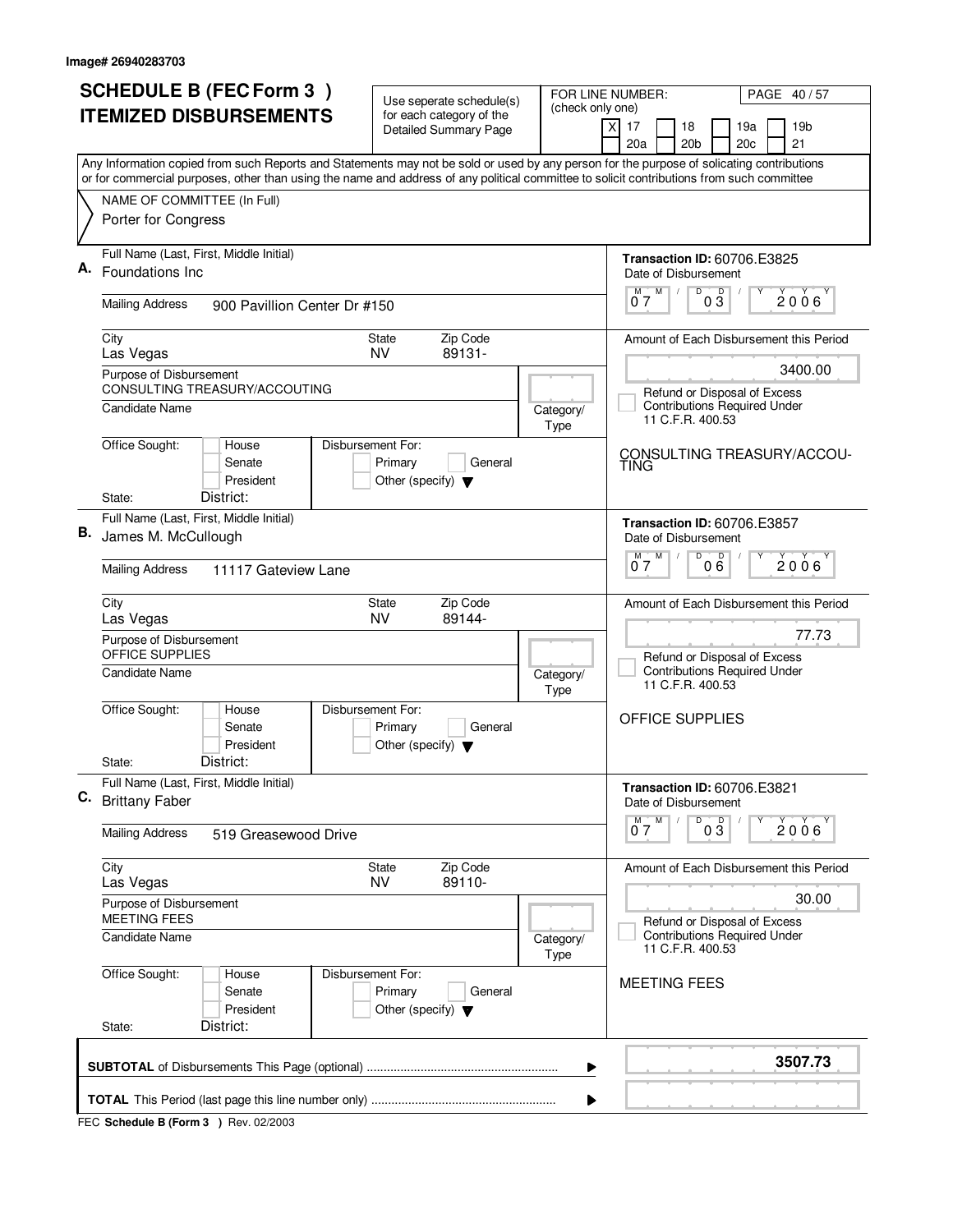|    | <b>SCHEDULE B (FEC Form 3)</b><br><b>ITEMIZED DISBURSEMENTS</b>                | Use seperate schedule(s)<br>for each category of the<br><b>Detailed Summary Page</b> | FOR LINE NUMBER:<br>PAGE 41/57<br>(check only one)<br>19 <sub>b</sub><br>$\times$<br>17<br>18<br>19a<br>20a<br>20 <sub>b</sub><br>21<br>20c                                                                                                                                            |
|----|--------------------------------------------------------------------------------|--------------------------------------------------------------------------------------|----------------------------------------------------------------------------------------------------------------------------------------------------------------------------------------------------------------------------------------------------------------------------------------|
|    |                                                                                |                                                                                      | Any Information copied from such Reports and Statements may not be sold or used by any person for the purpose of solicating contributions<br>or for commercial purposes, other than using the name and address of any political committee to solicit contributions from such committee |
|    | NAME OF COMMITTEE (In Full)<br>Porter for Congress                             |                                                                                      |                                                                                                                                                                                                                                                                                        |
|    | Full Name (Last, First, Middle Initial)<br>James M. McCullough                 |                                                                                      | <b>Transaction ID: 60706.E3856</b><br>Date of Disbursement                                                                                                                                                                                                                             |
|    | <b>Mailing Address</b><br>11117 Gateview Lane                                  |                                                                                      | $\overline{0}^M$ $\overline{7}^M$<br>D<br>00 <sup>0</sup><br>$2006^{\circ}$                                                                                                                                                                                                            |
|    | City<br>Las Vegas                                                              | Zip Code<br>State<br><b>NV</b><br>89144-                                             | Amount of Each Disbursement this Period                                                                                                                                                                                                                                                |
|    | Purpose of Disbursement<br><b>MEALS</b><br>Candidate Name                      |                                                                                      | 25.86<br>Refund or Disposal of Excess<br><b>Contributions Required Under</b><br>Category/<br>11 C.F.R. 400.53                                                                                                                                                                          |
|    | Office Sought:<br>House<br>Senate<br>President<br>District:<br>State:          | Disbursement For:<br>Primary<br>General<br>Other (specify) $\blacktriangledown$      | Type<br><b>MEALS</b>                                                                                                                                                                                                                                                                   |
| В. | Full Name (Last, First, Middle Initial)<br>MB Public Affairs Inc.              |                                                                                      | <b>Transaction ID: 60718.E3886</b><br>Date of Disbursement                                                                                                                                                                                                                             |
|    | <b>Mailing Address</b><br>1215 K Street<br><b>Suite 2150</b>                   |                                                                                      | D<br>M<br>$\overline{18}$<br>2006'<br>07                                                                                                                                                                                                                                               |
|    | City<br>Sacramento                                                             | Zip Code<br>State<br>95814-<br><b>CA</b>                                             | Amount of Each Disbursement this Period                                                                                                                                                                                                                                                |
|    | Purpose of Disbursement<br><b>CONSULTING RESEARCH</b><br><b>Candidate Name</b> |                                                                                      | 3500.00<br>Refund or Disposal of Excess<br><b>Contributions Required Under</b><br>Category/<br>11 C.F.R. 400.53<br>Type                                                                                                                                                                |
|    | Office Sought:<br>House<br>Senate<br>President<br>District:<br>State:          | Disbursement For:<br>Primary<br>General<br>Other (specify) $\blacktriangledown$      | <b>CONSULTING RESEARCH</b>                                                                                                                                                                                                                                                             |
|    | Full Name (Last, First, Middle Initial)<br>C. MB Public Affairs Inc.           |                                                                                      | Transaction ID: 60718.E3887<br>Date of Disbursement                                                                                                                                                                                                                                    |
|    | <b>Mailing Address</b><br>1215 K Street<br><b>Suite 2150</b>                   |                                                                                      | D<br>$\overline{18}$<br>M<br>M<br>$2006^{\circ}$<br>07                                                                                                                                                                                                                                 |
|    | City<br>Sacramento                                                             | Zip Code<br>State<br>95814-<br>CA                                                    | Amount of Each Disbursement this Period                                                                                                                                                                                                                                                |
|    | Purpose of Disbursement<br><b>TRAVEL</b>                                       |                                                                                      | 375.00<br>Refund or Disposal of Excess                                                                                                                                                                                                                                                 |
|    | Candidate Name                                                                 |                                                                                      | <b>Contributions Required Under</b><br>Category/<br>11 C.F.R. 400.53<br><b>Type</b>                                                                                                                                                                                                    |
|    | Office Sought:<br>House<br>Senate<br>President<br>District:<br>State:          | Disbursement For:<br>Primary<br>General<br>Other (specify) $\blacktriangledown$      | <b>TRAVEL</b>                                                                                                                                                                                                                                                                          |
|    |                                                                                |                                                                                      | 3900.86<br>▶                                                                                                                                                                                                                                                                           |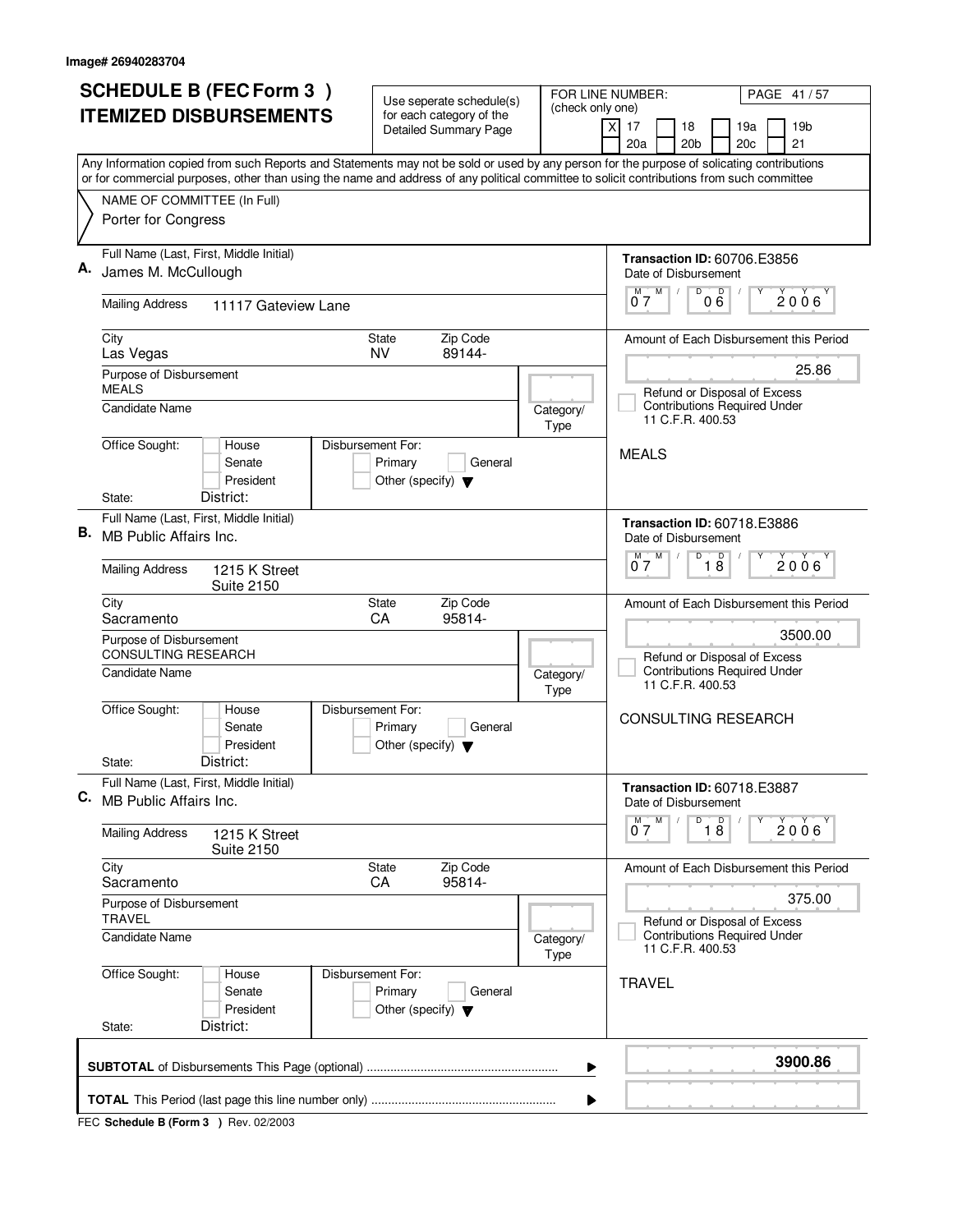| <b>SCHEDULE B (FEC Form 3)</b>                                                                                                                                                                                                                                                         | Use seperate schedule(s)                                                        | FOR LINE NUMBER:         | PAGE 42/57                                                                                          |  |  |
|----------------------------------------------------------------------------------------------------------------------------------------------------------------------------------------------------------------------------------------------------------------------------------------|---------------------------------------------------------------------------------|--------------------------|-----------------------------------------------------------------------------------------------------|--|--|
| <b>ITEMIZED DISBURSEMENTS</b>                                                                                                                                                                                                                                                          | for each category of the<br><b>Detailed Summary Page</b>                        | (check only one)         | 17<br>18<br>19 <sub>b</sub><br>X<br>19a<br>20a<br>20 <sub>b</sub><br>20 <sub>c</sub><br>21          |  |  |
| Any Information copied from such Reports and Statements may not be sold or used by any person for the purpose of solicating contributions<br>or for commercial purposes, other than using the name and address of any political committee to solicit contributions from such committee |                                                                                 |                          |                                                                                                     |  |  |
| NAME OF COMMITTEE (In Full)<br>Porter for Congress                                                                                                                                                                                                                                     |                                                                                 |                          |                                                                                                     |  |  |
| Full Name (Last, First, Middle Initial)<br>Α.<br><b>Brittany Faber</b>                                                                                                                                                                                                                 |                                                                                 |                          | <b>Transaction ID: 60706.E3820</b><br>Date of Disbursement<br>D                                     |  |  |
| <b>Mailing Address</b><br>519 Greasewood Drive                                                                                                                                                                                                                                         |                                                                                 |                          | $0^M$ $7^M$<br>$0\frac{D}{3}$<br>$2006^{\circ}$                                                     |  |  |
| City<br>Las Vegas                                                                                                                                                                                                                                                                      | Zip Code<br>State<br>89110-<br>NV                                               |                          | Amount of Each Disbursement this Period                                                             |  |  |
| Purpose of Disbursement<br>MILEAGE REIMBURSEMENT<br>Candidate Name                                                                                                                                                                                                                     |                                                                                 | Category/<br><b>Type</b> | 161.10<br>Refund or Disposal of Excess<br><b>Contributions Required Under</b><br>11 C.F.R. 400.53   |  |  |
| Office Sought:<br>House<br>Senate<br>President<br>District:<br>State:                                                                                                                                                                                                                  | Disbursement For:<br>Primary<br>General<br>Other (specify) $\blacktriangledown$ |                          | MILEAGE REIMBURSEMENT                                                                               |  |  |
| Full Name (Last, First, Middle Initial)<br>В.<br>November Inc                                                                                                                                                                                                                          |                                                                                 |                          | <b>Transaction ID: 60714.E3875</b><br>Date of Disbursement                                          |  |  |
| <b>Mailing Address</b><br>PO Box 27972                                                                                                                                                                                                                                                 |                                                                                 |                          | D<br>D<br>M<br>2006<br>07<br>12                                                                     |  |  |
| City<br>Las Vegas                                                                                                                                                                                                                                                                      | Zip Code<br><b>State</b><br>89126-<br>NV                                        |                          | Amount of Each Disbursement this Period                                                             |  |  |
| Purpose of Disbursement<br>CONSULTING FUNDRAISING<br>Candidate Name                                                                                                                                                                                                                    |                                                                                 | Category/<br>Type        | 19984.03<br>Refund or Disposal of Excess<br><b>Contributions Required Under</b><br>11 C.F.R. 400.53 |  |  |
| Office Sought:<br>House<br>Senate<br>President<br>District:<br>State:                                                                                                                                                                                                                  | Disbursement For:<br>Primary<br>General<br>Other (specify) $\blacktriangledown$ |                          | <b>CONSULTING FUNDRAISING</b>                                                                       |  |  |
| Full Name (Last, First, Middle Initial)<br>C. November Inc.                                                                                                                                                                                                                            |                                                                                 |                          | <b>Transaction ID: 60706.E3844</b><br>Date of Disbursement                                          |  |  |
| <b>Mailing Address</b><br>PO Box 27972                                                                                                                                                                                                                                                 |                                                                                 |                          | D<br>$M$ M<br>$0\overline{3}$<br>$2006^{\circ}$<br>07                                               |  |  |
| City<br>Las Vegas                                                                                                                                                                                                                                                                      | Zip Code<br>State<br><b>NV</b><br>89126-                                        |                          | Amount of Each Disbursement this Period                                                             |  |  |
| Purpose of Disbursement<br><b>TELEPHONE</b>                                                                                                                                                                                                                                            |                                                                                 |                          | 244.95<br>Refund or Disposal of Excess                                                              |  |  |
| Candidate Name                                                                                                                                                                                                                                                                         |                                                                                 | Category/<br><b>Type</b> | <b>Contributions Required Under</b><br>11 C.F.R. 400.53                                             |  |  |
| Office Sought:<br>House<br>Senate<br>President<br>District:<br>State:                                                                                                                                                                                                                  | Disbursement For:<br>Primary<br>General<br>Other (specify) $\blacktriangledown$ |                          | <b>TELEPHONE</b>                                                                                    |  |  |
|                                                                                                                                                                                                                                                                                        |                                                                                 | ▶                        | 20390.08                                                                                            |  |  |
| ▶                                                                                                                                                                                                                                                                                      |                                                                                 |                          |                                                                                                     |  |  |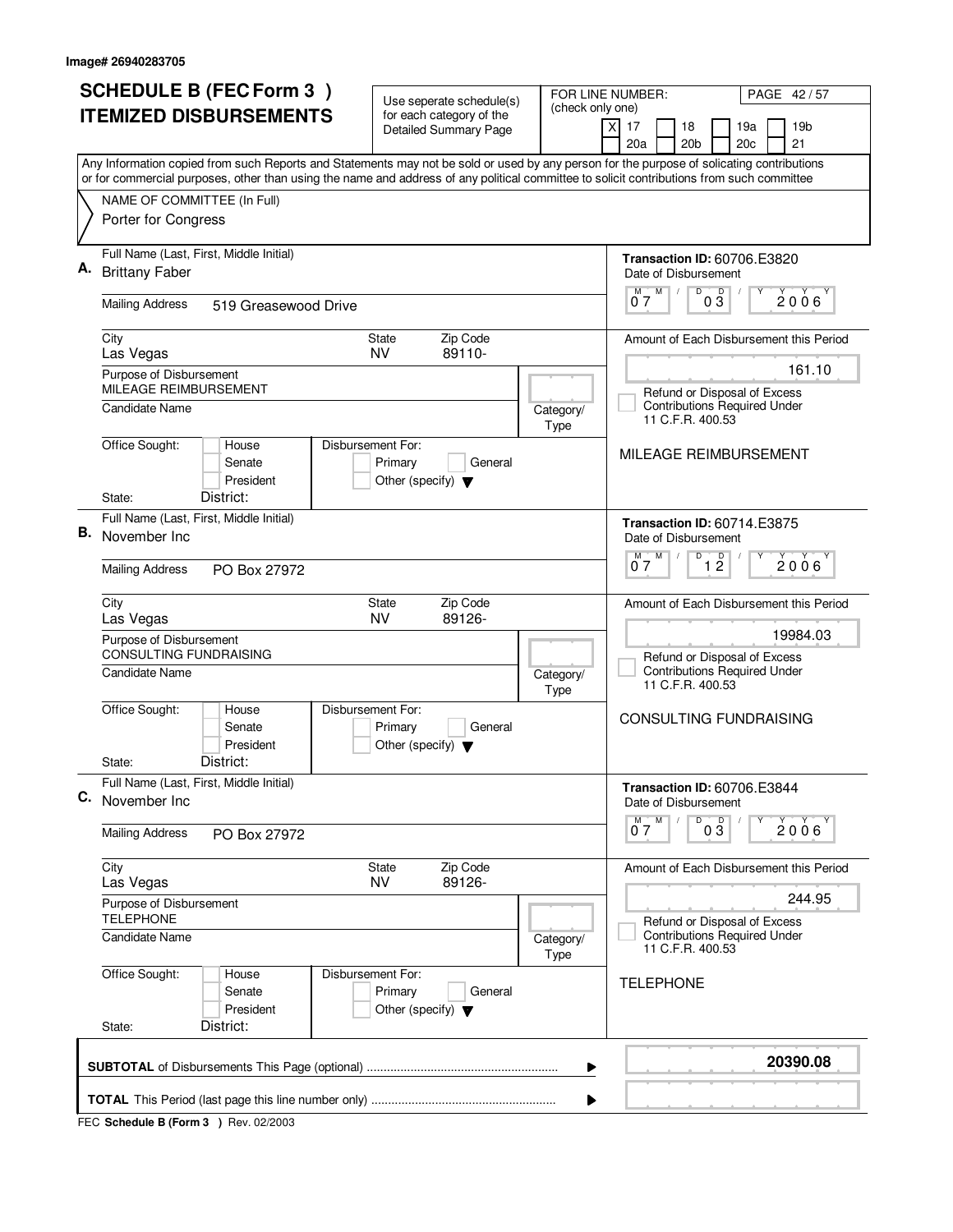|    | <b>SCHEDULE B (FEC Form 3)</b>                                                                                                                                                                                                                                                         | Use seperate schedule(s)                                   | FOR LINE NUMBER:  | PAGE 43/57                                                                                        |
|----|----------------------------------------------------------------------------------------------------------------------------------------------------------------------------------------------------------------------------------------------------------------------------------------|------------------------------------------------------------|-------------------|---------------------------------------------------------------------------------------------------|
|    | <b>ITEMIZED DISBURSEMENTS</b>                                                                                                                                                                                                                                                          | for each category of the<br><b>Detailed Summary Page</b>   | (check only one)  | 19 <sub>b</sub><br>X<br>17<br>18<br>19a<br>20a<br>20 <sub>b</sub><br>20c<br>21                    |
|    | Any Information copied from such Reports and Statements may not be sold or used by any person for the purpose of solicating contributions<br>or for commercial purposes, other than using the name and address of any political committee to solicit contributions from such committee |                                                            |                   |                                                                                                   |
|    | NAME OF COMMITTEE (In Full)<br>Porter for Congress                                                                                                                                                                                                                                     |                                                            |                   |                                                                                                   |
|    | Full Name (Last, First, Middle Initial)<br>Las Vegas Screen Printing                                                                                                                                                                                                                   |                                                            |                   | <b>Transaction ID: 60718.E3885</b><br>Date of Disbursement<br>D<br>Υ                              |
|    | <b>Mailing Address</b><br>1518 Spreading Oak Drive                                                                                                                                                                                                                                     |                                                            |                   | $0^{\frac{M}{2}}$<br>$\overline{18}$<br>$2006^{\circ}$                                            |
|    | City<br>Henderson                                                                                                                                                                                                                                                                      | Zip Code<br>State<br>89014-<br><b>NV</b>                   |                   | Amount of Each Disbursement this Period                                                           |
|    | Purpose of Disbursement<br><b>PRINTING</b><br>Candidate Name                                                                                                                                                                                                                           |                                                            | Category/<br>Type | 283.72<br>Refund or Disposal of Excess<br><b>Contributions Required Under</b><br>11 C.F.R. 400.53 |
|    | Office Sought:<br>Disbursement For:<br>House<br>Senate<br>President<br>District:<br>State:                                                                                                                                                                                             | Primary<br>General<br>Other (specify) $\blacktriangledown$ |                   | <b>PRINTING</b>                                                                                   |
| В. | Full Name (Last, First, Middle Initial)<br><b>Autumn Productions</b>                                                                                                                                                                                                                   |                                                            |                   | <b>Transaction ID: 60706.E3817</b><br>Date of Disbursement                                        |
|    | <b>Mailing Address</b><br>900 S Pavillion Center Dr #150                                                                                                                                                                                                                               |                                                            |                   | D<br>D<br>M<br>2006<br>07<br>03                                                                   |
|    | City<br>Las Vegas<br>Purpose of Disbursement                                                                                                                                                                                                                                           | Zip Code<br><b>State</b><br><b>NV</b><br>89144-            |                   | Amount of Each Disbursement this Period<br>8250.00                                                |
|    | <b>CONSULTING MANAGEMENT</b><br><b>Candidate Name</b>                                                                                                                                                                                                                                  |                                                            | Category/<br>Type | Refund or Disposal of Excess<br><b>Contributions Required Under</b><br>11 C.F.R. 400.53           |
|    | Office Sought:<br>Disbursement For:<br>House<br>Senate<br>President                                                                                                                                                                                                                    | Primary<br>General<br>Other (specify) $\blacktriangledown$ |                   | CONSULTING MANAGEMENT                                                                             |
|    | District:<br>State:                                                                                                                                                                                                                                                                    |                                                            |                   |                                                                                                   |
| C. | Full Name (Last, First, Middle Initial)<br><b>Brittany Faber</b>                                                                                                                                                                                                                       |                                                            |                   | <b>Transaction ID: 60723.E3893</b><br>Date of Disbursement                                        |
|    | <b>Mailing Address</b><br>519 Greasewood Drive                                                                                                                                                                                                                                         |                                                            |                   | $\overline{0}$ 2 $\overline{0}$<br>$M$ M<br>$2006^{\circ}$<br>07                                  |
|    | City<br>Las Vegas                                                                                                                                                                                                                                                                      | Zip Code<br>State<br><b>NV</b><br>89110-                   |                   | Amount of Each Disbursement this Period                                                           |
|    | Purpose of Disbursement<br>MILEAGE REIMBURSEMENT                                                                                                                                                                                                                                       |                                                            |                   | 201.15<br>Refund or Disposal of Excess                                                            |
|    | <b>Candidate Name</b>                                                                                                                                                                                                                                                                  |                                                            | Category/<br>Type | <b>Contributions Required Under</b><br>11 C.F.R. 400.53                                           |
|    | Office Sought:<br>Disbursement For:<br>House<br>Senate<br>President<br>District:<br>State:                                                                                                                                                                                             | Primary<br>General<br>Other (specify) $\blacktriangledown$ |                   | MILEAGE REIMBURSEMENT                                                                             |
|    |                                                                                                                                                                                                                                                                                        |                                                            | ▶                 | 8734.87                                                                                           |
|    |                                                                                                                                                                                                                                                                                        |                                                            | ▶                 |                                                                                                   |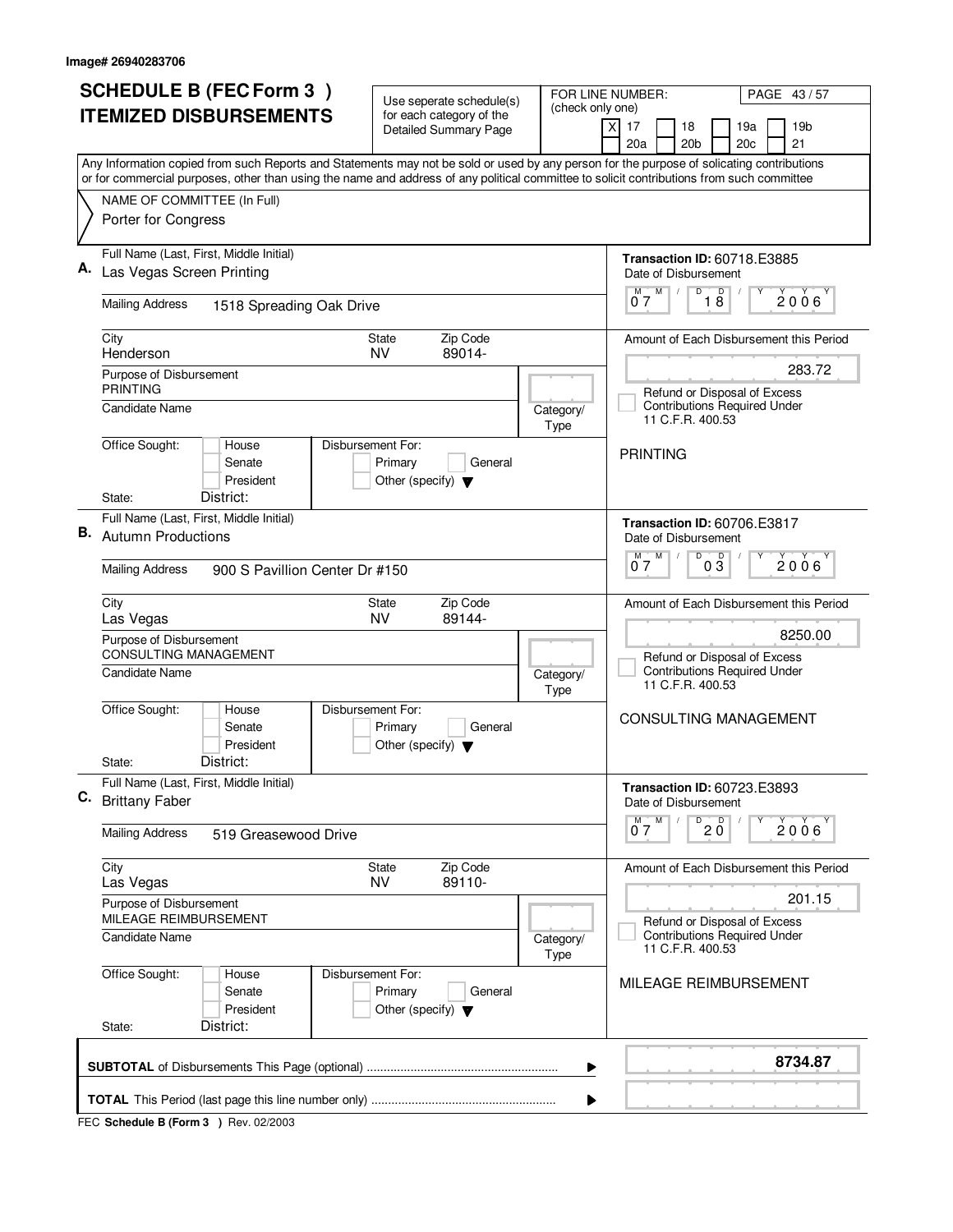| <b>SCHEDULE B (FEC Form 3)</b>                                                                                                                                                                                                                                                         | Use seperate schedule(s)                                                        | FOR LINE NUMBER:<br>(check only one) | PAGE 44 / 57                                                                                                                                    |
|----------------------------------------------------------------------------------------------------------------------------------------------------------------------------------------------------------------------------------------------------------------------------------------|---------------------------------------------------------------------------------|--------------------------------------|-------------------------------------------------------------------------------------------------------------------------------------------------|
| <b>ITEMIZED DISBURSEMENTS</b>                                                                                                                                                                                                                                                          | for each category of the<br><b>Detailed Summary Page</b>                        | X                                    | 17<br>19 <sub>b</sub><br>18<br>19a<br>20a<br>20 <sub>b</sub><br>20 <sub>c</sub><br>21                                                           |
| Any Information copied from such Reports and Statements may not be sold or used by any person for the purpose of solicating contributions<br>or for commercial purposes, other than using the name and address of any political committee to solicit contributions from such committee |                                                                                 |                                      |                                                                                                                                                 |
| NAME OF COMMITTEE (In Full)<br>Porter for Congress                                                                                                                                                                                                                                     |                                                                                 |                                      |                                                                                                                                                 |
| Full Name (Last, First, Middle Initial)<br>А.<br><b>IRS</b><br><b>Mailing Address</b>                                                                                                                                                                                                  |                                                                                 |                                      | <b>Transaction ID: 60716.E3882</b><br>Date of Disbursement<br>$0^M$ $7^M$<br>D<br>$\begin{bmatrix} 0 \\ 4 \end{bmatrix}$<br>Υ<br>$2006^{\circ}$ |
| City                                                                                                                                                                                                                                                                                   | Zip Code<br>State                                                               |                                      | Amount of Each Disbursement this Period                                                                                                         |
| Ogden                                                                                                                                                                                                                                                                                  | 84201-<br>UT                                                                    |                                      | 186.39                                                                                                                                          |
| Purpose of Disbursement<br>PAYROLL SERVICE<br>Candidate Name                                                                                                                                                                                                                           |                                                                                 | Category/<br>Type                    | Refund or Disposal of Excess<br><b>Contributions Required Under</b><br>11 C.F.R. 400.53                                                         |
| Office Sought:<br>House<br>Senate<br>President<br>District:<br>State:                                                                                                                                                                                                                  | Disbursement For:<br>Primary<br>General<br>Other (specify) $\blacktriangledown$ |                                      | PAYROLL SERVICE                                                                                                                                 |
| Full Name (Last, First, Middle Initial)<br>В.<br><b>US Postmaster</b>                                                                                                                                                                                                                  |                                                                                 |                                      | <b>Transaction ID: 60727.E3894</b><br>Date of Disbursement                                                                                      |
| <b>Mailing Address</b><br>1001 E Sunset Road                                                                                                                                                                                                                                           |                                                                                 |                                      | D<br>$2\overline{5}$<br>$0^{\overline{M}}$<br>2006                                                                                              |
| City<br>Las Vegas                                                                                                                                                                                                                                                                      | Zip Code<br><b>State</b><br>89119-<br><b>NV</b>                                 |                                      | Amount of Each Disbursement this Period                                                                                                         |
| Purpose of Disbursement<br><b>POSTAGE</b><br>Candidate Name                                                                                                                                                                                                                            |                                                                                 | Category/<br>Type                    | 1248.00<br>Refund or Disposal of Excess<br><b>Contributions Required Under</b><br>11 C.F.R. 400.53                                              |
| Office Sought:<br>House<br>Senate<br>President<br>District:<br>State:                                                                                                                                                                                                                  | Disbursement For:<br>Primary<br>General<br>Other (specify) $\blacktriangledown$ |                                      | <b>POSTAGE</b>                                                                                                                                  |
| Full Name (Last, First, Middle Initial)<br>C. GMB Realty                                                                                                                                                                                                                               |                                                                                 |                                      | <b>Transaction ID: 60715.E3879</b><br>Date of Disbursement                                                                                      |
| <b>Mailing Address</b><br>5405 Mae Anne Ave                                                                                                                                                                                                                                            |                                                                                 |                                      | $\overline{14}$<br>$M$ $M$<br>$2006^{\circ}$<br>07                                                                                              |
| City<br>Reno                                                                                                                                                                                                                                                                           | Zip Code<br>State<br>89523-1813<br><b>NV</b>                                    |                                      | Amount of Each Disbursement this Period                                                                                                         |
| Purpose of Disbursement<br><b>RENT</b>                                                                                                                                                                                                                                                 |                                                                                 |                                      | 2345.85<br>Refund or Disposal of Excess                                                                                                         |
| Candidate Name                                                                                                                                                                                                                                                                         |                                                                                 | Category/<br><b>Type</b>             | <b>Contributions Required Under</b><br>11 C.F.R. 400.53                                                                                         |
| Office Sought:<br>House<br>Senate<br>President<br>District:<br>State:                                                                                                                                                                                                                  | Disbursement For:<br>Primary<br>General<br>Other (specify) $\blacktriangledown$ |                                      | <b>RENT</b>                                                                                                                                     |
|                                                                                                                                                                                                                                                                                        |                                                                                 | ▶                                    | 3780.24                                                                                                                                         |
|                                                                                                                                                                                                                                                                                        |                                                                                 | ▶                                    |                                                                                                                                                 |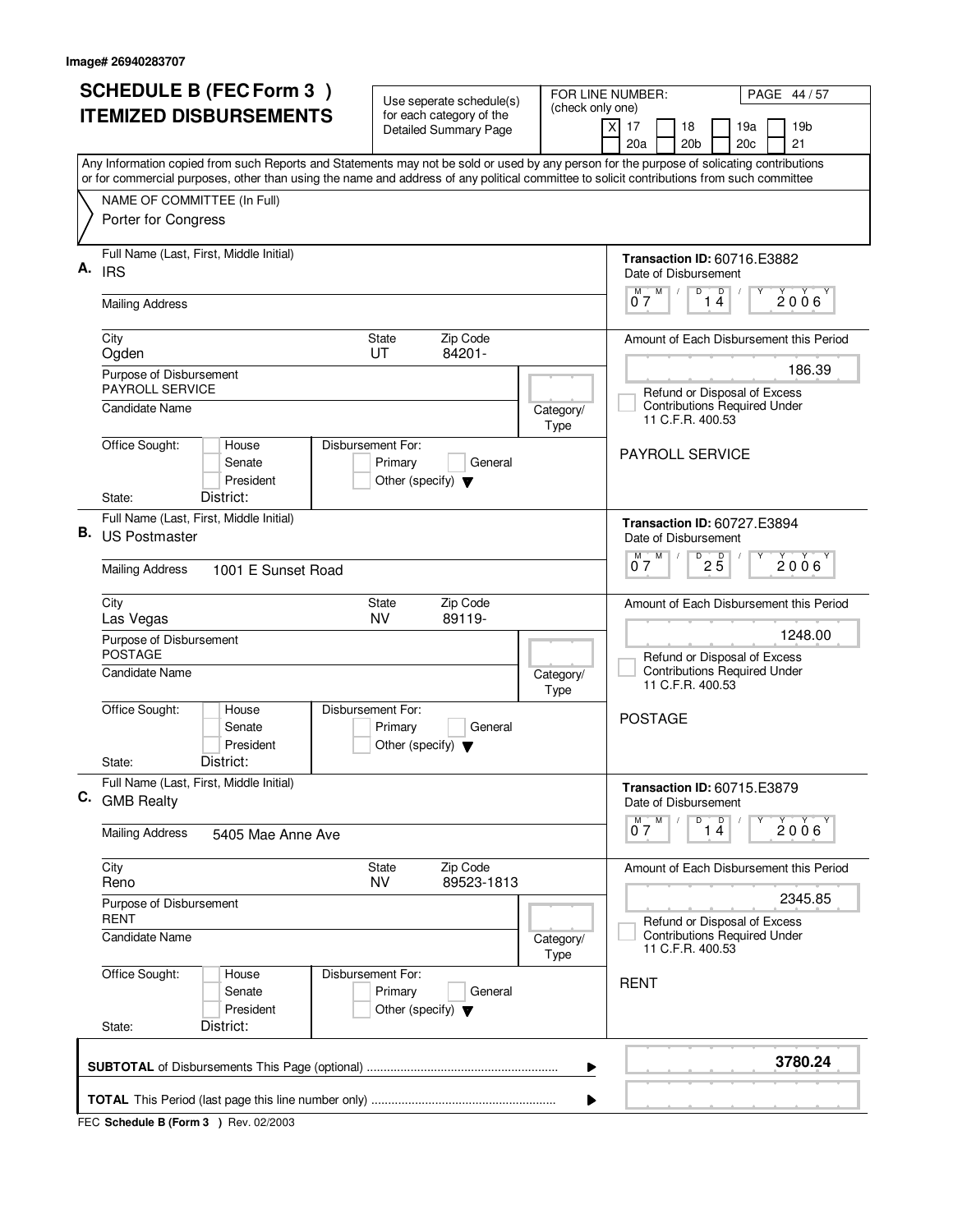| <b>SCHEDULE B (FEC Form 3)</b>                                                                                                                                                                                                                                                         | Use seperate schedule(s)                                                        | FOR LINE NUMBER:<br>(check only one) | PAGE 45/57                                                                                                                 |
|----------------------------------------------------------------------------------------------------------------------------------------------------------------------------------------------------------------------------------------------------------------------------------------|---------------------------------------------------------------------------------|--------------------------------------|----------------------------------------------------------------------------------------------------------------------------|
| <b>ITEMIZED DISBURSEMENTS</b>                                                                                                                                                                                                                                                          | for each category of the<br><b>Detailed Summary Page</b>                        |                                      | 17<br>18<br>19 <sub>b</sub><br>X<br>19a<br>20a<br>20 <sub>b</sub><br>20 <sub>c</sub><br>21                                 |
| Any Information copied from such Reports and Statements may not be sold or used by any person for the purpose of solicating contributions<br>or for commercial purposes, other than using the name and address of any political committee to solicit contributions from such committee |                                                                                 |                                      |                                                                                                                            |
| NAME OF COMMITTEE (In Full)<br>Porter for Congress                                                                                                                                                                                                                                     |                                                                                 |                                      |                                                                                                                            |
| Full Name (Last, First, Middle Initial)<br>Α.<br><b>Brittany Faber</b>                                                                                                                                                                                                                 |                                                                                 |                                      | <b>Transaction ID: 60706.E3819</b><br>Date of Disbursement<br>$0^M$ $7^M$<br>D<br>$0\frac{D}{3}$<br>Υ<br>2006 <sup>Y</sup> |
| <b>Mailing Address</b><br>519 Greasewood Drive                                                                                                                                                                                                                                         |                                                                                 |                                      |                                                                                                                            |
| City<br>Las Vegas                                                                                                                                                                                                                                                                      | Zip Code<br>State<br>89110-<br>NV                                               |                                      | Amount of Each Disbursement this Period<br>250.00                                                                          |
| Purpose of Disbursement<br>CONSULTING GRASSROOTS<br>Candidate Name                                                                                                                                                                                                                     |                                                                                 | Category/<br><b>Type</b>             | Refund or Disposal of Excess<br><b>Contributions Required Under</b><br>11 C.F.R. 400.53                                    |
| Office Sought:<br>House<br>Senate<br>President<br>District:<br>State:                                                                                                                                                                                                                  | Disbursement For:<br>Primary<br>General<br>Other (specify) $\blacktriangledown$ |                                      | CONSULTING GRASSROOTS                                                                                                      |
| Full Name (Last, First, Middle Initial)<br>В.<br>November Inc                                                                                                                                                                                                                          |                                                                                 |                                      | <b>Transaction ID: 60706.E3843</b><br>Date of Disbursement                                                                 |
| <b>Mailing Address</b><br>PO Box 27972                                                                                                                                                                                                                                                 |                                                                                 |                                      | D<br>D<br>M<br>2006<br>07<br>03                                                                                            |
| City<br>Las Vegas<br>Purpose of Disbursement<br>SEE BELOW/TRAVEL & MEALS                                                                                                                                                                                                               | Zip Code<br><b>State</b><br><b>NV</b><br>89126-                                 |                                      | Amount of Each Disbursement this Period<br>380.12                                                                          |
| Candidate Name                                                                                                                                                                                                                                                                         |                                                                                 | Category/<br>Type                    | Refund or Disposal of Excess<br><b>Contributions Required Under</b><br>11 C.F.R. 400.53                                    |
| Office Sought:<br>House<br>Senate<br>President                                                                                                                                                                                                                                         | Disbursement For:<br>Primary<br>General<br>Other (specify) $\blacktriangledown$ |                                      | SEE BELOW/TRAVEL & MEALS                                                                                                   |
| District:<br>State:<br>Full Name (Last, First, Middle Initial)                                                                                                                                                                                                                         |                                                                                 |                                      | <b>Transaction ID: 60706.E3838</b>                                                                                         |
| C. America West Airlines                                                                                                                                                                                                                                                               |                                                                                 |                                      | Date of Disbursement<br>$\overline{D}$<br>$M$ $M$                                                                          |
| <b>Mailing Address</b><br>4000 E Sky Harbor Blvd                                                                                                                                                                                                                                       |                                                                                 |                                      | $0\overline{3}$<br>$2006^{\circ}$<br>07                                                                                    |
| City<br>Phoenix                                                                                                                                                                                                                                                                        | Zip Code<br>State<br>AZ<br>85034-                                               |                                      | Amount of Each Disbursement this Period                                                                                    |
| Purpose of Disbursement<br><b>TRAVEL</b>                                                                                                                                                                                                                                               |                                                                                 |                                      | 199.60<br>Refund or Disposal of Excess                                                                                     |
| Candidate Name                                                                                                                                                                                                                                                                         |                                                                                 | Category/<br>Type                    | <b>Contributions Required Under</b><br>11 C.F.R. 400.53                                                                    |
| Office Sought:<br>House<br>Senate<br>President<br>District:<br>State:                                                                                                                                                                                                                  | Disbursement For:<br>Primary<br>General<br>Other (specify) $\blacktriangledown$ |                                      | [MEMO ITEM]<br><b>MEMO: TRAVEL</b>                                                                                         |
|                                                                                                                                                                                                                                                                                        |                                                                                 | ▶                                    | 630.12                                                                                                                     |
|                                                                                                                                                                                                                                                                                        |                                                                                 | ▶                                    |                                                                                                                            |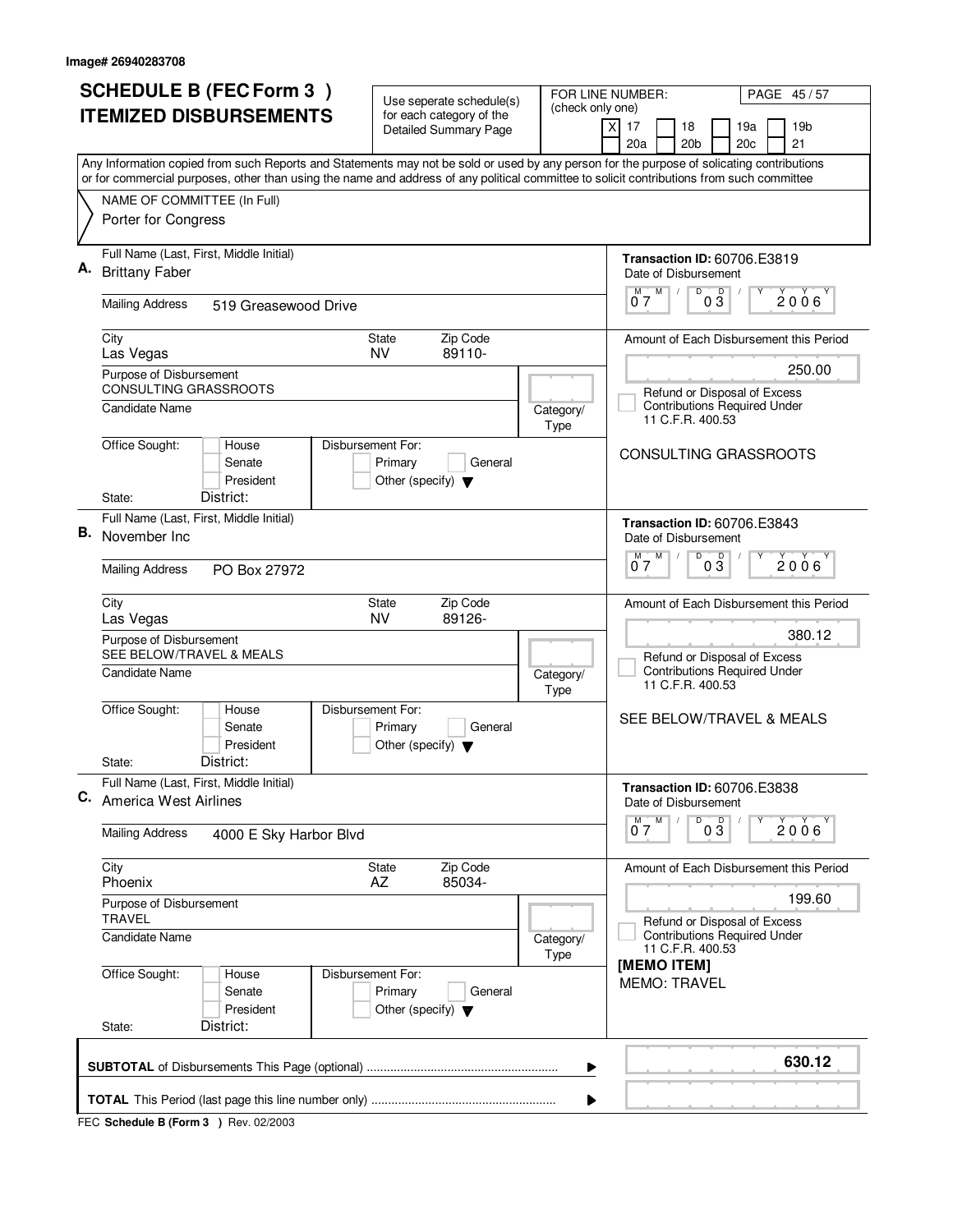|    | <b>SCHEDULE B (FEC Form 3)</b>                                                                                                                                                                                                                                                         | Use seperate schedule(s)                                                        | (check only one)                      | FOR LINE NUMBER:<br>PAGE 46/57                                                                   |
|----|----------------------------------------------------------------------------------------------------------------------------------------------------------------------------------------------------------------------------------------------------------------------------------------|---------------------------------------------------------------------------------|---------------------------------------|--------------------------------------------------------------------------------------------------|
|    | <b>ITEMIZED DISBURSEMENTS</b>                                                                                                                                                                                                                                                          | for each category of the<br><b>Detailed Summary Page</b>                        |                                       | 19 <sub>b</sub><br>X<br>17<br>18<br>19a<br>20a<br>20 <sub>b</sub><br>20c<br>21                   |
|    | Any Information copied from such Reports and Statements may not be sold or used by any person for the purpose of solicating contributions<br>or for commercial purposes, other than using the name and address of any political committee to solicit contributions from such committee |                                                                                 |                                       |                                                                                                  |
|    | NAME OF COMMITTEE (In Full)<br>Porter for Congress                                                                                                                                                                                                                                     |                                                                                 |                                       |                                                                                                  |
| Α. | Full Name (Last, First, Middle Initial)<br><b>Starbucks</b>                                                                                                                                                                                                                            |                                                                                 |                                       | <b>Transaction ID: 60706.E3841</b><br>Date of Disbursement<br>D<br>Υ                             |
|    | <b>Mailing Address</b><br>180 Stephanie                                                                                                                                                                                                                                                |                                                                                 |                                       | $0^M$ $7^M$<br>$0\overline{3}$<br>2006                                                           |
|    | City<br>Henderson                                                                                                                                                                                                                                                                      | Zip Code<br>State<br>89014-<br><b>NV</b>                                        |                                       | Amount of Each Disbursement this Period                                                          |
|    | Purpose of Disbursement<br><b>MEALS</b><br><b>Candidate Name</b>                                                                                                                                                                                                                       |                                                                                 | Category/                             | 20.74<br>Refund or Disposal of Excess<br><b>Contributions Required Under</b><br>11 C.F.R. 400.53 |
|    | Office Sought:<br>House<br>Senate<br>President<br>District:<br>State:                                                                                                                                                                                                                  | Disbursement For:<br>Primary<br>General<br>Other (specify) $\blacktriangledown$ | Type                                  | [MEMO ITEM]<br><b>MEMO: MEALS</b>                                                                |
| В. | Full Name (Last, First, Middle Initial)<br>Mary Mai                                                                                                                                                                                                                                    |                                                                                 |                                       | <b>Transaction ID: 60706.E3830</b><br>Date of Disbursement                                       |
|    | <b>Mailing Address</b><br>1131 Spooner Court                                                                                                                                                                                                                                           |                                                                                 |                                       | D<br>$0\overline{3}$<br>$0^{\overline{M}}$<br>M<br>2006                                          |
|    | City<br>Henderson                                                                                                                                                                                                                                                                      | Zip Code<br><b>State</b><br>89014-<br><b>NV</b>                                 |                                       | Amount of Each Disbursement this Period<br>291.93                                                |
|    | Purpose of Disbursement<br><b>TRAVEL</b><br>Candidate Name                                                                                                                                                                                                                             |                                                                                 | Category/<br>Type                     | Refund or Disposal of Excess<br><b>Contributions Required Under</b><br>11 C.F.R. 400.53          |
|    | Office Sought:<br>House<br>Senate<br>President<br>District:                                                                                                                                                                                                                            | Disbursement For:<br>Primary<br>General<br>Other (specify) $\blacktriangledown$ |                                       | <b>TRAVEL</b>                                                                                    |
|    | State:<br>Full Name (Last, First, Middle Initial)<br>C. QTS Payroll Services                                                                                                                                                                                                           |                                                                                 |                                       | <b>Transaction ID: 60716.E3881</b><br>Date of Disbursement                                       |
|    | <b>Mailing Address</b><br>8170 W. Sahara Avenue                                                                                                                                                                                                                                        |                                                                                 |                                       | $\overline{D}$<br>M<br>1 <sup>D</sup><br>M<br>$2006^{\circ}$<br>07                               |
|    | City<br>Las Vegas                                                                                                                                                                                                                                                                      | Zip Code<br>State<br><b>NV</b><br>89117-                                        |                                       | Amount of Each Disbursement this Period                                                          |
|    | Purpose of Disbursement<br><b>PAYROLL SERVICES</b>                                                                                                                                                                                                                                     |                                                                                 | 29.80<br>Refund or Disposal of Excess |                                                                                                  |
|    | Candidate Name                                                                                                                                                                                                                                                                         |                                                                                 | Category/<br>Type                     | <b>Contributions Required Under</b><br>11 C.F.R. 400.53                                          |
|    | Office Sought:<br>House<br>Senate<br>President<br>District:<br>State:                                                                                                                                                                                                                  | Disbursement For:<br>Primary<br>General<br>Other (specify) $\blacktriangledown$ |                                       | <b>PAYROLL SERVICES</b>                                                                          |
|    |                                                                                                                                                                                                                                                                                        |                                                                                 |                                       | 321.73                                                                                           |
|    |                                                                                                                                                                                                                                                                                        |                                                                                 | ▶                                     |                                                                                                  |
|    |                                                                                                                                                                                                                                                                                        |                                                                                 | ▶                                     |                                                                                                  |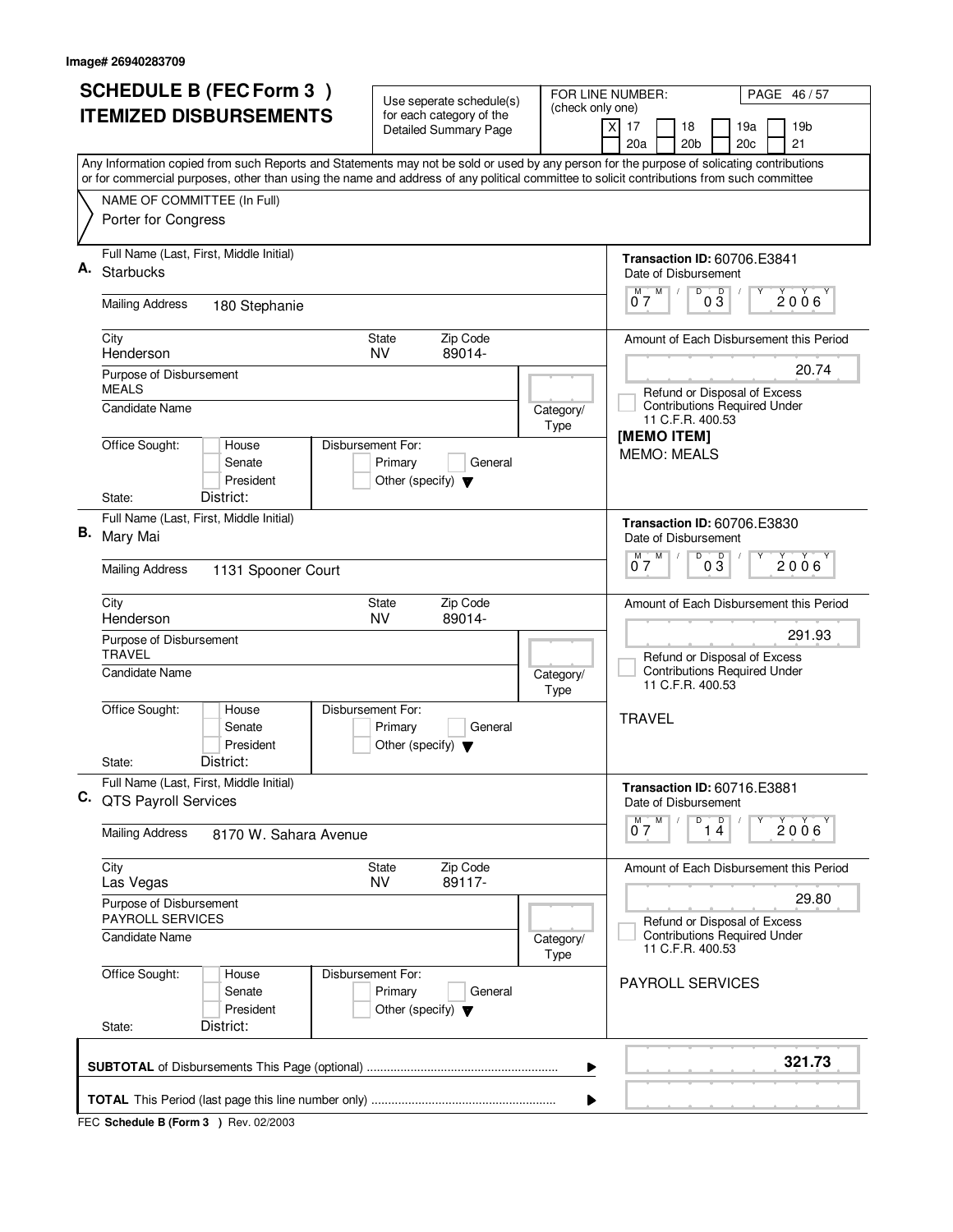| <b>SCHEDULE B (FEC Form 3)</b>                                                                                                                                                                                                                                                         | Use seperate schedule(s)                                                        | FOR LINE NUMBER:<br>(check only one) | PAGE 47/57                                                                                         |
|----------------------------------------------------------------------------------------------------------------------------------------------------------------------------------------------------------------------------------------------------------------------------------------|---------------------------------------------------------------------------------|--------------------------------------|----------------------------------------------------------------------------------------------------|
| <b>ITEMIZED DISBURSEMENTS</b>                                                                                                                                                                                                                                                          | for each category of the<br><b>Detailed Summary Page</b>                        | 17<br>X<br>20a                       | 18<br>19 <sub>b</sub><br>19a<br>20 <sub>b</sub><br>20 <sub>c</sub><br>21                           |
| Any Information copied from such Reports and Statements may not be sold or used by any person for the purpose of solicating contributions<br>or for commercial purposes, other than using the name and address of any political committee to solicit contributions from such committee |                                                                                 |                                      |                                                                                                    |
| NAME OF COMMITTEE (In Full)<br>Porter for Congress                                                                                                                                                                                                                                     |                                                                                 |                                      |                                                                                                    |
| Full Name (Last, First, Middle Initial)<br><b>Creel Printing</b>                                                                                                                                                                                                                       |                                                                                 |                                      | <b>Transaction ID: 60718.E3883</b><br>Date of Disbursement<br>D                                    |
| <b>Mailing Address</b><br>6330 W. Sunset Road                                                                                                                                                                                                                                          |                                                                                 |                                      | $0^M$ $7^M$<br>1 <sup>D</sup><br>$2006^{\circ}$                                                    |
| City<br>Las Vegas                                                                                                                                                                                                                                                                      | Zip Code<br>State<br>89118-<br><b>NV</b>                                        |                                      | Amount of Each Disbursement this Period                                                            |
| Purpose of Disbursement<br>PRINTING & MAILING<br>Candidate Name                                                                                                                                                                                                                        |                                                                                 | Category/<br>Type                    | 7375.00<br>Refund or Disposal of Excess<br><b>Contributions Required Under</b><br>11 C.F.R. 400.53 |
| Office Sought:<br>House<br>Senate<br>President<br>District:<br>State:                                                                                                                                                                                                                  | Disbursement For:<br>Primary<br>General<br>Other (specify) $\blacktriangledown$ |                                      | PRINTING & MAILING                                                                                 |
| Full Name (Last, First, Middle Initial)<br>В.<br>November Inc                                                                                                                                                                                                                          |                                                                                 |                                      | Transaction ID: 60706.E3846<br>Date of Disbursement                                                |
| <b>Mailing Address</b><br>PO Box 27972                                                                                                                                                                                                                                                 |                                                                                 |                                      | D<br>D<br>M<br>2006<br>07<br>03                                                                    |
| City<br>Las Vegas<br>Purpose of Disbursement                                                                                                                                                                                                                                           | Zip Code<br><b>State</b><br>89126-<br><b>NV</b>                                 |                                      | Amount of Each Disbursement this Period<br>255.63                                                  |
| SEE BELOW/OFFICE SUPPLIES<br>Candidate Name                                                                                                                                                                                                                                            |                                                                                 | Category/<br>Type                    | Refund or Disposal of Excess<br><b>Contributions Required Under</b><br>11 C.F.R. 400.53            |
| Office Sought:<br>House<br>Senate<br>President                                                                                                                                                                                                                                         | Disbursement For:<br>Primary<br>General<br>Other (specify) $\blacktriangledown$ |                                      | SEE BELOW/OFFICE SUPPLIES                                                                          |
| District:<br>State:<br>Full Name (Last, First, Middle Initial)<br>C.<br><b>Albertsons Stores</b>                                                                                                                                                                                       |                                                                                 |                                      | <b>Transaction ID: 60706.E3847</b><br>Date of Disbursement                                         |
| <b>Mailing Address</b><br>2020 Sunset Rd                                                                                                                                                                                                                                               |                                                                                 |                                      | D<br>$M$ $M$<br>$0\overline{3}$<br>$2006^{\circ}$<br>07                                            |
| City<br>Las Vegas                                                                                                                                                                                                                                                                      | Zip Code<br>State<br><b>NV</b><br>89120-                                        |                                      | Amount of Each Disbursement this Period                                                            |
| Purpose of Disbursement<br>OFFICE SUPPLIES                                                                                                                                                                                                                                             |                                                                                 |                                      | 88.36<br>Refund or Disposal of Excess                                                              |
| <b>Candidate Name</b>                                                                                                                                                                                                                                                                  |                                                                                 | Category/<br>Type                    | <b>Contributions Required Under</b><br>11 C.F.R. 400.53<br>[MEMO ITEM]                             |
| Office Sought:<br>House<br>Senate<br>President<br>District:<br>State:                                                                                                                                                                                                                  | Disbursement For:<br>Primary<br>General<br>Other (specify) $\blacktriangledown$ |                                      | <b>MEMO: OFFICE SUPPLIES</b>                                                                       |
|                                                                                                                                                                                                                                                                                        |                                                                                 | ▶                                    | 7630.63                                                                                            |
|                                                                                                                                                                                                                                                                                        |                                                                                 | ▶                                    |                                                                                                    |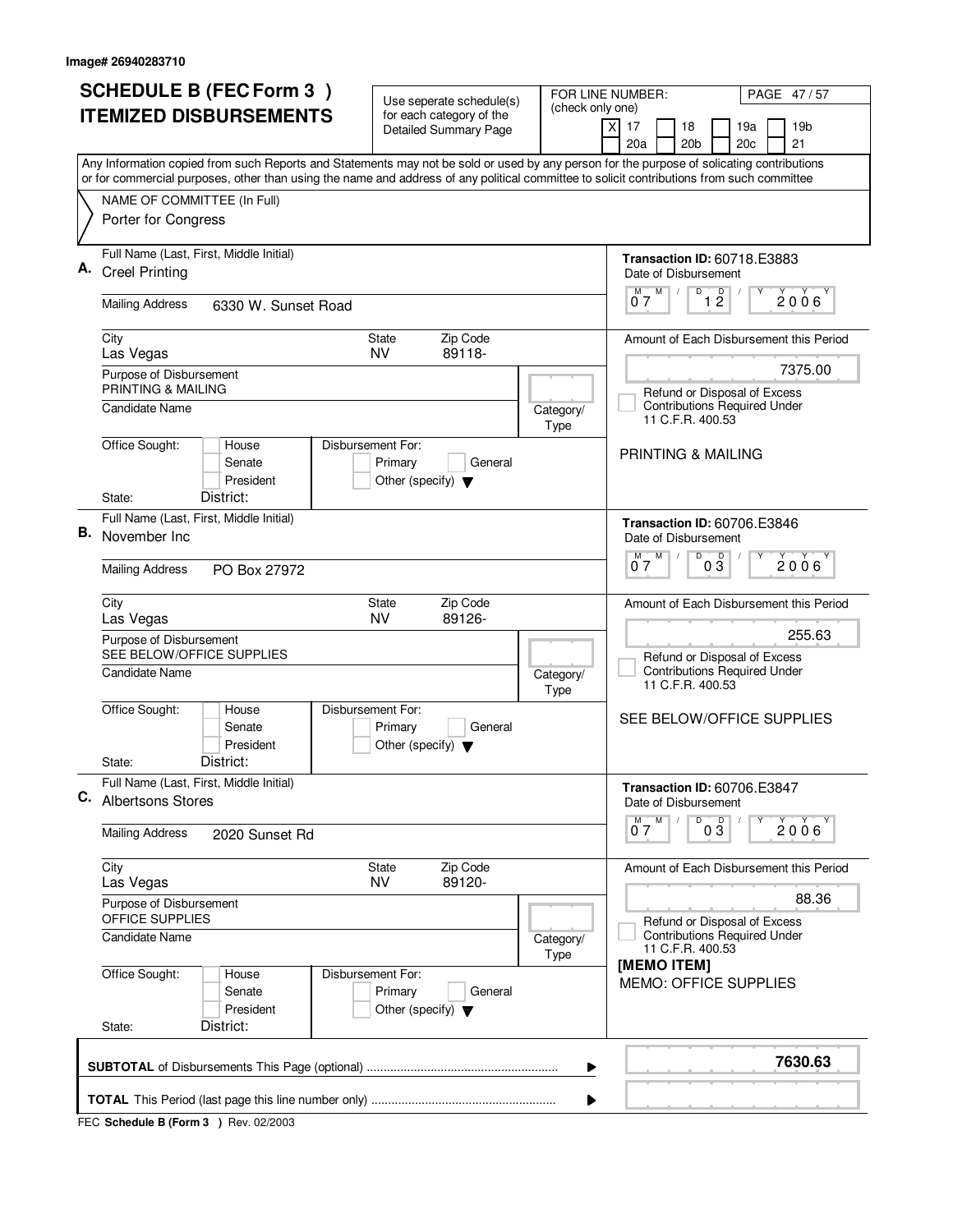| <b>SCHEDULE B (FEC Form 3)</b><br><b>ITEMIZED DISBURSEMENTS</b>                                                                                                                                                                                                                        | Use seperate schedule(s)<br>(check only one)<br>for each category of the                | FOR LINE NUMBER:<br>PAGE 48 / 57                                                            |
|----------------------------------------------------------------------------------------------------------------------------------------------------------------------------------------------------------------------------------------------------------------------------------------|-----------------------------------------------------------------------------------------|---------------------------------------------------------------------------------------------|
|                                                                                                                                                                                                                                                                                        | <b>Detailed Summary Page</b>                                                            | 19 <sub>b</sub><br>$\times$<br>17<br>18<br>19a<br>20a<br>20 <sub>b</sub><br>21<br>20c       |
| Any Information copied from such Reports and Statements may not be sold or used by any person for the purpose of solicating contributions<br>or for commercial purposes, other than using the name and address of any political committee to solicit contributions from such committee |                                                                                         |                                                                                             |
| NAME OF COMMITTEE (In Full)<br>Porter for Congress                                                                                                                                                                                                                                     |                                                                                         |                                                                                             |
| Full Name (Last, First, Middle Initial)<br>Α.<br>Office Depot                                                                                                                                                                                                                          |                                                                                         | <b>Transaction ID: 60706.E3848</b><br>Date of Disbursement<br>D<br>M                        |
| <b>Mailing Address</b><br>3366 E Willow Str                                                                                                                                                                                                                                            |                                                                                         | $0\overline{3}$<br>$0^{\overline{M}}$<br>$2006^{\circ}$                                     |
| City<br>Long Beach                                                                                                                                                                                                                                                                     | Zip Code<br>State<br>90806-<br>CA                                                       | Amount of Each Disbursement this Period                                                     |
| Purpose of Disbursement<br>OFFICE SUPPLIES                                                                                                                                                                                                                                             |                                                                                         | 19.67<br>Refund or Disposal of Excess                                                       |
| <b>Candidate Name</b>                                                                                                                                                                                                                                                                  | Category/<br>Type                                                                       | <b>Contributions Required Under</b><br>11 C.F.R. 400.53<br>[MEMO ITEM]                      |
| Office Sought:<br>House<br>Senate<br>President                                                                                                                                                                                                                                         | Disbursement For:<br>Primary<br>General<br>Other (specify) $\blacktriangledown$         | <b>MEMO: OFFICE SUPPLIES</b>                                                                |
| District:<br>State:<br>Full Name (Last, First, Middle Initial)<br>В.                                                                                                                                                                                                                   |                                                                                         | <b>Transaction ID: 60706.E3842</b>                                                          |
| November Inc<br><b>Mailing Address</b><br>PO Box 27972                                                                                                                                                                                                                                 |                                                                                         | Date of Disbursement<br>D<br>M<br>$0\overline{3}$<br>2006'<br>07                            |
|                                                                                                                                                                                                                                                                                        |                                                                                         |                                                                                             |
| City<br>Las Vegas                                                                                                                                                                                                                                                                      | Zip Code<br><b>State</b><br><b>NV</b><br>89126-                                         | Amount of Each Disbursement this Period<br>371.60                                           |
| Purpose of Disbursement<br><b>MEALS</b><br><b>Candidate Name</b>                                                                                                                                                                                                                       | Category/                                                                               | Refund or Disposal of Excess<br><b>Contributions Required Under</b><br>11 C.F.R. 400.53     |
| Office Sought:<br>House<br>Senate<br>President                                                                                                                                                                                                                                         | Type<br>Disbursement For:<br>Primary<br>General<br>Other (specify) $\blacktriangledown$ | <b>MEALS</b>                                                                                |
| District:<br>State:<br>Full Name (Last, First, Middle Initial)                                                                                                                                                                                                                         |                                                                                         | Transaction ID: 60706.E3824                                                                 |
| C. Federal Express<br><b>Mailing Address</b><br>PO Box 1140                                                                                                                                                                                                                            |                                                                                         | Date of Disbursement<br>$\overline{D}$<br>M<br>M<br>$0\overline{3}$<br>$2006^{\circ}$<br>07 |
| City                                                                                                                                                                                                                                                                                   | Zip Code<br>State                                                                       | Amount of Each Disbursement this Period                                                     |
| Memphis<br>Purpose of Disbursement<br><b>SHIPPING</b>                                                                                                                                                                                                                                  | 38101-<br>TN                                                                            | 79.42                                                                                       |
| Candidate Name                                                                                                                                                                                                                                                                         | Category/<br>Type                                                                       | Refund or Disposal of Excess<br><b>Contributions Required Under</b><br>11 C.F.R. 400.53     |
| Office Sought:<br>House<br>Senate<br>President                                                                                                                                                                                                                                         | Disbursement For:<br>Primary<br>General<br>Other (specify) $\blacktriangledown$         | <b>SHIPPING</b>                                                                             |
| District:<br>State:                                                                                                                                                                                                                                                                    |                                                                                         | 451.02                                                                                      |
|                                                                                                                                                                                                                                                                                        | ▶                                                                                       |                                                                                             |
|                                                                                                                                                                                                                                                                                        |                                                                                         |                                                                                             |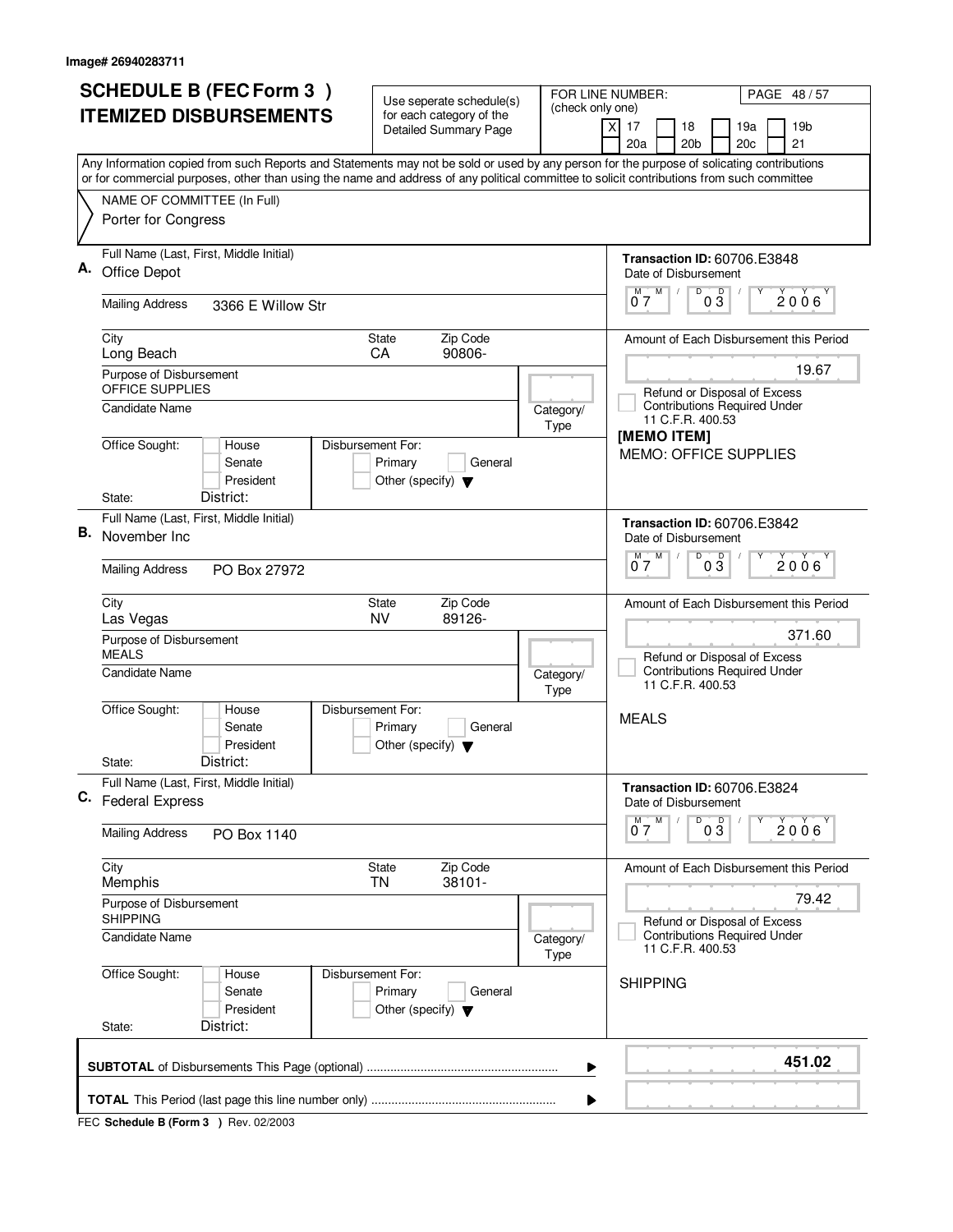| 20a<br>20 <sub>b</sub><br>21<br>20c<br>Any Information copied from such Reports and Statements may not be sold or used by any person for the purpose of solicating contributions<br>or for commercial purposes, other than using the name and address of any political committee to solicit contributions from such committee<br>NAME OF COMMITTEE (In Full)<br>Porter for Congress<br>Full Name (Last, First, Middle Initial)<br><b>Transaction ID: 60706.E3822</b><br><b>Cingular Wireless</b><br>Date of Disbursement<br>$0^{\frac{M}{2}}$<br>D<br>03<br>$2006^{\circ}$<br><b>Mailing Address</b><br>PO Box 10401<br>Zip Code<br>City<br>State<br>91410-<br>Van Nuys<br>CA<br>220.35<br>Purpose of Disbursement<br><b>TELEPHONE</b><br>Refund or Disposal of Excess<br><b>Contributions Required Under</b><br>Candidate Name<br>Category/<br>11 C.F.R. 400.53<br>Type<br>Office Sought:<br>Disbursement For:<br>House<br><b>TELEPHONE</b><br>Senate<br>Primary<br>General<br>President<br>Other (specify) $\blacktriangledown$<br>District:<br>State:<br>Full Name (Last, First, Middle Initial)<br><b>Transaction ID: 60706.E3816</b><br>В.<br>American Express<br>Date of Disbursement<br>D<br>M<br>$0\overline{3}$<br>2006<br>07<br><b>Mailing Address</b><br>PO Box 0001<br>Zip Code<br>City<br>State<br>Los Angeles<br>CA<br>90096-<br>5004.86<br>Purpose of Disbursement<br>SEE BELOW/ TRAVEL & EXPS<br>Refund or Disposal of Excess<br><b>Contributions Required Under</b><br><b>Candidate Name</b><br>Category/<br>11 C.F.R. 400.53<br>Type<br>Office Sought:<br>Disbursement For:<br>House<br>SEE BELOW/ TRAVEL & EXPS<br>Senate<br>Primary<br>General<br>President<br>Other (specify) $\blacktriangledown$<br>District:<br>State:<br>Full Name (Last, First, Middle Initial)<br><b>Transaction ID: 60706.E3869</b><br>C. America West Airlines<br>Date of Disbursement<br>D<br>$0\frac{D}{3}$<br>M<br>M<br>$2006^{\circ}$<br>07<br><b>Mailing Address</b><br>4000 E Sky Harbor Blvd<br>City<br>Zip Code<br>State<br>AZ<br>85034-<br>Phoenix<br>683.90<br>Purpose of Disbursement<br><b>TRAVEL</b><br>Refund or Disposal of Excess<br><b>Contributions Required Under</b><br>Candidate Name<br>Category/<br>11 C.F.R. 400.53<br>Type<br>[MEMO ITEM]<br>Office Sought:<br>Disbursement For:<br>House<br><b>MEMO: TRAVEL</b><br>Senate<br>Primary<br>General<br>President<br>Other (specify) $\blacktriangledown$<br>District:<br>State: | <b>SCHEDULE B (FEC Form 3)</b><br><b>ITEMIZED DISBURSEMENTS</b> | Use seperate schedule(s)<br>for each category of the<br><b>Detailed Summary Page</b> | FOR LINE NUMBER:<br>(check only one) | PAGE 49/57<br>$\times$<br>17<br>18<br>19a<br>19 <sub>b</sub> |
|----------------------------------------------------------------------------------------------------------------------------------------------------------------------------------------------------------------------------------------------------------------------------------------------------------------------------------------------------------------------------------------------------------------------------------------------------------------------------------------------------------------------------------------------------------------------------------------------------------------------------------------------------------------------------------------------------------------------------------------------------------------------------------------------------------------------------------------------------------------------------------------------------------------------------------------------------------------------------------------------------------------------------------------------------------------------------------------------------------------------------------------------------------------------------------------------------------------------------------------------------------------------------------------------------------------------------------------------------------------------------------------------------------------------------------------------------------------------------------------------------------------------------------------------------------------------------------------------------------------------------------------------------------------------------------------------------------------------------------------------------------------------------------------------------------------------------------------------------------------------------------------------------------------------------------------------------------------------------------------------------------------------------------------------------------------------------------------------------------------------------------------------------------------------------------------------------------------------------------------------------------------------------------------------------------------------------------------------------------------------------------------------------------------------------------------------------|-----------------------------------------------------------------|--------------------------------------------------------------------------------------|--------------------------------------|--------------------------------------------------------------|
|                                                                                                                                                                                                                                                                                                                                                                                                                                                                                                                                                                                                                                                                                                                                                                                                                                                                                                                                                                                                                                                                                                                                                                                                                                                                                                                                                                                                                                                                                                                                                                                                                                                                                                                                                                                                                                                                                                                                                                                                                                                                                                                                                                                                                                                                                                                                                                                                                                                    |                                                                 |                                                                                      |                                      |                                                              |
|                                                                                                                                                                                                                                                                                                                                                                                                                                                                                                                                                                                                                                                                                                                                                                                                                                                                                                                                                                                                                                                                                                                                                                                                                                                                                                                                                                                                                                                                                                                                                                                                                                                                                                                                                                                                                                                                                                                                                                                                                                                                                                                                                                                                                                                                                                                                                                                                                                                    |                                                                 |                                                                                      |                                      |                                                              |
|                                                                                                                                                                                                                                                                                                                                                                                                                                                                                                                                                                                                                                                                                                                                                                                                                                                                                                                                                                                                                                                                                                                                                                                                                                                                                                                                                                                                                                                                                                                                                                                                                                                                                                                                                                                                                                                                                                                                                                                                                                                                                                                                                                                                                                                                                                                                                                                                                                                    |                                                                 |                                                                                      |                                      |                                                              |
|                                                                                                                                                                                                                                                                                                                                                                                                                                                                                                                                                                                                                                                                                                                                                                                                                                                                                                                                                                                                                                                                                                                                                                                                                                                                                                                                                                                                                                                                                                                                                                                                                                                                                                                                                                                                                                                                                                                                                                                                                                                                                                                                                                                                                                                                                                                                                                                                                                                    |                                                                 |                                                                                      |                                      |                                                              |
|                                                                                                                                                                                                                                                                                                                                                                                                                                                                                                                                                                                                                                                                                                                                                                                                                                                                                                                                                                                                                                                                                                                                                                                                                                                                                                                                                                                                                                                                                                                                                                                                                                                                                                                                                                                                                                                                                                                                                                                                                                                                                                                                                                                                                                                                                                                                                                                                                                                    |                                                                 |                                                                                      |                                      |                                                              |
|                                                                                                                                                                                                                                                                                                                                                                                                                                                                                                                                                                                                                                                                                                                                                                                                                                                                                                                                                                                                                                                                                                                                                                                                                                                                                                                                                                                                                                                                                                                                                                                                                                                                                                                                                                                                                                                                                                                                                                                                                                                                                                                                                                                                                                                                                                                                                                                                                                                    |                                                                 |                                                                                      |                                      | Amount of Each Disbursement this Period                      |
|                                                                                                                                                                                                                                                                                                                                                                                                                                                                                                                                                                                                                                                                                                                                                                                                                                                                                                                                                                                                                                                                                                                                                                                                                                                                                                                                                                                                                                                                                                                                                                                                                                                                                                                                                                                                                                                                                                                                                                                                                                                                                                                                                                                                                                                                                                                                                                                                                                                    |                                                                 |                                                                                      |                                      |                                                              |
|                                                                                                                                                                                                                                                                                                                                                                                                                                                                                                                                                                                                                                                                                                                                                                                                                                                                                                                                                                                                                                                                                                                                                                                                                                                                                                                                                                                                                                                                                                                                                                                                                                                                                                                                                                                                                                                                                                                                                                                                                                                                                                                                                                                                                                                                                                                                                                                                                                                    |                                                                 |                                                                                      |                                      |                                                              |
|                                                                                                                                                                                                                                                                                                                                                                                                                                                                                                                                                                                                                                                                                                                                                                                                                                                                                                                                                                                                                                                                                                                                                                                                                                                                                                                                                                                                                                                                                                                                                                                                                                                                                                                                                                                                                                                                                                                                                                                                                                                                                                                                                                                                                                                                                                                                                                                                                                                    |                                                                 |                                                                                      |                                      |                                                              |
|                                                                                                                                                                                                                                                                                                                                                                                                                                                                                                                                                                                                                                                                                                                                                                                                                                                                                                                                                                                                                                                                                                                                                                                                                                                                                                                                                                                                                                                                                                                                                                                                                                                                                                                                                                                                                                                                                                                                                                                                                                                                                                                                                                                                                                                                                                                                                                                                                                                    |                                                                 |                                                                                      |                                      |                                                              |
|                                                                                                                                                                                                                                                                                                                                                                                                                                                                                                                                                                                                                                                                                                                                                                                                                                                                                                                                                                                                                                                                                                                                                                                                                                                                                                                                                                                                                                                                                                                                                                                                                                                                                                                                                                                                                                                                                                                                                                                                                                                                                                                                                                                                                                                                                                                                                                                                                                                    |                                                                 |                                                                                      |                                      | Amount of Each Disbursement this Period                      |
|                                                                                                                                                                                                                                                                                                                                                                                                                                                                                                                                                                                                                                                                                                                                                                                                                                                                                                                                                                                                                                                                                                                                                                                                                                                                                                                                                                                                                                                                                                                                                                                                                                                                                                                                                                                                                                                                                                                                                                                                                                                                                                                                                                                                                                                                                                                                                                                                                                                    |                                                                 |                                                                                      |                                      |                                                              |
|                                                                                                                                                                                                                                                                                                                                                                                                                                                                                                                                                                                                                                                                                                                                                                                                                                                                                                                                                                                                                                                                                                                                                                                                                                                                                                                                                                                                                                                                                                                                                                                                                                                                                                                                                                                                                                                                                                                                                                                                                                                                                                                                                                                                                                                                                                                                                                                                                                                    |                                                                 |                                                                                      |                                      |                                                              |
|                                                                                                                                                                                                                                                                                                                                                                                                                                                                                                                                                                                                                                                                                                                                                                                                                                                                                                                                                                                                                                                                                                                                                                                                                                                                                                                                                                                                                                                                                                                                                                                                                                                                                                                                                                                                                                                                                                                                                                                                                                                                                                                                                                                                                                                                                                                                                                                                                                                    |                                                                 |                                                                                      |                                      |                                                              |
|                                                                                                                                                                                                                                                                                                                                                                                                                                                                                                                                                                                                                                                                                                                                                                                                                                                                                                                                                                                                                                                                                                                                                                                                                                                                                                                                                                                                                                                                                                                                                                                                                                                                                                                                                                                                                                                                                                                                                                                                                                                                                                                                                                                                                                                                                                                                                                                                                                                    |                                                                 |                                                                                      |                                      | Amount of Each Disbursement this Period                      |
|                                                                                                                                                                                                                                                                                                                                                                                                                                                                                                                                                                                                                                                                                                                                                                                                                                                                                                                                                                                                                                                                                                                                                                                                                                                                                                                                                                                                                                                                                                                                                                                                                                                                                                                                                                                                                                                                                                                                                                                                                                                                                                                                                                                                                                                                                                                                                                                                                                                    |                                                                 |                                                                                      |                                      |                                                              |
|                                                                                                                                                                                                                                                                                                                                                                                                                                                                                                                                                                                                                                                                                                                                                                                                                                                                                                                                                                                                                                                                                                                                                                                                                                                                                                                                                                                                                                                                                                                                                                                                                                                                                                                                                                                                                                                                                                                                                                                                                                                                                                                                                                                                                                                                                                                                                                                                                                                    |                                                                 |                                                                                      |                                      |                                                              |
|                                                                                                                                                                                                                                                                                                                                                                                                                                                                                                                                                                                                                                                                                                                                                                                                                                                                                                                                                                                                                                                                                                                                                                                                                                                                                                                                                                                                                                                                                                                                                                                                                                                                                                                                                                                                                                                                                                                                                                                                                                                                                                                                                                                                                                                                                                                                                                                                                                                    |                                                                 |                                                                                      |                                      |                                                              |
| ▶                                                                                                                                                                                                                                                                                                                                                                                                                                                                                                                                                                                                                                                                                                                                                                                                                                                                                                                                                                                                                                                                                                                                                                                                                                                                                                                                                                                                                                                                                                                                                                                                                                                                                                                                                                                                                                                                                                                                                                                                                                                                                                                                                                                                                                                                                                                                                                                                                                                  |                                                                 |                                                                                      |                                      | 5225.21                                                      |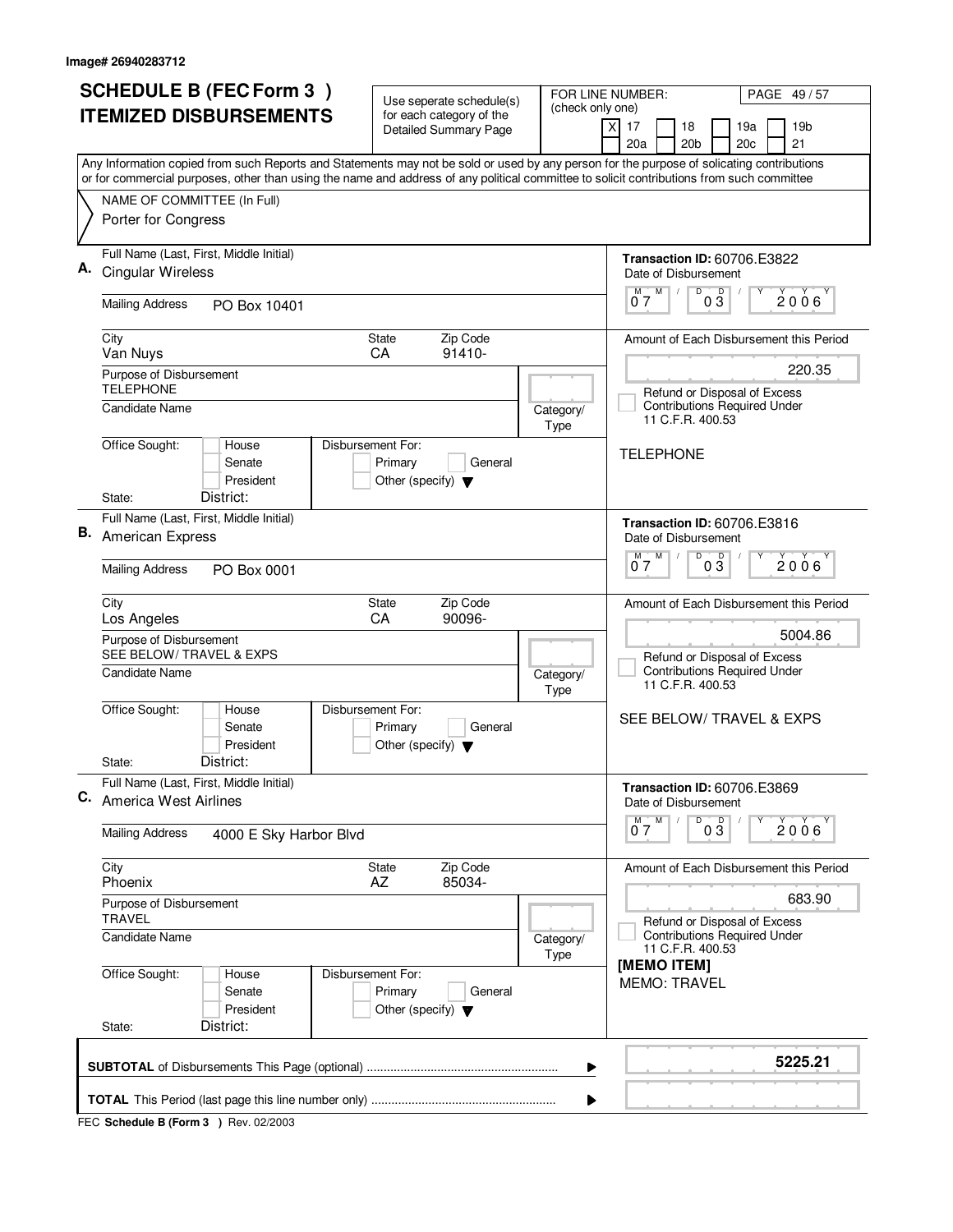|    | <b>SCHEDULE B (FEC Form 3)</b>                                                                                                                                                                                                                                                         | Use seperate schedule(s)                                                        |                   | FOR LINE NUMBER:<br>PAGE 50/57                                                                    |  |
|----|----------------------------------------------------------------------------------------------------------------------------------------------------------------------------------------------------------------------------------------------------------------------------------------|---------------------------------------------------------------------------------|-------------------|---------------------------------------------------------------------------------------------------|--|
|    | <b>ITEMIZED DISBURSEMENTS</b>                                                                                                                                                                                                                                                          | for each category of the<br><b>Detailed Summary Page</b>                        | (check only one)  | 19 <sub>b</sub><br>X<br>17<br>18<br>19a<br>20a<br>20 <sub>b</sub><br>20c<br>21                    |  |
|    | Any Information copied from such Reports and Statements may not be sold or used by any person for the purpose of solicating contributions<br>or for commercial purposes, other than using the name and address of any political committee to solicit contributions from such committee |                                                                                 |                   |                                                                                                   |  |
|    | NAME OF COMMITTEE (In Full)<br>Porter for Congress                                                                                                                                                                                                                                     |                                                                                 |                   |                                                                                                   |  |
| Α. | Full Name (Last, First, Middle Initial)<br>Capitol Hill Club                                                                                                                                                                                                                           |                                                                                 |                   | <b>Transaction ID: 60706.E3864</b><br>Date of Disbursement<br>D<br>Υ                              |  |
|    | <b>Mailing Address</b><br>300 First Str SE                                                                                                                                                                                                                                             |                                                                                 |                   | $0^M$ $7^M$<br>$0\overset{D}{3}$<br>2006                                                          |  |
|    | City<br>Washington                                                                                                                                                                                                                                                                     | Zip Code<br>State<br>20003-<br>DC                                               |                   | Amount of Each Disbursement this Period                                                           |  |
|    | Purpose of Disbursement<br><b>MEALS</b><br><b>Candidate Name</b>                                                                                                                                                                                                                       |                                                                                 | Category/<br>Type | 883.82<br>Refund or Disposal of Excess<br><b>Contributions Required Under</b><br>11 C.F.R. 400.53 |  |
|    | Office Sought:<br>House<br>Senate<br>President<br>District:<br>State:                                                                                                                                                                                                                  | Disbursement For:<br>Primary<br>General<br>Other (specify) $\blacktriangledown$ |                   | [MEMO ITEM]<br><b>MEMO: MEALS</b>                                                                 |  |
| В. | Full Name (Last, First, Middle Initial)<br>Chevron                                                                                                                                                                                                                                     |                                                                                 |                   | <b>Transaction ID: 60706.E3871</b><br>Date of Disbursement                                        |  |
|    | <b>Mailing Address</b><br>4150 Boulder Hwy                                                                                                                                                                                                                                             |                                                                                 |                   | D<br>$0\overline{3}$<br>$0^{\overline{M}}$<br>M<br>2006                                           |  |
|    | City<br>Henderson                                                                                                                                                                                                                                                                      | Zip Code<br><b>State</b><br>89014-<br><b>NV</b>                                 |                   | Amount of Each Disbursement this Period<br>44.35                                                  |  |
|    | Purpose of Disbursement<br><b>TRAVEL</b><br>Candidate Name                                                                                                                                                                                                                             |                                                                                 | Category/<br>Type | Refund or Disposal of Excess<br><b>Contributions Required Under</b><br>11 C.F.R. 400.53           |  |
|    | Office Sought:<br>House<br>Senate<br>President                                                                                                                                                                                                                                         | Disbursement For:<br>Primary<br>General<br>Other (specify) $\blacktriangledown$ |                   | [MEMO ITEM]<br><b>MEMO: TRAVEL</b>                                                                |  |
|    | District:<br>State:<br>Full Name (Last, First, Middle Initial)<br>C. Cingular Wireless                                                                                                                                                                                                 |                                                                                 |                   | <b>Transaction ID: 60706.E3862</b><br>Date of Disbursement<br>D<br>M                              |  |
|    | <b>Mailing Address</b><br>PO Box 10401                                                                                                                                                                                                                                                 |                                                                                 |                   | M <sub>1</sub><br>$0\overline{3}$<br>$2006^{\circ}$<br>07                                         |  |
|    | City<br>Van Nuys                                                                                                                                                                                                                                                                       | Zip Code<br>State<br>91410-<br>CA                                               |                   | Amount of Each Disbursement this Period                                                           |  |
|    | Purpose of Disbursement<br><b>TELEPHONE</b>                                                                                                                                                                                                                                            |                                                                                 |                   | 435.19<br>Refund or Disposal of Excess                                                            |  |
|    | Candidate Name                                                                                                                                                                                                                                                                         |                                                                                 | Category/<br>Type | <b>Contributions Required Under</b><br>11 C.F.R. 400.53                                           |  |
|    | Office Sought:<br>House<br>Senate<br>President<br>District:<br>State:                                                                                                                                                                                                                  | Disbursement For:<br>Primary<br>General<br>Other (specify) $\blacktriangledown$ |                   | [MEMO ITEM]<br><b>MEMO: TELEPHONE</b>                                                             |  |
|    |                                                                                                                                                                                                                                                                                        |                                                                                 |                   | 0.00                                                                                              |  |
|    | ▶                                                                                                                                                                                                                                                                                      |                                                                                 |                   |                                                                                                   |  |
|    |                                                                                                                                                                                                                                                                                        |                                                                                 |                   |                                                                                                   |  |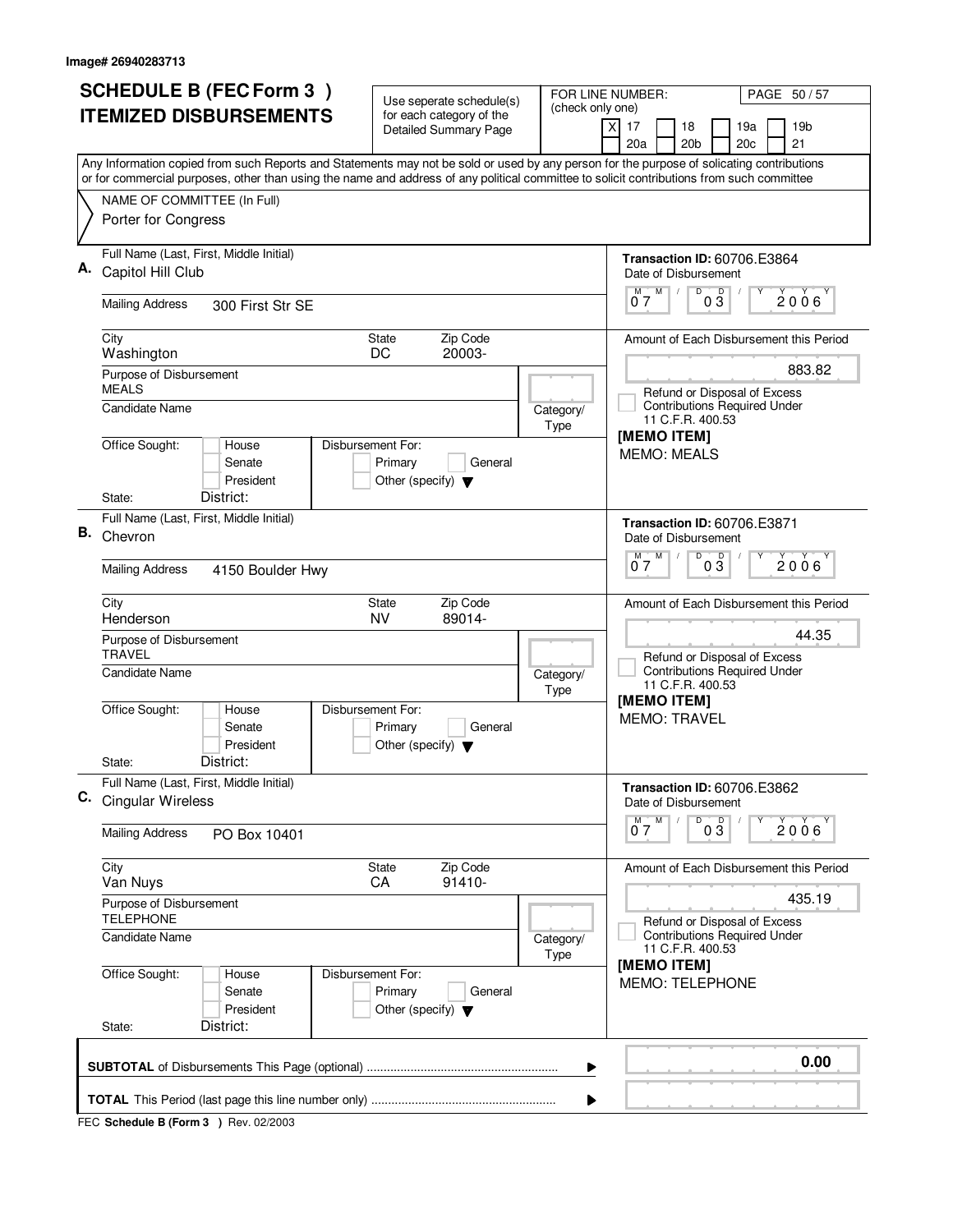| <b>SCHEDULE B (FEC Form 3)</b>                                                                                                                                                                                                                                                         | Use seperate schedule(s)                                   | FOR LINE NUMBER:      | PAGE 51 / 57                                                                                                                                     |
|----------------------------------------------------------------------------------------------------------------------------------------------------------------------------------------------------------------------------------------------------------------------------------------|------------------------------------------------------------|-----------------------|--------------------------------------------------------------------------------------------------------------------------------------------------|
| <b>ITEMIZED DISBURSEMENTS</b>                                                                                                                                                                                                                                                          | for each category of the<br><b>Detailed Summary Page</b>   | (check only one)<br>X | 17<br>19 <sub>b</sub><br>18<br>19a<br>20a<br>20 <sub>b</sub><br>20c<br>21                                                                        |
| Any Information copied from such Reports and Statements may not be sold or used by any person for the purpose of solicating contributions<br>or for commercial purposes, other than using the name and address of any political committee to solicit contributions from such committee |                                                            |                       |                                                                                                                                                  |
| NAME OF COMMITTEE (In Full)<br>Porter for Congress                                                                                                                                                                                                                                     |                                                            |                       |                                                                                                                                                  |
| Full Name (Last, First, Middle Initial)<br>Flag Store Sign and Banner                                                                                                                                                                                                                  |                                                            |                       | <b>Transaction ID: 60513.E3749</b><br>Date of Disbursement<br>D<br>$0^{\overline{M}}$ $\overline{7}^{\overline{M}}$<br>03<br>Υ<br>$2006^{\circ}$ |
| <b>Mailing Address</b><br>155 Glendale Avenue                                                                                                                                                                                                                                          |                                                            |                       |                                                                                                                                                  |
| City<br>Sparks                                                                                                                                                                                                                                                                         | Zip Code<br>State<br>89431-<br><b>NV</b>                   |                       | Amount of Each Disbursement this Period                                                                                                          |
| Purpose of Disbursement<br><b>BANNER</b><br><b>Candidate Name</b>                                                                                                                                                                                                                      |                                                            | Category/             | 210.95<br>Refund or Disposal of Excess<br><b>Contributions Required Under</b><br>11 C.F.R. 400.53                                                |
| Office Sought:<br>House<br>Disbursement For:<br>Senate<br>President<br>District:<br>State:                                                                                                                                                                                             | Primary<br>General<br>Other (specify) $\blacktriangledown$ | Type                  | [MEMO ITEM]<br><b>MEMO: BANNER</b>                                                                                                               |
| Full Name (Last, First, Middle Initial)<br>В.<br>Layers Bakery                                                                                                                                                                                                                         |                                                            |                       | <b>Transaction ID: 60706.E3863</b><br>Date of Disbursement                                                                                       |
| <b>Mailing Address</b><br>2708 N. Green Valley Parkway                                                                                                                                                                                                                                 |                                                            |                       | D<br>D<br>M<br>2006<br>07<br>03                                                                                                                  |
| City<br>Henderson<br>Purpose of Disbursement<br><b>CATERING</b>                                                                                                                                                                                                                        | Zip Code<br><b>State</b><br><b>NV</b><br>89014-            |                       | Amount of Each Disbursement this Period<br>1633.00<br>Refund or Disposal of Excess                                                               |
| Candidate Name<br>Office Sought:<br>Disbursement For:<br>House<br>Senate<br>President<br>District:<br>State:                                                                                                                                                                           | Primary<br>General<br>Other (specify) $\blacktriangledown$ | Category/<br>Type     | <b>Contributions Required Under</b><br>11 C.F.R. 400.53<br>[MEMO ITEM]<br><b>MEMO: CATERING</b>                                                  |
| Full Name (Last, First, Middle Initial)<br>C. Nothing Bundt Cakes                                                                                                                                                                                                                      |                                                            |                       | Transaction ID: 60706.E3866<br>Date of Disbursement                                                                                              |
| <b>Mailing Address</b><br>8200 W Sahara Ave                                                                                                                                                                                                                                            |                                                            |                       | $\overline{0}$ $\overline{3}$<br>$M$ $M$<br>$2006^{\circ}$<br>07                                                                                 |
| City<br>Las Vegas                                                                                                                                                                                                                                                                      | Zip Code<br>State<br>89117-<br><b>NV</b>                   |                       | Amount of Each Disbursement this Period                                                                                                          |
| Purpose of Disbursement<br><b>MEALS</b>                                                                                                                                                                                                                                                |                                                            |                       | 47.00<br>Refund or Disposal of Excess                                                                                                            |
| <b>Candidate Name</b>                                                                                                                                                                                                                                                                  |                                                            | Category/<br>Type     | <b>Contributions Required Under</b><br>11 C.F.R. 400.53                                                                                          |
| Office Sought:<br>Disbursement For:<br>House<br>Senate<br>President<br>District:<br>State:                                                                                                                                                                                             | Primary<br>General<br>Other (specify) $\blacktriangledown$ |                       | [MEMO ITEM]<br><b>MEMO: MEALS</b>                                                                                                                |
|                                                                                                                                                                                                                                                                                        |                                                            | ▶                     | 0.00                                                                                                                                             |
|                                                                                                                                                                                                                                                                                        |                                                            | ▶                     |                                                                                                                                                  |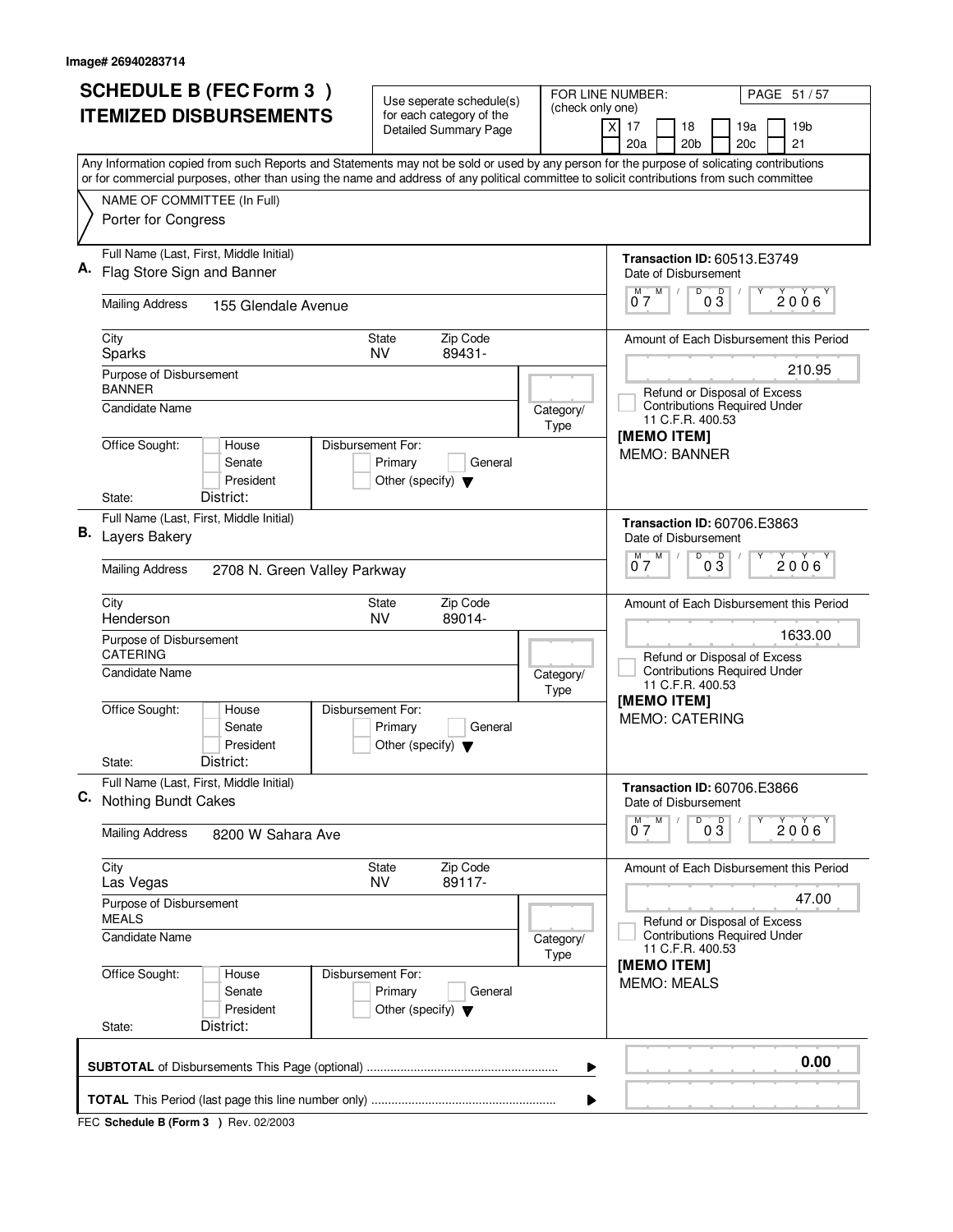|    | <b>SCHEDULE B (FEC Form 3)</b>                                                                                                                                                                                                                                                         | Use seperate schedule(s)                                                        | (check only one)  | PAGE 52 / 57<br>FOR LINE NUMBER:                                                                                             |  |
|----|----------------------------------------------------------------------------------------------------------------------------------------------------------------------------------------------------------------------------------------------------------------------------------------|---------------------------------------------------------------------------------|-------------------|------------------------------------------------------------------------------------------------------------------------------|--|
|    | <b>ITEMIZED DISBURSEMENTS</b>                                                                                                                                                                                                                                                          | for each category of the<br><b>Detailed Summary Page</b>                        |                   | 19 <sub>b</sub><br>xl<br>17<br>18<br>19a<br>20a<br>20 <sub>b</sub><br>21<br>20c                                              |  |
|    | Any Information copied from such Reports and Statements may not be sold or used by any person for the purpose of solicating contributions<br>or for commercial purposes, other than using the name and address of any political committee to solicit contributions from such committee |                                                                                 |                   |                                                                                                                              |  |
|    | NAME OF COMMITTEE (In Full)<br>Porter for Congress                                                                                                                                                                                                                                     |                                                                                 |                   |                                                                                                                              |  |
| Α. | Full Name (Last, First, Middle Initial)<br>Sonoma Restaurant                                                                                                                                                                                                                           |                                                                                 |                   | <b>Transaction ID: 60706.E3860</b><br>Date of Disbursement<br>D<br>$0^M$ $7^M$<br>Y<br>$0\overline{3}$<br>$\sqrt{2}$<br>2006 |  |
|    | <b>Mailing Address</b><br>223 W Pennsylvania Ave                                                                                                                                                                                                                                       |                                                                                 |                   |                                                                                                                              |  |
|    | City<br>Washington                                                                                                                                                                                                                                                                     | Zip Code<br>State<br>20007-<br>DC                                               |                   | Amount of Each Disbursement this Period                                                                                      |  |
|    | Purpose of Disbursement<br><b>MEALS</b><br><b>Candidate Name</b>                                                                                                                                                                                                                       |                                                                                 | Category/         | 373.50<br>Refund or Disposal of Excess<br><b>Contributions Required Under</b><br>11 C.F.R. 400.53                            |  |
|    | Office Sought:<br>House<br>Senate<br>President<br>District:<br>State:                                                                                                                                                                                                                  | Disbursement For:<br>Primary<br>General<br>Other (specify) $\blacktriangledown$ | Type              | [MEMO ITEM]<br><b>MEMO: MEALS</b>                                                                                            |  |
| В. | Full Name (Last, First, Middle Initial)<br>The Venetian Resort                                                                                                                                                                                                                         |                                                                                 |                   | <b>Transaction ID: 60706.E3861</b><br>Date of Disbursement                                                                   |  |
|    | <b>Mailing Address</b><br>3335 Las Vegas Blvd                                                                                                                                                                                                                                          |                                                                                 |                   | D<br>$\overline{\mathsf{D}}$<br>M.<br>M<br>2006<br>03<br>07                                                                  |  |
|    | City<br>Las Vegas<br>Purpose of Disbursement                                                                                                                                                                                                                                           | Zip Code<br><b>State</b><br>NV.<br>89109-                                       |                   | Amount of Each Disbursement this Period<br>516.66                                                                            |  |
|    | <b>TRAVEL</b><br>Candidate Name                                                                                                                                                                                                                                                        |                                                                                 | Category/<br>Type | Refund or Disposal of Excess<br><b>Contributions Required Under</b><br>11 C.F.R. 400.53                                      |  |
|    | Office Sought:<br>House<br>Senate<br>President                                                                                                                                                                                                                                         | Disbursement For:<br>Primary<br>General<br>Other (specify) $\blacktriangledown$ |                   | [MEMO ITEM]<br><b>MEMO: TRAVEL</b>                                                                                           |  |
|    | District:<br>State:                                                                                                                                                                                                                                                                    |                                                                                 |                   |                                                                                                                              |  |
|    | Full Name (Last, First, Middle Initial)<br>C. Foundations Inc                                                                                                                                                                                                                          |                                                                                 |                   | <b>Transaction ID: 60706.E3826</b><br>Date of Disbursement<br>$\overline{D}$<br>M<br>M                                       |  |
|    | <b>Mailing Address</b><br>900 Pavillion Center Dr #150                                                                                                                                                                                                                                 |                                                                                 |                   | $0\overline{3}$<br>$2006^{\circ}$<br>07                                                                                      |  |
|    | City<br>Las Vegas                                                                                                                                                                                                                                                                      | Zip Code<br><b>State</b><br><b>NV</b><br>89131-                                 |                   | Amount of Each Disbursement this Period                                                                                      |  |
|    | Purpose of Disbursement<br>SOFTWARE & SUPPORT                                                                                                                                                                                                                                          |                                                                                 |                   | 900.00<br>Refund or Disposal of Excess                                                                                       |  |
|    | <b>Candidate Name</b>                                                                                                                                                                                                                                                                  |                                                                                 | Category/<br>Type | <b>Contributions Required Under</b><br>11 C.F.R. 400.53                                                                      |  |
|    | Office Sought:<br>House<br>Senate<br>President                                                                                                                                                                                                                                         | Disbursement For:<br>Primary<br>General<br>Other (specify) $\blacktriangledown$ |                   | SOFTWARE & SUPPORT                                                                                                           |  |
|    | District:<br>State:                                                                                                                                                                                                                                                                    |                                                                                 |                   |                                                                                                                              |  |
|    | 900.00<br>▶                                                                                                                                                                                                                                                                            |                                                                                 |                   |                                                                                                                              |  |
|    |                                                                                                                                                                                                                                                                                        |                                                                                 |                   |                                                                                                                              |  |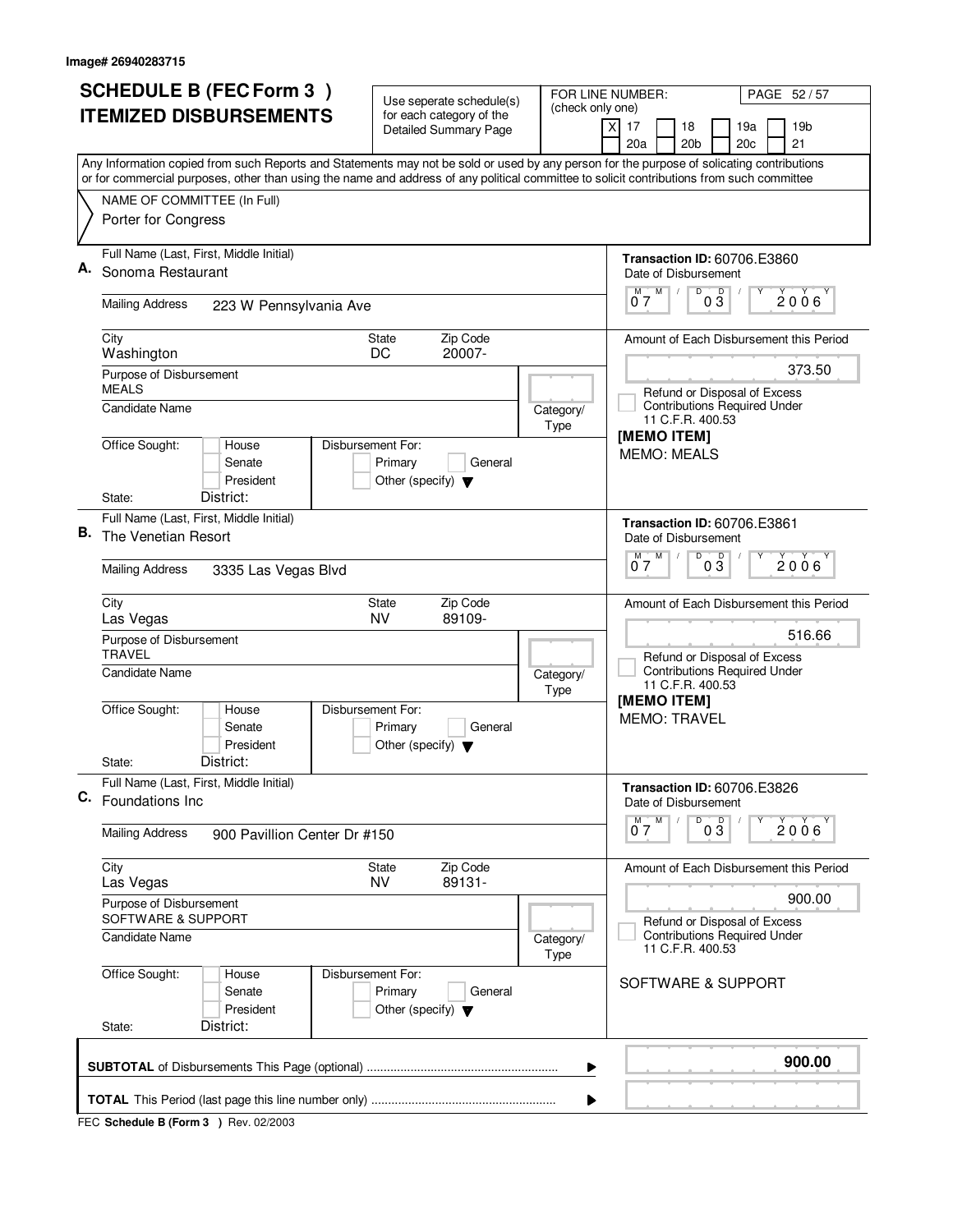|    | <b>SCHEDULE B (FEC Form 3)</b><br><b>ITEMIZED DISBURSEMENTS</b>                                                                                                                                                                                                                        | Use seperate schedule(s)<br>for each category of the                            | (check only one)  | FOR LINE NUMBER:<br>PAGE 53/57                                                                   |
|----|----------------------------------------------------------------------------------------------------------------------------------------------------------------------------------------------------------------------------------------------------------------------------------------|---------------------------------------------------------------------------------|-------------------|--------------------------------------------------------------------------------------------------|
|    |                                                                                                                                                                                                                                                                                        | <b>Detailed Summary Page</b>                                                    |                   | 19 <sub>b</sub><br>$\times$<br>17<br>18<br>19a<br>20a<br>20 <sub>b</sub><br>21<br>20c            |
|    | Any Information copied from such Reports and Statements may not be sold or used by any person for the purpose of solicating contributions<br>or for commercial purposes, other than using the name and address of any political committee to solicit contributions from such committee |                                                                                 |                   |                                                                                                  |
|    | NAME OF COMMITTEE (In Full)<br>Porter for Congress                                                                                                                                                                                                                                     |                                                                                 |                   |                                                                                                  |
|    | Full Name (Last, First, Middle Initial)<br>Foundations Inc.                                                                                                                                                                                                                            |                                                                                 |                   | <b>Transaction ID: 60706.E3829</b><br>Date of Disbursement<br>D                                  |
|    | <b>Mailing Address</b><br>900 Pavillion Center Dr #150                                                                                                                                                                                                                                 |                                                                                 |                   | $0^{\frac{M}{2}}$<br>03<br>$2006^{\circ}$                                                        |
|    | City<br>Las Vegas                                                                                                                                                                                                                                                                      | Zip Code<br>State<br><b>NV</b><br>89131-                                        |                   | Amount of Each Disbursement this Period                                                          |
|    | Purpose of Disbursement<br>OFFICE SUPPLIES<br><b>Candidate Name</b>                                                                                                                                                                                                                    |                                                                                 | Category/<br>Type | 42.52<br>Refund or Disposal of Excess<br><b>Contributions Required Under</b><br>11 C.F.R. 400.53 |
|    | Office Sought:<br>House<br>Senate<br>President<br>District:<br>State:                                                                                                                                                                                                                  | Disbursement For:<br>Primary<br>General<br>Other (specify) $\blacktriangledown$ |                   | <b>OFFICE SUPPLIES</b>                                                                           |
| В. | Full Name (Last, First, Middle Initial)<br>James M. McCullough                                                                                                                                                                                                                         |                                                                                 |                   | <b>Transaction ID: 60718.E3889</b><br>Date of Disbursement                                       |
|    | <b>Mailing Address</b><br>11117 Gateview Lane                                                                                                                                                                                                                                          |                                                                                 |                   | D<br>M<br>$\overline{18}$<br>2006'<br>07                                                         |
|    | City<br>Las Vegas<br>Purpose of Disbursement                                                                                                                                                                                                                                           | Zip Code<br>State<br>89144-<br><b>NV</b>                                        |                   | Amount of Each Disbursement this Period<br>238.94                                                |
|    | OFFICE SUPPLIES<br>Candidate Name                                                                                                                                                                                                                                                      |                                                                                 | Category/<br>Type | Refund or Disposal of Excess<br><b>Contributions Required Under</b><br>11 C.F.R. 400.53          |
|    | Office Sought:<br>House<br>Senate<br>President                                                                                                                                                                                                                                         | Disbursement For:<br>Primary<br>General<br>Other (specify) $\blacktriangledown$ |                   | OFFICE SUPPLIES                                                                                  |
|    | District:<br>State:                                                                                                                                                                                                                                                                    |                                                                                 |                   |                                                                                                  |
|    | Full Name (Last, First, Middle Initial)<br>C. November Inc.                                                                                                                                                                                                                            |                                                                                 |                   | Transaction ID: 60706.E3845<br>Date of Disbursement                                              |
|    | <b>Mailing Address</b><br>PO Box 27972                                                                                                                                                                                                                                                 |                                                                                 |                   | D<br>$0\frac{D}{3}$<br>M<br>M<br>$2006^{\circ}$<br>07                                            |
|    | City<br>Las Vegas                                                                                                                                                                                                                                                                      | Zip Code<br>State<br><b>NV</b><br>89126-                                        |                   | Amount of Each Disbursement this Period                                                          |
|    | Purpose of Disbursement<br><b>SHIPPING</b>                                                                                                                                                                                                                                             |                                                                                 |                   | 60.61<br>Refund or Disposal of Excess                                                            |
|    | <b>Candidate Name</b>                                                                                                                                                                                                                                                                  |                                                                                 | Category/<br>Type | <b>Contributions Required Under</b><br>11 C.F.R. 400.53                                          |
|    | Office Sought:<br>House<br>Senate<br>President<br>District:<br>State:                                                                                                                                                                                                                  | Disbursement For:<br>Primary<br>General<br>Other (specify) $\blacktriangledown$ |                   | <b>SHIPPING</b>                                                                                  |
|    |                                                                                                                                                                                                                                                                                        |                                                                                 |                   | 342.07                                                                                           |
|    |                                                                                                                                                                                                                                                                                        |                                                                                 | ▶                 |                                                                                                  |
|    |                                                                                                                                                                                                                                                                                        |                                                                                 | ▶                 |                                                                                                  |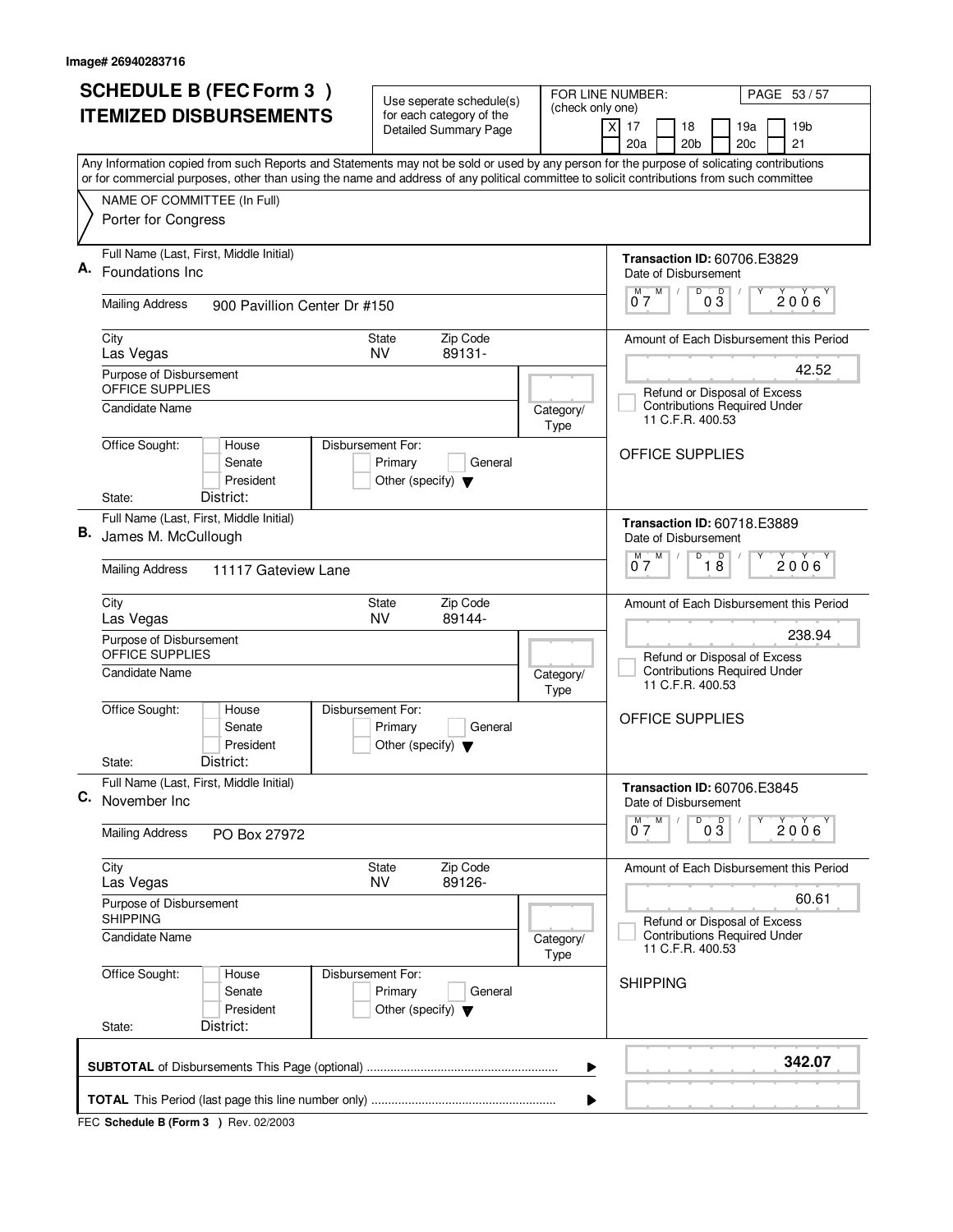| <b>SCHEDULE B (FEC Form 3)</b>                                                                                                                                                                                                                                                         |                                                      | FOR LINE NUMBER:<br>PAGE 54/57                                               |
|----------------------------------------------------------------------------------------------------------------------------------------------------------------------------------------------------------------------------------------------------------------------------------------|------------------------------------------------------|------------------------------------------------------------------------------|
| <b>ITEMIZED DISBURSEMENTS</b>                                                                                                                                                                                                                                                          | Use seperate schedule(s)<br>for each category of the | (check only one)                                                             |
|                                                                                                                                                                                                                                                                                        | <b>Detailed Summary Page</b>                         | 19 <sub>b</sub><br>17<br>18<br>19a                                           |
|                                                                                                                                                                                                                                                                                        |                                                      | 20a<br>20 <sub>b</sub><br>20 <sub>c</sub><br>21                              |
| Any Information copied from such Reports and Statements may not be sold or used by any person for the purpose of solicating contributions<br>or for commercial purposes, other than using the name and address of any political committee to solicit contributions from such committee |                                                      |                                                                              |
| NAME OF COMMITTEE (In Full)                                                                                                                                                                                                                                                            |                                                      |                                                                              |
| Porter for Congress                                                                                                                                                                                                                                                                    |                                                      |                                                                              |
| Full Name (Last, First, Middle Initial)                                                                                                                                                                                                                                                |                                                      | <b>Transaction ID: 60706.E3858</b>                                           |
| А.<br>US Postmaster                                                                                                                                                                                                                                                                    |                                                      | Date of Disbursement                                                         |
| <b>Mailing Address</b><br>1001 E Sunset Road                                                                                                                                                                                                                                           |                                                      | 000<br>2006<br>M<br>07                                                       |
| City                                                                                                                                                                                                                                                                                   | Zip Code<br>State                                    | Amount of Each Disbursement this Period                                      |
| Las Vegas                                                                                                                                                                                                                                                                              | NV<br>89119-                                         |                                                                              |
| Purpose of Disbursement                                                                                                                                                                                                                                                                |                                                      | 195.00                                                                       |
| <b>POSTAGE</b>                                                                                                                                                                                                                                                                         |                                                      | Refund or Disposal of Excess                                                 |
| Candidate Name                                                                                                                                                                                                                                                                         |                                                      | <b>Contributions Required Under</b><br>Category/<br>11 C.F.R. 400.53<br>Type |
| Office Sought:<br>Disbursement For:<br>House                                                                                                                                                                                                                                           |                                                      | <b>POSTAGE</b>                                                               |
| Senate                                                                                                                                                                                                                                                                                 | General<br>Primary                                   |                                                                              |
| President                                                                                                                                                                                                                                                                              | Other (specify) $\blacktriangledown$                 |                                                                              |
| District:<br>State:                                                                                                                                                                                                                                                                    |                                                      |                                                                              |

|  | 195.00   |
|--|----------|
|  | 65796.02 |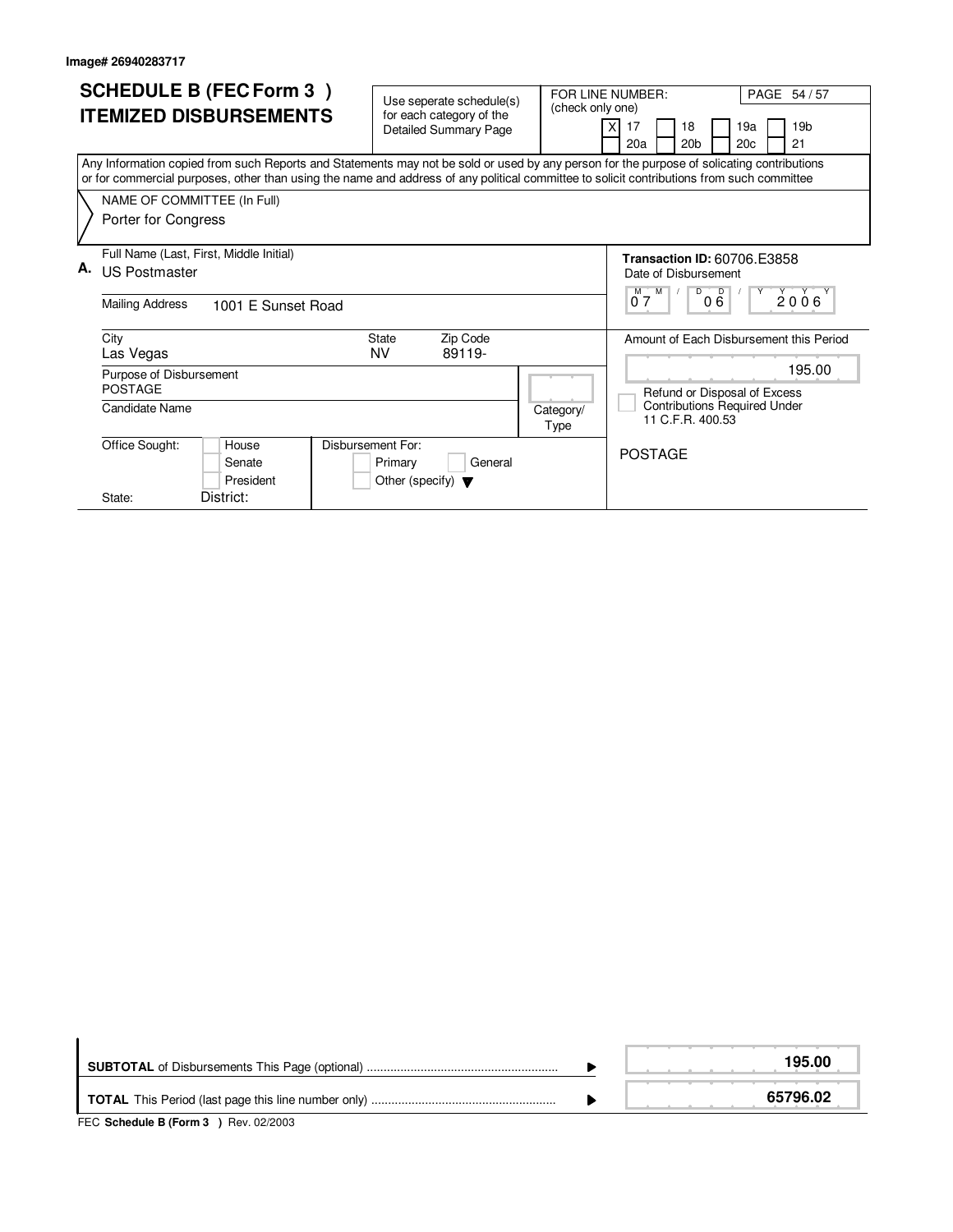| <b>SCHEDULE B (FEC Form 3)</b><br><b>ITEMIZED DISBURSEMENTS</b>                                                                                                                                                                                                                                                                              | Use seperate schedule(s)<br>for each category of the<br><b>Detailed Summary Page</b> | FOR LINE NUMBER:<br>PAGE 55/57<br>(check only one)<br>17<br>19 <sub>b</sub><br>18<br>19a<br>20 <sub>b</sub><br>20 <sub>c</sub><br>21<br>20a    |
|----------------------------------------------------------------------------------------------------------------------------------------------------------------------------------------------------------------------------------------------------------------------------------------------------------------------------------------------|--------------------------------------------------------------------------------------|------------------------------------------------------------------------------------------------------------------------------------------------|
| Any Information copied from such Reports and Statements may not be sold or used by any person for the purpose of solicating contributions<br>or for commercial purposes, other than using the name and address of any political committee to solicit contributions from such committee<br>NAME OF COMMITTEE (In Full)<br>Porter for Congress |                                                                                      |                                                                                                                                                |
| Full Name (Last, First, Middle Initial)<br>А.<br>National Rep Congressional Comm<br><b>Mailing Address</b><br>320 First Street SE                                                                                                                                                                                                            |                                                                                      | <b>Transaction ID: 60714.E3876</b><br>Date of Disbursement<br>M<br>D<br>$\overline{D}$<br>2006<br>07<br>13                                     |
| City<br>Washington<br>Purpose of Disbursement<br><b>CONTRIBUTION</b><br>Candidate Name                                                                                                                                                                                                                                                       | Zip Code<br><b>State</b><br>DC<br>20003-<br>Category/<br>Type                        | Amount of Each Disbursement this Period<br>50000.00<br>Refund or Disposal of Excess<br><b>Contributions Required Under</b><br>11 C.F.R. 400.53 |
| Office Sought:<br>Disbursement For:<br>House<br>X<br>Senate<br>President<br>District:<br>State:                                                                                                                                                                                                                                              | 2006<br>General<br>Primary<br>Other (specify) $\blacktriangledown$                   |                                                                                                                                                |

|  | 50000.00 |
|--|----------|
|  | 50000.00 |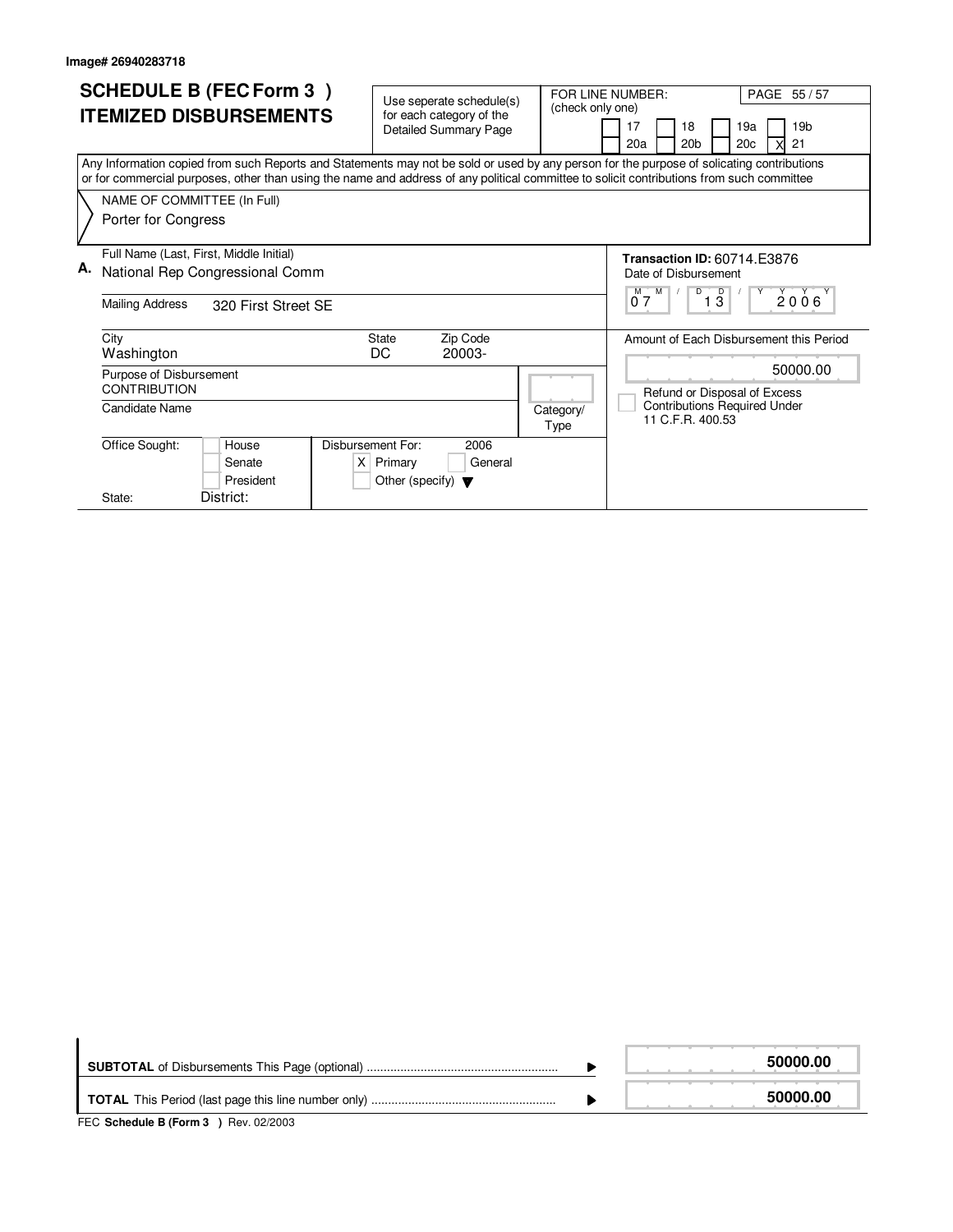| <b>SCHEDULE B (FEC Form 3)</b><br><b>ITEMIZED DISBURSEMENTS</b><br>Any Information copied from such Reports and Statements may not be sold or used by any person for the purpose of solicating contributions<br>or for commercial purposes, other than using the name and address of any political committee to solicit contributions from such committee | Use seperate schedule(s)<br>for each category of the<br><b>Detailed Summary Page</b> | FOR LINE NUMBER:<br>PAGE 56 / 57<br>(check only one)<br>17<br>18<br>19 <sub>b</sub><br>19a<br>20 <sub>b</sub><br>20a<br>20 <sub>c</sub><br>21 |
|-----------------------------------------------------------------------------------------------------------------------------------------------------------------------------------------------------------------------------------------------------------------------------------------------------------------------------------------------------------|--------------------------------------------------------------------------------------|-----------------------------------------------------------------------------------------------------------------------------------------------|
| NAME OF COMMITTEE (In Full)<br>Porter for Congress                                                                                                                                                                                                                                                                                                        |                                                                                      |                                                                                                                                               |
| Full Name (Last, First, Middle Initial)<br>А.<br><b>Vince Schettler</b><br><b>Mailing Address</b><br>3455 Cliff Shadows Pkwy #220                                                                                                                                                                                                                         |                                                                                      | <b>Transaction ID: 60718.E3884</b><br>Date of Disbursement<br>D<br>M<br>$\overline{D}$<br>2006<br>M `<br>18<br>07                             |
| City<br>Las Vegas<br>Purpose of Disbursement                                                                                                                                                                                                                                                                                                              | Zip Code<br><b>State</b><br>NV<br>89129-                                             | Amount of Each Disbursement this Period<br>1000.00                                                                                            |
| Refund of Contribution General Contribut<br>Candidate Name                                                                                                                                                                                                                                                                                                | 010<br>Category/<br>Type                                                             | Refund or Disposal of Excess<br><b>Contributions Required Under</b><br>11 C.F.R. 400.53                                                       |
| Disbursement For:<br>Office Sought:<br>House<br>Senate<br>President<br>District:<br>State:                                                                                                                                                                                                                                                                | 2006<br>X General<br>Primary<br>Other (specify) $\blacktriangledown$                 |                                                                                                                                               |

|  | 1000.00 |
|--|---------|
|  | 1000.00 |